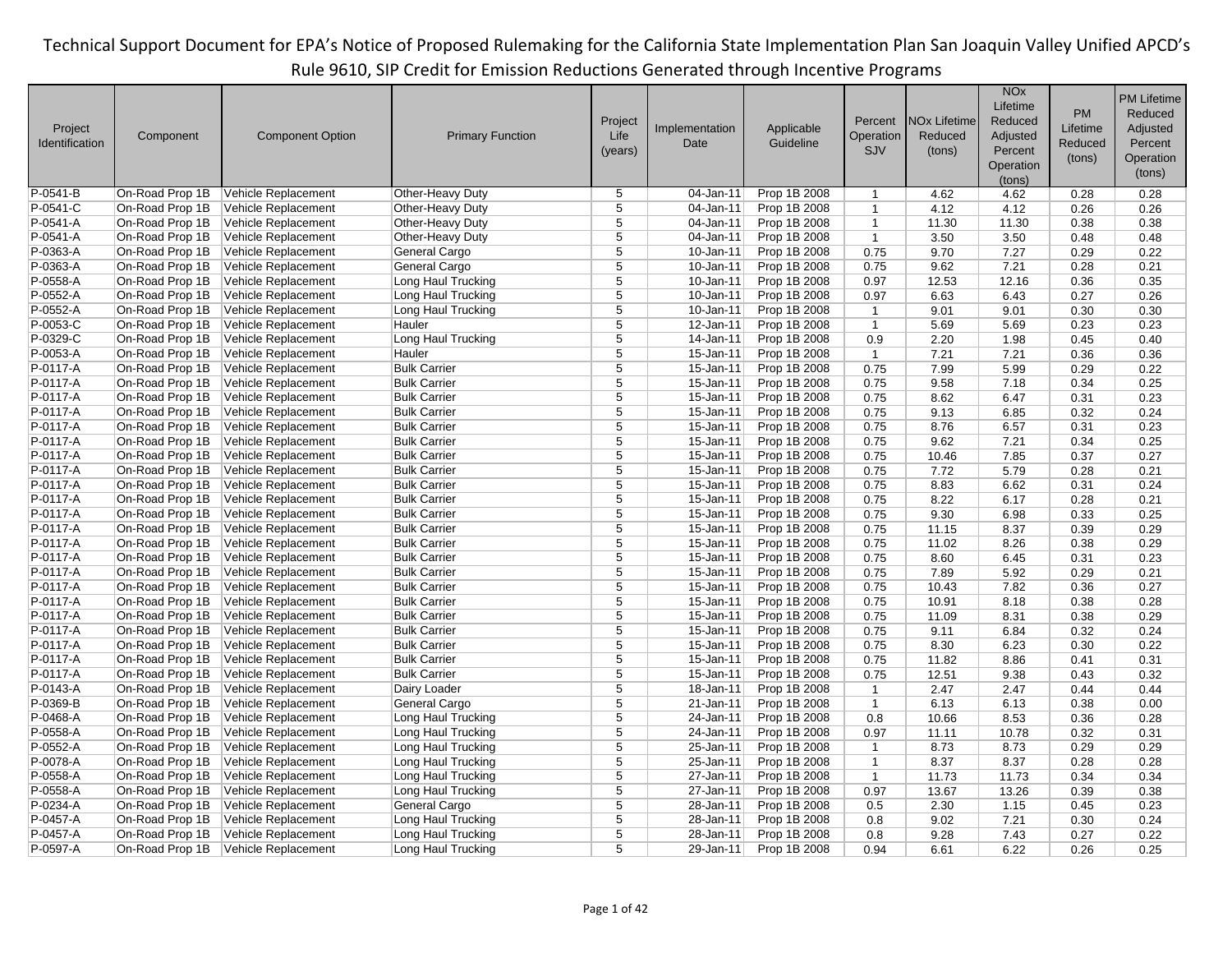|                |                 |                         |                             |                |                |              |                |                                | <b>NO<sub>x</sub></b> |          | <b>PM Lifetime</b> |
|----------------|-----------------|-------------------------|-----------------------------|----------------|----------------|--------------|----------------|--------------------------------|-----------------------|----------|--------------------|
|                |                 |                         |                             |                |                |              |                |                                | Lifetime              | PM       | Reduced            |
| Project        |                 |                         |                             | Project        | Implementation | Applicable   | Percent        | <b>NO<sub>x</sub></b> Lifetime | Reduced               | Lifetime | Adjusted           |
| Identification | Component       | <b>Component Option</b> | <b>Primary Function</b>     | Life           | Date           | Guideline    | Operation      | Reduced                        | Adjusted              | Reduced  | Percent            |
|                |                 |                         |                             | (years)        |                |              | <b>SJV</b>     | (tons)                         | Percent               |          |                    |
|                |                 |                         |                             |                |                |              |                |                                | Operation             | (tons)   | Operation          |
|                |                 |                         |                             |                |                |              |                |                                | (tons)                |          | (tons)             |
| P-0501-A       | On-Road Prop 1B | Vehicle Replacement     | General Cargo               | 5              | 31-Jan-11      | Prop 1B 2008 | 0.9            | 7.81                           | 7.03                  | 0.26     | 0.24               |
| P-0156-A       | On-Road Prop 1B | Vehicle Replacement     | Long Haul Trucking          | 5              | 31-Jan-11      | Prop 1B 2008 | 0.75           | 4.25                           | 3.19                  | 0.59     | 0.44               |
| P-0576-A       | On-Road Prop 1B | Vehicle Replacement     | Silage Truck                | 5              | 31-Jan-11      | Prop 1B 2008 | $\mathbf{1}$   | 2.76                           | 2.76                  | 0.54     | 0.54               |
| P-0576-A       | On-Road Prop 1B | Vehicle Replacement     | Silage Truck                | $\overline{5}$ | 31-Jan-11      | Prop 1B 2008 | $\mathbf{1}$   | 2.82                           | 2.82                  | 0.51     | 0.51               |
| P-0576-A       | On-Road Prop 1B | Vehicle Replacement     | Silage Truck                | $\overline{5}$ | 31-Jan-11      | Prop 1B 2008 | $\mathbf{1}$   | 2.82                           | 2.82                  | 0.52     | 0.52               |
| P-0576-A       | On-Road Prop 1B | Vehicle Replacement     | Silage Truck                | 5              | 31-Jan-11      | Prop 1B 2008 | $\mathbf{1}$   | 2.82                           | 2.82                  | 0.51     | 0.51               |
| P-0576-A       | On-Road Prop 1B | Vehicle Replacement     | Silage Truck                | $\overline{5}$ | 31-Jan-11      | Prop 1B 2008 | $\mathbf{1}$   | 2.81                           | 2.81                  | 0.50     | 0.50               |
| P-0576-A       | On-Road Prop 1B | Vehicle Replacement     | Silage Truck                | 5              | 31-Jan-11      | Prop 1B 2008 | $\mathbf{1}$   | 2.82                           | 2.82                  | 0.51     | 0.51               |
| P-0436-A       | On-Road Prop 1B | Vehicle Replacement     | Long Haul Trucking          | 5              | 31-Jan-11      | Prop 1B 2008 | $\mathbf{1}$   | 4.36                           | 4.36                  | 0.60     | 0.60               |
| P-0437-B       | On-Road Prop 1B | Vehicle Replacement     | General Cargo               | $\overline{5}$ | 31-Jan-11      | Prop 1B 2008 | 0.75           | 9.13                           | 6.85                  | 0.46     | 0.34               |
| P-0576-A       | On-Road Prop 1B | Vehicle Replacement     | Silage Truck                | $\overline{5}$ | 31-Jan-11      | Prop 1B 2008 | $\mathbf{1}$   | 2.82                           | 2.82                  | 0.52     | 0.52               |
| P-0436-A       | On-Road Prop 1B | Vehicle Replacement     | Long Haul Trucking          | $\overline{5}$ | 31-Jan-11      | Prop 1B 2008 | $\mathbf{1}$   | 4.36                           | 4.36                  | 0.60     | 0.60               |
| P-0436-A       | On-Road Prop 1B | Vehicle Replacement     | Long Haul Trucking          | 5              | 31-Jan-11      | Prop 1B 2008 | $\mathbf{1}$   | 4.36                           | 4.36                  | 0.60     | 0.60               |
| P-0437-B       | On-Road Prop 1B | Vehicle Replacement     | General Cargo               | 5              | 31-Jan-11      | Prop 1B 2008 | 0.75           | 10.04                          | 7.53                  | 0.33     | 0.25               |
| P-0576-A       | On-Road Prop 1B | Vehicle Replacement     | Silage Truck                | $\overline{5}$ | 31-Jan-11      | Prop 1B 2008 | $\mathbf{1}$   | 3.67                           | 3.67                  | 0.51     | 0.51               |
| P-0436-A       | On-Road Prop 1B | Vehicle Replacement     | Long Haul Trucking          | $\overline{5}$ | 31-Jan-11      | Prop 1B 2008 | $\mathbf{1}$   | 10.48                          | 10.48                 | 1.49     | 1.49               |
| P-0576-A       | On-Road Prop 1B | Vehicle Replacement     | Silage Truck                | 5              | 31-Jan-11      | Prop 1B 2008 | $\mathbf{1}$   | 3.66                           | 3.66                  | 0.51     | 0.51               |
| P-0436-A       | On-Road Prop 1B | Vehicle Replacement     | Long Haul Trucking          | $\overline{5}$ | 31-Jan-11      | Prop 1B 2008 | $\mathbf{1}$   | 11.16                          | 11.16                 | 1.59     | 1.59               |
| P-0436-A       | On-Road Prop 1B | Vehicle Replacement     | Long Haul Trucking          | $\overline{5}$ | 31-Jan-11      | Prop 1B 2008 | $\mathbf{1}$   | 8.01                           | 8.01                  | 1.14     | 1.14               |
| P-0441-A       | On-Road Prop 1B | Vehicle Replacement     | <b>Produce Delivery</b>     | $\overline{5}$ | 01-Feb-11      | Prop 1B 2008 | 0.97           | 3.74                           | 3.62                  | 0.54     | 0.52               |
| P-0250-A       | On-Road Prop 1B | Vehicle Replacement     | <b>Produce Delivery</b>     | $\overline{5}$ | 01-Feb-11      | Prop 1B 2008 | $\mathbf{1}$   | 5.04                           | 5.04                  | 0.31     | 0.31               |
| P-0460-C       | On-Road Prop 1B | Vehicle Replacement     | General On-Road Heavy Duty  | 5              | 01-Feb-11      | Prop 1B 2008 | 0.75           | 4.84                           | 3.63                  | 0.29     | 0.22               |
| P-0460-C       | On-Road Prop 1B | Vehicle Replacement     | General On-Road Heavy Duty  | 5              | 01-Feb-11      | Prop 1B 2008 | 0.75           | 6.08                           | 4.56                  | 0.25     | 0.19               |
| P-0460-C       | On-Road Prop 1B | Vehicle Replacement     | General On-Road Heavy Duty  | 5              | 01-Feb-11      | Prop 1B 2008 | 0.75           | 5.76                           | 4.32                  | 0.24     | 0.18               |
| P-0460-C       | On-Road Prop 1B | Vehicle Replacement     | General On-Road Heavy Duty  | 5              | 01-Feb-11      | Prop 1B 2008 | 0.75           | 5.87                           | 4.41                  | 0.24     | 0.18               |
| P-0460-B       | On-Road Prop 1B | Vehicle Replacement     | General On-Road Heavy Duty  | $\overline{5}$ | 01-Feb-11      | Prop 1B 2008 | 0.75           | 6.29                           | 4.72                  | 0.25     | 0.19               |
| P-0460-B       | On-Road Prop 1B | Vehicle Replacement     | General On-Road Heavy Duty  | 5              | 01-Feb-11      | Prop 1B 2008 | 0.75           | 6.41                           | 4.80                  | 0.25     | 0.19               |
| P-0585-A       | On-Road Prop 1B | Vehicle Replacement     | Long Haul Trucking          | 6              | 03-Feb-10      | Prop 1B 2008 | 0.75           | 12.04                          | 9.03                  | 0.32     | 0.00               |
| $P-0585-A$     | On-Road Prop 1B | Vehicle Replacement     | Long Haul Trucking          | $\overline{6}$ | 03-Feb-10      | Prop 1B 2008 | 0.75           | 16.13                          | 12.10                 | 0.43     | 0.00               |
| P-0138-A       | On-Road Prop 1B | Vehicle Replacement     | <b>Bulk Truck</b>           | 5              | 04-Feb-11      | Prop 1B 2008 | 0.79           | 10.30                          | 8.14                  | 0.34     | 0.27               |
| P-0117-B       | On-Road Prop 1B | Vehicle Replacement     | <b>Bulk Carrier</b>         | 5              | 07-Feb-11      | Prop 1B 2008 | 0.75           | 6.88                           | 5.16                  | 0.26     | 0.19               |
| P-0117-B       | On-Road Prop 1B | Vehicle Replacement     | <b>Bulk Carrier</b>         | $\overline{5}$ | 07-Feb-11      | Prop 1B 2008 | 0.75           | 6.51                           | 4.88                  | 0.24     | 0.18               |
| P-0117-B       | On-Road Prop 1B | Vehicle Replacement     | <b>Bulk Carrier</b>         | 5              | 07-Feb-11      | Prop 1B 2008 | 0.75           | 6.81                           | 5.11                  | 0.25     | 0.19               |
| P-0117-B       | On-Road Prop 1B | Vehicle Replacement     | <b>Bulk Carrier</b>         | 5              | 07-Feb-11      | Prop 1B 2008 | 0.75           | 6.20                           | 4.65                  | 0.22     | 0.17               |
| P-0092-A       | On-Road Prop 1B | Vehicle Replacement     | Long Haul Trucking          | $\overline{5}$ | 08-Feb-11      | Prop 1B 2008 | $\mathbf{1}$   | 3.72                           | 3.72                  | 0.51     | 0.51               |
| P-0040-A       | On-Road Prop 1B | Vehicle Replacement     | <b>Fuel Transport Truck</b> | 5              | 09-Feb-11      | Prop 1B 2008 | $\mathbf{1}$   | 11.81                          | 11.81                 | 0.34     | 0.34               |
| P-0558-A       | On-Road Prop 1B | Vehicle Replacement     | Long Haul Trucking          | $\overline{5}$ | 10-Feb-11      | Prop 1B 2008 | $\mathbf{1}$   | 11.12                          | 11.12                 | 0.32     | 0.32               |
| P-0552-A       | On-Road Prop 1B | Vehicle Replacement     | Long Haul Trucking          | 5              | 10-Feb-11      | Prop 1B 2008 | 0.75           | 6.76                           | 5.07                  | 0.27     | 0.21               |
| P-0552-A       | On-Road Prop 1B | Vehicle Replacement     | Long Haul Trucking          | 5              | 10-Feb-11      | Prop 1B 2008 | 0.75           | 8.16                           | 6.12                  | 0.33     | 0.25               |
| P-0558-A       | On-Road Prop 1B | Vehicle Replacement     | Long Haul Trucking          | 5              | 10-Feb-11      | Prop 1B 2008 | $\mathbf{1}$   | 11.94                          | 11.94                 | 0.35     | 0.35               |
| P-0552-A       | On-Road Prop 1B | Vehicle Replacement     | Long Haul Trucking          | 5              | 10-Feb-11      | Prop 1B 2008 | $\mathbf{1}$   | 6.88                           | 6.88                  | 0.28     | 0.28               |
| P-0552-A       | On-Road Prop 1B | Vehicle Replacement     | Long Haul Trucking          | $\overline{5}$ | 10-Feb-11      | Prop 1B 2008 | 0.75           | 10.26                          | 7.69                  | 0.34     | 0.25               |
| P-0558-A       | On-Road Prop 1B | Vehicle Replacement     | Long Haul Trucking          | 5              | 10-Feb-11      | Prop 1B 2008 | 0.97           | 12.67                          | 12.29                 | 0.37     | 0.36               |
| P-0552-A       | On-Road Prop 1B | Vehicle Replacement     | Long Haul Trucking          | 5              | 10-Feb-11      | Prop 1B 2008 | $\overline{1}$ | 7.16                           | 7.16                  | 0.29     | 0.29               |
| P-0552-A       | On-Road Prop 1B | Vehicle Replacement     | Long Haul Trucking          | 5              | 10-Feb-11      | Prop 1B 2008 | 0.5            | 7.91                           | 3.96                  | 0.29     | 0.14               |
| P-0552-A       | On-Road Prop 1B | Vehicle Replacement     | Long Haul Trucking          | 5              | 10-Feb-11      | Prop 1B 2008 | 0.75           | 7.52                           | 5.64                  | 0.27     | 0.20               |
|                |                 |                         |                             |                |                |              |                |                                |                       |          |                    |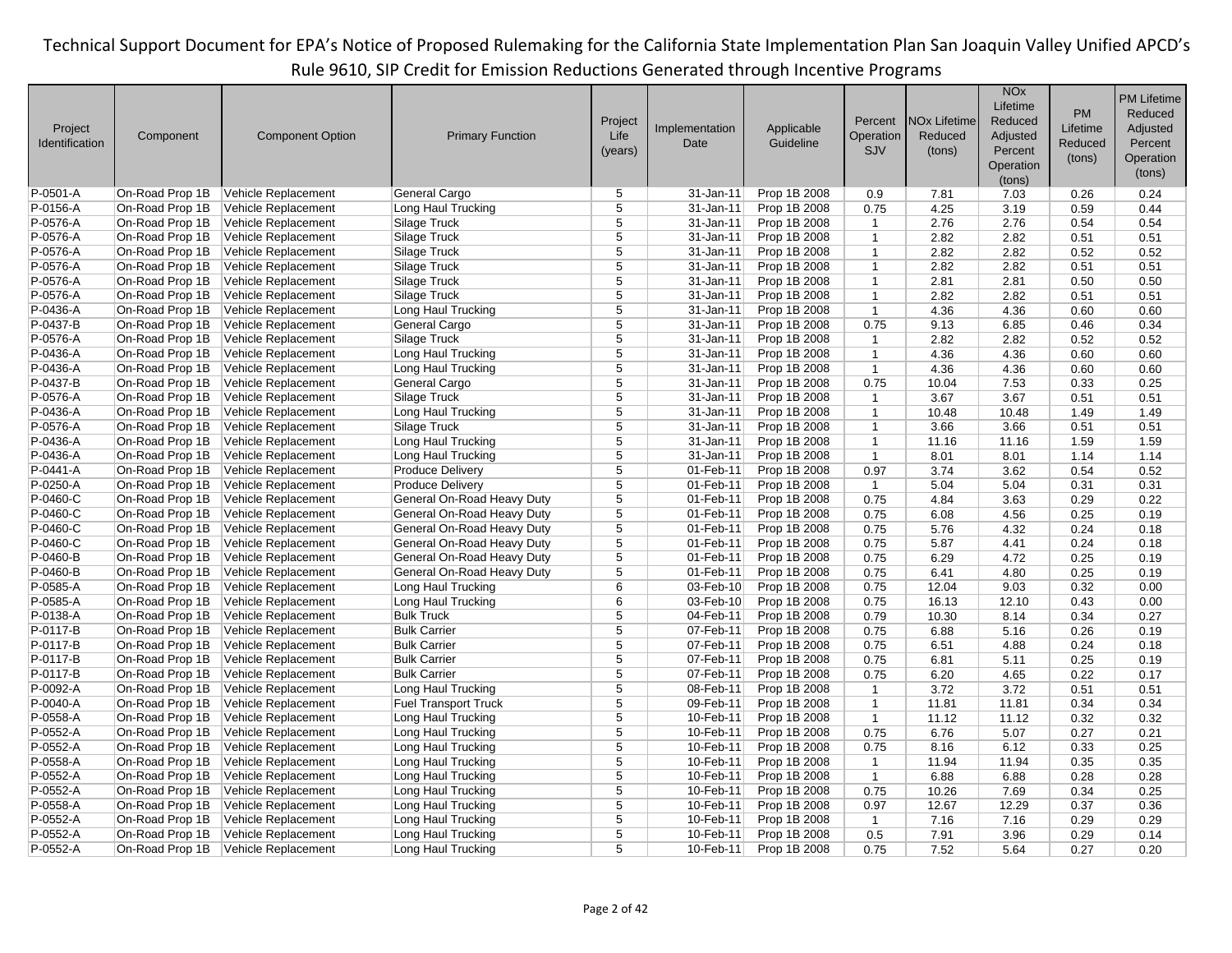|                      |                 |                         |                         |                |                        |                         |                              |                     | <b>NO<sub>x</sub></b> |           | <b>PM Lifetime</b> |
|----------------------|-----------------|-------------------------|-------------------------|----------------|------------------------|-------------------------|------------------------------|---------------------|-----------------------|-----------|--------------------|
|                      |                 |                         |                         |                |                        |                         |                              |                     | Lifetime              | <b>PM</b> | Reduced            |
|                      |                 |                         |                         | Project        |                        |                         | Percent                      | <b>NOx Lifetime</b> | Reduced               |           |                    |
| Project              | Component       | <b>Component Option</b> | <b>Primary Function</b> | Life           | Implementation         | Applicable<br>Guideline | Operation                    | Reduced             | Adjusted              | Lifetime  | Adjusted           |
| Identification       |                 |                         |                         | (years)        | Date                   |                         | SJV                          | (tons)              | Percent               | Reduced   | Percent            |
|                      |                 |                         |                         |                |                        |                         |                              |                     | Operation             | (tons)    | Operation          |
|                      |                 |                         |                         |                |                        |                         |                              |                     | (tons)                |           | (tons)             |
| P-0078-A             | On-Road Prop 1B | Vehicle Replacement     | Long Haul Trucking      | 5              | 11-Feb-11              | Prop 1B 2008            | $\mathbf{1}$                 | 8.31                | 8.31                  | 0.27      | 0.27               |
| P-0078-A             | On-Road Prop 1B | Vehicle Replacement     | Long Haul Trucking      | 5              | 11-Feb-11              | Prop 1B 2008            | $\mathbf{1}$                 | 8.37                | 8.37                  | 0.28      | 0.28               |
| P-0017-A             | On-Road Prop 1B | Vehicle Replacement     | <b>Truck Tractor</b>    | 5              | 17-Feb-11              | Prop 1B 2008            | 0.5                          | 10.08               | 5.04                  | 0.21      | 0.00               |
| P-0431-A             | On-Road Prop 1B | Vehicle Replacement     | Long Haul Trucking      | $\overline{5}$ | 18-Feb-11              | Prop 1B 2008            | 0.5                          | 8.57                | 4.28                  | 0.28      | 0.14               |
| P-0552-A             | On-Road Prop 1B | Vehicle Replacement     | Long Haul Trucking      | 5              | 18-Feb-11              | Prop 1B 2008            | $\mathbf{1}$                 | 8.64                | 8.64                  | 0.35      | 0.35               |
| P-0552-A             | On-Road Prop 1B | Vehicle Replacement     | Long Haul Trucking      | 5              | 21-Feb-11              | Prop 1B 2008            | 0.5                          | 7.16                | 3.58                  | 0.26      | 0.13               |
| P-0552-A             | On-Road Prop 1B | Vehicle Replacement     | Long Haul Trucking      | 5              | 21-Feb-11              | Prop 1B 2008            | 0.75                         | 7.16                | 5.37                  | 0.26      | 0.19               |
| P-0552-A             | On-Road Prop 1B | Vehicle Replacement     | Long Haul Trucking      | 5              | 21-Feb-11              | Prop 1B 2008            | 0.75                         | 7.10                | 5.32                  | 0.26      | 0.19               |
| P-0431-A             | On-Road Prop 1B | Vehicle Replacement     | Long Haul Trucking      | 5              | 22-Feb-11              | Prop 1B 2008            | 0.6                          | 9.08                | 5.45                  | 0.27      | 0.16               |
| P-0558-A             | On-Road Prop 1B | Vehicle Replacement     | Long Haul Trucking      | $\overline{5}$ | 22-Feb-11              | Prop 1B 2008            | 0.97                         | 13.49               | 13.09                 | 0.40      | 0.39               |
| P-0552-A             | On-Road Prop 1B | Vehicle Replacement     | Long Haul Trucking      | $\overline{5}$ | 22-Feb-11              | Prop 1B 2008            | $\mathbf{1}$                 | 10.23               | 10.23                 | 0.34      | 0.34               |
| P-0552-A             | On-Road Prop 1B | Vehicle Replacement     | Long Haul Trucking      | $\overline{5}$ | 22-Feb-11              | Prop 1B 2008            | 0.85                         | 11.84               | 10.06                 | 0.42      | 0.36               |
| P-0359-A             | On-Road Prop 1B | Vehicle Replacement     | Long Haul Trucking      | 5              | 23-Feb-11              | Prop 1B 2008            | 0.95                         | 11.53               | 10.95                 | 0.35      | 0.33               |
| P-0047-B             | On-Road Prop 1B | Vehicle Replacement     | Hauler                  | 5              | 23-Feb-11              | Prop 1B 2008            | $\mathbf{1}$                 | 10.26               | 10.26                 | 0.30      | 0.30               |
| P-0047-B             | On-Road Prop 1B | Vehicle Replacement     | Hauler                  | $\overline{5}$ | 23-Feb-11              | Prop 1B 2008            | $\mathbf{1}$                 | 10.05               | 10.05                 | 0.29      | 0.29               |
| P-0558-A             | On-Road Prop 1B | Vehicle Replacement     | Long Haul Trucking      | 5              | 23-Feb-11              | Prop 1B 2008            | 0.97                         | 12.45               | 12.08                 | 0.37      | 0.36               |
| P-0078-A             | On-Road Prop 1B | Vehicle Replacement     | Long Haul Trucking      | 5              | 24-Feb-11              | Prop 1B 2008            | $\overline{1}$               | 8.31                | 8.31                  | 0.27      | 0.27               |
| P-0078-A             | On-Road Prop 1B | Vehicle Replacement     | Long Haul Trucking      | 5              | 24-Feb-11              | Prop 1B 2008            | $\mathbf{1}$                 | 8.37                | 8.37                  | 0.28      | 0.28               |
| P-0032-A             | On-Road Prop 1B | Vehicle Replacement     | Long Haul Trucking      | 5              | 24-Feb-11              | Prop 1B 2008            | 0.98                         | 9.83                | 9.63                  | 0.49      | 0.48               |
| P-0032-A             | On-Road Prop 1B | Vehicle Replacement     | Long Haul Trucking      | 5              | 24-Feb-11              | Prop 1B 2008            | 0.79                         | 9.44                | 7.46                  | 0.27      | 0.21               |
| P-0032-A             | On-Road Prop 1B | Vehicle Replacement     | Long Haul Trucking      | $\overline{5}$ | 24-Feb-11              | Prop 1B 2008            | 0.79                         | 9.60                | 7.58                  | 0.31      | 0.25               |
| $P-0032-A$           | On-Road Prop 1B | Vehicle Replacement     | Long Haul Trucking      | 5              | 24-Feb-11              | Prop 1B 2008            | 0.94                         | 8.89                | 8.36                  | 0.45      | 0.42               |
| P-0078-A             | On-Road Prop 1B | Vehicle Replacement     | Long Haul Trucking      | 5              | 24-Feb-11              | Prop 1B 2008            | $\overline{1}$               | 8.46                | 8.46                  | 0.29      | 0.29               |
| P-0032-A             | On-Road Prop 1B | Vehicle Replacement     | Long Haul Trucking      | 5              | 24-Feb-11              | Prop 1B 2008            | 0.94                         | 8.55                | 8.03                  | 0.42      | 0.40               |
| P-0032-B             | On-Road Prop 1B | Vehicle Replacement     | Long Haul Trucking      | 5              | 24-Feb-11              | Prop 1B 2008            | 0.8                          | 6.69                | 5.35                  | 0.33      | 0.27               |
| P-0032-A             | On-Road Prop 1B | Vehicle Replacement     | Long Haul Trucking      | 5              | 24-Feb-11              | Prop 1B 2008            | 0.8                          | 8.74                | 6.99                  | 0.43      | 0.35               |
| P-0078-A             | On-Road Prop 1B | Vehicle Replacement     | Long Haul Trucking      | $\overline{5}$ | 24-Feb-11              | Prop 1B 2008            | $\mathbf{1}$                 | 8.46                | 8.46                  | 0.29      | 0.29               |
| P-0078-A             | On-Road Prop 1B | Vehicle Replacement     | Long Haul Trucking      | 5              | 24-Feb-11              | Prop 1B 2008            | $\mathbf{1}$                 | 8.42                | 8.42                  | 0.28      | 0.28               |
|                      |                 |                         |                         | 5              |                        |                         | $\mathbf{1}$                 |                     |                       |           |                    |
| P-0078-A<br>P-0078-A | On-Road Prop 1B | Vehicle Replacement     | Long Haul Trucking      | 5              | 24-Feb-11<br>24-Feb-11 | Prop 1B 2008            | $\mathbf{1}$                 | 8.37                | 8.37                  | 0.28      | 0.28               |
|                      | On-Road Prop 1B | Vehicle Replacement     | Long Haul Trucking      | 5              | 24-Feb-11              | Prop 1B 2008            |                              | 8.37                | 8.37                  | 0.28      | 0.28               |
| P-0078-A             | On-Road Prop 1B | Vehicle Replacement     | Long Haul Trucking      | $\overline{5}$ |                        | Prop 1B 2008            | $\mathbf{1}$<br>$\mathbf{1}$ | 8.37                | 8.37                  | 0.28      | 0.28               |
| P-0078-A             | On-Road Prop 1B | Vehicle Replacement     | Long Haul Trucking      | $\overline{5}$ | 24-Feb-11              | Prop 1B 2008            |                              | 8.37                | 8.37                  | 0.28      | 0.28               |
| P-0078-A             | On-Road Prop 1B | Vehicle Replacement     | Long Haul Trucking      |                | 24-Feb-11              | Prop 1B 2008            | $\mathbf{1}$                 | 8.37                | 8.37                  | 0.28      | 0.28               |
| P-0078-A             | On-Road Prop 1B | Vehicle Replacement     | Long Haul Trucking      | 5              | 24-Feb-11              | Prop 1B 2008            | $\mathbf{1}$                 | 8.37                | 8.37                  | 0.28      | 0.28               |
| P-0078-A             | On-Road Prop 1B | Vehicle Replacement     | Long Haul Trucking      | 5              | 24-Feb-11              | Prop 1B 2008            | $\mathbf{1}$                 | 8.37                | 8.37                  | 0.28      | 0.28               |
| P-0078-A             | On-Road Prop 1B | Vehicle Replacement     | Long Haul Trucking      | 5              | 24-Feb-11              | Prop 1B 2008            | $\mathbf{1}$                 | 8.37                | 8.37                  | 0.28      | 0.28               |
| P-0431-A             | On-Road Prop 1B | Vehicle Replacement     | Long Haul Trucking      | 5              | 25-Feb-11              | Prop 1B 2008            | 0.9                          | 9.14                | 8.23                  | 0.30      | 0.27               |
| P-0402-A             | On-Road Prop 1B | Vehicle Replacement     | Long Haul Trucking      | $\overline{5}$ | 25-Feb-11              | Prop 1B 2008            | 0.6                          | 10.06               | 6.03                  | 0.36      | 0.22               |
| P-0558-A             | On-Road Prop 1B | Vehicle Replacement     | Long Haul Trucking      | $\overline{5}$ | 25-Feb-11              | Prop 1B 2008            | 0.97                         | 13.57               | 13.17                 | 0.39      | 0.38               |
| P-0552-A             | On-Road Prop 1B | Vehicle Replacement     | Long Haul Trucking      | 5              | 25-Feb-11              | Prop 1B 2008            | $\mathbf{1}$                 | 7.79                | 7.79                  | 0.32      | 0.32               |
| P-0552-A             | On-Road Prop 1B | Vehicle Replacement     | Long Haul Trucking      | 5              | 25-Feb-11              | Prop 1B 2008            | 0.85                         | 11.37               | 9.66                  | 0.33      | 0.28               |
| P-0552-A             | On-Road Prop 1B | Vehicle Replacement     | Long Haul Trucking      | 5              | 25-Feb-11              | Prop 1B 2008            | $\mathbf{1}$                 | 6.72                | 6.72                  | 0.27      | 0.27               |
| P-0326-A             | On-Road Prop 1B | Vehicle Replacement     | General Cargo           | $\overline{5}$ | 28-Feb-11              | Prop 1B 2008            | 0.5                          | 5.01                | 2.51                  | 0.55      | 0.00               |
| P-0183-A             | On-Road Prop 1B | Vehicle Replacement     | General Cargo           | $\overline{5}$ | 28-Feb-11              | Prop 1B 2008            | 0.9                          | 10.23               | 9.21                  | 0.33      | 0.30               |
| P-0053-B             | On-Road Prop 1B | Vehicle Replacement     | Hauler                  | 5              | 28-Feb-11              | Prop 1B 2008            | $\mathbf{1}$                 | 7.89                | 7.89                  | 0.26      | 0.26               |
| P-0431-A             | On-Road Prop 1B | Vehicle Replacement     | Long Haul Trucking      | 5              | 28-Feb-11              | Prop 1B 2008            | 0.4                          | 9.78                | 3.91                  | 0.30      | 0.12               |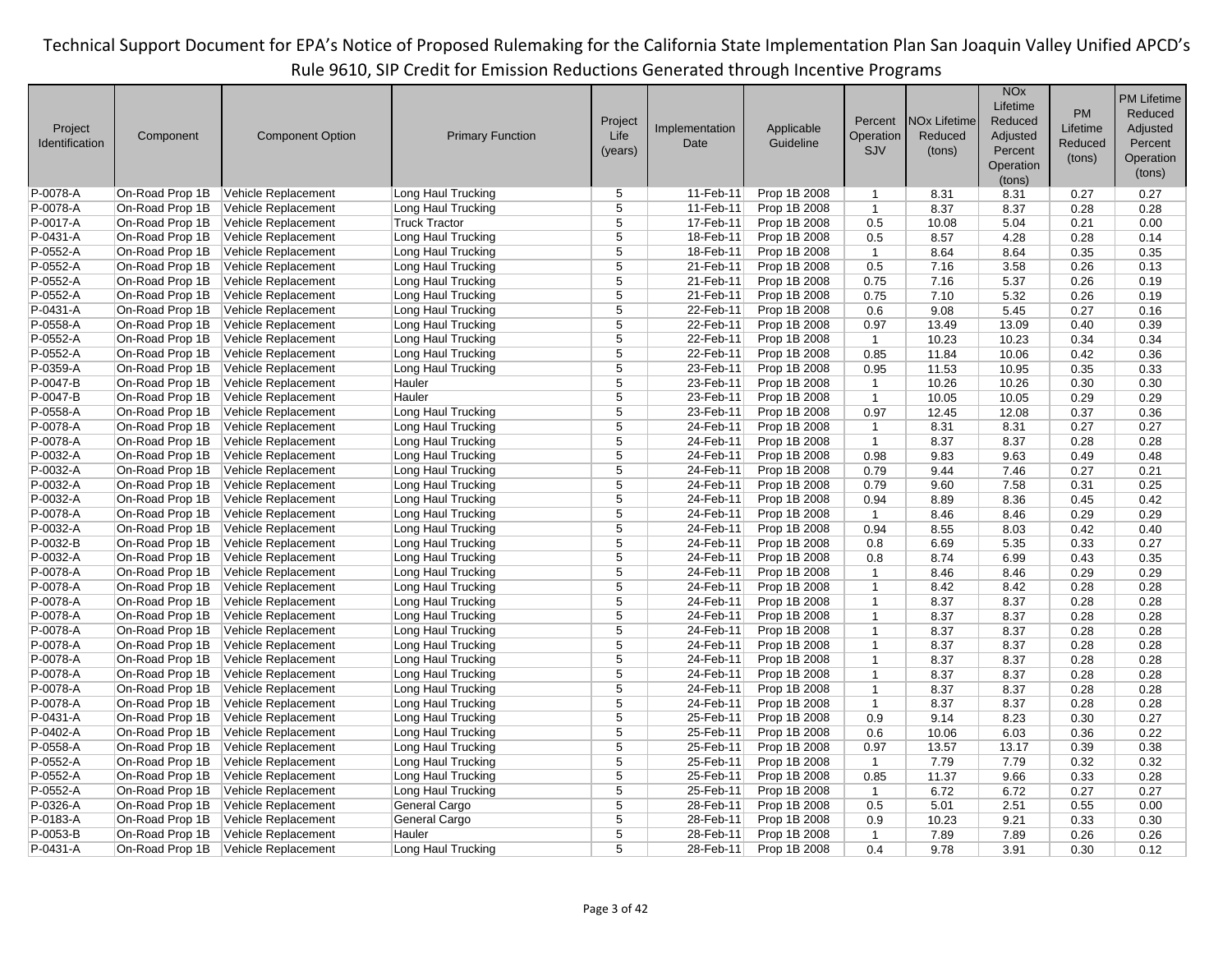|                |                 |                         |                             |                |                |              |                |                                | <b>NO<sub>x</sub></b> |          | <b>PM Lifetime</b> |
|----------------|-----------------|-------------------------|-----------------------------|----------------|----------------|--------------|----------------|--------------------------------|-----------------------|----------|--------------------|
|                |                 |                         |                             |                |                |              |                |                                | Lifetime              | PM       | Reduced            |
| Project        |                 |                         |                             | Project        | Implementation | Applicable   | Percent        | <b>NO<sub>x</sub></b> Lifetime | Reduced               | Lifetime | Adjusted           |
| Identification | Component       | <b>Component Option</b> | <b>Primary Function</b>     | Life           | Date           | Guideline    | Operation      | Reduced                        | Adjusted              | Reduced  | Percent            |
|                |                 |                         |                             | (years)        |                |              | <b>SJV</b>     | (tons)                         | Percent               | (tons)   | Operation          |
|                |                 |                         |                             |                |                |              |                |                                | Operation             |          |                    |
|                |                 |                         |                             |                |                |              |                |                                | (tons)                |          | (tons)             |
| P-0577-B       | On-Road Prop 1B | Vehicle Replacement     | General Cargo               | 5              | 28-Feb-11      | Prop 1B 2008 | $\mathbf{1}$   | 7.58                           | 7.58                  | 0.22     | 0.22               |
| P-0577-B       | On-Road Prop 1B | Vehicle Replacement     | General Cargo               | 5              | 28-Feb-11      | Prop 1B 2008 | $\mathbf{1}$   | 8.14                           | 8.14                  | 0.24     | 0.24               |
| P-0093-A       | On-Road Prop 1B | Vehicle Replacement     | <b>Local Delivery</b>       | 5              | 28-Feb-11      | Prop 1B 2008 | 0.75           | 12.45                          | 9.34                  | 0.37     | 0.28               |
| P-0577-B       | On-Road Prop 1B | Vehicle Replacement     | General Cargo               | $\overline{5}$ | 28-Feb-11      | Prop 1B 2008 | $\mathbf{1}$   | 7.99                           | 7.99                  | 0.24     | 0.24               |
| P-0440-A       | On-Road Prop 1B | Vehicle Replacement     | Long Haul Trucking          | $\overline{5}$ | 01-Mar-11      | Prop 1B 2008 | $\mathbf{1}$   | 3.45                           | 3.45                  | 0.47     | 0.47               |
| P-0431-A       | On-Road Prop 1B | Vehicle Replacement     | Long Haul Trucking          | 5              | 02-Mar-11      | Prop 1B 2008 | 0.4            | 9.81                           | 3.92                  | 0.30     | 0.12               |
| P-0431-A       | On-Road Prop 1B | Vehicle Replacement     | Long Haul Trucking          | 5              | 02-Mar-11      | Prop 1B 2008 | 0.6            | 8.94                           | 5.37                  | 0.26     | 0.16               |
| P-0431-A       | On-Road Prop 1B | Vehicle Replacement     | Long Haul Trucking          | 5              | 02-Mar-11      | Prop 1B 2008 | 0.6            | 9.03                           | 5.42                  | 0.27     | 0.16               |
| P-0261-A       | On-Road Prop 1B | Vehicle Replacement     | Long Haul Trucking          | $\overline{5}$ | 04-Mar-11      | Prop 1B 2008 | 0.7            | 8.55                           | 5.98                  | 0.35     | 0.24               |
| P-0093-A       | On-Road Prop 1B | Vehicle Replacement     | <b>Local Delivery</b>       | 5              | 04-Mar-11      | Prop 1B 2008 | 0.8            | 10.11                          | 8.08                  | 0.30     | 0.24               |
| P-0558-A       | On-Road Prop 1B | Vehicle Replacement     | Long Haul Trucking          | 5              | 08-Mar-11      | Prop 1B 2008 | $\mathbf{1}$   | 11.72                          | 11.72                 | 0.34     | 0.34               |
| P-0431-A       | On-Road Prop 1B | Vehicle Replacement     | Long Haul Trucking          | $\overline{5}$ | 08-Mar-11      | Prop 1B 2008 | 0.7            | 9.72                           | 6.81                  | 0.29     | 0.20               |
| P-0431-A       | On-Road Prop 1B | Vehicle Replacement     | Long Haul Trucking          | 5              | 08-Mar-11      | Prop 1B 2008 | 0.6            | 9.63                           | 5.78                  | 0.28     | 0.17               |
| P-0541-B       | On-Road Prop 1B | Vehicle Replacement     | Other-Heavy Duty            | $\overline{5}$ | 08-Mar-11      | Prop 1B 2008 | $\mathbf{1}$   | 5.64                           | 5.64                  | 0.23     | 0.23               |
| P-0541-A       | On-Road Prop 1B | Vehicle Replacement     | Other-Heavy Duty            | $\overline{5}$ | 08-Mar-11      | Prop 1B 2008 | $\mathbf{1}$   | 8.78                           | 8.78                  | 0.28     | 0.28               |
| P-0552-A       | On-Road Prop 1B | Vehicle Replacement     | Long Haul Trucking          | 5              | 08-Mar-11      | Prop 1B 2008 | 0.75           | 11.18                          | 8.39                  | 0.33     | 0.24               |
| P-0552-A       | On-Road Prop 1B | Vehicle Replacement     | Long Haul Trucking          | $\overline{5}$ | 08-Mar-11      | Prop 1B 2008 | $\overline{1}$ | 10.32                          | 10.32                 | 0.35     | 0.35               |
| P-0552-A       | On-Road Prop 1B | Vehicle Replacement     | Long Haul Trucking          | 5              | 08-Mar-11      | Prop 1B 2008 | $\mathbf{1}$   | 13.25                          | 13.25                 | 0.39     | 0.39               |
| P-0552-A       | On-Road Prop 1B | Vehicle Replacement     | Long Haul Trucking          | 5              | 08-Mar-11      | Prop 1B 2008 | $\mathbf{1}$   | 8.40                           | 8.40                  | 0.28     | 0.28               |
| P-0552-A       | On-Road Prop 1B | Vehicle Replacement     | Long Haul Trucking          | $\overline{5}$ | 09-Mar-11      | Prop 1B 2008 | 0.97           | 9.12                           | 8.84                  | 0.26     | 0.25               |
| P-0087-A       | On-Road Prop 1B | Vehicle Replacement     | Long Haul Trucking          | 5              | 10-Mar-11      | Prop 1B 2008 | 0.8            | 4.46                           | 3.56                  | 0.64     | 0.00               |
| P-0476-B       | On-Road Prop 1B | Vehicle Replacement     | Long Haul Trucking          | 5              | 10-Mar-11      | Prop 1B 2008 | 0.8            | 6.27                           | 5.02                  | 0.25     | 0.20               |
| P-0552-A       | On-Road Prop 1B | Vehicle Replacement     | Long Haul Trucking          | $\overline{5}$ | 10-Mar-11      | Prop 1B 2008 | 0.75           | 11.99                          | 8.99                  | 0.35     | 0.26               |
| P-0160-A       | On-Road Prop 1B | Vehicle Replacement     | <b>Bulk Truck</b>           | 5              | 14-Mar-11      | Prop 1B 2008 | 0.5            | 10.77                          | 5.38                  | 0.32     | 0.16               |
| P-0573-A       | On-Road Prop 1B | Vehicle Replacement     | <b>Tow Truck</b>            | 5              | 14-Mar-11      | Prop 1B 2008 | 0.9            | 4.86                           | 4.37                  | 0.32     | 0.29               |
| P-0552-A       | On-Road Prop 1B | Vehicle Replacement     | Long Haul Trucking          | 5              | 14-Mar-11      | Prop 1B 2008 | $\mathbf{1}$   | 9.14                           | 9.14                  | 0.31     | 0.31               |
| P-0552-A       | On-Road Prop 1B | Vehicle Replacement     | Long Haul Trucking          | $\overline{5}$ | 14-Mar-11      | Prop 1B 2008 | 0.85           | 10.60                          | 9.01                  | 0.31     | 0.26               |
| P-0581-A       | On-Road Prop 1B | Vehicle Replacement     | General Cargo               | 5              | 16-Mar-11      | Prop 1B 2008 | 0.85           | 8.98                           | 7.64                  | 0.29     | 0.25               |
| P-0350-A       | On-Road Prop 1B | Vehicle Replacement     | <b>Agricultural Hauler</b>  | $\overline{5}$ | 16-Mar-11      | Prop 1B 2008 | $\overline{1}$ | 9.01                           | 9.01                  | 0.30     | 0.30               |
| P-0581-A       | On-Road Prop 1B | Vehicle Replacement     | General Cargo               | 5              | 16-Mar-11      | Prop 1B 2008 | 0.85           | 8.85                           | 7.52                  | 0.29     | 0.24               |
| P-0350-A       | On-Road Prop 1B | Vehicle Replacement     | <b>Agricultural Hauler</b>  | 5              | 16-Mar-11      | Prop 1B 2008 | $\mathbf{1}$   | 9.62                           | 9.62                  | 0.28     | 0.28               |
| P-0362-A       | On-Road Prop 1B | Vehicle Replacement     | Long Haul Trucking          | $\overline{5}$ | 17-Mar-11      | Prop 1B 2008 | 0.9            | 3.94                           | 3.54                  | 0.55     | 0.49               |
| P-0552-A       | On-Road Prop 1B | Vehicle Replacement     | Long Haul Trucking          | 5              | 17-Mar-11      | Prop 1B 2008 | $\mathbf{1}$   | 8.38                           | 8.38                  | 0.28     | 0.28               |
| P-0009-A       | On-Road Prop 1B | Vehicle Replacement     | Long Haul Trucking          | $\overline{5}$ | 21-Mar-11      | Prop 1B 2008 | $\overline{1}$ | 8.44                           | 8.44                  | 0.28     | 0.28               |
| P-0358-A       | On-Road Prop 1B | Vehicle Replacement     | <b>Truck Tractor</b>        | 5              | 22-Mar-11      | Prop 1B 2008 | 0.3            | 3.72                           | 1.11                  | 0.51     | 0.15               |
| P-0563-A       | On-Road Prop 1B | Vehicle Replacement     | General Cargo               | $\overline{5}$ | 22-Mar-11      | Prop 1B 2008 | 0.7            | 9.14                           | 6.40                  | 0.27     | 0.19               |
| P-0279-A       | On-Road Prop 1B | Vehicle Replacement     | Long Haul Trucking          | $\overline{5}$ | 23-Mar-11      | Prop 1B 2008 | 0.98           | 10.03                          | 9.83                  | 0.30     | 0.29               |
| P-0554-A       | On-Road Prop 1B | Vehicle Replacement     | Long Haul Trucking          | 5              | 23-Mar-11      | Prop 1B 2008 | 0.7            | 8.88                           | 6.22                  | 0.36     | 0.25               |
| P-0040-A       | On-Road Prop 1B | Vehicle Replacement     | <b>Fuel Transport Truck</b> | 5              | 23-Mar-11      | Prop 1B 2008 | $\mathbf{1}$   | 9.36                           | 9.36                  | 0.32     | 0.32               |
| P-0030-A       | On-Road Prop 1B | Vehicle Replacement     | Delivery Vehicle            | 5              | 24-Mar-11      | Prop 1B 2008 | $\mathbf{1}$   | 1.96                           | 1.96                  | 0.42     | 0.42               |
| P-0474-A       | On-Road Prop 1B | Vehicle Replacement     | Long Haul Trucking          | 5              | 28-Mar-11      | Prop 1B 2008 | 0.8            | 7.38                           | 5.90                  | 0.30     | 0.24               |
| P-0351-A       | On-Road Prop 1B | Vehicle Replacement     | <b>Bulk Trailer</b>         | $\overline{5}$ | 28-Mar-11      | Prop 1B 2008 | 0.75           | 10.11                          | 7.58                  | 0.29     | 0.22               |
| P-0351-A       | On-Road Prop 1B | Vehicle Replacement     | <b>Bulk Trailer</b>         | 5              | 29-Mar-11      | Prop 1B 2008 | 0.75           | 10.08                          | 7.56                  | 0.30     | 0.23               |
| P-0488-B       | On-Road Prop 1B | Vehicle Replacement     | Long Haul Trucking          | 5              | 30-Mar-11      | Prop 1B 2008 | 0.6            | 10.66                          | 6.40                  | 0.32     | 0.19               |
| P-0488-B       | On-Road Prop 1B |                         |                             | $\overline{5}$ | 30-Mar-11      |              |                |                                | 6.98                  |          |                    |
|                |                 | Vehicle Replacement     | Long Haul Trucking          | 5              |                | Prop 1B 2008 | 0.6            | 11.64                          |                       | 0.35     | 0.21               |
| P-0545-A       | On-Road Prop 1B | Vehicle Replacement     | Long Haul Trucking          |                | 30-Mar-11      | Prop 1B 2008 | $\mathbf{1}$   | 7.81                           | 7.81                  | 0.26     | 0.26               |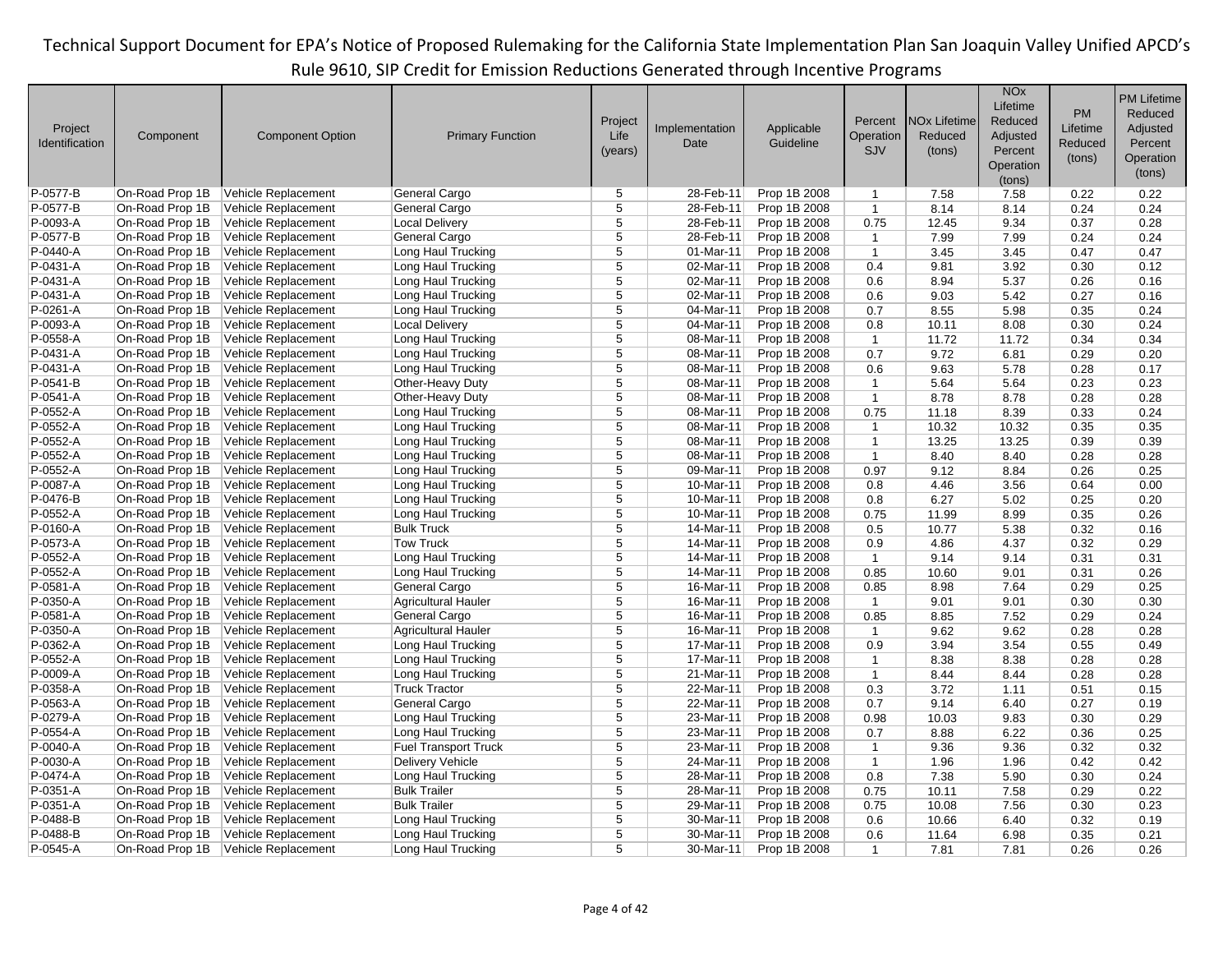|                |                 |                                            |                         |                |                |                              |                             |                     | <b>NO<sub>x</sub></b> |              | <b>PM Lifetime</b> |
|----------------|-----------------|--------------------------------------------|-------------------------|----------------|----------------|------------------------------|-----------------------------|---------------------|-----------------------|--------------|--------------------|
|                |                 |                                            |                         |                |                |                              |                             |                     | Lifetime              | <b>PM</b>    | Reduced            |
|                |                 |                                            |                         | Project        |                |                              | Percent                     | <b>NOx Lifetime</b> | Reduced               |              |                    |
| Project        | Component       | <b>Component Option</b>                    | <b>Primary Function</b> | Life           | Implementation | Applicable                   | Operation                   | Reduced             | Adjusted              | Lifetime     | Adjusted           |
| Identification |                 |                                            |                         | (years)        | Date           | Guideline                    | SJV                         | (tons)              | Percent               | Reduced      | Percent            |
|                |                 |                                            |                         |                |                |                              |                             |                     | Operation             | (tons)       | Operation          |
|                |                 |                                            |                         |                |                |                              |                             |                     | (tons)                |              | (tons)             |
| P-0182-A       | On-Road Prop 1B | Vehicle Replacement                        | General Cargo           | 5              | 30-Mar-11      | Prop 1B 2008                 | 0.9                         | 5.37                | 4.83                  | 0.24         | 0.21               |
| P-0488-B       | On-Road Prop 1B | Vehicle Replacement                        | Long Haul Trucking      | 5              | 30-Mar-11      | Prop 1B 2008                 | 0.6                         | 12.05               | 7.23                  | 0.36         | 0.22               |
| P-0488-B       | On-Road Prop 1B | Vehicle Replacement                        | Long Haul Trucking      | 5              | 30-Mar-11      | Prop 1B 2008                 | 0.6                         | 9.66                | 5.80                  | 0.29         | 0.17               |
| P-0078-A       | On-Road Prop 1B | Vehicle Replacement                        | Long Haul Trucking      | $\overline{5}$ | 31-Mar-11      | Prop 1B 2008                 | $\mathbf{1}$                | 8.37                | 8.37                  | 0.28         | 0.28               |
| P-0465-C       | On-Road Prop 1B | Vehicle Replacement                        | <b>Bulk Carrier</b>     | 5              | 31-Mar-11      | Prop 1B 2008                 | $\mathbf{1}$                | 8.35                | 8.35                  | 0.24         | 0.24               |
| P-0465-A       | On-Road Prop 1B | Vehicle Replacement                        | <b>Bulk Carrier</b>     | 5              | 31-Mar-11      | Prop 1B 2008                 | $\mathbf{1}$                | 8.51                | 8.51                  | 0.28         | 0.28               |
| P-0078-A       | On-Road Prop 1B | Vehicle Replacement                        | Long Haul Trucking      | 5              | 31-Mar-11      | Prop 1B 2008                 | $\mathbf 1$                 | 8.31                | 8.31                  | 0.27         | 0.27               |
| P-0078-A       | On-Road Prop 1B | Vehicle Replacement                        | Long Haul Trucking      | 5              | 31-Mar-11      | Prop 1B 2008                 | $\overline{1}$              | 8.37                | 8.37                  | 0.28         | 0.28               |
| P-0465-B       | On-Road Prop 1B | Vehicle Replacement                        | <b>Bulk Carrier</b>     | $\overline{5}$ | 31-Mar-11      | Prop 1B 2008                 | $\mathbf{1}$                | 8.43                | 8.43                  | 0.25         | 0.25               |
| P-0078-A       | On-Road Prop 1B | Vehicle Replacement                        | Long Haul Trucking      | $\overline{5}$ | 31-Mar-11      | Prop 1B 2008                 | $\mathbf{1}$                | 8.37                | 8.37                  | 0.28         | 0.28               |
| P-0465-B       | On-Road Prop 1B | Vehicle Replacement                        | <b>Bulk Carrier</b>     | $\overline{5}$ | 31-Mar-11      | Prop 1B 2008                 | $\mathbf{1}$                | 8.43                | 8.43                  | 0.25         | 0.25               |
| P-0078-A       | On-Road Prop 1B | Vehicle Replacement                        | Long Haul Trucking      | $\overline{5}$ | 31-Mar-11      | Prop 1B 2008                 | $\mathbf{1}$                | 8.31                | 8.31                  | 0.27         | 0.27               |
| P-0465-B       | On-Road Prop 1B | Vehicle Replacement                        | <b>Bulk Carrier</b>     | 5              | $31-Mar-11$    | Prop 1B 2008                 | $\mathbf{1}$                | 8.43                | 8.43                  | 0.25         | 0.25               |
| P-0078-A       | On-Road Prop 1B | Vehicle Replacement                        | Long Haul Trucking      | 5              | 31-Mar-11      | Prop 1B 2008                 | $\mathbf{1}$                | 8.31                | 8.31                  | 0.27         | 0.27               |
| P-0078-A       | On-Road Prop 1B | Vehicle Replacement                        | Long Haul Trucking      | $\overline{5}$ | 31-Mar-11      | Prop 1B 2008                 | $\mathbf{1}$                | 8.37                | 8.37                  | 0.28         | 0.28               |
| P-0078-A       | On-Road Prop 1B | Vehicle Replacement                        | Long Haul Trucking      | 5              | 31-Mar-11      | Prop 1B 2008                 | $\mathbf{1}$                | 8.37                | 8.37                  | 0.28         | 0.28               |
| P-0078-A       | On-Road Prop 1B | Vehicle Replacement                        | Long Haul Trucking      | 5              | 31-Mar-11      | Prop 1B 2008                 | $\mathbf{1}$                | 8.37                | 8.37                  | 0.28         | 0.28               |
| P-0078-A       | On-Road Prop 1B | Vehicle Replacement                        | Long Haul Trucking      | 5              | 31-Mar-11      | Prop 1B 2008                 | $\mathbf{1}$                | 8.31                | 8.31                  | 0.27         | 0.27               |
| P-0078-A       | On-Road Prop 1B | Vehicle Replacement                        | Long Haul Trucking      | 5              | 31-Mar-11      | Prop 1B 2008                 | $\mathbf{1}$                | 8.37                | 8.37                  | 0.28         | 0.28               |
| P-0078-A       | On-Road Prop 1B | Vehicle Replacement                        | Long Haul Trucking      | 5              | 31-Mar-11      | Prop 1B 2008                 | $\mathbf{1}$                | 8.46                | 8.46                  | 0.29         | 0.29               |
| P-0078-A       | On-Road Prop 1B | Vehicle Replacement                        | Long Haul Trucking      | $\overline{5}$ | 31-Mar-11      | Prop 1B 2008                 | $\mathbf{1}$                | 8.42                | 8.42                  | 0.28         | 0.28               |
| C-4244-A       | On-Road Prop 1B | Vehicle Replacement                        | Long Haul Trucking      | $\overline{5}$ | 02-Apr-11      | Prop 1B 2008                 | 0.4                         | 8.13                | 3.25                  | 0.30         | 0.12               |
| P-0467-A       | On-Road Prop 1B | Vehicle Replacement                        | Long Haul Trucking      | 5              | 04-Apr-11      | Prop 1B 2008                 | 0.8                         | 7.20                | 5.76                  | 0.29         | 0.23               |
| P-0259-A       | On-Road Prop 1B | Vehicle Replacement                        | General Cargo           | 5              | 04-Apr-11      | Prop 1B 2008                 | $\mathbf{1}$                | 9.98                | 9.98                  | 0.32         | 0.32               |
| P-0552-B       | On-Road Prop 1B | Vehicle Replacement                        | Long Haul Trucking      | 5              | 04-Apr-11      | Prop 1B 2008                 | $\mathbf{1}$                | 7.88                | 7.88                  | 0.27         | 0.27               |
| P-0564-A       | On-Road Prop 1B | Vehicle Replacement                        | General Cargo           | 5              | 06-Apr-11      | Prop 1B 2008                 | 0.8                         | 5.84                | 4.67                  | 0.23         | 0.18               |
| P-0010-A       | On-Road Prop 1B | Vehicle Replacement                        | Long Haul Trucking      | $\overline{5}$ | 07-Apr-11      | Prop 1B 2008                 | 0.95                        | 5.78                | 5.49                  | 0.23         | 0.22               |
| P-0090-A       | On-Road Prop 1B | Vehicle Replacement                        | Long Haul Trucking      | 5              | 11-Apr-11      | Prop 1B 2008                 | $\overline{1}$              | 10.08               | 10.08                 | 0.36         | 0.36               |
| P-0463-A       | On-Road Prop 1B | Vehicle Replacement                        | Delivery Vehicle        | 5              | 12-Apr-11      | Prop 1B 2008                 | 0.5                         | 3.46                | 1.73                  | 0.48         | 0.24               |
| P-0463-A       | On-Road Prop 1B | Vehicle Replacement                        | Delivery Vehicle        | 5              | 12-Apr-11      | Prop 1B 2008                 | 0.5                         | 2.83                | 1.41                  | 0.39         | 0.20               |
| P-0541-D       | On-Road Prop 1B | Vehicle Replacement                        | Other-Heavy Duty        | $\overline{5}$ | 12-Apr-11      | Prop 1B 2008                 | $\mathbf{1}$                | 1.88                | 1.88                  | 0.36         | 0.36               |
| P-0328-A       | On-Road Prop 1B | Vehicle Replacement                        | Dump Truck              | $\overline{5}$ | 13-Apr-11      | Prop 1B 2008                 | 0.5                         | 7.61                | 3.80                  | 0.23         | 0.11               |
| P-0328-B       | On-Road Prop 1B | Vehicle Replacement                        | Dump Truck              | $\overline{5}$ | 13-Apr-11      | Prop 1B 2008                 | 0.5                         | 7.56                | 3.78                  | 0.23         | 0.11               |
| P-0328-A       | On-Road Prop 1B | Vehicle Replacement                        | Dump Truck              | 5              | 13-Apr-11      | Prop 1B 2008                 | 0.5                         | 8.16                | 4.08                  | 0.24         | 0.12               |
| P-0561-C       | On-Road Prop 1B | Vehicle Replacement                        | General Cargo           | $\overline{5}$ | 14-Apr-11      | Prop 1B 2008                 | 0.7                         | 6.40                | 4.48                  | 0.22         | 0.15               |
| P-0295-B       | On-Road Prop 1B | Vehicle Replacement                        | <b>Produce Delivery</b> | 5              | 14-Apr-11      | Prop 1B 2008                 | $\overline{1}$              | 6.34                | 6.34                  | 0.25         | 0.25               |
| P-0561-B       | On-Road Prop 1B | Vehicle Replacement                        | General Cargo           | 5              | 14-Apr-11      | Prop 1B 2008                 | 0.7                         | 8.76                | 6.14                  | 0.24         | 0.17               |
| P-0561-A       | On-Road Prop 1B | Vehicle Replacement                        | General Cargo           | $\overline{5}$ | 14-Apr-11      | Prop 1B 2008                 | 0.7                         | 9.83                | 6.88                  | 0.27         | 0.19               |
| P-0356-A       | On-Road Prop 1B |                                            | General Cargo           | $\overline{5}$ | 15-Apr-11      |                              |                             |                     |                       |              | 0.32               |
| P-0078-A       | On-Road Prop 1B | Vehicle Replacement                        | Long Haul Trucking      | 5              | 20-Apr-11      | Prop 1B 2008<br>Prop 1B 2008 | $\mathbf{1}$                | 10.46               | 10.46                 | 0.32         | 0.27               |
| P-0078-A       | On-Road Prop 1B | Vehicle Replacement<br>Vehicle Replacement | Long Haul Trucking      | 5              | 20-Apr-11      | Prop 1B 2008                 | $\mathbf{1}$                | 8.31<br>8.37        | 8.31<br>8.37          | 0.27<br>0.28 | 0.28               |
| P-0078-A       | On-Road Prop 1B |                                            | Long Haul Trucking      | 5              |                |                              | $\mathbf 1$<br>$\mathbf{1}$ |                     |                       |              |                    |
|                |                 | Vehicle Replacement                        |                         | $\overline{5}$ | 20-Apr-11      | Prop 1B 2008                 | $\mathbf{1}$                | 8.37                | 8.37                  | 0.28         | 0.28               |
| P-0078-A       | On-Road Prop 1B | Vehicle Replacement                        | Long Haul Trucking      | $\overline{5}$ | 20-Apr-11      | Prop 1B 2008                 |                             | 8.37                | 8.37                  | 0.28         | 0.28               |
| P-0078-A       | On-Road Prop 1B | Vehicle Replacement                        | Long Haul Trucking      |                | 20-Apr-11      | Prop 1B 2008                 | $\mathbf{1}$                | 8.37                | 8.37                  | 0.28         | 0.28               |
| P-0078-A       | On-Road Prop 1B | Vehicle Replacement                        | Long Haul Trucking      | 5              | 20-Apr-11      | Prop 1B 2008                 | $\mathbf{1}$                | 8.31                | 8.31                  | 0.27         | 0.27               |
| P-0078-A       | On-Road Prop 1B | Vehicle Replacement                        | Long Haul Trucking      | 5              | 20-Apr-11      | Prop 1B 2008                 | $\mathbf{1}$                | 8.37                | 8.37                  | 0.28         | 0.28               |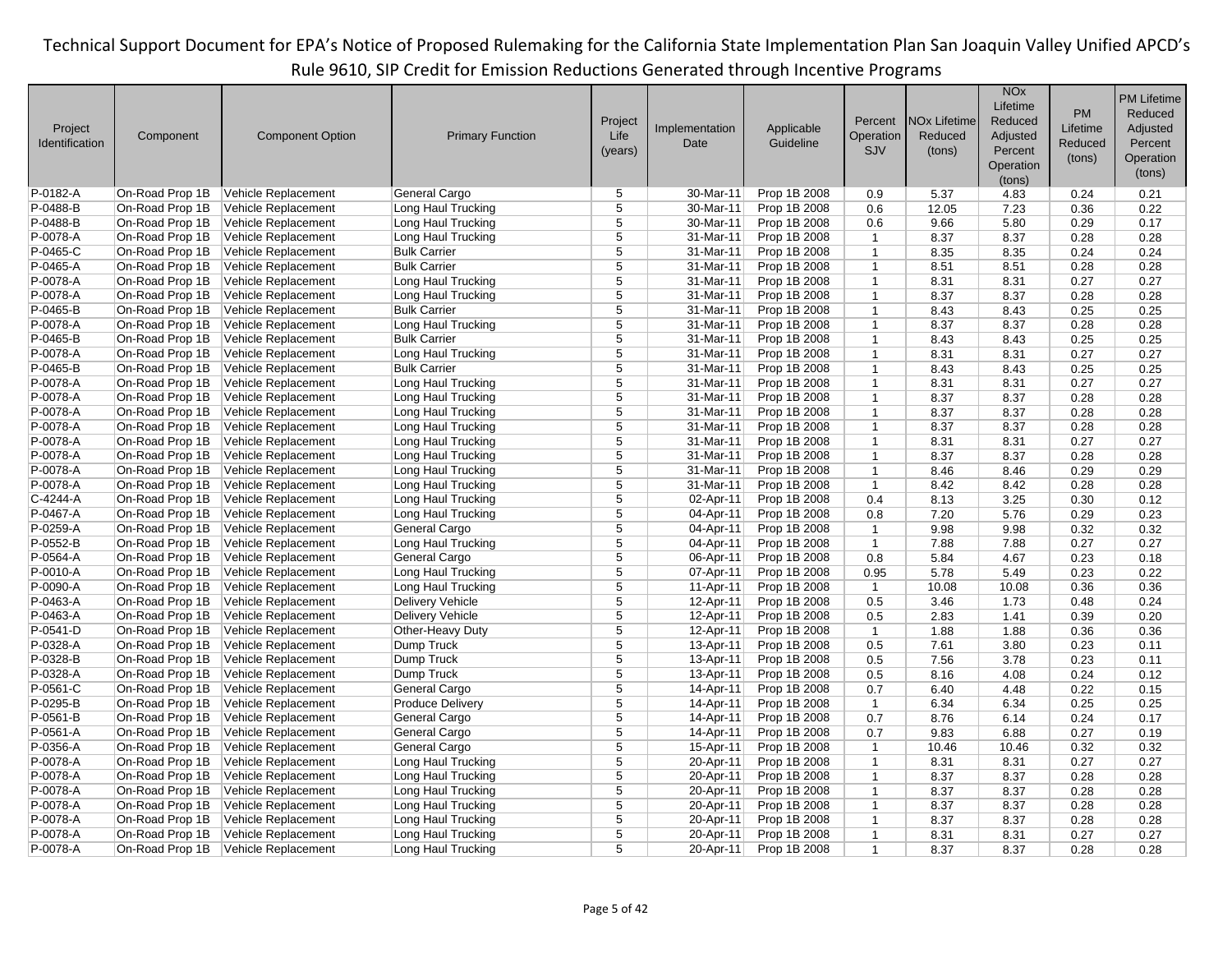|                |                 |                                            |                             |                |                |                              |                |                                | <b>NO<sub>x</sub></b> |              | <b>PM Lifetime</b> |
|----------------|-----------------|--------------------------------------------|-----------------------------|----------------|----------------|------------------------------|----------------|--------------------------------|-----------------------|--------------|--------------------|
|                |                 |                                            |                             |                |                |                              |                |                                | Lifetime              | PM           | Reduced            |
| Project        |                 |                                            |                             | Project        | Implementation | Applicable                   | Percent        | <b>NO<sub>x</sub></b> Lifetime | Reduced               | Lifetime     | Adjusted           |
| Identification | Component       | <b>Component Option</b>                    | <b>Primary Function</b>     | Life           | Date           | Guideline                    | Operation      | Reduced                        | Adjusted              | Reduced      | Percent            |
|                |                 |                                            |                             | (years)        |                |                              | <b>SJV</b>     | (tons)                         | Percent               |              |                    |
|                |                 |                                            |                             |                |                |                              |                |                                | Operation             | (tons)       | Operation          |
|                |                 |                                            |                             |                |                |                              |                |                                | (tons)                |              | (tons)             |
| P-0078-A       | On-Road Prop 1B | Vehicle Replacement                        | Long Haul Trucking          | 5              | 20-Apr-11      | Prop 1B 2008                 | $\mathbf{1}$   | 8.37                           | 8.37                  | 0.28         | 0.28               |
| P-0078-A       | On-Road Prop 1B | Vehicle Replacement                        | Long Haul Trucking          | 5              | 20-Apr-11      | Prop 1B 2008                 | $\mathbf{1}$   | 8.37                           | 8.37                  | 0.28         | 0.28               |
| P-0078-A       | On-Road Prop 1B | Vehicle Replacement                        | Long Haul Trucking          | $\overline{5}$ | 20-Apr-11      | Prop 1B 2008                 | $\overline{1}$ | 8.33                           | 8.33                  | 0.25         | 0.25               |
| P-0078-A       | On-Road Prop 1B | Vehicle Replacement                        | Long Haul Trucking          | $\overline{5}$ | 20-Apr-11      | Prop 1B 2008                 | $\mathbf{1}$   | 8.37                           | 8.37                  | 0.28         | 0.28               |
| P-0078-A       | On-Road Prop 1B | Vehicle Replacement                        | Long Haul Trucking          | $\overline{5}$ | 20-Apr-11      | Prop 1B 2008                 | $\mathbf{1}$   | 8.37                           | 8.37                  | 0.28         | 0.28               |
| P-0165-A       | On-Road Prop 1B | Vehicle Replacement                        | Long Haul Trucking          | 5              | 22-Apr-11      | Prop 1B 2008                 | 0.25           | 5.40                           | 1.35                  | 0.98         | 0.25               |
| P-0610-A       | On-Road Prop 1B | Vehicle Replacement                        | Long Haul Trucking          | 5              | 24-Apr-11      | Prop 1B 2008                 | 0.5            | 9.96                           | 4.98                  | 0.36         | 0.18               |
| P-0610-A       | On-Road Prop 1B | Vehicle Replacement                        | Long Haul Trucking          | 5              | 24-Apr-11      | Prop 1B 2008                 | 0.5            | 8.02                           | 4.01                  | 0.29         | 0.14               |
| P-0610-A       | On-Road Prop 1B | Vehicle Replacement                        | Long Haul Trucking          | 5              | 24-Apr-11      | Prop 1B 2008                 | 0.5            | 12.43                          | 6.22                  | 0.45         | 0.22               |
| P-0610-A       | On-Road Prop 1B | Vehicle Replacement                        | Long Haul Trucking          | $\overline{5}$ | 24-Apr-11      | Prop 1B 2008                 | 0.5            | 7.51                           | 3.75                  | 0.30         | 0.15               |
| P-0610-A       | On-Road Prop 1B | Vehicle Replacement                        | Long Haul Trucking          | $\overline{5}$ | 24-Apr-11      | Prop 1B 2008                 | 0.5            | 7.88                           | 3.94                  | 0.31         | 0.16               |
| P-0610-A       | On-Road Prop 1B | Vehicle Replacement                        | Long Haul Trucking          | $\overline{5}$ | 24-Apr-11      | Prop 1B 2008                 | 0.5            | 10.04                          | 5.02                  | 0.40         | 0.20               |
| P-0610-A       | On-Road Prop 1B | Vehicle Replacement                        | Long Haul Trucking          | 5              | 24-Apr-11      | Prop 1B 2008                 | 0.5            | 10.61                          | 5.30                  | 0.38         | 0.19               |
| P-0610-A       | On-Road Prop 1B | Vehicle Replacement                        | Long Haul Trucking          | 5              | 24-Apr-11      | Prop 1B 2008                 | 0.5            | 10.43                          | 5.21                  | 0.38         | 0.19               |
| P-0563-C       | On-Road Prop 1B | Vehicle Replacement                        | General Cargo               | $\overline{5}$ | 26-Apr-11      | Prop 1B 2008                 | 0.7            | 6.39                           | 4.47                  | 0.23         | 0.16               |
| P-0563-B       | On-Road Prop 1B | Vehicle Replacement                        | General Cargo               | $\overline{5}$ | 26-Apr-11      | Prop 1B 2008                 | 0.7            | 8.53                           | 5.97                  | 0.24         | 0.17               |
| P-0119-A       | On-Road Prop 1B | Vehicle Replacement                        | <b>Commercial Truck</b>     | 5              | 28-Apr-11      | Prop 1B 2008                 | 0.33           | 8.38                           | 2.76                  | 0.33         | 0.11               |
| P-0528-A       | On-Road Prop 1B | Vehicle Replacement                        | <b>Transfer Truck</b>       | $\overline{5}$ | 28-Apr-11      | Prop 1B 2008                 | 0.98           | 4.34                           | 4.25                  | 0.60         | 0.58               |
| P-0235-B       | On-Road Prop 1B | Vehicle Replacement                        | <b>Delivery Vehicle</b>     | $\overline{5}$ | 28-Apr-11      | Prop 1B 2008                 | 0.2            | 5.73                           | 1.15                  | 0.29         | 0.06               |
| P-0437-B       | On-Road Prop 1B | Vehicle Replacement                        | General Cargo               | $\overline{5}$ | 03-May-11      | Prop 1B 2008                 | 0.75           | 10.52                          | 7.89                  | 0.31         | 0.23               |
| P-0437-B       | On-Road Prop 1B | Vehicle Replacement                        | General Cargo               | $\overline{5}$ | 03-May-11      | Prop 1B 2008                 | 0.75           | 10.19                          | 7.64                  | 0.30         | 0.23               |
| P-0608-A       | On-Road Prop 1B | Vehicle Replacement                        | Long Haul Trucking          | 5              | 05-May-11      | Prop 1B 2008                 | 0.5            | 9.20                           | 4.60                  | 0.26         | 0.13               |
| P-0314-A       | On-Road Prop 1B | Vehicle Replacement                        | <b>Produce Delivery</b>     | $\overline{5}$ | 11-May-11      | Prop 1B 2008                 | 0.5            | 12.93                          | 6.47                  | 0.39         | 0.19               |
| P-0117-C       | On-Road Prop 1B | Vehicle Replacement                        | <b>Bulk Carrier</b>         | 5              | 16-May-11      | Prop 1B 2008                 | 0.75           | 6.26                           | 4.69                  | 0.23         | 0.17               |
| P-0117-B       | On-Road Prop 1B | Vehicle Replacement                        | <b>Bulk Carrier</b>         | 5              | 16-May-11      | Prop 1B 2008                 | 0.75           | 6.65                           | 4.99                  | 0.24         | 0.18               |
| P-0117-B       | On-Road Prop 1B | Vehicle Replacement                        | <b>Bulk Carrier</b>         | $\overline{5}$ | 16-May-11      | Prop 1B 2008                 | 0.75           | 8.93                           | 6.70                  | 0.27         | 0.20               |
| P-0360-B       | On-Road Prop 1B | Vehicle Replacement                        | Long Haul Trucking          | 5              | 18-May-11      | Prop 1B 2008                 | $\overline{1}$ | 8.60                           | 8.60                  | 0.25         | 0.25               |
| P-0366-B       | On-Road Prop 1B | Vehicle Replacement                        | Delivery Vehicle            | 5              | 18-May-11      | Prop 1B 2008                 | 0.65           | 8.69                           | 5.65                  | 0.29         | 0.19               |
| P-0366-B       | On-Road Prop 1B | Vehicle Replacement                        | Delivery Vehicle            | $\overline{5}$ | 18-May-11      | Prop 1B 2008                 | 0.65           | 8.76                           | 5.70                  | 0.29         | 0.19               |
| P-0080-A       | On-Road Prop 1B | Vehicle Replacement                        | <b>Waste Truck</b>          | 5              | 23-May-11      | Prop 1B 2008                 | 0.9            | 8.03                           | 7.23                  | 0.27         | 0.24               |
| P-0011-A       | On-Road Prop 1B | Vehicle Replacement                        | Long Haul Trucking          | 5              | 24-May-11      | Prop 1B 2008                 | 0.8            | 7.29                           | 5.84                  | 0.30         | 0.24               |
| P-0040-A       | On-Road Prop 1B | Vehicle Replacement                        | <b>Fuel Transport Truck</b> | $\overline{5}$ | 25-May-11      | Prop 1B 2008                 | $\mathbf{1}$   | 10.04                          | 10.04                 | 0.33         | 0.33               |
| P-0306-B       | On-Road Prop 1B | Vehicle Replacement                        | <b>Produce Delivery</b>     | 5              | 25-May-11      | Prop 1B 2008                 | 0.45           | 2.80                           | 1.26                  | 0.51         | 0.23               |
| P-0541-A       | On-Road Prop 1B | Vehicle Replacement                        | Other-Heavy Duty            | 5              | 25-May-11      | Prop 1B 2008                 | $\overline{1}$ | 3.04                           | 3.04                  | 0.49         | 0.49               |
| P-0183-B       | On-Road Prop 1B | Vehicle Replacement                        | General Cargo               | 5              | 27-May-11      | Prop 1B 2008                 | 0.9            | 7.70                           | 6.93                  | 0.22         | 0.20               |
| P-0040-B       | On-Road Prop 1B | Vehicle Replacement                        | <b>Fuel Transport Truck</b> | 5              | 28-May-11      | Prop 1B 2008                 | $\mathbf{1}$   | 11.81                          | 11.81                 | 0.33         | 0.33               |
| $P-0040 - B$   | On-Road Prop 1B | Vehicle Replacement                        | <b>Fuel Transport Truck</b> | $\overline{5}$ | 28-May-11      | Prop 1B 2008                 | $\mathbf{1}$   | 11.81                          | 11.81                 | 0.33         | 0.33               |
| P-0040-A       | On-Road Prop 1B | Vehicle Replacement                        | <b>Fuel Transport Truck</b> | 5              | 31-May-11      | Prop 1B 2008                 | $\mathbf{1}$   | 11.95                          | 11.95                 | 0.34         | 0.34               |
| P-0389-B       | On-Road Prop 1B | Vehicle Replacement                        | Long Haul Trucking          | 5              | 31-May-11      | Prop 1B 2008                 | $\mathbf{1}$   | 10.25                          | 10.25                 | 0.30         | 0.30               |
| P-0304-B       | On-Road Prop 1B | Vehicle Replacement                        | <b>Bulk Carrier</b>         | 5              | 01-Jun-11      | Prop 1B 2008                 | 0.19           | 7.77                           | 1.48                  | 0.25         | 0.05               |
| P-0427-B       | On-Road Prop 1B | Vehicle Replacement                        | Dump Truck                  | 5              | 07-Jun-11      | Prop 1B 2008                 | $\overline{1}$ | 9.21                           | 9.21                  | 0.31         | 0.31               |
| P-0427-B       | On-Road Prop 1B | Vehicle Replacement                        | Dump Truck                  | $\overline{5}$ | 07-Jun-11      | Prop 1B 2008                 | $\mathbf{1}$   | 9.05                           | 9.05                  | 0.29         | 0.29               |
| P-0462-B       | On-Road Prop 1B |                                            | General Cargo               | 5              | 07-Jun-11      |                              |                |                                |                       |              |                    |
| P-0462-B       | On-Road Prop 1B | Vehicle Replacement<br>Vehicle Replacement | General Cargo               | $\overline{5}$ | 07-Jun-11      | Prop 1B 2008<br>Prop 1B 2008 | 0.85<br>0.85   | 3.30<br>8.00                   | 2.80<br>6.80          | 0.45<br>0.26 | 0.38               |
| P-0462-C       | On-Road Prop 1B |                                            | General Cargo               | 5              | 08-Jun-11      |                              |                |                                | 2.37                  |              | 0.22               |
|                |                 | Vehicle Replacement                        |                             |                |                | Prop 1B 2008                 | 0.85           | 2.79                           |                       | 0.42         | 0.36               |
| P-0435-C       | On-Road Prop 1B | Vehicle Replacement                        | General Cargo               | 5              | 14-Jun-11      | Prop 1B 2008                 | 0.75           | 9.22                           | 6.92                  | 0.28         | 0.21               |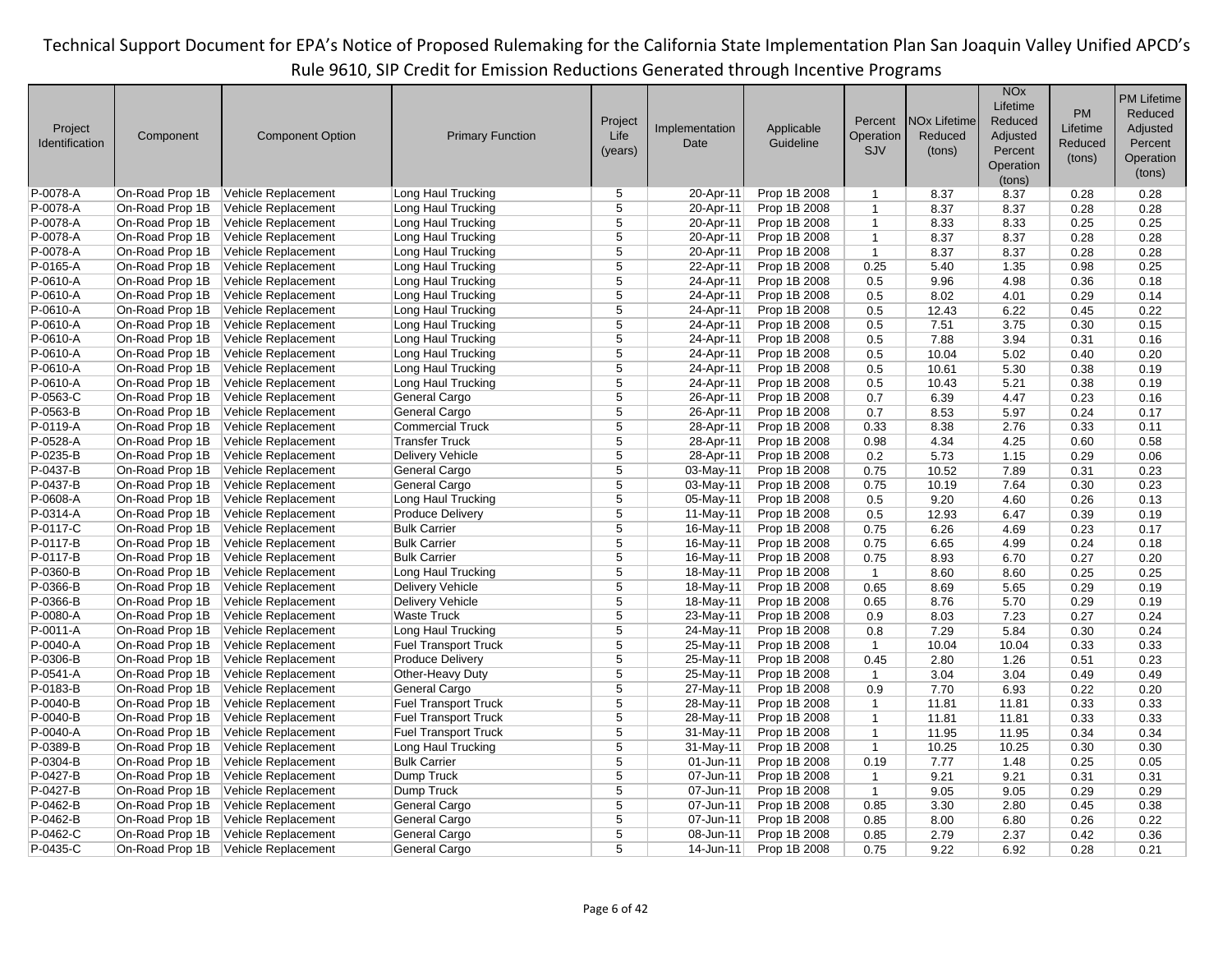|                |                 |                         |                         |                |                |              |                |                                | <b>NO<sub>x</sub></b> |          | <b>PM Lifetime</b> |
|----------------|-----------------|-------------------------|-------------------------|----------------|----------------|--------------|----------------|--------------------------------|-----------------------|----------|--------------------|
|                |                 |                         |                         |                |                |              |                |                                | Lifetime              | PM       | Reduced            |
| Project        |                 |                         |                         | Project        | Implementation | Applicable   | Percent        | <b>NO<sub>x</sub></b> Lifetime | Reduced               | Lifetime | Adjusted           |
| Identification | Component       | <b>Component Option</b> | <b>Primary Function</b> | Life           | Date           | Guideline    | Operation      | Reduced                        | Adjusted              | Reduced  | Percent            |
|                |                 |                         |                         | (years)        |                |              | <b>SJV</b>     | (tons)                         | Percent               |          | Operation          |
|                |                 |                         |                         |                |                |              |                |                                | Operation             | (tons)   |                    |
|                |                 |                         |                         |                |                |              |                |                                | (tons)                |          | (tons)             |
| P-0435-C       | On-Road Prop 1B | Vehicle Replacement     | General Cargo           | 5              | 14-Jun-11      | Prop 1B 2008 | 0.75           | 10.08                          | 7.56                  | 0.30     | 0.22               |
| P-0448-B       | On-Road Prop 1B | Vehicle Replacement     | Dirt Hauler             | 5              | 15-Jun-11      | Prop 1B 2008 | $\overline{1}$ | 10.26                          | 10.26                 | 0.30     | 0.30               |
| P-0448-B       | On-Road Prop 1B | Vehicle Replacement     | <b>Dirt Hauler</b>      | 5              | 15-Jun-11      | Prop 1B 2008 | $\mathbf{1}$   | 10.26                          | 10.26                 | 0.30     | 0.30               |
| P-0448-B       | On-Road Prop 1B | Vehicle Replacement     | Dirt Hauler             | $\overline{5}$ | 15-Jun-11      | Prop 1B 2008 | $\mathbf{1}$   | 10.30                          | 10.30                 | 0.34     | 0.34               |
| P-0448-B       | On-Road Prop 1B | Vehicle Replacement     | <b>Dirt Hauler</b>      | $\overline{5}$ | 15-Jun-11      | Prop 1B 2008 | $\mathbf{1}$   | 10.16                          | 10.16                 | 0.30     | 0.30               |
| P-0448-B       | On-Road Prop 1B | Vehicle Replacement     | <b>Dirt Hauler</b>      | 5              | 15-Jun-11      | Prop 1B 2008 | $\mathbf{1}$   | 10.16                          | 10.16                 | 0.30     | 0.30               |
| P-0368-A       | On-Road Prop 1B | Vehicle Replacement     | Long Haul Trucking      | 5              | 16-Jun-11      | Prop 1B 2008 | 0.7            | 2.37                           | 1.66                  | 0.44     | 0.31               |
| P-0360-C       | On-Road Prop 1B | Vehicle Replacement     | Long Haul Trucking      | 5              | 17-Jun-11      | Prop 1B 2008 | $\mathbf{1}$   | 6.99                           | 6.99                  | 0.20     | 0.20               |
| P-0438-B       | On-Road Prop 1B | Vehicle Replacement     | Long Haul Trucking      | $\overline{5}$ | 17-Jun-11      | Prop 1B 2008 | 0.75           | 5.83                           | 4.37                  | 0.29     | 0.22               |
| P-0438-B       | On-Road Prop 1B | Vehicle Replacement     | Long Haul Trucking      | $\overline{5}$ | 17-Jun-11      | Prop 1B 2008 | 0.75           | 5.83                           | 4.37                  | 0.29     | 0.22               |
| P-0438-C       | On-Road Prop 1B | Vehicle Replacement     | Long Haul Trucking      | 5              | 17-Jun-11      | Prop 1B 2008 | 0.75           | 7.09                           | 5.32                  | 0.24     | 0.18               |
| P-0438-A       | On-Road Prop 1B | Vehicle Replacement     | Long Haul Trucking      | $\overline{5}$ | 17-Jun-11      | Prop 1B 2008 | 0.75           | 7.05                           | 5.29                  | 0.23     | 0.17               |
| P-0552-C       | On-Road Prop 1B | Vehicle Replacement     | Long Haul Trucking      | 5              | 24-Jun-11      | Prop 1B 2008 | 0.85           | 7.84                           | 6.66                  | 0.23     | 0.20               |
| P-0552-C       | On-Road Prop 1B | Vehicle Replacement     | Long Haul Trucking      | $\overline{5}$ | 24-Jun-11      | Prop 1B 2008 | 0.97           | 7.69                           | 7.46                  | 0.25     | 0.25               |
| P-0552-C       | On-Road Prop 1B | Vehicle Replacement     | Long Haul Trucking      | $\overline{5}$ | 24-Jun-11      | Prop 1B 2008 | $\mathbf{1}$   | 7.64                           | 7.64                  | 0.26     | 0.26               |
| P-0552-C       | On-Road Prop 1B | Vehicle Replacement     | Long Haul Trucking      | 5              | 24-Jun-11      | Prop 1B 2008 | $\mathbf{1}$   | 7.34                           | 7.34                  | 0.25     | 0.25               |
| $P-0552-C$     | On-Road Prop 1B | Vehicle Replacement     | Long Haul Trucking      | $\overline{5}$ | 24-Jun-11      | Prop 1B 2008 | $\mathbf{1}$   | 7.15                           | 7.15                  | 0.24     | 0.24               |
| P-0435-B       | On-Road Prop 1B | Vehicle Replacement     | General Cargo           | 5              | 27-Jun-11      | Prop 1B 2008 | 0.4            | 10.13                          | 4.05                  | 0.30     | 0.12               |
| P-0435-B       | On-Road Prop 1B | Vehicle Replacement     | General Cargo           | 5              | 27-Jun-11      | Prop 1B 2008 | 0.4            | 8.65                           | 3.46                  | 0.26     | 0.10               |
| P-0435-B       | On-Road Prop 1B | Vehicle Replacement     | General Cargo           | $\overline{5}$ | 27-Jun-11      | Prop 1B 2008 | 0.4            | 10.51                          | 4.20                  | 0.31     | 0.13               |
| P-0435-B       | On-Road Prop 1B | Vehicle Replacement     | General Cargo           | 5              | 27-Jun-11      | Prop 1B 2008 | 0.4            | 10.11                          | 4.05                  | 0.31     | 0.12               |
| P-0272-A       | On-Road Prop 1B | Vehicle Replacement     | <b>Produce Delivery</b> | 5              | 30-Jun-11      | Prop 1B 2008 | $\mathbf{1}$   | 1.93                           | 1.93                  | 0.40     | 0.40               |
| P-0272-B       | On-Road Prop 1B | Vehicle Replacement     | <b>Produce Delivery</b> | 5              | 30-Jun-11      | Prop 1B 2008 | 0.9            | 5.60                           | 5.04                  | 0.23     | 0.21               |
| P-0304-C       | On-Road Prop 1B | Vehicle Replacement     | <b>Bulk Carrier</b>     | 5              | 30-Jun-11      | Prop 1B 2008 | 0.19           | 7.73                           | 1.47                  | 0.23     | 0.04               |
| P-0306-A       | On-Road Prop 1B | Vehicle Replacement     | <b>Produce Delivery</b> | 5              | 05-Jul-11      | Prop 1B 2008 | 0.45           | 9.26                           | 4.17                  | 0.34     | 0.15               |
| P-0105-A       | On-Road Prop 1B | Vehicle Replacement     | Reefer                  | 5              | 06-Jul-11      | Prop 1B 2008 | 0.8            | 6.94                           | 5.55                  | 0.28     | 0.22               |
| $P-0105 - A$   | On-Road Prop 1B | Vehicle Replacement     | Reefer                  | 5              | 06-Jul-11      | Prop 1B 2008 | 0.8            | 6.96                           | 5.57                  | 0.25     | 0.20               |
| P-0105-B       | On-Road Prop 1B | Vehicle Replacement     | Reefer                  | 5              | 06-Jul-11      | Prop 1B 2008 | 0.8            | 6.68                           | 5.34                  | 0.23     | 0.18               |
| $P-0105-B$     | On-Road Prop 1B | Vehicle Replacement     | Reefer                  | 5              | 06-Jul-11      | Prop 1B 2008 | 0.8            | 6.68                           | 5.34                  | 0.23     | 0.18               |
| P-0148-A       | On-Road Prop 1B | Vehicle Replacement     | Construction            | 5              | 07-Jul-11      | Prop 1B 2008 | 0.8            | 10.46                          | 8.37                  | 0.31     | 0.25               |
| P-0148-A       | On-Road Prop 1B | Vehicle Replacement     | Construction            | 5              | 07-Jul-11      | Prop 1B 2008 | 0.8            | 10.46                          | 8.37                  | 0.31     | 0.25               |
| P-0464-A       | On-Road Prop 1B | Vehicle Replacement     | Long Haul Trucking      | 5              | 07-Jul-11      | Prop 1B 2008 | 0.7            | 12.93                          | 9.05                  | 0.42     | 0.29               |
| P-0464-B       | On-Road Prop 1B | Vehicle Replacement     | Long Haul Trucking      | 5              | 07-Jul-11      | Prop 1B 2008 | 0.9            | 9.32                           | 8.39                  | 0.32     | 0.28               |
| P-0464-A       | On-Road Prop 1B | Vehicle Replacement     | Long Haul Trucking      | 5              | 07-Jul-11      | Prop 1B 2008 | 0.7            | 8.47                           | 5.93                  | 0.28     | 0.19               |
| P-0539-B       | On-Road Prop 1B | Vehicle Replacement     | <b>Delivery Vehicle</b> | 5              | 18-Jul-11      | Prop 1B 2008 | 0.8            | 8.19                           | 6.55                  | 0.27     | 0.21               |
| P-0501-B       | On-Road Prop 1B | Vehicle Replacement     | General Cargo           | $\overline{5}$ | 20-Jul-11      | Prop 1B 2008 | 0.9            | 6.71                           | 6.04                  | 0.23     | 0.20               |
| P-0148-A       | On-Road Prop 1B | Vehicle Replacement     | Construction            | $\overline{5}$ | 25-Jul-11      | Prop 1B 2008 | 0.8            | 10.56                          | 8.45                  | 0.32     | 0.25               |
| P-0047-C       | On-Road Prop 1B | Vehicle Replacement     | Hauler                  | $\overline{5}$ | 26-Jul-11      | Prop 1B 2008 | $\mathbf{1}$   | 10.34                          | 10.34                 | 0.31     | 0.31               |
| P-0193-B       | On-Road Prop 1B | Vehicle Replacement     | Long Haul Trucking      | 5              | 26-Jul-11      | Prop 1B 2008 | 0.6            | 6.71                           | 4.03                  | 0.22     | 0.13               |
| P-0457-B       | On-Road Prop 1B | Vehicle Replacement     | Long Haul Trucking      | 5              | 26-Jul-11      | Prop 1B 2008 | 0.8            | 6.43                           | 5.15                  | 0.32     | 0.26               |
| P-0457-B       | On-Road Prop 1B | Vehicle Replacement     | Long Haul Trucking      | 5              | 26-Jul-11      | Prop 1B 2008 | 0.8            | 7.58                           | 6.06                  | 0.25     | 0.20               |
| P-0438-D       | On-Road Prop 1B | Vehicle Replacement     | Long Haul Trucking      | $\overline{5}$ | 29-Jul-11      | Prop 1B 2008 | 0.75           | 7.05                           | 5.29                  | 0.23     | 0.17               |
| P-0438-D       | On-Road Prop 1B | Vehicle Replacement     | Long Haul Trucking      | 5              | 31-Jul-11      | Prop 1B 2008 | 0.75           | 7.05                           | 5.29                  | 0.23     | 0.17               |
| P-0407-A       | On-Road Prop 1B | Vehicle Replacement     | Long Haul Trucking      | 5              | 31-Jul-11      | Prop 1B 2008 | 0.8            | 11.15                          | 8.92                  | 0.34     | 0.27               |
| P-0407-A       | On-Road Prop 1B | Vehicle Replacement     | Long Haul Trucking      | $\overline{5}$ | 31-Jul-11      | Prop 1B 2008 | 0.45           | 8.92                           | 4.01                  | 0.27     | 0.12               |
| P-0407-C       |                 |                         |                         | 5              |                |              |                |                                |                       |          |                    |
|                | On-Road Prop 1B | Vehicle Replacement     | Long Haul Trucking      |                | 31-Jul-11      | Prop 1B 2008 | 0.5            | 7.70                           | 3.85                  | 0.23     | 0.11               |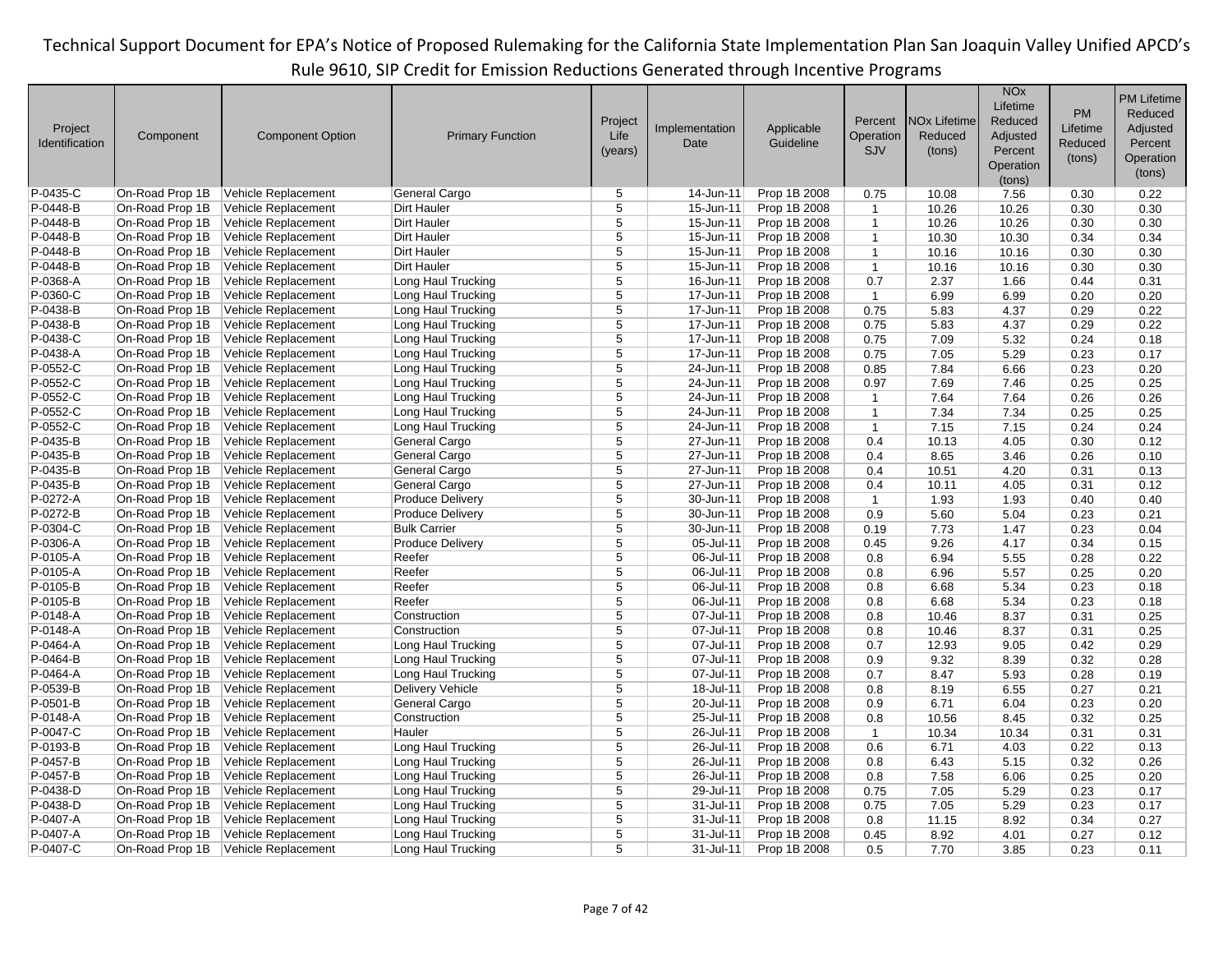|                |                 |                         |                            |                |                |              |                |                     | <b>NO<sub>x</sub></b> |           | <b>PM Lifetime</b> |
|----------------|-----------------|-------------------------|----------------------------|----------------|----------------|--------------|----------------|---------------------|-----------------------|-----------|--------------------|
|                |                 |                         |                            |                |                |              |                |                     | Lifetime              | <b>PM</b> | Reduced            |
|                |                 |                         |                            | Project        |                |              | Percent        | <b>NOx Lifetime</b> | Reduced               |           |                    |
| Project        | Component       | <b>Component Option</b> | <b>Primary Function</b>    | Life           | Implementation | Applicable   | Operation      | Reduced             | Adjusted              | Lifetime  | Adjusted           |
| Identification |                 |                         |                            | (years)        | Date           | Guideline    | SJV            | (tons)              | Percent               | Reduced   | Percent            |
|                |                 |                         |                            |                |                |              |                |                     | Operation             | (tons)    | Operation          |
|                |                 |                         |                            |                |                |              |                |                     | (tons)                |           | (tons)             |
| P-0438-D       | On-Road Prop 1B | Vehicle Replacement     | Long Haul Trucking         | 5              | 31-Jul-11      | Prop 1B 2008 | 0.75           | 7.09                | 5.32                  | 0.24      | 0.18               |
| P-0407-A       | On-Road Prop 1B | Vehicle Replacement     | Long Haul Trucking         | 5              | 31-Jul-11      | Prop 1B 2008 | 0.5            | 10.38               | 5.19                  | 0.31      | 0.16               |
| P-0407-A       | On-Road Prop 1B | Vehicle Replacement     | Long Haul Trucking         | 5              | 31-Jul-11      | Prop 1B 2008 | 0.15           | 8.70                | 1.30                  | 0.26      | 0.04               |
| P-0407-A       | On-Road Prop 1B | Vehicle Replacement     | Long Haul Trucking         | $\overline{5}$ | $31 -$ Jul-11  | Prop 1B 2008 | 0.5            | 10.19               | 5.10                  | 0.31      | 0.15               |
| P-0407-A       | On-Road Prop 1B | Vehicle Replacement     | Long Haul Trucking         | 5              | 31-Jul-11      | Prop 1B 2008 | 0.2            | 9.91                | 1.98                  | 0.30      | 0.06               |
| P-0407-A       | On-Road Prop 1B |                         |                            | 5              | 31-Jul-11      |              |                | 9.63                |                       |           | 0.06               |
|                |                 | Vehicle Replacement     | Long Haul Trucking         |                |                | Prop 1B 2008 | 0.2            |                     | 1.93                  | 0.28      |                    |
| P-0407-C       | On-Road Prop 1B | Vehicle Replacement     | Long Haul Trucking         | 5              | 31-Jul-11      | Prop 1B 2008 | 0.25           | 7.79                | 1.95                  | 0.23      | 0.06               |
| P-0407-B       | On-Road Prop 1B | Vehicle Replacement     | Long Haul Trucking         | 5              | 31-Jul-11      | Prop 1B 2008 | 0.35           | 8.39                | 2.94                  | 0.25      | 0.09               |
| P-0576-A       | On-Road Prop 1B | Vehicle Replacement     | Silage Truck               | 5              | 04-Aug-11      | Prop 1B 2008 | $\overline{1}$ | 3.70                | 3.70                  | 0.50      | 0.50               |
| P-0391-A       | On-Road Prop 1B | Vehicle Replacement     | <b>Agricultural Hauler</b> | 5              | 10-Aug-11      | Prop 1B 2008 | 0.8            | 6.62                | 5.29                  | 0.21      | 0.17               |
| P-0432-A       | On-Road Prop 1B | Vehicle Replacement     | Hauler                     | $\overline{5}$ | 18-Aug-11      | Prop 1B 2008 | 0.9            | 2.55                | 2.29                  | 0.47      | 0.42               |
| P-0438-D       | On-Road Prop 1B | Vehicle Replacement     | Long Haul Trucking         | $\overline{5}$ | 19-Aug-11      | Prop 1B 2008 | 0.75           | 7.09                | 5.32                  | 0.24      | 0.18               |
| P-0318-B       | On-Road Prop 1B | Vehicle Replacement     | <b>Produce Delivery</b>    | 5              | 30-Aug-11      | Prop 1B 2008 | $\mathbf{1}$   | 7.98                | 7.98                  | 0.27      | 0.27               |
| P-0491-B       | On-Road Prop 1B | Vehicle Replacement     | Long Haul Trucking         | 5              | 31-Aug-11      | Prop 1B 2008 | 0.92           | 8.78                | 8.08                  | 0.25      | 0.23               |
| P-0491-A       | On-Road Prop 1B | Vehicle Replacement     | Long Haul Trucking         | $\overline{5}$ | 31-Aug-11      | Prop 1B 2008 | 0.92           | 9.90                | 9.11                  | 0.28      | 0.25               |
| P-0322-B       | On-Road Prop 1B | Vehicle Replacement     | General Cargo              | 5              | 08-Sep-11      | Prop 1B 2008 | $\mathbf{1}$   | 4.35                | 4.35                  | 0.60      | 0.60               |
| P-0041-B       | On-Road Prop 1B | Vehicle Replacement     | Hauler                     | 5              | 14-Sep-11      | Prop 1B 2008 | $\mathbf{1}$   | 11.93               | 11.93                 | 0.33      | 0.33               |
| P-0041-B       | On-Road Prop 1B | Vehicle Replacement     | Hauler                     | 5              | 14-Sep-11      | Prop 1B 2008 | $\mathbf{1}$   | 11.93               | 11.93                 | 0.33      | 0.33               |
| P-0041-C       | On-Road Prop 1B | Vehicle Replacement     | Hauler                     | 5              | 14-Sep-11      | Prop 1B 2008 | $\mathbf{1}$   | 8.23                | 8.23                  | 0.28      | 0.28               |
| P-0030-B       | On-Road Prop 1B | Vehicle Replacement     | <b>Delivery Vehicle</b>    | 5              | 20-Sep-11      | Prop 1B 2008 | $\mathbf{1}$   | 2.96                | 2.96                  | 0.41      | 0.41               |
| P-0031-A       | On-Road Prop 1B | Vehicle Replacement     | Long Haul Trucking         | $\overline{5}$ | 21-Sep-11      | Prop 1B 2008 | 0.8            | 6.37                | 5.09                  | 0.77      | 0.00               |
| P-0248-A       | On-Road Prop 1B | Vehicle Replacement     | Long Haul Trucking         | $\overline{5}$ | 23-Sep-11      | Prop 1B 2008 | 0.5            | 8.59                | 4.29                  | 0.27      | 0.14               |
| P-0521-B       | On-Road Prop 1B | Vehicle Replacement     | General Cargo              | 5              | 27-Sep-11      | Prop 1B 2008 | $\mathbf{1}$   | 7.64                | 7.64                  | 0.26      | 0.26               |
| $P-0521-B$     | On-Road Prop 1B | Vehicle Replacement     | General Cargo              | 5              | 27-Sep-11      | Prop 1B 2008 | $\mathbf{1}$   | 7.88                | 7.88                  | 0.26      | 0.26               |
| P-0586-A       | On-Road Prop 1B | Vehicle Replacement     | Long Haul Trucking         | 5              | 29-Sep-11      | Prop 1B 2008 | 0.5            | 6.53                | 3.26                  | 0.32      | 0.16               |
| P-0568-B       | On-Road Prop 1B | Vehicle Replacement     | Long Haul Trucking         | 5              | 29-Sep-11      | Prop 1B 2008 | $\mathbf{1}$   | 7.68                | 7.68                  | 0.25      | 0.25               |
| P-0568-D       | On-Road Prop 1B | Vehicle Replacement     | Long Haul Trucking         | $\overline{5}$ | 30-Sep-11      | Prop 1B 2008 | $\mathbf{1}$   | 5.71                | 5.71                  | 0.28      | 0.28               |
| P-0568-A       | On-Road Prop 1B |                         |                            | 5              | 30-Sep-11      |              |                | 7.84                | 7.45                  |           | 0.23               |
|                |                 | Vehicle Replacement     | Long Haul Trucking         | 5              |                | Prop 1B 2008 | 0.95           |                     |                       | 0.24      |                    |
| P-0568-B       | On-Road Prop 1B | Vehicle Replacement     | Long Haul Trucking         |                | 30-Sep-11      | Prop 1B 2008 | 0.95           | 8.29                | 7.88                  | 0.25      | 0.24               |
| P-0568-A       | On-Road Prop 1B | Vehicle Replacement     | Long Haul Trucking         | 5              | 30-Sep-11      | Prop 1B 2008 | 0.9            | 10.17               | 9.15                  | 0.30      | 0.27               |
| P-0568-A       | On-Road Prop 1B | Vehicle Replacement     | Long Haul Trucking         | 5              | 30-Sep-11      | Prop 1B 2008 | 0.95           | 10.94               | 10.39                 | 0.33      | 0.31               |
| P-0568-A       | On-Road Prop 1B | Vehicle Replacement     | Long Haul Trucking         | $\overline{5}$ | 30-Sep-11      | Prop 1B 2008 | 0.95           | 9.14                | 8.68                  | 0.27      | 0.25               |
| P-0568-A       | On-Road Prop 1B | Vehicle Replacement     | Long Haul Trucking         | $\overline{5}$ | 30-Sep-11      | Prop 1B 2008 | 0.95           | 9.23                | 8.76                  | 0.27      | 0.26               |
| P-0568-A       | On-Road Prop 1B | Vehicle Replacement     | Long Haul Trucking         | 5              | 30-Sep-11      | Prop 1B 2008 | 0.95           | 10.11               | 9.61                  | 0.31      | 0.29               |
| P-0568-A       | On-Road Prop 1B | Vehicle Replacement     | Long Haul Trucking         | 5              | 30-Sep-11      | Prop 1B 2008 | $\overline{1}$ | 11.41               | 11.41                 | 0.39      | 0.39               |
| P-0568-C       | On-Road Prop 1B | Vehicle Replacement     | Long Haul Trucking         | 5              | 30-Sep-11      | Prop 1B 2008 | 0.95           | 7.58                | 7.21                  | 0.22      | 0.21               |
| P-0568-A       | On-Road Prop 1B | Vehicle Replacement     | Long Haul Trucking         | 5              | 30-Sep-11      | Prop 1B 2008 | 0.95           | 9.43                | 8.96                  | 0.32      | 0.30               |
| P-0568-A       | On-Road Prop 1B | Vehicle Replacement     | Long Haul Trucking         | $\overline{5}$ | 30-Sep-11      | Prop 1B 2008 | 0.95           | 9.00                | 8.55                  | 0.45      | 0.43               |
| P-0568-A       | On-Road Prop 1B | Vehicle Replacement     | Long Haul Trucking         | $\overline{5}$ | 30-Sep-11      | Prop 1B 2008 | 0.95           | 8.76                | 8.33                  | 0.43      | 0.41               |
| P-0568-A       | On-Road Prop 1B | Vehicle Replacement     | Long Haul Trucking         | 5              | 30-Sep-11      | Prop 1B 2008 | 0.95           | 10.19               | 9.69                  | 0.33      | 0.32               |
| P-0521-A       | On-Road Prop 1B | Vehicle Replacement     | General Cargo              | 5              | 03-Oct-11      | Prop 1B 2008 | 0.95           | 8.68                | 8.25                  | 0.26      | 0.25               |
| P-0521-A       | On-Road Prop 1B | Vehicle Replacement     | General Cargo              | 5              | 03-Oct-11      | Prop 1B 2008 | 0.7            | 9.16                | 6.41                  | 0.31      | 0.21               |
| P-0521-A       | On-Road Prop 1B | Vehicle Replacement     | General Cargo              | $\overline{5}$ | 03-Oct-11      | Prop 1B 2008 | $\mathbf{1}$   | 3.69                | 3.69                  | 0.50      | 0.50               |
| P-0099-A       | On-Road Prop 1B | Vehicle Replacement     | <b>Transfer Truck</b>      | $\overline{5}$ | 07-Oct-11      | Prop 1B 2008 | 0.5            | 7.10                | 3.55                  | 0.23      | 0.12               |
| P-0148-A       | On-Road Prop 1B | Vehicle Replacement     | Construction               | 5              | $13-Oct-11$    | Prop 1B 2008 | 0.8            | 10.56               | 8.45                  | 0.32      | 0.25               |
| P-0148-A       | On-Road Prop 1B | Vehicle Replacement     | Construction               | 5              | 13-Oct-11      | Prop 1B 2008 | 0.8            | 10.56               | 8.45                  | 0.32      | 0.25               |
|                |                 |                         |                            |                |                |              |                |                     |                       |           |                    |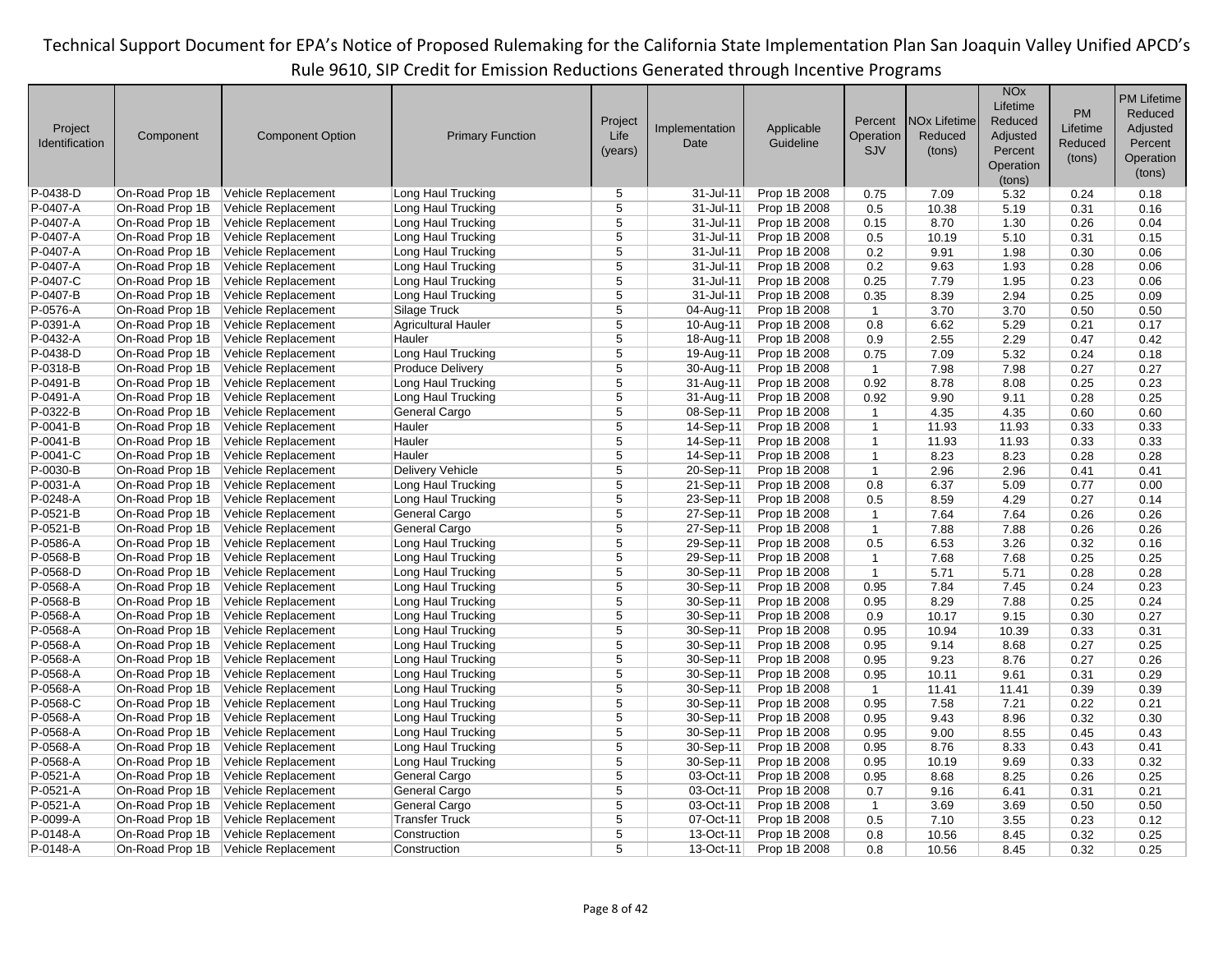|                |                 |                         |                                  |                |                |              |                |                                | <b>NO<sub>x</sub></b><br>Lifetime |          | <b>PM Lifetime</b> |
|----------------|-----------------|-------------------------|----------------------------------|----------------|----------------|--------------|----------------|--------------------------------|-----------------------------------|----------|--------------------|
|                |                 |                         |                                  | Project        |                |              | Percent        | <b>NO<sub>x</sub></b> Lifetime | Reduced                           | PM       | Reduced            |
| Project        | Component       | <b>Component Option</b> | <b>Primary Function</b>          | Life           | Implementation | Applicable   | Operation      | Reduced                        | Adjusted                          | Lifetime | Adjusted           |
| Identification |                 |                         |                                  | (years)        | Date           | Guideline    | <b>SJV</b>     | (tons)                         | Percent                           | Reduced  | Percent            |
|                |                 |                         |                                  |                |                |              |                |                                | Operation                         | (tons)   | Operation          |
|                |                 |                         |                                  |                |                |              |                |                                | (tons)                            |          | (tons)             |
| P-0092-B       | On-Road Prop 1B | Vehicle Replacement     | Long Haul Trucking               | 5              | 13-Oct-11      | Prop 1B 2008 | $\mathbf{1}$   | 5.13                           | 5.13                              | 0.21     | 0.21               |
| P-0521-C       | On-Road Prop 1B | Vehicle Replacement     | General Cargo                    | 5              | 14-Oct-11      | Prop 1B 2008 | 0.4            | 7.16                           | 2.86                              | 0.24     | 0.10               |
| P-0441-B       | On-Road Prop 1B | Vehicle Replacement     | <b>Produce Delivery</b>          | 5              | 20-Oct-11      | Prop 1B 2008 | 0.71           | 6.78                           | 4.81                              | 0.23     | 0.16               |
| P-0562-B       | On-Road Prop 1B | Vehicle Replacement     | General Cargo                    | $\overline{5}$ | 20-Oct-11      | Prop 1B 2008 | 0.5            | 5.98                           | 2.99                              | 0.20     | 0.10               |
| P-0330-A       | On-Road Prop 1B | Vehicle Replacement     | Long Haul Trucking               | $\overline{5}$ | 20-Oct-11      | Prop 1B 2008 | $\mathbf{1}$   | 3.77                           | 3.77                              | 0.51     | 0.51               |
| P-0368-A       | On-Road Prop 1B | Vehicle Replacement     | Long Haul Trucking               | 5              | 24-Oct-11      | Prop 1B 2008 | 0.7            | 9.52                           | 6.66                              | 0.32     | 0.23               |
| $P-0368-A$     | On-Road Prop 1B | Vehicle Replacement     | Long Haul Trucking               | 5              | 24-Oct-11      | Prop 1B 2008 | 0.7            | 9.52                           | 6.66                              | 0.32     | 0.23               |
| P-0436-B       | On-Road Prop 1B | Vehicle Replacement     | Long Haul Trucking               | 5              | 27-Oct-11      | Prop 1B 2008 | $\mathbf{1}$   | 2.82                           | 2.82                              | 0.40     | 0.40               |
| P-0037-B       | On-Road Prop 1B | Vehicle Replacement     | Long Haul Trucking               | $\overline{5}$ | 27-Oct-11      | Prop 1B 2008 | 0.6            | 5.57                           | 3.34                              | 0.28     | 0.17               |
| P-0462-D       | On-Road Prop 1B | Vehicle Replacement     | General Cargo                    | $\overline{5}$ | 30-Oct-11      | Prop 1B 2008 | 0.85           | 6.36                           | 5.40                              | 0.18     | 0.15               |
| P-0462-D       | On-Road Prop 1B | Vehicle Replacement     | General Cargo                    | 5              | 30-Oct-11      | Prop 1B 2008 | 0.85           | 7.43                           | 6.31                              | 0.21     | 0.18               |
| P-0364-A       | On-Road Prop 1B | Vehicle Replacement     | <b>Agricultural Hauler</b>       | $\overline{5}$ | 31-Oct-11      | Prop 1B 2008 | $\mathbf{1}$   | 8.64                           | 8.64                              | 0.44     | 0.44               |
| P-0364-A       | On-Road Prop 1B | Vehicle Replacement     | <b>Agricultural Hauler</b>       | 5              | 31-Oct-11      | Prop 1B 2008 | $\mathbf{1}$   | 6.42                           | 6.42                              | 0.89     | 0.89               |
| P-0031-A       | On-Road Prop 1B | Vehicle Replacement     | Long Haul Trucking               | $\overline{5}$ | 31-Oct-11      | Prop 1B 2008 | $\mathbf{1}$   | 5.31                           | 5.31                              | 0.81     | 0.00               |
| P-0368-A       | On-Road Prop 1B | Vehicle Replacement     | Long Haul Trucking               | $\overline{5}$ | 31-Oct-11      | Prop 1B 2008 | 0.7            | 9.52                           | 6.66                              | 0.32     | 0.23               |
| P-0581-B       | On-Road Prop 1B | Vehicle Replacement     | General Cargo                    | 5              | 15-Nov-11      | Prop 1B 2008 | $\mathbf{1}$   | 1.04                           | 1.04                              | 0.42     | 0.42               |
| P-0346-A       | On-Road Prop 1B | Vehicle Replacement     | Long Haul Trucking               | $\overline{5}$ | 21-Nov-11      | Prop 1B 2008 | $\mathbf{1}$   | 8.16                           | 8.16                              | 0.29     | 0.29               |
| P-0541-E       | On-Road Prop 1B | Vehicle Replacement     | Other-Heavy Duty                 | 5              | 21-Dec-11      | Prop 1B 2008 | $\mathbf{1}$   | 4.63                           | 4.63                              | 0.19     | 0.19               |
| P-0541-E       | On-Road Prop 1B | Vehicle Replacement     | Other-Heavy Duty                 | 5              | 21-Dec-11      | Prop 1B 2008 | $\overline{1}$ | 4.92                           | 4.92                              | 0.20     | 0.20               |
| P-0117-D       | On-Road Prop 1B | Vehicle Replacement     | <b>Bulk Carrier</b>              | $\overline{5}$ | 09-Jan-12      | Prop 1B 2008 | 0.75           | 7.68                           | 5.76                              | 0.23     | 0.17               |
| P-0117-D       | On-Road Prop 1B | Vehicle Replacement     | <b>Bulk Carrier</b>              | 5              | 09-Jan-12      | Prop 1B 2008 | 0.75           | 7.77                           | 5.83                              | 0.23     | 0.17               |
| P-0385-A       | On-Road Prop 1B | Vehicle Replacement     | Long Haul Trucking               | 5              | 28-Aug-12      | Prop 1B 2008 | 0.8            | 5.29                           | 4.23                              | 0.32     | 0.26               |
| P-0084-A       | On-Road Prop 1B | Vehicle Replacement     | Long Haul Trucking               | $\overline{8}$ | 20-Apr-10      | Prop 1B 2008 | $\mathbf{1}$   | 5.52                           | 5.52                              | 1.41     | 0.00               |
| C-14625-A      | On-Road Prop 1B | Vehicle Replacement     | <b>Restaurant or Supermarket</b> | 5              | 01-Nov-11      | Prop 1B 2010 | 0.3            | 12.76                          | 3.83                              | 0.31     | 0.09               |
| C-14828-A      | On-Road Prop 1B | Vehicle Replacement     | <b>Bulk or Break Bulk</b>        | 5              | 01-Nov-11      | Prop 1B 2010 | 0.85           | 8.09                           | 6.87                              | 0.27     | 0.23               |
| C-14828-A      | On-Road Prop 1B | Vehicle Replacement     | <b>Bulk or Break Bulk</b>        | 5              | 19-Nov-11      | Prop 1B 2010 | 0.85           | 7.85                           | 6.67                              | 0.27     | 0.23               |
| C-14834-D      | On-Road Prop 1B | Vehicle Replacement     | <b>Bulk or Break Bulk</b>        | 5              | 02-Feb-12      | Prop 1B 2010 | 0.5            | 5.58                           | 2.79                              | 0.19     | 0.10               |
| C-14440-A      | On-Road Prop 1B | Vehicle Replacement     | <b>Bulk or Break Bulk</b>        | 5              | 07-Mar-12      | Prop 1B 2010 | 0.99           | 6.49                           | 6.43                              | 0.16     | 0.16               |
| C-14641-A      | On-Road Prop 1B | Vehicle Replacement     | <b>Hazardous Materials</b>       | 5              | 31-Mar-12      | Prop 1B 2010 | 0.6            | 13.84                          | 8.31                              | 0.34     | 0.20               |
| C-14641-A      | On-Road Prop 1B | Vehicle Replacement     | <b>Hazardous Materials</b>       | 5              | 31-Mar-12      | Prop 1B 2010 | 0.6            | 14.81                          | 8.89                              | 0.36     | 0.22               |
| C-14641-A      | On-Road Prop 1B | Vehicle Replacement     | <b>Hazardous Materials</b>       | 5              | 31-Mar-12      | Prop 1B 2010 | 0.6            | 14.86                          | 8.92                              | 0.36     | 0.22               |
| C-14641-A      | On-Road Prop 1B | Vehicle Replacement     | <b>Hazardous Materials</b>       | $\overline{5}$ | 31-Mar-12      | Prop 1B 2010 | 0.6            | 9.44                           | 5.67                              | 0.31     | 0.19               |
| C-14135-A      | On-Road Prop 1B | Vehicle Replacement     | Other                            | 5              | 03-Apr-12      | Prop 1B 2010 | $\mathbf{1}$   | 14.33                          | 14.33                             | 1.44     | 1.44               |
| C-14135-A      | On-Road Prop 1B | Vehicle Replacement     | Other                            | $\overline{5}$ | 03-Apr-12      | Prop 1B 2010 | $\overline{1}$ | 3.66                           | 3.66                              | 0.37     | 0.37               |
| C-14641-A      | On-Road Prop 1B | Vehicle Replacement     | <b>Hazardous Materials</b>       | 5              | 09-Apr-12      | Prop 1B 2010 | 0.6            | 10.40                          | 6.24                              | 0.25     | 0.15               |
| C-14641-A      | On-Road Prop 1B | Vehicle Replacement     | <b>Hazardous Materials</b>       | 5              | 09-Apr-12      | Prop 1B 2010 | 0.6            | 13.76                          | 8.26                              | 0.33     | 0.20               |
| C-13761-A      | On-Road Prop 1B | Vehicle Replacement     | Agricultural                     | $\overline{5}$ | 23-Apr-12      | Prop 1B 2010 | 0.8            | 14.03                          | 11.23                             | 0.34     | 0.27               |
| C-13856-A      | On-Road Prop 1B | Vehicle Replacement     | <b>Restaurant or Supermarket</b> | $\overline{5}$ | 23-Apr-12      | Prop 1B 2010 | 0.5            | 7.30                           | 3.65                              | 0.32     | 0.16               |
| C-14641-A      | On-Road Prop 1B | Vehicle Replacement     | <b>Hazardous Materials</b>       | 5              | 24-Apr-12      | Prop 1B 2010 | 0.6            | 13.17                          | 7.90                              | 0.44     | 0.26               |
| C-14641-A      | On-Road Prop 1B | Vehicle Replacement     | <b>Hazardous Materials</b>       | 5              | 24-Apr-12      | Prop 1B 2010 | 0.6            | 11.92                          | 7.15                              | 0.29     | 0.17               |
| C-14641-A      | On-Road Prop 1B | Vehicle Replacement     | <b>Hazardous Materials</b>       | 5              | 24-Apr-12      | Prop 1B 2010 | 0.6            | 15.46                          | 9.28                              | 0.37     | 0.22               |
| C-14641-A      | On-Road Prop 1B | Vehicle Replacement     | <b>Hazardous Materials</b>       | $\overline{5}$ | 24-Apr-12      | Prop 1B 2010 | 0.6            | 14.40                          | 8.64                              | 0.35     | 0.21               |
| C-14641-A      | On-Road Prop 1B | Vehicle Replacement     | <b>Hazardous Materials</b>       | 5              | 24-Apr-12      | Prop 1B 2010 | 0.6            | 15.36                          | 9.22                              | 0.37     | 0.22               |
| $C-14641 - A$  | On-Road Prop 1B | Vehicle Replacement     | <b>Hazardous Materials</b>       | 5              | 24-Apr-12      | Prop 1B 2010 | 0.6            | 8.46                           | 5.08                              | 0.57     | 0.34               |
| C-14120-A      | On-Road Prop 1B | Vehicle Replacement     | Other                            | $\overline{5}$ | $01-May-12$    | Prop 1B 2010 | 0.2            | 7.65                           | 1.53                              | 0.52     | 0.10               |
| C-14120-A      | On-Road Prop 1B | Vehicle Replacement     | Other                            | 5              | $01$ -May-12   | Prop 1B 2010 | 0.2            | 8.93                           | 1.79                              | 0.22     | 0.04               |
|                |                 |                         |                                  |                |                |              |                |                                |                                   |          |                    |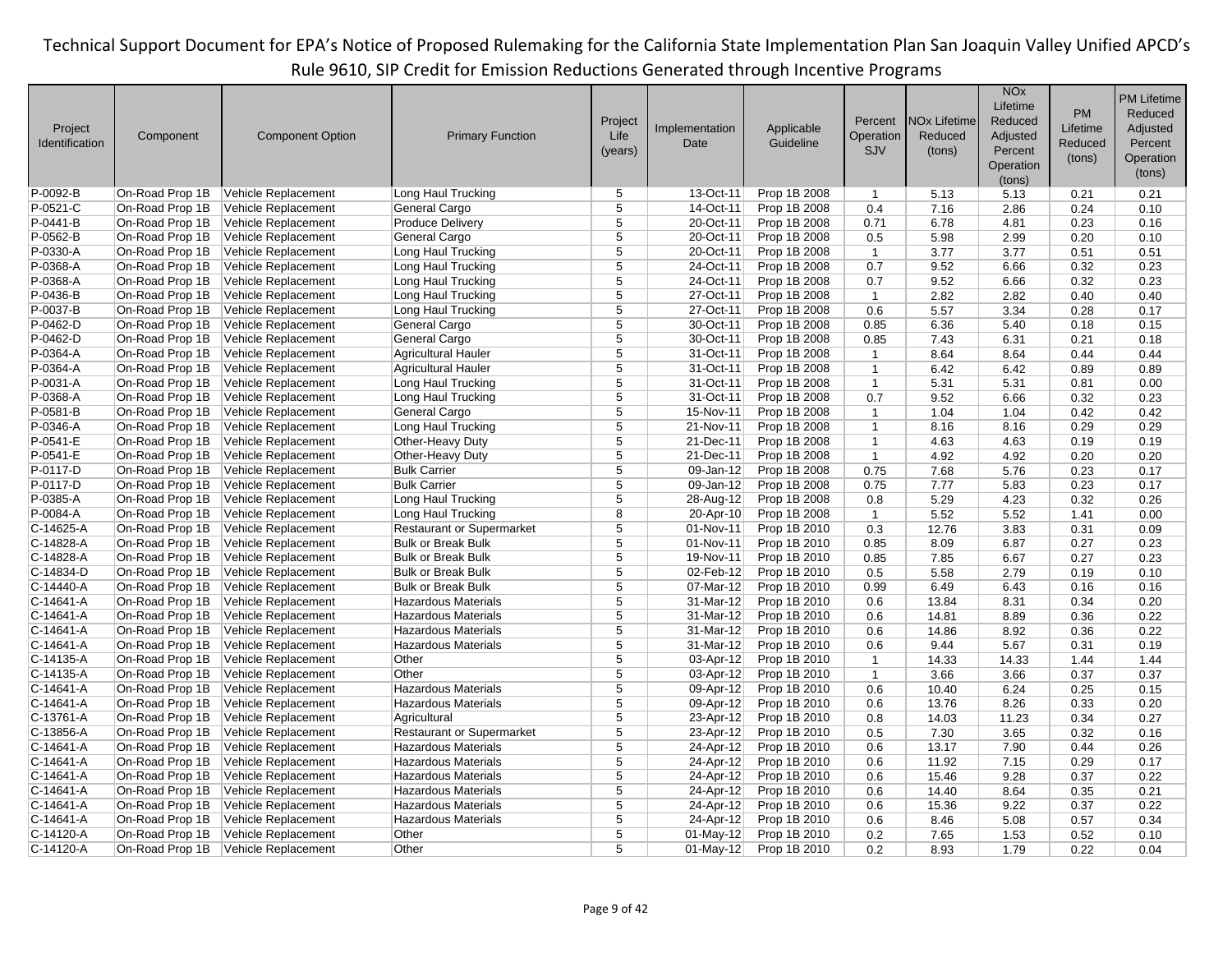|                |                 |                         |                                           |                |                |              |              |                                | <b>NO<sub>x</sub></b> |              | <b>PM Lifetime</b> |
|----------------|-----------------|-------------------------|-------------------------------------------|----------------|----------------|--------------|--------------|--------------------------------|-----------------------|--------------|--------------------|
|                |                 |                         |                                           |                |                |              |              |                                | Lifetime              | PM           | Reduced            |
| Project        |                 |                         |                                           | Project        | Implementation | Applicable   | Percent      | <b>NO<sub>x</sub></b> Lifetime | Reduced               | Lifetime     | Adjusted           |
| Identification | Component       | <b>Component Option</b> | <b>Primary Function</b>                   | Life           | Date           | Guideline    | Operation    | Reduced                        | Adjusted              | Reduced      | Percent            |
|                |                 |                         |                                           | (years)        |                |              | <b>SJV</b>   | (tons)                         | Percent               | (tons)       |                    |
|                |                 |                         |                                           |                |                |              |              |                                | Operation             |              | Operation          |
|                |                 |                         |                                           |                |                |              |              |                                | (tons)                |              | (tons)             |
| $C-14120-A$    | On-Road Prop 1B | Vehicle Replacement     | Other                                     | 5              | 01-May-12      | Prop 1B 2010 | 0.6          | 10.91                          | 6.54                  | 0.26         | 0.16               |
| $C-14120-A$    | On-Road Prop 1B | Vehicle Replacement     | Other                                     | 5              | 01-May-12      | Prop 1B 2010 | 0.6          | 13.45                          | 8.07                  | 0.33         | 0.20               |
| C-13729-A      | On-Road Prop 1B | Vehicle Replacement     | Agricultural                              | $\overline{5}$ | 02-May-12      | Prop 1B 2010 | 0.9          | 8.81                           | 7.93                  | 0.29         | 0.26               |
| $C-13729-A$    | On-Road Prop 1B | Vehicle Replacement     | Agricultural                              | $\overline{5}$ | 02-May-12      | Prop 1B 2010 | 0.9          | 8.56                           | 7.71                  | 0.21         | 0.19               |
| $C-13693-A$    | On-Road Prop 1B | Vehicle Replacement     | <b>Building or Construction Materials</b> | $\overline{5}$ | 07-May-12      | Prop 1B 2010 | 0.6          | 8.14                           | 4.89                  | 0.20         | 0.12               |
| $C-13693-A$    | On-Road Prop 1B | Vehicle Replacement     | <b>Building or Construction Materials</b> | 5              | 07-May-12      | Prop 1B 2010 | 0.6          | 8.83                           | 5.30                  | 0.21         | 0.13               |
| $C-14834-D$    | On-Road Prop 1B | Vehicle Replacement     | Aggregates                                | $\overline{5}$ | 21-May-12      | Prop 1B 2010 | 0.5          | 8.72                           | 4.36                  | 0.30         | 0.15               |
| $C-14834-D$    | On-Road Prop 1B | Vehicle Replacement     | <b>Bulk or Break Bulk</b>                 | 5              | 21-May-12      | Prop 1B 2010 | 0.5          | 12.17                          | 6.08                  | 0.29         | 0.15               |
| $C-14641-A$    | On-Road Prop 1B | Vehicle Replacement     | <b>Hazardous Materials</b>                | $\overline{5}$ | 21-May-12      | Prop 1B 2010 | 0.6          | 10.77                          | 6.46                  | 0.26         | 0.16               |
| $C-14641-A$    | On-Road Prop 1B | Vehicle Replacement     | <b>Hazardous Materials</b>                | $\overline{5}$ | 21-May-12      | Prop 1B 2010 | 0.6          | 12.86                          | 7.71                  | 0.31         | 0.19               |
| $C-14685-A$    | On-Road Prop 1B | Vehicle Replacement     | Other                                     | 5              | 23-May-12      | Prop 1B 2010 | 0.3          | 6.61                           | 1.98                  | 0.23         | 0.07               |
| $C-14685-A$    | On-Road Prop 1B | Vehicle Replacement     | Other                                     | $\overline{5}$ | 23-May-12      | Prop 1B 2010 | 0.3          | 6.84                           | 2.05                  | 0.24         | 0.07               |
| C-14685-A      | On-Road Prop 1B | Vehicle Replacement     | Other                                     | 5              | $23-May-12$    | Prop 1B 2010 | 0.25         | 6.80                           | 1.70                  | 0.23         | 0.06               |
| $C-14685-A$    | On-Road Prop 1B | Vehicle Replacement     | Other                                     | $\overline{5}$ | 23-May-12      | Prop 1B 2010 | 0.6          | 6.62                           | 3.97                  | 0.22         | 0.13               |
| $C-14685-A$    | On-Road Prop 1B | Vehicle Replacement     | Other                                     | $\overline{5}$ | 23-May-12      | Prop 1B 2010 | 0.5          | 8.09                           | 4.05                  | 0.20         | 0.10               |
| $C-14685-A$    | On-Road Prop 1B | Vehicle Replacement     | Other                                     | 5              | 23-May-12      | Prop 1B 2010 | 0.35         | 9.07                           | 3.17                  | 0.22         | 0.08               |
| $C-14685-A$    | On-Road Prop 1B | Vehicle Replacement     | Other                                     | $\overline{5}$ | 23-May-12      | Prop 1B 2010 | 0.4          | 7.87                           | 3.15                  | 0.19         | 0.08               |
| $C-14685-A$    | On-Road Prop 1B | Vehicle Replacement     | Other                                     | 5              | 23-May-12      | Prop 1B 2010 | 0.4          | 7.48                           | 2.99                  | 0.18         | 0.07               |
| $C-14685-A$    | On-Road Prop 1B | Vehicle Replacement     | Other                                     | 5              | 23-May-12      | Prop 1B 2010 | 0.5          | 8.67                           | 4.34                  | 0.21         | 0.11               |
| C-14685-A      | On-Road Prop 1B | Vehicle Replacement     | Other                                     | $\overline{5}$ | 23-May-12      | Prop 1B 2010 | 0.45         | 8.24                           | 3.71                  | 0.20         | 0.09               |
| $C-14685-A$    | On-Road Prop 1B | Vehicle Replacement     | Other                                     | 5              | 23-May-12      | Prop 1B 2010 | 0.5          | 8.75                           | 4.38                  | 0.21         | 0.11               |
| $C-14685-A$    | On-Road Prop 1B | Vehicle Replacement     | Other                                     | 5              | 23-May-12      | Prop 1B 2010 | 0.5          | 8.45                           | 4.22                  | 0.20         | 0.10               |
| $C-14685-A$    | On-Road Prop 1B | Vehicle Replacement     | Other                                     | $\overline{5}$ | 23-May-12      | Prop 1B 2010 | 0.4          | 8.08                           | 3.23                  | 0.20         | 0.08               |
| $C-13684-A$    | On-Road Prop 1B | Vehicle Replacement     | <b>Bulk or Break Bulk</b>                 | 5              | 29-May-12      | Prop 1B 2010 | 0.8          | 11.47                          | 9.18                  | 0.28         | 0.22               |
| $C-13684-A$    | On-Road Prop 1B | Vehicle Replacement     | <b>Bulk or Break Bulk</b>                 | 5              | 29-May-12      | Prop 1B 2010 | 0.8          | 8.22                           | 6.57                  | 0.20         | 0.16               |
| C-13684-A      | On-Road Prop 1B | Vehicle Replacement     | <b>Bulk or Break Bulk</b>                 | $\overline{5}$ | 29-May-12      | Prop 1B 2010 | 0.8          | 7.98                           | 6.39                  | 0.19         | 0.16               |
| C-13684-A      | On-Road Prop 1B | Vehicle Replacement     | <b>Bulk or Break Bulk</b>                 | 5              | 29-May-12      | Prop 1B 2010 | 0.8          | 8.47                           | 6.78                  | 0.21         | 0.16               |
| $C-13684-A$    | On-Road Prop 1B | Vehicle Replacement     | <b>Bulk or Break Bulk</b>                 | 5              | 29-May-12      | Prop 1B 2010 | 0.8          | 9.18                           | 7.34                  | 0.22         | 0.18               |
| $C-13816-A$    | On-Road Prop 1B | Vehicle Replacement     | Agricultural                              | 5              | 30-May-12      | Prop 1B 2010 | 0.8          | 9.56                           | 7.65                  | 0.23         | 0.19               |
| $C-13654-A$    | On-Road Prop 1B | Vehicle Replacement     | Aggregates                                | 5              | 31-May-12      | Prop 1B 2010 | $\mathbf{1}$ | 9.26                           | 9.26                  | 0.23         | 0.23               |
| $C-14716-A$    | On-Road Prop 1B | Vehicle Replacement     | Restaurant or Supermarket                 | 5              | 31-May-12      | Prop 1B 2010 | 0.5          | 14.67                          | 7.33                  | 0.35         | 0.18               |
| $C-14829-A$    | On-Road Prop 1B | Vehicle Replacement     | Agricultural                              | $\overline{5}$ | 31-May-12      | Prop 1B 2010 | $\mathbf{1}$ | 4.68                           | 4.68                  | 0.48         | 0.48               |
| $C-14829-A$    | On-Road Prop 1B | Vehicle Replacement     | Agricultural                              | 5              | 31-May-12      | Prop 1B 2010 | $\mathbf{1}$ | 3.27                           | 3.27                  | 0.34         | 0.34               |
| $C-14224-A$    | On-Road Prop 1B | Vehicle Replacement     | Other                                     | 5              | 31-May-12      | Prop 1B 2010 | 0.5          | 5.49                           | 2.75                  | 0.24         | 0.12               |
| $C-14829-A$    | On-Road Prop 1B | Vehicle Replacement     | Agricultural                              | 5              | 31-May-12      | Prop 1B 2010 | $\mathbf{1}$ | 3.82                           | 3.82                  | 0.39         | 0.39               |
| $C-12328-A$    | On-Road Prop 1B | Vehicle Replacement     | Other                                     | 5              | 31-May-12      | Prop 1B 2010 | 0.8          | 4.09                           | 3.28                  | 0.19         | 0.15               |
| C-14224-B      | On-Road Prop 1B | Vehicle Replacement     | Other                                     | $\overline{5}$ | 31-May-12      | Prop 1B 2010 | 0.5          | 4.16                           | 2.08                  | 0.18         | 0.09               |
| C-14224-A      | On-Road Prop 1B | Vehicle Replacement     | Other                                     | $\overline{5}$ | 31-May-12      | Prop 1B 2010 | 0.5          | 7.73                           | 3.87                  | 0.34         | 0.17               |
| $C-14829-A$    | On-Road Prop 1B | Vehicle Replacement     | Agricultural                              | 5              | 31-May-12      | Prop 1B 2010 | $\mathbf{1}$ | 4.37                           | 4.37                  |              | 0.45               |
| $C-12328-A$    | On-Road Prop 1B | Vehicle Replacement     | Other                                     | 5              | 31-May-12      | Prop 1B 2010 | 0.8          | 8.51                           | 6.81                  | 0.45<br>0.25 | 0.20               |
| C-14224-A      | On-Road Prop 1B | Vehicle Replacement     | Other                                     | 5              | 31-May-12      | Prop 1B 2010 | 0.5          | 5.74                           | 2.87                  | 0.25         | 0.13               |
| C-12328-A      | On-Road Prop 1B | Vehicle Replacement     | Other                                     | $\overline{5}$ | 31-May-12      | Prop 1B 2010 | 0.8          | 6.28                           | 5.02                  |              | 0.15               |
| C-14224-A      | On-Road Prop 1B |                         | Other                                     | 5              |                |              |              |                                | 4.14                  | 0.18<br>0.34 | 0.19               |
| $C-14829-A$    |                 | Vehicle Replacement     |                                           | 5              | 31-May-12      | Prop 1B 2010 | 0.55         | 7.52                           |                       |              |                    |
| C-14224-A      | On-Road Prop 1B | Vehicle Replacement     | Agricultural                              | $\overline{5}$ | 31-May-12      | Prop 1B 2010 | $\mathbf{1}$ | 5.40                           | 5.40<br>2.91          | 0.56         | 0.56               |
|                | On-Road Prop 1B | Vehicle Replacement     | Other                                     | 5              | 31-May-12      | Prop 1B 2010 | 0.5          | 5.82                           |                       | 0.26         | 0.13               |
| $C-12328-A$    | On-Road Prop 1B | Vehicle Replacement     | Other                                     |                | $31$ -May-12   | Prop 1B 2010 | 0.8          | 7.76                           | 6.21                  | 0.23         | 0.18               |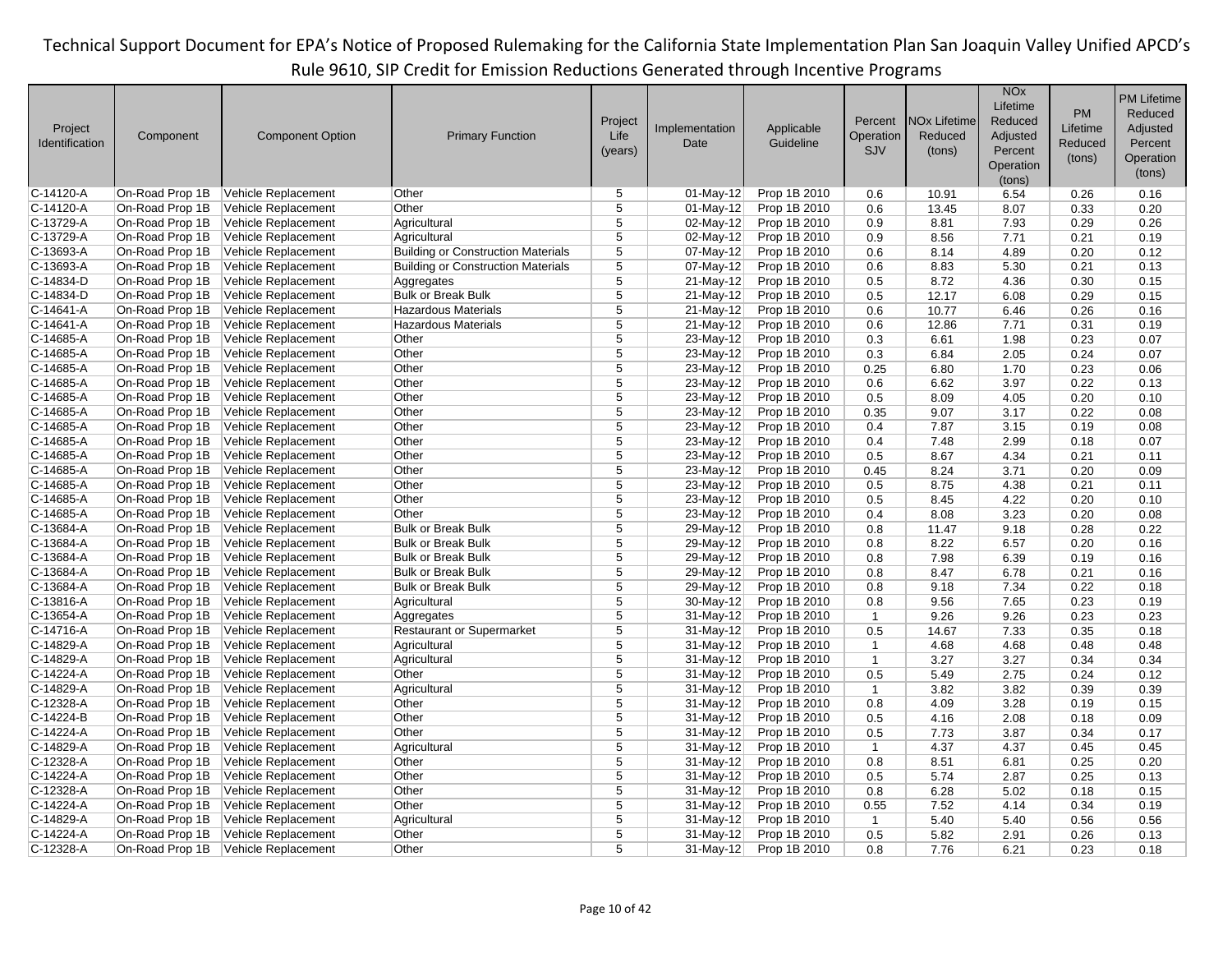|                           |                 |                         |                                           |                |                |              |              |                                | <b>NO<sub>x</sub></b> |          | <b>PM Lifetime</b> |
|---------------------------|-----------------|-------------------------|-------------------------------------------|----------------|----------------|--------------|--------------|--------------------------------|-----------------------|----------|--------------------|
|                           |                 |                         |                                           |                |                |              |              |                                | Lifetime              | PM       | Reduced            |
|                           |                 |                         |                                           | Project        | Implementation | Applicable   | Percent      | <b>NO<sub>x</sub></b> Lifetime | Reduced               | Lifetime | Adjusted           |
| Project<br>Identification | Component       | <b>Component Option</b> | <b>Primary Function</b>                   | Life           | Date           | Guideline    | Operation    | Reduced                        | Adjusted              | Reduced  | Percent            |
|                           |                 |                         |                                           | (years)        |                |              | <b>SJV</b>   | (tons)                         | Percent               |          |                    |
|                           |                 |                         |                                           |                |                |              |              |                                | Operation             | (tons)   | Operation          |
|                           |                 |                         |                                           |                |                |              |              |                                | (tons)                |          | (tons)             |
| C-12328-A                 | On-Road Prop 1B | Vehicle Replacement     | Other                                     | 5              | $31-May-12$    | Prop 1B 2010 | 0.8          | 3.46                           | 2.77                  | 0.15     | 0.12               |
| C-14564-A                 | On-Road Prop 1B | Vehicle Replacement     | Agricultural                              | 5              | 04-Jun-12      | Prop 1B 2010 | 0.8          | 14.34                          | 11.47                 | 0.35     | 0.28               |
| C-14564-A                 | On-Road Prop 1B | Vehicle Replacement     | Agricultural                              | $\overline{5}$ | 04-Jun-12      | Prop 1B 2010 | 0.8          | 14.83                          | 11.87                 | 0.36     | 0.29               |
| C-14564-A                 | On-Road Prop 1B | Vehicle Replacement     | Agricultural                              | $\overline{5}$ | 04-Jun-12      | Prop 1B 2010 | 0.8          | 11.87                          | 9.49                  | 0.40     | 0.32               |
| C-14564-A                 | On-Road Prop 1B | Vehicle Replacement     | Agricultural                              | $\overline{5}$ | 04-Jun-12      | Prop 1B 2010 | 0.8          | 10.65                          | 8.52                  | 0.36     | 0.28               |
| C-14564-A                 | On-Road Prop 1B | Vehicle Replacement     | Agricultural                              | 5              | 04-Jun-12      | Prop 1B 2010 | 0.8          | 14.83                          | 11.87                 | 0.36     | 0.29               |
| C-14564-A                 | On-Road Prop 1B | Vehicle Replacement     | Agricultural                              | $\overline{5}$ | 04-Jun-12      | Prop 1B 2010 | 0.8          | 10.60                          | 8.48                  | 0.35     | 0.28               |
| C-14632-A                 | On-Road Prop 1B | Vehicle Replacement     | <b>Bulk or Break Bulk</b>                 | 5              | 05-Jun-12      | Prop 1B 2010 | 0.7          | 8.77                           | 6.14                  | 0.29     | 0.20               |
| C-14527-A                 | On-Road Prop 1B | Vehicle Replacement     | Wood or Paper Products                    | $\overline{5}$ | 06-Jun-12      | Prop 1B 2010 | 0.9          | 11.54                          | 10.39                 | 0.28     | 0.25               |
| C-14673-A                 | On-Road Prop 1B | Vehicle Replacement     | Other                                     | $\overline{5}$ | $06$ -Jun-12   | Prop 1B 2010 | 0.3          | 10.00                          | 3.00                  | 0.34     | 0.10               |
| C-14673-A                 | On-Road Prop 1B | Vehicle Replacement     | Other                                     | $\overline{5}$ | 06-Jun-12      | Prop 1B 2010 | 0.3          | 8.50                           | 2.55                  | 0.29     | 0.09               |
| C-14673-A                 | On-Road Prop 1B | Vehicle Replacement     | Other                                     | $\overline{5}$ | $06$ -Jun-12   | Prop 1B 2010 | 0.35         | 8.93                           | 3.12                  | 0.31     | 0.11               |
| C-14673-A                 | On-Road Prop 1B | Vehicle Replacement     | Other                                     | 5              | 06-Jun-12      | Prop 1B 2010 | 0.35         | 8.71                           | 3.05                  | 0.29     | 0.10               |
| C-14673-A                 | On-Road Prop 1B | Vehicle Replacement     | Other                                     | $\overline{5}$ | 06-Jun-12      | Prop 1B 2010 | 0.35         | 10.74                          | 3.76                  | 0.26     | 0.09               |
| C-14673-A                 | On-Road Prop 1B | Vehicle Replacement     | Other                                     | $\overline{5}$ | $06$ -Jun-12   | Prop 1B 2010 | 0.35         | 8.90                           | 3.11                  | 0.30     | 0.10               |
| C-14673-A                 | On-Road Prop 1B | Vehicle Replacement     | Other                                     | 5              | 06-Jun-12      | Prop 1B 2010 | 0.35         | 9.23                           | 3.23                  | 0.31     | 0.11               |
| C-14673-A                 | On-Road Prop 1B | Vehicle Replacement     | Other                                     | $\overline{5}$ | 06-Jun-12      | Prop 1B 2010 | 0.35         | 9.06                           | 3.17                  | 0.30     | 0.11               |
| C-14673-A                 | On-Road Prop 1B | Vehicle Replacement     | Other                                     | 5              | 06-Jun-12      | Prop 1B 2010 | 0.4          | 10.42                          | 4.17                  | 0.35     | 0.14               |
| C-14673-A                 | On-Road Prop 1B | Vehicle Replacement     | Other                                     | 5              | 06-Jun-12      | Prop 1B 2010 | 0.45         | 11.56                          | 5.20                  | 0.28     | 0.13               |
| C-14673-A                 | On-Road Prop 1B | Vehicle Replacement     | Other                                     | $\overline{5}$ | 06-Jun-12      | Prop 1B 2010 | 0.45         | 12.42                          | 5.59                  | 0.30     | 0.14               |
| C-14673-A                 | On-Road Prop 1B | Vehicle Replacement     | Other                                     | 5              | 06-Jun-12      | Prop 1B 2010 | 0.45         | 12.64                          | 5.69                  | 0.31     | 0.14               |
| C-14673-A                 | On-Road Prop 1B | Vehicle Replacement     | Other                                     | 5              | 06-Jun-12      | Prop 1B 2010 | 0.45         | 14.70                          | 6.62                  | 0.36     | 0.16               |
| C-14673-A                 | On-Road Prop 1B | Vehicle Replacement     | Other                                     | $\overline{5}$ | 06-Jun-12      | Prop 1B 2010 | 0.45         | 12.56                          | 5.65                  | 0.31     | 0.14               |
| C-14673-A                 | On-Road Prop 1B | Vehicle Replacement     | Other                                     | 5              | 06-Jun-12      | Prop 1B 2010 | 0.45         | 13.26                          | 5.97                  | 0.32     | 0.15               |
| C-14673-A                 | On-Road Prop 1B | Vehicle Replacement     | Other                                     | $\overline{5}$ | 06-Jun-12      | Prop 1B 2010 | 0.45         | 12.38                          | 5.57                  | 0.30     | 0.14               |
| C-14673-A                 | On-Road Prop 1B | Vehicle Replacement     | Other                                     | $\overline{5}$ | 06-Jun-12      | Prop 1B 2010 | 0.45         | 12.93                          | 5.82                  | 0.32     | 0.14               |
| C-14673-A                 | On-Road Prop 1B | Vehicle Replacement     | Other                                     | $\overline{5}$ | 06-Jun-12      | Prop 1B 2010 | 0.45         | 13.04                          | 5.87                  | 0.32     | 0.14               |
| C-14673-A                 | On-Road Prop 1B | Vehicle Replacement     | Other                                     | 5              | 06-Jun-12      | Prop 1B 2010 | 0.45         | 12.87                          | 5.79                  | 0.31     | 0.14               |
| C-14673-A                 | On-Road Prop 1B | Vehicle Replacement     | Other                                     | $\overline{5}$ | $06$ -Jun-12   | Prop 1B 2010 | 0.45         | 14.28                          | 6.43                  | 0.35     | 0.16               |
| C-14673-A                 | On-Road Prop 1B | Vehicle Replacement     | Other                                     | 5              | 06-Jun-12      | Prop 1B 2010 | 0.45         | 14.51                          | 6.53                  | 0.35     | 0.16               |
| C-14673-A                 | On-Road Prop 1B | Vehicle Replacement     | Other                                     | 5              | 06-Jun-12      | Prop 1B 2010 | 0.45         | 14.81                          | 6.66                  | 0.36     | 0.16               |
| C-14673-A                 | On-Road Prop 1B | Vehicle Replacement     | Other                                     | $\overline{5}$ | $06$ -Jun-12   | Prop 1B 2010 | 0.45         | 14.39                          | 6.48                  | 0.35     | 0.16               |
| C-14673-A                 | On-Road Prop 1B | Vehicle Replacement     | Other                                     | 5              | 06-Jun-12      | Prop 1B 2010 | 0.45         | 15.07                          | 6.78                  | 0.37     | 0.17               |
| C-14673-A                 | On-Road Prop 1B | Vehicle Replacement     | Other                                     | $\overline{5}$ | 06-Jun-12      | Prop 1B 2010 | 0.45         | 12.24                          | 5.51                  | 0.30     | 0.13               |
| C-14673-A                 | On-Road Prop 1B | Vehicle Replacement     | Other                                     | 5              | 06-Jun-12      | Prop 1B 2010 | 0.45         | 13.45                          | 6.05                  | 0.33     | 0.15               |
| C-14673-A                 | On-Road Prop 1B | Vehicle Replacement     | Other                                     | $\overline{5}$ | 06-Jun-12      | Prop 1B 2010 | 0.45         | 11.25                          | 5.06                  | 0.27     | 0.12               |
| C-14673-A                 | On-Road Prop 1B | Vehicle Replacement     | Other                                     | $\overline{5}$ | 06-Jun-12      | Prop 1B 2010 | 0.45         | 12.84                          | 5.78                  | 0.31     | 0.14               |
| C-14364-A                 | On-Road Prop 1B | Vehicle Replacement     | Other                                     | $\overline{5}$ | 08-Jun-12      | Prop 1B 2010 | 0.99         | 9.88                           | 9.78                  | 0.24     | 0.24               |
| C-14364-A                 | On-Road Prop 1B | Vehicle Replacement     | Other                                     | 5              | 08-Jun-12      | Prop 1B 2010 | 0.99         | 6.97                           | 6.90                  | 0.24     | 0.24               |
| C-14364-A                 | On-Road Prop 1B | Vehicle Replacement     | Other                                     | 5              | 08-Jun-12      | Prop 1B 2010 | 0.99         | 6.97                           | 6.90                  | 0.24     | 0.24               |
| C-13693-A                 | On-Road Prop 1B | Vehicle Replacement     | <b>Building or Construction Materials</b> | 5              | 18-Jun-12      | Prop 1B 2010 | 0.6          | 7.49                           | 4.49                  | 0.18     | 0.11               |
| C-14722-A                 | On-Road Prop 1B | Vehicle Replacement     | Dump Truck                                | $\overline{5}$ | 19-Jun-12      | Prop 1B 2010 | $\mathbf{1}$ | 3.85                           | 3.85                  | 0.39     | 0.39               |
| C-13728-A                 | On-Road Prop 1B | Vehicle Replacement     | <b>Bulk or Break Bulk</b>                 | 5              | 21-Jun-12      | Prop 1B 2010 | 0.7          | 8.27                           | 5.79                  | 0.83     | 0.58               |
| C-14451-A                 | On-Road Prop 1B | Vehicle Replacement     | Other                                     | 5              | 21-Jun-12      | Prop 1B 2010 | $\mathbf{1}$ | 6.28                           | 6.28                  | 0.21     | 0.21               |
| C-14367-A                 | On-Road Prop 1B | Vehicle Replacement     | Long Haul Trucking                        | $\overline{5}$ | 22-Jun-12      | Prop 1B 2010 | $\mathbf{1}$ | 7.85                           | 7.85                  | 0.81     | 0.81               |
| C-14929-A                 | On-Road Prop 1B | Vehicle Replacement     | Agricultural                              | 5              | 25-Jun-12      | Prop 1B 2010 | $\mathbf{1}$ | 7.55                           | 7.55                  | 0.18     | 0.18               |
|                           |                 |                         |                                           |                |                |              |              |                                |                       |          |                    |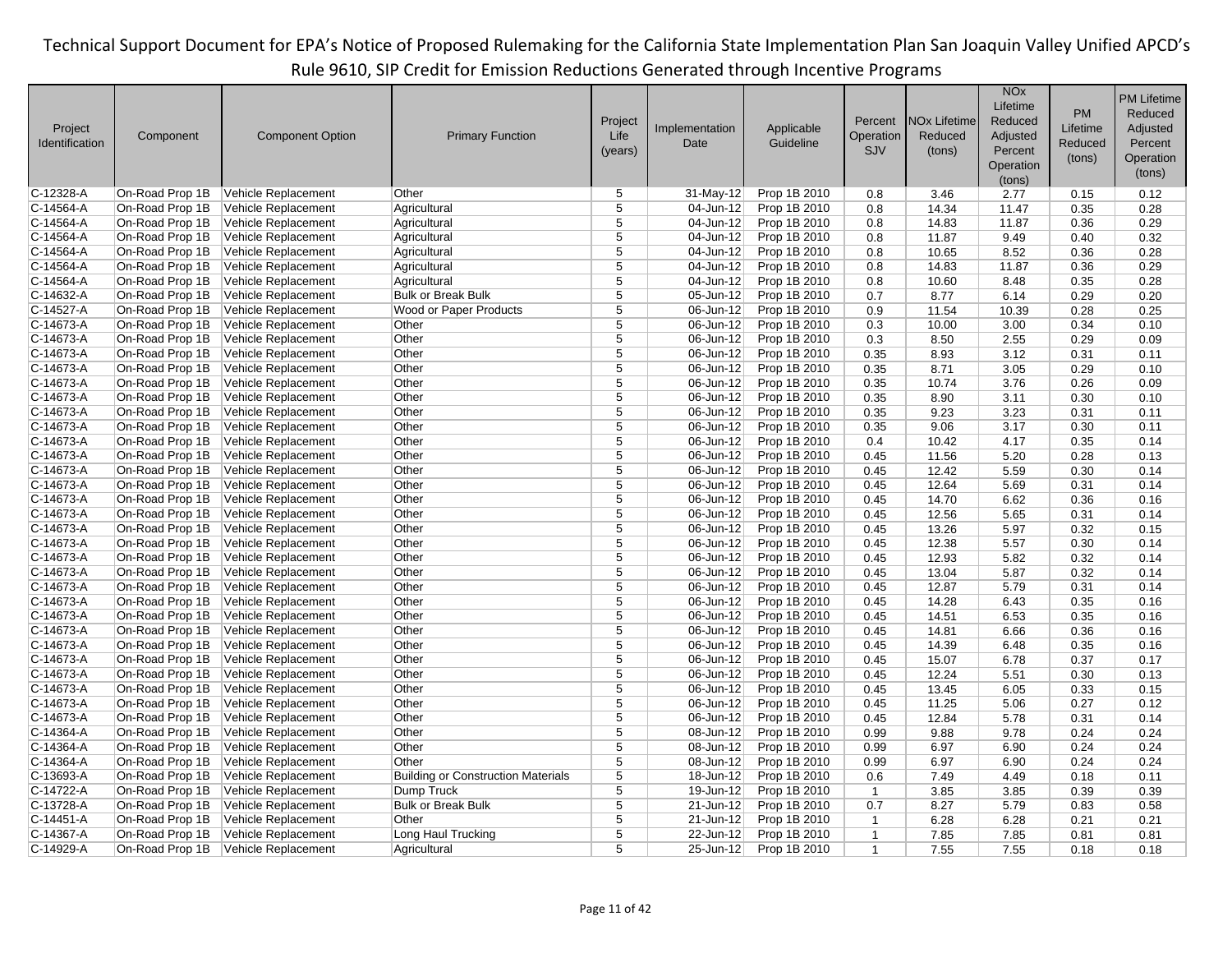|                           |                 |                         |                                           |                |                |                         |              |                                | <b>NO<sub>x</sub></b> |           | <b>PM Lifetime</b> |
|---------------------------|-----------------|-------------------------|-------------------------------------------|----------------|----------------|-------------------------|--------------|--------------------------------|-----------------------|-----------|--------------------|
|                           |                 |                         |                                           |                |                |                         |              |                                | Lifetime              | <b>PM</b> | Reduced            |
|                           |                 |                         |                                           | Project        | Implementation |                         | Percent      | <b>NO<sub>x</sub></b> Lifetime | Reduced               | Lifetime  | Adjusted           |
| Project<br>Identification | Component       | <b>Component Option</b> | <b>Primary Function</b>                   | Life           | Date           | Applicable<br>Guideline | Operation    | Reduced                        | Adjusted              | Reduced   | Percent            |
|                           |                 |                         |                                           | (years)        |                |                         | SJV          | (tons)                         | Percent               |           |                    |
|                           |                 |                         |                                           |                |                |                         |              |                                | Operation             | (tons)    | Operation          |
|                           |                 |                         |                                           |                |                |                         |              |                                | (tons)                |           | (tons)             |
| C-14929-A                 | On-Road Prop 1B | Vehicle Replacement     | Agricultural                              | 5              | 25-Jun-12      | Prop 1B 2010            | $\mathbf{1}$ | 5.57                           | 5.57                  | 0.21      | 0.21               |
| C-14929-A                 | On-Road Prop 1B | Vehicle Replacement     | Agricultural                              | 5              | 25-Jun-12      | Prop 1B 2010            | $\mathbf{1}$ | 8.26                           | 8.26                  | 0.29      | 0.29               |
| C-14668-A                 | On-Road Prop 1B | Vehicle Replacement     | Agricultural                              | 5              | 27-Jun-12      | Prop 1B 2010            | 0.9          | 7.99                           | 7.19                  | 0.22      | 0.20               |
| C-19998-A                 | On-Road Prop 1B | Vehicle Replacement     | Agricultural                              | $\overline{5}$ | 27-Jun-12      | Prop 1B 2010            | 0.9          | 6.72                           | 6.05                  | 0.22      | 0.20               |
| C-14875-A                 | On-Road Prop 1B | Vehicle Replacement     | Agricultural                              | 5              | $27$ -Jun-12   | Prop 1B 2010            | 0.85         | 5.82                           | 4.94                  | 0.39      | 0.33               |
| C-19998-A                 | On-Road Prop 1B | Vehicle Replacement     | Agricultural                              | 5              | 27-Jun-12      | Prop 1B 2010            | 0.9          | 7.66                           | 6.89                  | 0.44      | 0.40               |
| C-14668-A                 | On-Road Prop 1B | Vehicle Replacement     | Agricultural                              | $\overline{5}$ | 27-Jun-12      | Prop 1B 2010            | 0.9          | 7.75                           | 6.97                  | 0.22      | 0.20               |
| C-14875-A                 | On-Road Prop 1B | Vehicle Replacement     | Agricultural                              | 5              | 27-Jun-12      | Prop 1B 2010            | 0.88         | 6.30                           | 5.54                  | 0.42      | 0.37               |
| C-14875-A                 | On-Road Prop 1B | Vehicle Replacement     | Agricultural                              | 5              | 27-Jun-12      | Prop 1B 2010            | 0.85         | 6.54                           | 5.56                  | 0.44      | 0.37               |
| C-14641-A                 | On-Road Prop 1B | Vehicle Replacement     | <b>Hazardous Materials</b>                | $\overline{5}$ | 27-Jun-12      | Prop 1B 2010            | 0.6          | 12.64                          | 7.58                  | 0.31      | 0.18               |
| C-13693-A                 | On-Road Prop 1B | Vehicle Replacement     | <b>Building or Construction Materials</b> | $\overline{5}$ | 28-Jun-12      | Prop 1B 2010            | 0.6          | 8.53                           | 5.12                  | 0.30      | 0.18               |
| C-14431-A                 | On-Road Prop 1B | Vehicle Replacement     | Heavy Equipment or Metals                 | $\overline{5}$ | 30-Jun-12      | Prop 1B 2010            | 0.65         | 7.05                           | 4.58                  | 0.24      | 0.16               |
| C-14431-A                 | On-Road Prop 1B | Vehicle Replacement     | <b>Heavy Equipment or Metals</b>          | 5              | $30 - Jun-12$  | Prop 1B 2010            | 0.65         | 7.12                           | 4.63                  | 0.24      | 0.15               |
| C-14778-A                 | On-Road Prop 1B | Vehicle Replacement     | Agricultural                              | 5              | 01-Jul-12      | Prop 1B 2010            | $\mathbf{1}$ | 3.68                           | 3.68                  | 0.38      | 0.38               |
| C-14778-A                 | On-Road Prop 1B | Vehicle Replacement     | Agricultural                              | $\overline{5}$ | 01-Jul-12      | Prop 1B 2010            | $\mathbf{1}$ | 2.73                           | 2.73                  | 0.28      | 0.28               |
| C-14641-B                 | On-Road Prop 1B | Vehicle Replacement     | <b>Hazardous Materials</b>                | 5              | $05 -$ Jul-12  | Prop 1B 2010            | 0.6          | 4.35                           | 2.61                  | 0.18      | 0.11               |
| C-14857-A                 | On-Road Prop 1B | Vehicle Replacement     | Agricultural                              | 5              | 05-Jul-12      | Prop 1B 2010            | 0.7          | 3.55                           | 2.48                  | 0.33      | 0.23               |
| C-14857-A                 | On-Road Prop 1B | Vehicle Replacement     | Agricultural                              | 5              | 05-Jul-12      | Prop 1B 2010            | 0.7          | 3.66                           | 2.56                  | 0.34      | 0.24               |
| C-14857-A                 | On-Road Prop 1B | Vehicle Replacement     | Agricultural                              | 5              | 05-Jul-12      | Prop 1B 2010            | 0.7          | 3.42                           | 2.39                  | 0.32      | 0.23               |
| C-14829-A                 | On-Road Prop 1B | Vehicle Replacement     | Agricultural                              | 5              | 12-Jul-12      | Prop 1B 2010            | $\mathbf{1}$ | 4.31                           | 4.31                  | 0.45      | 0.45               |
| C-14829-A                 | On-Road Prop 1B | Vehicle Replacement     | Agricultural                              | $\overline{5}$ | 12-Jul-12      | Prop 1B 2010            | $\mathbf{1}$ | 4.22                           | 4.22                  | 0.44      | 0.44               |
| C-14829-A                 | On-Road Prop 1B | Vehicle Replacement     | Agricultural                              | 5              | 12-Jul-12      | Prop 1B 2010            | $\mathbf{1}$ | 4.35                           | 4.35                  | 0.45      | 0.45               |
| C-14829-A                 | On-Road Prop 1B | Vehicle Replacement     | Agricultural                              | 5              | 12-Jul-12      | Prop 1B 2010            | $\mathbf{1}$ | 4.42                           | 4.42                  | 0.46      | 0.46               |
| C-14759-A                 | On-Road Prop 1B | Vehicle Replacement     | Aggregates                                | $\overline{5}$ | $13$ -Jul-12   | Prop 1B 2010            | $\mathbf{1}$ | 3.86                           | 3.86                  | 0.39      | 0.39               |
| C-20000-A                 | On-Road Prop 1B | Vehicle Replacement     | Agricultural                              | 5              | 13-Jul-12      | Prop 1B 2010            | 0.85         | 9.25                           | 7.86                  | 0.31      | 0.27               |
| C-20000-A                 | On-Road Prop 1B | Vehicle Replacement     | Agricultural                              | 5              | 13-Jul-12      | Prop 1B 2010            | 0.87         | 8.60                           | 7.48                  | 0.29      | 0.25               |
| C-20000-A                 | On-Road Prop 1B | Vehicle Replacement     | Agricultural                              | 5              | 13-Jul-12      | Prop 1B 2010            | 0.88         | 8.33                           | 7.33                  | 0.29      | 0.25               |
| C-20000-A                 | On-Road Prop 1B | Vehicle Replacement     | Agricultural                              | 5              | 13-Jul-12      | Prop 1B 2010            | 0.9          | 9.05                           | 8.14                  | 0.31      | 0.28               |
| C-20000-A                 | On-Road Prop 1B | Vehicle Replacement     | Agricultural                              | 5              | $13 -$ Jul-12  | Prop 1B 2010            | 0.84         | 9.22                           | 7.74                  | 0.94      | 0.79               |
| C-13774-A                 | On-Road Prop 1B | Vehicle Replacement     | Agricultural                              | 5              | $16$ -Jul-12   | Prop 1B 2010            | 0.5          | 9.38                           | 4.69                  | 0.01      | 0.01               |
| C-14280-A                 | On-Road Prop 1B | Vehicle Replacement     | Dairy                                     | 5              | 17-Jul-12      | Prop 1B 2010            | $\mathbf{1}$ | 11.80                          | 11.80                 | 0.29      | 0.29               |
| C-14693-A                 | On-Road Prop 1B | Vehicle Replacement     | Dairy                                     | 5              | 17-Jul-12      | Prop 1B 2010            | $\mathbf{1}$ | 10.81                          | 10.81                 | 0.37      | 0.37               |
| C-14308-A                 | On-Road Prop 1B | Vehicle Replacement     | Other                                     | 5              | 18-Jul-12      | Prop 1B 2010            | 0.8          | 11.14                          | 8.91                  | 0.27      | 0.22               |
| C-13551-A                 | On-Road Prop 1B | Vehicle Replacement     | <b>Restaurant or Supermarket</b>          | 5              | 18-Jul-12      | Prop 1B 2010            | 0.7          | 4.59                           | 3.21                  | 0.20      | 0.14               |
| C-13551-A                 | On-Road Prop 1B | Vehicle Replacement     | <b>Restaurant or Supermarket</b>          | 5              | 18-Jul-12      | Prop 1B 2010            | 0.8          | 4.30                           | 3.44                  | 0.19      | 0.15               |
| C-14308-A                 | On-Road Prop 1B | Vehicle Replacement     | Other                                     | 5              | 18-Jul-12      | Prop 1B 2010            | 0.8          | 6.76                           | 5.41                  | 0.23      | 0.18               |
| C-14308-A                 | On-Road Prop 1B | Vehicle Replacement     | Other                                     | 5              | 18-Jul-12      | Prop 1B 2010            | 0.8          | 12.32                          | 9.85                  | 0.30      | 0.24               |
| C-14031-A                 | On-Road Prop 1B | Vehicle Replacement     | Other                                     | $\overline{5}$ | $19 -$ Jul-12  | Prop 1B 2010            | $\mathbf{1}$ | 13.56                          | 13.56                 | 0.35      | 0.35               |
| C-13740-A                 | On-Road Prop 1B | Vehicle Replacement     | Agricultural                              | 5              | 20-Jul-12      | Prop 1B 2010            | 0.95         | 8.53                           | 8.11                  | 0.85      | 0.81               |
| C-14443-A                 | On-Road Prop 1B | Vehicle Replacement     | Agricultural                              | 5              | 20-Jul-12      | Prop 1B 2010            | 0.58         | 4.44                           | 2.58                  | 0.15      | 0.09               |
| C-14641-A                 | On-Road Prop 1B | Vehicle Replacement     | <b>Hazardous Materials</b>                | 5              | 23-Jul-12      | Prop 1B 2010            | 0.6          | 10.53                          | 6.32                  | 0.26      | 0.15               |
| C-14641-A                 | On-Road Prop 1B | Vehicle Replacement     | <b>Hazardous Materials</b>                | 5              | 23-Jul-12      | Prop 1B 2010            | 0.6          | 17.77                          | 10.66                 | 0.43      | 0.26               |
| C-14031-A                 | On-Road Prop 1B | Vehicle Replacement     | Other                                     | 5              | 27-Jul-12      | Prop 1B 2010            | 0.99         | 10.88                          | 10.77                 | 0.28      | 0.28               |
| C-14641-A                 | On-Road Prop 1B | Vehicle Replacement     | <b>Hazardous Materials</b>                | 5              | 27-Jul-12      | Prop 1B 2010            | 0.6          | 12.42                          | 7.45                  | 0.30      | 0.18               |
| C-14648-A                 | On-Road Prop 1B | Vehicle Replacement     | Agricultural                              | 5              | 30-Jul-12      | Prop 1B 2010            | 0.9          | 6.79                           | 6.11                  | 0.01      | 0.01               |
| C-13804-A                 | On-Road Prop 1B | Vehicle Replacement     | <b>Restaurant or Supermarket</b>          | 5              | 31-Jul-12      | Prop 1B 2010            | 0.75         | 5.81                           | 4.35                  | 0.17      | 0.13               |
|                           |                 |                         |                                           |                |                |                         |              |                                |                       |           |                    |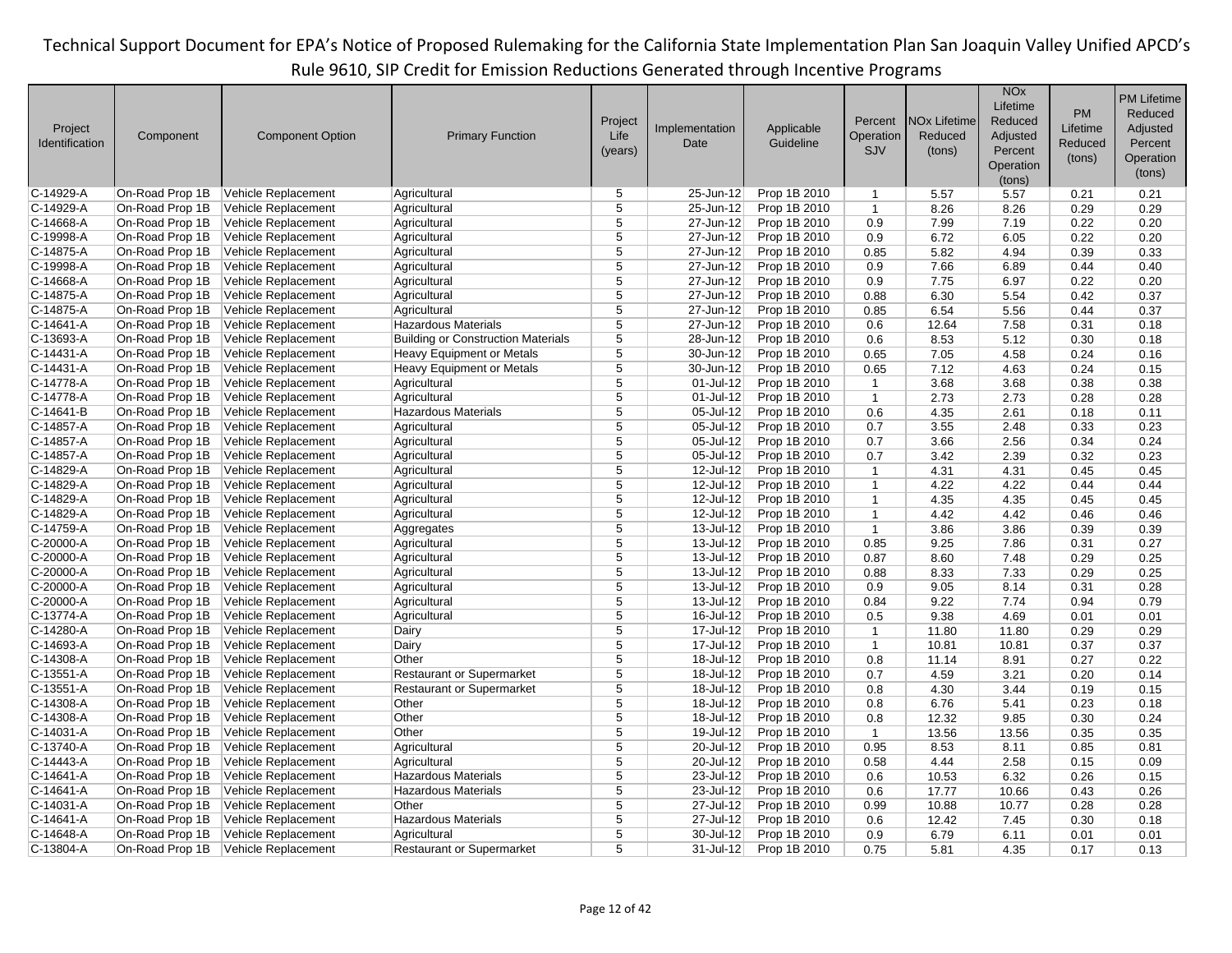|                |                 |                         |                                  |                |                |              |                |                     | <b>NO<sub>x</sub></b> |          | <b>PM Lifetime</b> |
|----------------|-----------------|-------------------------|----------------------------------|----------------|----------------|--------------|----------------|---------------------|-----------------------|----------|--------------------|
|                |                 |                         |                                  |                |                |              |                |                     | Lifetime              | PM       | Reduced            |
| Project        |                 |                         |                                  | Project        | Implementation | Applicable   | Percent        | <b>NOx Lifetime</b> | Reduced               | Lifetime | Adjusted           |
| Identification | Component       | <b>Component Option</b> | <b>Primary Function</b>          | Life           | Date           | Guideline    | Operation      | Reduced             | Adjusted              | Reduced  | Percent            |
|                |                 |                         |                                  | (years)        |                |              | <b>SJV</b>     | (tons)              | Percent               |          | Operation          |
|                |                 |                         |                                  |                |                |              |                |                     | Operation             | (tons)   |                    |
|                |                 |                         |                                  |                |                |              |                |                     | (tons)                |          | (tons)             |
| $C-13804-A$    | On-Road Prop 1B | Vehicle Replacement     | <b>Restaurant or Supermarket</b> | 5              | 31-Jul-12      | Prop 1B 2010 | 0.65           | 9.99                | 6.49                  | 0.29     | 0.19               |
| $C-13804-A$    | On-Road Prop 1B | Vehicle Replacement     | <b>Restaurant or Supermarket</b> | 5              | 31-Jul-12      | Prop 1B 2010 | 0.7            | 8.24                | 5.77                  | 0.24     | 0.17               |
| $C-13804-A$    | On-Road Prop 1B | Vehicle Replacement     | <b>Restaurant or Supermarket</b> | 5              | 31-Jul-12      | Prop 1B 2010 | 0.4            | 6.48                | 2.59                  | 0.29     | 0.12               |
| $C-14641-A$    | On-Road Prop 1B | Vehicle Replacement     | <b>Hazardous Materials</b>       | $\overline{5}$ | 01-Aug-12      | Prop 1B 2010 | 0.6            | 12.19               | 7.31                  | 0.30     | 0.18               |
| $C-14641-A$    | On-Road Prop 1B | Vehicle Replacement     | <b>Hazardous Materials</b>       | 5              | 01-Aug-12      | Prop 1B 2010 | 0.6            | 11.98               | 7.19                  | 0.29     | 0.17               |
| C-13684-A      | On-Road Prop 1B | Vehicle Replacement     | <b>Bulk or Break Bulk</b>        | 5              | 06-Aug-12      | Prop 1B 2010 | 0.8            | 6.81                | 5.45                  | 0.17     | 0.13               |
| $C-14739-A$    | On-Road Prop 1B | Vehicle Replacement     | Other                            | 5              | 07-Aug-12      | Prop 1B 2010 | 0.25           | 8.84                | 2.21                  | 0.30     | 0.07               |
| $C-14857-B$    | On-Road Prop 1B | Vehicle Replacement     | Long Haul Trucking               | 5              | 08-Aug-12      | Prop 1B 2010 | 0.7            | 3.03                | 2.12                  | 0.29     | 0.20               |
| $C-14857-B$    | On-Road Prop 1B | Vehicle Replacement     | Long Haul Trucking               | 5              | 08-Aug-12      | Prop 1B 2010 | 0.7            | 2.88                | 2.02                  | 0.27     | 0.19               |
| $C-14690-A$    | On-Road Prop 1B | Vehicle Replacement     | Dairy                            | $\overline{5}$ | 09-Aug-12      | Prop 1B 2010 | $\mathbf{1}$   | 4.39                | 4.39                  | 0.19     | 0.19               |
| C-14909-A      | On-Road Prop 1B | Vehicle Replacement     | Other                            | $\overline{5}$ | $10-Aug-12$    | Prop 1B 2010 | 0.9            | 12.74               | 11.47                 | 0.31     | 0.28               |
| C-13702-A      | On-Road Prop 1B | Vehicle Replacement     | Other                            | $\overline{5}$ | $13-Aug-12$    | Prop 1B 2010 | $\mathbf{1}$   | 5.31                | 5.31                  | 0.18     | 0.18               |
| C-14890-A      | On-Road Prop 1B | Vehicle Replacement     | Aggregates                       | 5              | 14-Aug-12      | Prop 1B 2010 | $\mathbf{1}$   | 5.06                | 5.06                  | 0.71     | 0.71               |
| $C-14890-A$    | On-Road Prop 1B | Vehicle Replacement     | Aggregates                       | $\overline{5}$ | 14-Aug-12      | Prop 1B 2010 | $\mathbf{1}$   | 5.55                | 5.55                  | 0.75     | 0.75               |
| C-14890-A      | On-Road Prop 1B | Vehicle Replacement     | Aggregates                       | $\overline{5}$ | $14-Aug-12$    | Prop 1B 2010 | $\mathbf{1}$   | 5.62                | 5.62                  | 0.25     | 0.25               |
| $C-14890-A$    | On-Road Prop 1B | Vehicle Replacement     | Aggregates                       | $\overline{5}$ | 14-Aug-12      | Prop 1B 2010 | $\mathbf{1}$   | 6.21                | 6.21                  | 0.28     | 0.28               |
| $C-14890-A$    | On-Road Prop 1B | Vehicle Replacement     | Aggregates                       | 5              | 14-Aug-12      | Prop 1B 2010 | $\mathbf{1}$   | 4.27                | 4.27                  | 0.19     | 0.19               |
| C-14890-A      | On-Road Prop 1B | Vehicle Replacement     | Aggregates                       | $\overline{5}$ | 14-Aug-12      | Prop 1B 2010 | $\mathbf{1}$   | 4.53                | 4.53                  | 0.61     | 0.61               |
| $C-14890-A$    | On-Road Prop 1B | Vehicle Replacement     | Aggregates                       | $\overline{5}$ | 14-Aug-12      | Prop 1B 2010 | $\mathbf{1}$   | 5.48                | 5.48                  | 0.74     | 0.74               |
| $C-14538-A$    | On-Road Prop 1B | Vehicle Replacement     | Agricultural                     | $\overline{5}$ | 16-Aug-12      | Prop 1B 2010 | 0.95           | 2.54                | 2.42                  | 0.24     | 0.23               |
| $C-14538-A$    | On-Road Prop 1B | Vehicle Replacement     | Agricultural                     | $\overline{5}$ | 16-Aug-12      | Prop 1B 2010 | 0.95           | 3.28                | 3.11                  | 0.31     | 0.29               |
| $C-14538-A$    | On-Road Prop 1B | Vehicle Replacement     | Agricultural                     | 5              | 16-Aug-12      | Prop 1B 2010 | 0.95           | 3.56                | 3.38                  | 0.34     | 0.32               |
| C-14538-A      | On-Road Prop 1B | Vehicle Replacement     | Agricultural                     | $\overline{5}$ | 16-Aug-12      | Prop 1B 2010 | 0.95           | 3.99                | 3.79                  | 0.38     | 0.36               |
| $C-14367-B$    | On-Road Prop 1B | Vehicle Replacement     | Agricultural                     | $\overline{5}$ | 17-Aug-12      | Prop 1B 2010 | $\mathbf{1}$   | 2.77                | 2.77                  | 0.29     | 0.29               |
| $C-14103-A$    | On-Road Prop 1B | Vehicle Replacement     | Agricultural                     | 5              | 21-Aug-12      | Prop 1B 2010 | 0.7            | 4.18                | 2.92                  | 0.12     | 0.09               |
| C-12982-A      | On-Road Prop 1B | Vehicle Replacement     | Long Haul Trucking               | $\overline{5}$ | 22-Aug-12      | Prop 1B 2010 | 0.65           | 9.69                | 6.30                  | 0.32     | 0.21               |
| $C-14733-A$    | On-Road Prop 1B | Vehicle Replacement     | <b>Restaurant or Supermarket</b> | 5              | 22-Aug-12      | Prop 1B 2010 | 0.85           | 5.96                | 5.06                  | 0.20     | 0.17               |
| $C-14405 - A$  | On-Road Prop 1B | Vehicle Replacement     | Agricultural                     | 5              | 22-Aug-12      | Prop 1B 2010 | 0.6            | 11.38               | 6.83                  | 0.28     | 0.17               |
| $C-14405-A$    | On-Road Prop 1B | Vehicle Replacement     | Agricultural                     | $\overline{5}$ | 22-Aug-12      | Prop 1B 2010 | 0.69           | 7.70                | 5.31                  | 0.19     | 0.13               |
| $C-14405 - A$  | On-Road Prop 1B | Vehicle Replacement     | Agricultural                     | 5              | 22-Aug-12      | Prop 1B 2010 | 0.47           | 6.06                | 2.85                  | 0.15     | 0.07               |
| $C-14405-A$    | On-Road Prop 1B | Vehicle Replacement     | Agricultural                     | $\overline{5}$ | 22-Aug-12      | Prop 1B 2010 | 0.42           | 9.85                | 4.14                  | 0.24     | 0.10               |
| $C-14314-A$    | On-Road Prop 1B | Vehicle Replacement     | Agricultural                     | $\overline{5}$ | 24-Aug-12      | Prop 1B 2010 | $\overline{1}$ | 8.44                | 8.44                  | 0.20     | 0.20               |
| C-14043-A      | On-Road Prop 1B | Vehicle Replacement     | Agricultural                     | 5              | 24-Aug-12      | Prop 1B 2010 | 0.4            | 5.57                | 2.23                  | 0.14     | 0.05               |
| $C-14043-A$    | On-Road Prop 1B | Vehicle Replacement     | Agricultural                     | 5              | 24-Aug-12      | Prop 1B 2010 | 0.4            | 6.96                | 2.78                  | 0.17     | 0.07               |
| $C-14043-A$    | On-Road Prop 1B | Vehicle Replacement     | Agricultural                     | $\overline{5}$ | 24-Aug-12      | Prop 1B 2010 | 0.4            | 4.93                | 1.97                  | 0.12     | 0.05               |
| $C-14538-A$    | On-Road Prop 1B | Vehicle Replacement     | Agricultural                     | 5              | 24-Aug-12      | Prop 1B 2010 | 0.95           | 4.07                | 3.86                  | 0.14     | 0.13               |
| C-14538-A      | On-Road Prop 1B | Vehicle Replacement     | Agricultural                     | $\overline{5}$ | 27-Aug-12      | Prop 1B 2010 | 0.95           | 2.90                | 2.75                  | 0.27     | 0.26               |
| C-14786-A      | On-Road Prop 1B | Vehicle Replacement     | Agricultural                     | 5              | 27-Aug-12      | Prop 1B 2010 | 0.95           | 3.93                | 3.73                  | 0.06     | 0.06               |
| $C-14314-A$    | On-Road Prop 1B | Vehicle Replacement     | Agricultural                     | 5              | 27-Aug-12      | Prop 1B 2010 | $\mathbf{1}$   | 5.73                | 5.73                  | 0.14     | 0.14               |
| C-14786-A      | On-Road Prop 1B | Vehicle Replacement     | Agricultural                     | 5              | 27-Aug-12      | Prop 1B 2010 | 0.95           | 7.64                | 7.26                  | 0.11     | 0.11               |
| $C-14314-A$    | On-Road Prop 1B | Vehicle Replacement     | Agricultural                     | 5              | 27-Aug-12      | Prop 1B 2010 | $\mathbf{1}$   | 7.37                | 7.37                  | 0.18     | 0.18               |
| $C-14538-A$    | On-Road Prop 1B | Vehicle Replacement     | Agricultural                     | $\overline{5}$ | 27-Aug-12      | Prop 1B 2010 | 0.95           | 3.36                | 3.19                  | 0.32     | 0.30               |
| $C-14314-A$    | On-Road Prop 1B | Vehicle Replacement     | Agricultural                     | $\overline{5}$ | 27-Aug-12      | Prop 1B 2010 | 0.9            | 8.33                | 7.50                  | 0.20     | 0.18               |
| $C-14314-A$    | On-Road Prop 1B | Vehicle Replacement     | Agricultural                     | $\overline{5}$ | 27-Aug-12      | Prop 1B 2010 | 0.6            | 8.97                | 5.38                  | 0.22     | 0.13               |
| $C-14538-A$    | On-Road Prop 1B | Vehicle Replacement     | Agricultural                     | 5              | 27-Aug-12      | Prop 1B 2010 | 0.95           | 3.10                | 2.95                  | 0.29     | 0.28               |
| $C-14538-A$    | On-Road Prop 1B | Vehicle Replacement     | Agricultural                     | 5              | 27-Aug-12      | Prop 1B 2010 | 0.95           | 2.90                | 2.75                  | 0.27     | 0.26               |
|                |                 |                         |                                  |                |                |              |                |                     |                       |          |                    |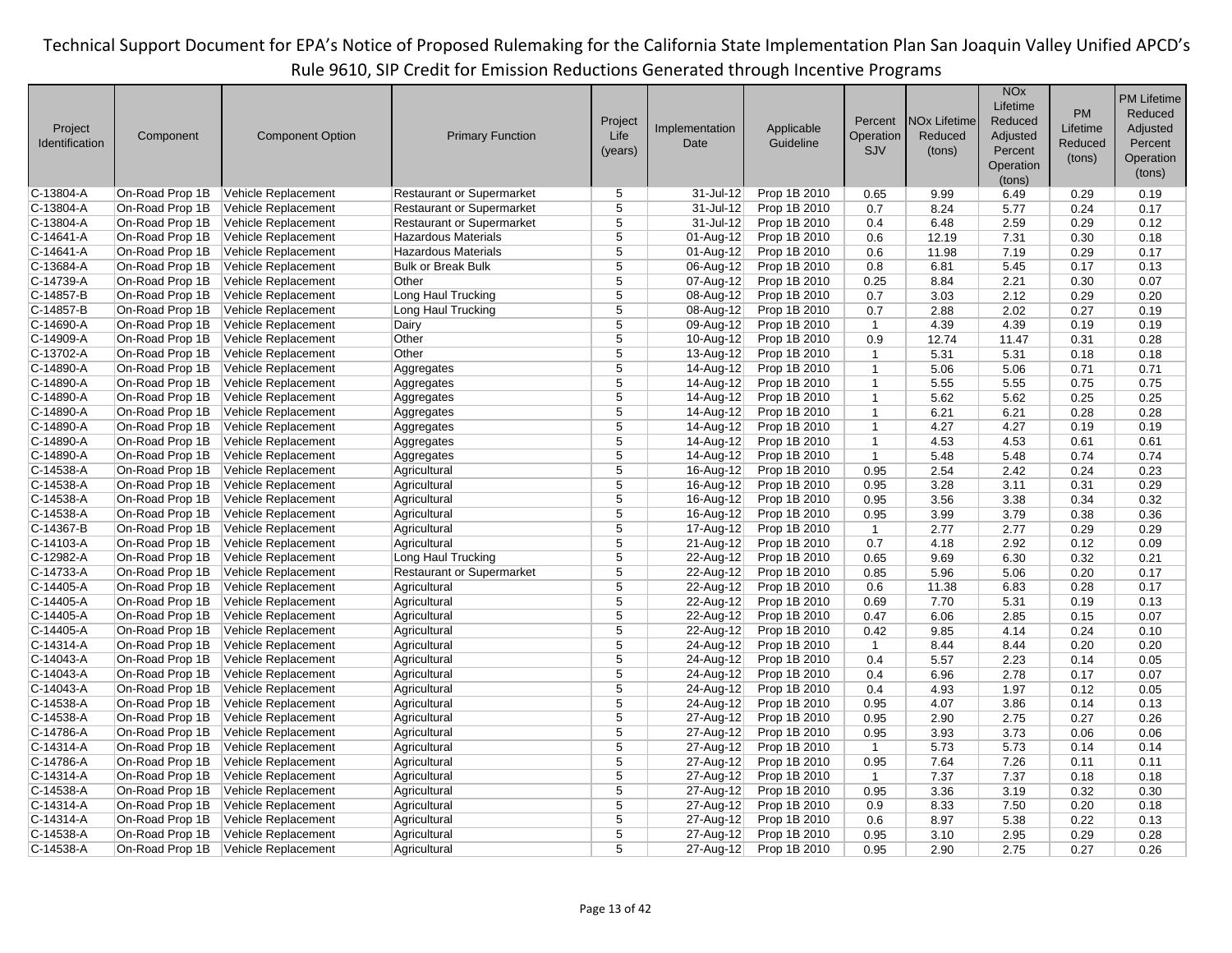|                        |                                    |                         |                                           |                |                |              |                |                                | <b>NO<sub>x</sub></b> |          | <b>PM Lifetime</b> |
|------------------------|------------------------------------|-------------------------|-------------------------------------------|----------------|----------------|--------------|----------------|--------------------------------|-----------------------|----------|--------------------|
|                        |                                    |                         |                                           |                |                |              |                |                                | Lifetime              | PM       | Reduced            |
| Project                |                                    |                         |                                           | Project        | Implementation | Applicable   | Percent        | <b>NO<sub>x</sub></b> Lifetime | Reduced               | Lifetime | Adjusted           |
| Identification         | Component                          | <b>Component Option</b> | <b>Primary Function</b>                   | Life           | Date           | Guideline    | Operation      | Reduced                        | Adjusted              | Reduced  | Percent            |
|                        |                                    |                         |                                           | (years)        |                |              | <b>SJV</b>     | (tons)                         | Percent               | (tons)   | Operation          |
|                        |                                    |                         |                                           |                |                |              |                |                                | Operation             |          | (tons)             |
| C-14538-A              | On-Road Prop 1B                    | Vehicle Replacement     | Agricultural                              | 5              | 27-Aug-12      | Prop 1B 2010 | 0.95           | 2.85                           | (tons)<br>2.71        | 0.27     | 0.26               |
| C-14538-A              | On-Road Prop 1B                    | Vehicle Replacement     | Agricultural                              | 5              | 27-Aug-12      | Prop 1B 2010 | 0.95           | 3.64                           | 3.46                  | 0.34     | 0.33               |
| C-14538-A              | On-Road Prop 1B                    | Vehicle Replacement     | Agricultural                              | 5              | 27-Aug-12      | Prop 1B 2010 |                |                                |                       | 0.31     |                    |
|                        |                                    |                         |                                           | $\overline{5}$ | 27-Aug-12      |              | 0.95           | 3.32                           | 3.15                  |          | 0.30               |
| C-14538-A              | On-Road Prop 1B                    | Vehicle Replacement     | Agricultural                              |                |                | Prop 1B 2010 | 0.95           | 6.11                           | 5.81                  | 0.18     | 0.17               |
| C-14538-A              | On-Road Prop 1B                    | Vehicle Replacement     | Agricultural                              | $\overline{5}$ | 27-Aug-12      | Prop 1B 2010 | 0.95           | 4.69                           | 4.45                  | 0.44     | 0.42               |
| C-14538-A              | On-Road Prop 1B                    | Vehicle Replacement     | Agricultural                              | 5              | 27-Aug-12      | Prop 1B 2010 | 0.95           | 4.52                           | 4.29                  | 0.43     | 0.40               |
| C-14538-A              | On-Road Prop 1B                    | Vehicle Replacement     | Long Haul Trucking                        | 5              | 27-Aug-12      | Prop 1B 2010 | 0.95           | 4.95                           | 4.71                  | 0.47     | 0.44               |
| C-14538-A              | On-Road Prop 1B                    | Vehicle Replacement     | Agricultural                              | 5              | 27-Aug-12      | Prop 1B 2010 | 0.95           | 3.66                           | 3.48                  | 0.21     | 0.20               |
| C-14538-A              | On-Road Prop 1B                    | Vehicle Replacement     | Long Haul Trucking                        | $\overline{5}$ | 27-Aug-12      | Prop 1B 2010 | 0.95           | 4.38                           | 4.16                  | 0.44     | 0.42               |
| C-14538-A              | On-Road Prop 1B                    | Vehicle Replacement     | Agricultural                              | $\overline{5}$ | 27-Aug-12      | Prop 1B 2010 | 0.95           | 5.63                           | 5.35                  | 0.56     | 0.53               |
| C-14538-A              | On-Road Prop 1B                    | Vehicle Replacement     | Agricultural                              | 5              | 27-Aug-12      | Prop 1B 2010 | 0.95           | 4.94                           | 4.69                  | 0.49     | 0.47               |
| C-13503-A              | On-Road Prop 1B                    | Vehicle Replacement     | Other                                     | $\overline{5}$ | 28-Aug-12      | Prop 1B 2010 | 0.43           | 11.17                          | 4.80                  | 0.27     | 0.12               |
| C-13503-A              | On-Road Prop 1B                    | Vehicle Replacement     | Other                                     | 5              | 28-Aug-12      | Prop 1B 2010 | 0.39           | 10.37                          | 4.04                  | 0.25     | 0.10               |
| C-13503-A              | On-Road Prop 1B                    | Vehicle Replacement     | Long Haul Trucking                        | $\overline{5}$ | 28-Aug-12      | Prop 1B 2010 | 0.5            | 7.63                           | 3.81                  | 0.28     | 0.14               |
| C-13503-A              | On-Road Prop 1B                    | Vehicle Replacement     | Long Haul Trucking                        | $\overline{5}$ | 28-Aug-12      | Prop 1B 2010 | 0.6            | 6.23                           | 3.74                  | 0.21     | 0.13               |
| C-14405-A              | On-Road Prop 1B                    | Vehicle Replacement     | Agricultural                              | 5              | 29-Aug-12      | Prop 1B 2010 | 0.77           | 6.19                           | 4.77                  | 0.15     | 0.12               |
| C-14405-A              | On-Road Prop 1B                    | Vehicle Replacement     | Agricultural                              | $\overline{5}$ | 29-Aug-12      | Prop 1B 2010 | 0.66           | 6.43                           | 4.24                  | 0.16     | 0.10               |
| C-14405-A              | On-Road Prop 1B                    | Vehicle Replacement     | Agricultural                              | 5              | 29-Aug-12      | Prop 1B 2010 | 0.65           | 9.98                           | 6.49                  | 0.24     | 0.16               |
| C-14405-A              | On-Road Prop 1B                    | Vehicle Replacement     | Agricultural                              | 5              | 29-Aug-12      | Prop 1B 2010 | 0.65           | 9.17                           | 5.96                  | 0.22     | 0.15               |
| C-13820-A              | On-Road Prop 1B                    | Vehicle Replacement     | Aggregates                                | $\overline{5}$ | 29-Aug-12      | Prop 1B 2010 | 0.6            | 9.29                           | 5.57                  | 0.22     | 0.13               |
| C-13820-A              | On-Road Prop 1B                    | Vehicle Replacement     | Aggregates                                | 5              | 29-Aug-12      | Prop 1B 2010 | 0.6            | 5.03                           | 3.02                  | 0.17     | 0.10               |
| C-13820-A              | On-Road Prop 1B                    | Vehicle Replacement     | Aggregates                                | 5              | 29-Aug-12      | Prop 1B 2010 | 0.6            | 8.30                           | 4.98                  | 0.20     | 0.12               |
| C-13820-A              | On-Road Prop 1B                    | Vehicle Replacement     | Aggregates                                | $\overline{5}$ | 29-Aug-12      | Prop 1B 2010 | 0.6            | 5.63                           | 3.38                  | 0.19     | 0.11               |
| C-14859-A              | On-Road Prop 1B                    | Vehicle Replacement     | Agricultural                              | 5              | 30-Aug-12      | Prop 1B 2010 | $\mathbf{1}$   | 5.81                           | 5.81                  | 0.19     | 0.19               |
| C-13693-B              | On-Road Prop 1B                    | Vehicle Replacement     | <b>Building or Construction Materials</b> | 5              | 30-Aug-12      | Prop 1B 2010 | 0.6            | 7.56                           | 4.53                  | 0.18     | 0.11               |
| C-14859-A              | On-Road Prop 1B                    | Vehicle Replacement     | Agricultural                              | $\overline{5}$ | 30-Aug-12      | Prop 1B 2010 | $\mathbf{1}$   | 5.49                           | 5.49                  | 0.18     | 0.18               |
| C-14767-A              | On-Road Prop 1B                    | Vehicle Replacement     | Other                                     | $\overline{5}$ | 30-Aug-12      | Prop 1B 2010 | 0.75           | 8.71                           | 6.53                  | 0.21     | 0.16               |
| C-14859-A              | On-Road Prop 1B                    | Vehicle Replacement     | Agricultural                              | 5              | 30-Aug-12      | Prop 1B 2010 | $\overline{1}$ | 5.12                           | 5.12                  | 0.17     | 0.17               |
| C-14733-A              | On-Road Prop 1B                    | Vehicle Replacement     | <b>Restaurant or Supermarket</b>          | $\overline{5}$ | 30-Aug-12      | Prop 1B 2010 | 0.85           | 5.91                           | 5.02                  | 0.20     | 0.17               |
| C-14767-A              | On-Road Prop 1B                    | Vehicle Replacement     | Other                                     | 5              | 30-Aug-12      | Prop 1B 2010 | 0.6            | 9.12                           | 5.47                  | 0.22     | 0.13               |
| C-14859-A              | On-Road Prop 1B                    | Vehicle Replacement     | Agricultural                              | 5              | 30-Aug-12      | Prop 1B 2010 | $\mathbf{1}$   | 5.46                           | 5.46                  | 0.18     | 0.18               |
| C-14859-A              | On-Road Prop 1B                    | Vehicle Replacement     | Agricultural                              | $\overline{5}$ | 30-Aug-12      | Prop 1B 2010 | $\mathbf{1}$   | 5.32                           | 5.32                  | 0.18     | 0.18               |
| C-14859-A              | On-Road Prop 1B                    | Vehicle Replacement     | Agricultural                              | 5              | 30-Aug-12      | Prop 1B 2010 | $\mathbf{1}$   | 5.67                           | 5.67                  | 0.19     | 0.19               |
| C-14859-A              | On-Road Prop 1B                    | Vehicle Replacement     | Agricultural                              | $\overline{5}$ | 30-Aug-12      | Prop 1B 2010 | $\mathbf{1}$   | 5.59                           | 5.59                  | 0.18     | 0.18               |
| C-14859-A              | On-Road Prop 1B                    | Vehicle Replacement     | Agricultural                              | 5              | 30-Aug-12      | Prop 1B 2010 | $\mathbf{1}$   | 5.07                           | 5.07                  | 0.17     | 0.17               |
| C-14859-A              | On-Road Prop 1B                    | Vehicle Replacement     | Agricultural                              | $\overline{5}$ | 30-Aug-12      | Prop 1B 2010 | $\mathbf{1}$   | 5.53                           | 5.53                  | 0.18     | 0.18               |
| C-14543-A              | On-Road Prop 1B                    | Vehicle Replacement     | Long Haul Trucking                        | $\overline{5}$ | 01-Sep-12      | Prop 1B 2010 | 0.8            | 9.87                           | 7.90                  | 0.34     | 0.27               |
| C-14488-A              | On-Road Prop 1B                    | Vehicle Replacement     | Dairy                                     | 5              | 04-Sep-12      | Prop 1B 2010 | 0.75           | 8.93                           | 6.70                  | 0.22     | 0.16               |
|                        |                                    |                         |                                           | 5              |                |              |                |                                |                       |          |                    |
| C-14488-A<br>C-14488-A | On-Road Prop 1B<br>On-Road Prop 1B | Vehicle Replacement     | Dairy                                     | 5              | 04-Sep-12      | Prop 1B 2010 | 0.75           | 8.06                           | 6.05                  | 0.20     | 0.15               |
|                        |                                    | Vehicle Replacement     | Dairy                                     | 5              | 04-Sep-12      | Prop 1B 2010 | 0.75           | 8.74                           | 6.56                  | 0.21     | 0.16               |
| C-14488-A              | On-Road Prop 1B                    | Vehicle Replacement     | Dairy                                     | $\overline{5}$ | 04-Sep-12      | Prop 1B 2010 | 0.75           | 10.23                          | 7.67                  | 0.25     | 0.19               |
| C-14488-A              | On-Road Prop 1B                    | Vehicle Replacement     | Dairy                                     |                | 04-Sep-12      | Prop 1B 2010 | 0.75           | 12.45                          | 9.33                  | 0.30     | 0.23               |
| C-14488-A              | On-Road Prop 1B                    | Vehicle Replacement     | Dairy                                     | 5              | 04-Sep-12      | Prop 1B 2010 | 0.75           | 12.62                          | 9.47                  | 0.31     | 0.23               |
| C-14488-A              | On-Road Prop 1B                    | Vehicle Replacement     | Dairy                                     | 5              | $04-Sep-12$    | Prop 1B 2010 | 0.75           | 10.06                          | 7.55                  | 0.24     | 0.18               |
| C-14488-A              | On-Road Prop 1B                    | Vehicle Replacement     | Dairy                                     | $\overline{5}$ | 04-Sep-12      | Prop 1B 2010 | 0.75           | 9.94                           | 7.45                  | 0.24     | 0.18               |
| C-14488-A              | On-Road Prop 1B                    | Vehicle Replacement     | Dairy                                     | 5              | $04-Sep-12$    | Prop 1B 2010 | 0.75           | 10.16                          | 7.62                  | 0.25     | 0.19               |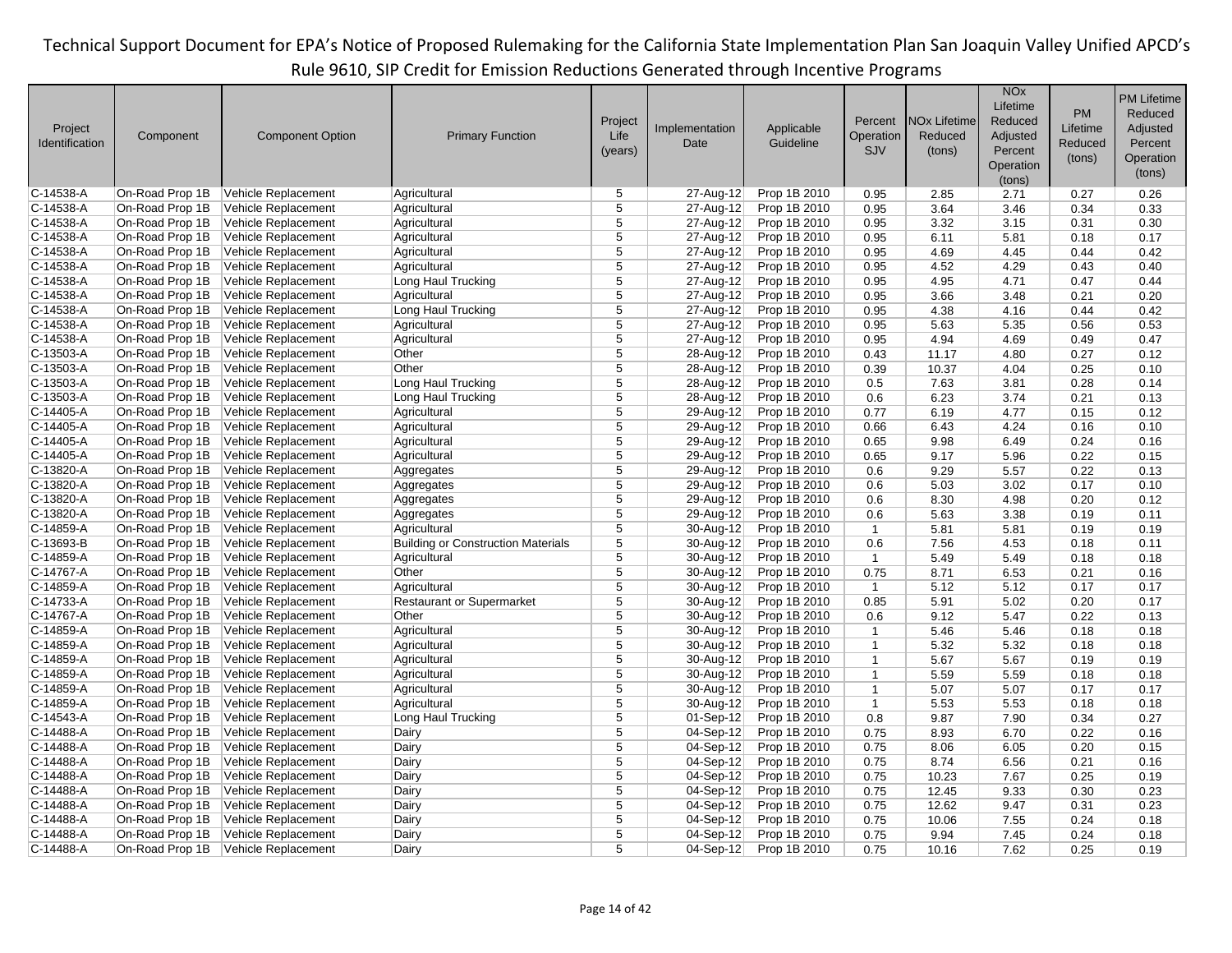|                |                 |                         |                                  |                |                         |                         |                |                                | <b>NO<sub>x</sub></b> |           | <b>PM Lifetime</b> |
|----------------|-----------------|-------------------------|----------------------------------|----------------|-------------------------|-------------------------|----------------|--------------------------------|-----------------------|-----------|--------------------|
|                |                 |                         |                                  |                |                         |                         |                |                                | Lifetime              | <b>PM</b> | Reduced            |
| Project        |                 |                         |                                  | Project        | Implementation          |                         | Percent        | <b>NO<sub>x</sub></b> Lifetime | Reduced               | Lifetime  | Adjusted           |
| Identification | Component       | <b>Component Option</b> | <b>Primary Function</b>          | Life           | Date                    | Applicable<br>Guideline | Operation      | Reduced                        | Adjusted              | Reduced   | Percent            |
|                |                 |                         |                                  | (years)        |                         |                         | SJV            | (tons)                         | Percent               |           |                    |
|                |                 |                         |                                  |                |                         |                         |                |                                | Operation             | (tons)    | Operation          |
|                |                 |                         |                                  |                |                         |                         |                |                                | (tons)                |           | (tons)             |
| C-14488-A      | On-Road Prop 1B | Vehicle Replacement     | Dairy                            | 5              | 04-Sep-12               | Prop 1B 2010            | 0.75           | 9.19                           | 6.89                  | 0.22      | 0.17               |
| C-14488-A      | On-Road Prop 1B | Vehicle Replacement     | Dairy                            | 5              | $\overline{04}$ -Sep-12 | Prop 1B 2010            | $\mathbf{1}$   | 7.23                           | 7.23                  | 0.18      | 0.18               |
| C-14488-A      | On-Road Prop 1B | Vehicle Replacement     | Dairy                            | $\overline{5}$ | 04-Sep-12               | Prop 1B 2010            | 0.75           | 11.18                          | 8.39                  | 0.27      | 0.20               |
| C-14488-A      | On-Road Prop 1B | Vehicle Replacement     | Dairy                            | $\overline{5}$ | $04-Sep-12$             | Prop 1B 2010            | 0.75           | 9.28                           | 6.96                  | 0.23      | 0.17               |
| C-14488-A      | On-Road Prop 1B | Vehicle Replacement     | Dairy                            | $\overline{5}$ | 04-Sep-12               | Prop 1B 2010            | 0.75           | 11.77                          | 8.83                  | 0.29      | 0.21               |
| C-14488-A      | On-Road Prop 1B | Vehicle Replacement     | Dairy                            | 5              | 04-Sep-12               | Prop 1B 2010            | 0.75           | 11.72                          | 8.79                  | 0.28      | 0.21               |
| C-14488-A      | On-Road Prop 1B | Vehicle Replacement     | Dairy                            | $\overline{5}$ | 04-Sep-12               | Prop 1B 2010            | 0.75           | 9.86                           | 7.39                  | 0.24      | 0.18               |
| C-14488-A      | On-Road Prop 1B | Vehicle Replacement     | Dairy                            | 5              | $04-Sep-12$             | Prop 1B 2010            | $\overline{1}$ | 7.13                           | 7.13                  | 0.17      | 0.17               |
| C-14488-A      | On-Road Prop 1B | Vehicle Replacement     | Dairy                            | $\overline{5}$ | 04-Sep-12               | Prop 1B 2010            | 0.6            | 10.33                          | 6.20                  | 0.25      | 0.15               |
| C-14774-A      | On-Road Prop 1B | Vehicle Replacement     | Agricultural                     | 5              | 06-Sep-12               | Prop 1B 2010            | $\overline{1}$ | 7.16                           | 7.16                  | 0.21      | 0.21               |
| C-13713-A      | On-Road Prop 1B | Vehicle Replacement     | Other                            | $\overline{5}$ | $07-Sep-12$             | Prop 1B 2010            | 0.35           | 5.97                           | 2.09                  | 0.15      | 0.05               |
| C-14836-A      | On-Road Prop 1B | Vehicle Replacement     | Long Haul Trucking               | $\overline{5}$ | 07-Sep-12               | Prop 1B 2010            | 0.7            | 5.59                           | 3.91                  | 0.19      | 0.13               |
| C-13713-A      | On-Road Prop 1B | Vehicle Replacement     | Other                            | 5              | 07-Sep-12               | Prop 1B 2010            | 0.35           | 9.16                           | 3.21                  | 0.01      | 0.00               |
| C-14836-A      | On-Road Prop 1B | Vehicle Replacement     | Long Haul Trucking               | 5              | 07-Sep-12               | Prop 1B 2010            | 0.85           | 7.31                           | 6.22                  | 0.18      | 0.15               |
| C-13713-A      | On-Road Prop 1B | Vehicle Replacement     | Other                            | $\overline{5}$ | 07-Sep-12               | Prop 1B 2010            | 0.35           | 5.27                           | 1.85                  | 0.13      | 0.04               |
| C-14836-A      | On-Road Prop 1B | Vehicle Replacement     | Long Haul Trucking               | 5              | 07-Sep-12               | Prop 1B 2010            | 0.85           | 8.64                           | 7.34                  | 0.21      | 0.18               |
| C-13713-A      | On-Road Prop 1B | Vehicle Replacement     | Other                            | 5              | 07-Sep-12               | Prop 1B 2010            | 0.35           | 7.47                           | 2.61                  | 0.18      | 0.06               |
| C-12984-A      | On-Road Prop 1B | Vehicle Replacement     | <b>Hazardous Materials</b>       | $\overline{5}$ | 10-Sep-12               | Prop 1B 2010            | $\mathbf{1}$   | 5.44                           | 5.44                  | 0.60      | 0.60               |
| C-14843-A      | On-Road Prop 1B | Vehicle Replacement     | <b>Hazardous Materials</b>       | 5              | $10-Sep-12$             | Prop 1B 2010            | 0.95           | 3.20                           | 3.04                  | 0.21      | 0.20               |
| C-13939-A      | On-Road Prop 1B | Vehicle Replacement     | Agricultural                     | 5              | 10-Sep-12               | Prop 1B 2010            | $\overline{1}$ | 6.12                           | 6.12                  | 0.23      | 0.23               |
| C-14400-A      | On-Road Prop 1B | Vehicle Replacement     | Agricultural                     | 5              | 11-Sep-12               | Prop 1B 2010            | 0.98           | 15.58                          | 15.27                 | 0.38      | 0.37               |
| C-14400-A      | On-Road Prop 1B | Vehicle Replacement     | Agricultural                     | 5              | 11-Sep-12               | Prop 1B 2010            | 0.97           | 11.73                          | 11.38                 | 0.39      | 0.38               |
| C-14897-A      | On-Road Prop 1B | Vehicle Replacement     | <b>Hazardous Materials</b>       | 5              | 11-Sep-12               | Prop 1B 2010            | 0.8            | 5.76                           | 4.61                  | 0.14      | 0.11               |
| C-14641-A      | On-Road Prop 1B | Vehicle Replacement     | <b>Hazardous Materials</b>       | 5              | 11-Sep-12               | Prop 1B 2010            | 0.6            | 16.76                          | 10.06                 | 0.41      | 0.25               |
| C-14089-A      | On-Road Prop 1B | Vehicle Replacement     | Agricultural                     | 5              | $11-Sep-12$             | Prop 1B 2010            | 0.3            | 5.37                           | 1.61                  | 0.16      | 0.05               |
| C-14897-A      | On-Road Prop 1B | Vehicle Replacement     | <b>Hazardous Materials</b>       | 5              | 11-Sep-12               | Prop 1B 2010            | 0.8            | 4.67                           | 3.74                  | 0.16      | 0.13               |
| C-14897-A      | On-Road Prop 1B | Vehicle Replacement     | <b>Hazardous Materials</b>       | $\overline{5}$ | 11-Sep-12               | Prop 1B 2010            | 0.8            | 10.09                          | 8.07                  | 0.42      | 0.33               |
| C-14249-A      | On-Road Prop 1B | Vehicle Replacement     | Other                            | 5              | 11-Sep-12               | Prop 1B 2010            | 0.5            | 8.95                           | 4.47                  | 0.30      | 0.15               |
| C-14828-A      | On-Road Prop 1B | Vehicle Replacement     | <b>Bulk or Break Bulk</b>        | 5              | 11-Sep-12               | Prop 1B 2010            | 0.85           | 9.59                           | 8.15                  | 0.35      | 0.30               |
| C-14249-A      | On-Road Prop 1B | Vehicle Replacement     | Other                            | 5              | 11-Sep-12               | Prop 1B 2010            | $\mathbf{1}$   | 6.69                           | 6.69                  | 0.22      | 0.22               |
| C-14828-A      | On-Road Prop 1B | Vehicle Replacement     | <b>Bulk or Break Bulk</b>        | $\overline{5}$ | 11-Sep-12               | Prop 1B 2010            | 0.85           | 6.43                           | 5.47                  | 0.26      | 0.22               |
| C-14828-A      | On-Road Prop 1B | Vehicle Replacement     | <b>Bulk or Break Bulk</b>        | $\overline{5}$ | 11-Sep-12               | Prop 1B 2010            | 0.85           | 6.79                           | 5.77                  | 0.23      | 0.20               |
| C-14828-A      | On-Road Prop 1B | Vehicle Replacement     | <b>Bulk or Break Bulk</b>        | $\overline{5}$ | 11-Sep-12               | Prop 1B 2010            | 0.85           | 10.05                          | 8.54                  | 0.34      | 0.29               |
| C-14828-A      | On-Road Prop 1B | Vehicle Replacement     | <b>Bulk or Break Bulk</b>        | 5              | $11-Sep-12$             | Prop 1B 2010            | 0.85           | 8.05                           | 6.84                  | 0.27      | 0.23               |
| C-14828-A      | On-Road Prop 1B | Vehicle Replacement     | <b>Bulk or Break Bulk</b>        | $\overline{5}$ | 11-Sep-12               | Prop 1B 2010            | 0.85           | 6.20                           | 5.27                  | 0.26      | 0.22               |
| C-14828-A      | On-Road Prop 1B | Vehicle Replacement     | <b>Bulk or Break Bulk</b>        | 5              | $11-Sep-12$             | Prop 1B 2010            | 0.85           | 9.04                           | 7.68                  | 0.31      | 0.27               |
| C-13804-A      | On-Road Prop 1B | Vehicle Replacement     | <b>Restaurant or Supermarket</b> | 5              | 12-Sep-12               | Prop 1B 2010            | 0.8            | 16.03                          | 12.82                 | 0.39      | 0.31               |
| C-13804-A      | On-Road Prop 1B | Vehicle Replacement     | <b>Restaurant or Supermarket</b> | $\overline{5}$ | 12-Sep-12               | Prop 1B 2010            | 0.75           | 4.86                           | 3.64                  | 0.14      | 0.11               |
| C-13804-A      | On-Road Prop 1B | Vehicle Replacement     | <b>Restaurant or Supermarket</b> | $\overline{5}$ | 12-Sep-12               | Prop 1B 2010            | 0.8            | 6.97                           | 5.58                  | 0.20      | 0.16               |
| C-13804-A      | On-Road Prop 1B | Vehicle Replacement     | <b>Restaurant or Supermarket</b> | 5              | 12-Sep-12               | Prop 1B 2010            | 0.7            | 8.85                           | 6.19                  | 0.31      | 0.21               |
| C-13804-A      | On-Road Prop 1B | Vehicle Replacement     | <b>Restaurant or Supermarket</b> | 5              | 12-Sep-12               | Prop 1B 2010            | 0.7            | 5.08                           | 3.55                  | 0.18      | 0.12               |
| C-13804-A      | On-Road Prop 1B | Vehicle Replacement     | <b>Restaurant or Supermarket</b> | 5              | 12-Sep-12               | Prop 1B 2010            | 0.8            | 5.08                           | 4.07                  | 0.18      | 0.14               |
| C-14828-A      | On-Road Prop 1B | Vehicle Replacement     | <b>Bulk or Break Bulk</b>        | $\overline{5}$ | 12-Sep-12               | Prop 1B 2010            | 0.85           | 10.73                          | 9.12                  | 0.26      | 0.22               |
| C-13791-A      | On-Road Prop 1B | Vehicle Replacement     | Wood or Paper Products           | $\overline{5}$ | 13-Sep-12               | Prop 1B 2010            | 0.95           | 7.72                           | 7.34                  | 0.77      | 0.73               |
| C-14091-A      | On-Road Prop 1B | Vehicle Replacement     | Agricultural                     | 5              | 13-Sep-12               | Prop 1B 2010            | 0.7            | 8.83                           | 6.18                  | 0.21      | 0.15               |
| C-13791-A      | On-Road Prop 1B | Vehicle Replacement     | Wood or Paper Products           | 5              | $13-Sep-12$             | Prop 1B 2010            | 0.97           | 7.34                           | 7.12                  | 0.01      | 0.01               |
|                |                 |                         |                                  |                |                         |                         |                |                                |                       |           |                    |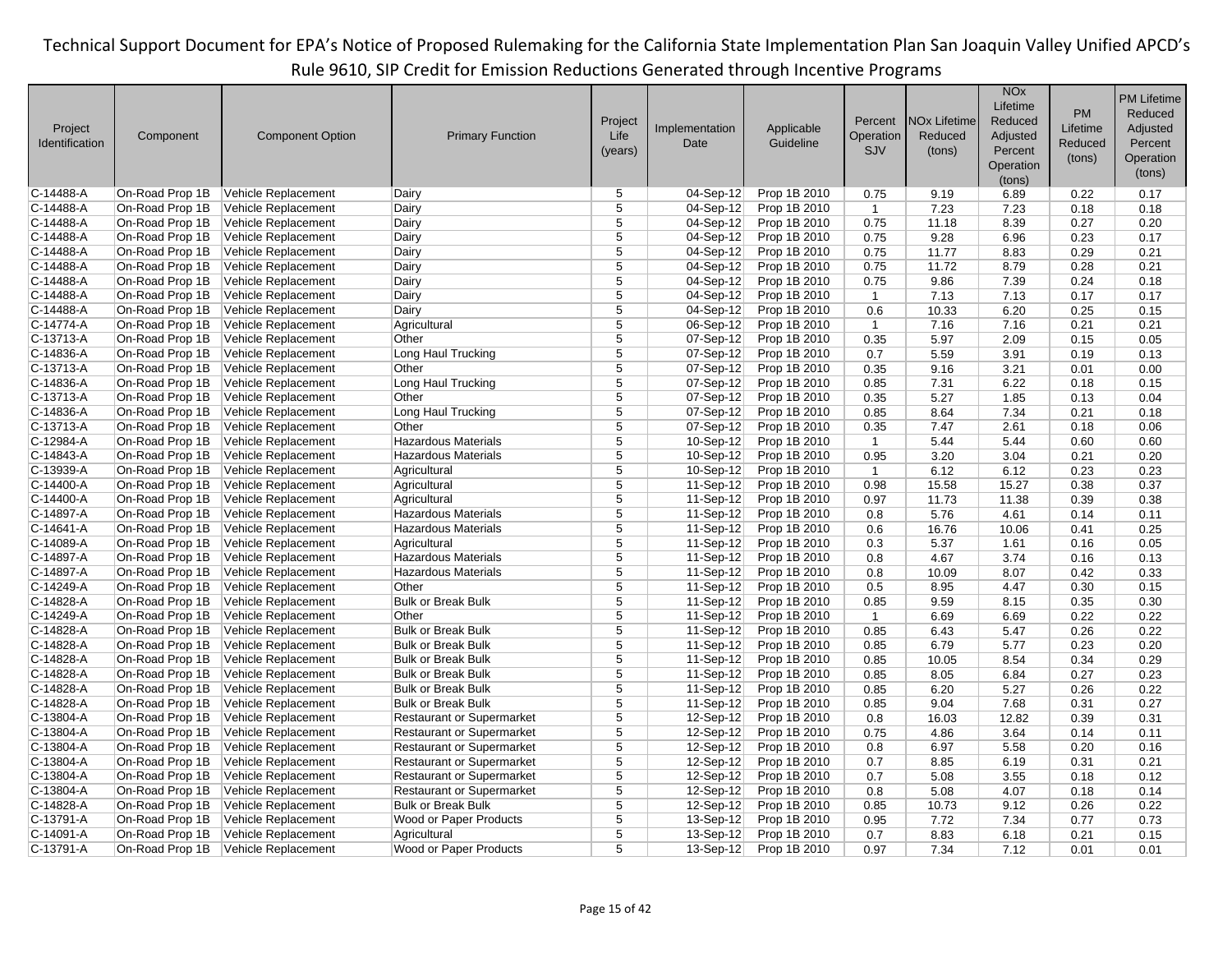| Project<br>Identification | Component       | <b>Component Option</b> | <b>Primary Function</b>                   | Project<br>Life<br>(years) | Implementation<br>Date | Applicable<br>Guideline | Percent<br>Operation<br><b>SJV</b> | <b>NO<sub>x</sub></b> Lifetime<br>Reduced<br>(tons) | <b>NO<sub>x</sub></b><br>Lifetime<br>Reduced<br>Adjusted<br>Percent<br>Operation<br>(tons) | <b>PM</b><br>Lifetime<br>Reduced<br>(tons) | <b>PM Lifetime</b><br>Reduced<br>Adjusted<br>Percent<br>Operation<br>(tons) |
|---------------------------|-----------------|-------------------------|-------------------------------------------|----------------------------|------------------------|-------------------------|------------------------------------|-----------------------------------------------------|--------------------------------------------------------------------------------------------|--------------------------------------------|-----------------------------------------------------------------------------|
| $C-14091-A$               | On-Road Prop 1B | Vehicle Replacement     | Agricultural                              | 5                          | 13-Sep-12              | Prop 1B 2010            | 0.7                                | 10.13                                               | 7.09                                                                                       | 0.25                                       | 0.17                                                                        |
| $C-13791-A$               | On-Road Prop 1B | Vehicle Replacement     | Wood or Paper Products                    | 5                          | 13-Sep-12              | Prop 1B 2010            | $\mathbf{1}$                       | 5.09                                                | 5.09                                                                                       | 0.17                                       | 0.17                                                                        |
| $C-14091-A$               | On-Road Prop 1B | Vehicle Replacement     | Agricultural                              | 5                          | 13-Sep-12              | Prop 1B 2010            | 0.7                                | 14.02                                               | 9.81                                                                                       | 0.34                                       | 0.24                                                                        |
| $C-13791-A$               | On-Road Prop 1B | Vehicle Replacement     | Wood or Paper Products                    | $\overline{5}$             | 13-Sep-12              | Prop 1B 2010            | 0.9                                | 8.65                                                | 7.78                                                                                       | 0.21                                       | 0.19                                                                        |
| $C-14091-A$               | On-Road Prop 1B | Vehicle Replacement     | Agricultural                              | $\overline{5}$             | 13-Sep-12              | Prop 1B 2010            | 0.7                                | 10.05                                               | 7.03                                                                                       | 0.24                                       | 0.17                                                                        |
| $C-13791-A$               | On-Road Prop 1B | Vehicle Replacement     | Wood or Paper Products                    | 5                          | 13-Sep-12              | Prop 1B 2010            | $\mathbf{1}$                       | 5.21                                                | 5.21                                                                                       | 0.18                                       | 0.18                                                                        |
| C-14091-A                 | On-Road Prop 1B | Vehicle Replacement     | Agricultural                              | $\overline{5}$             | 13-Sep-12              | Prop 1B 2010            | 0.7                                | 8.98                                                | 6.28                                                                                       | 0.22                                       | 0.15                                                                        |
| $C-14091-A$               | On-Road Prop 1B | Vehicle Replacement     | Agricultural                              | 5                          | 13-Sep-12              | Prop 1B 2010            | 0.7                                | 8.23                                                | 5.76                                                                                       | 0.20                                       | 0.14                                                                        |
| $C-14091-A$               | On-Road Prop 1B | Vehicle Replacement     | Agricultural                              | $\overline{5}$             | 13-Sep-12              | Prop 1B 2010            | 0.7                                | 12.36                                               | 8.65                                                                                       | 0.30                                       | 0.21                                                                        |
| $C-14091-A$               | On-Road Prop 1B | Vehicle Replacement     | Agricultural                              | $\overline{5}$             | 13-Sep-12              | Prop 1B 2010            | 0.7                                | 17.16                                               | 12.01                                                                                      | 0.42                                       | 0.29                                                                        |
| $C-14356-A$               | On-Road Prop 1B | Vehicle Replacement     | Agricultural                              | $\overline{5}$             | 14-Sep-12              | Prop 1B 2010            | 0.98                               | 10.93                                               | 10.71                                                                                      | 0.26                                       | 0.26                                                                        |
| $C-14356-A$               | On-Road Prop 1B | Vehicle Replacement     | Agricultural                              | $\overline{5}$             | 14-Sep-12              | Prop 1B 2010            | 0.98                               | 7.13                                                | 6.98                                                                                       | 0.17                                       | 0.17                                                                        |
| $C-14356-A$               | On-Road Prop 1B | Vehicle Replacement     | Agricultural                              | 5                          | 14-Sep-12              | Prop 1B 2010            | 0.98                               | 4.47                                                | 4.38                                                                                       | 0.13                                       | 0.13                                                                        |
| $C-14356-A$               | On-Road Prop 1B | Vehicle Replacement     | Agricultural                              | 5                          | 14-Sep-12              | Prop 1B 2010            | 0.98                               | 5.34                                                | 5.24                                                                                       | 0.16                                       | 0.15                                                                        |
| $C-14356-A$               | On-Road Prop 1B | Vehicle Replacement     | Agricultural                              | $\overline{5}$             | 14-Sep-12              | Prop 1B 2010            | 0.98                               | 4.05                                                | 3.97                                                                                       | 0.12                                       | 0.12                                                                        |
| C-14356-A                 | On-Road Prop 1B | Vehicle Replacement     | Agricultural                              | 5                          | 14-Sep-12              | Prop 1B 2010            | 0.98                               | 7.20                                                | 7.06                                                                                       | 0.21                                       | 0.20                                                                        |
| $C-14356-A$               | On-Road Prop 1B | Vehicle Replacement     | Agricultural                              | 5                          | 14-Sep-12              | Prop 1B 2010            | 0.98                               | 5.71                                                | 5.60                                                                                       | 0.14                                       | 0.13                                                                        |
| C-14356-A                 | On-Road Prop 1B | Vehicle Replacement     | Agricultural                              | 5                          | 14-Sep-12              | Prop 1B 2010            | 0.98                               | 7.84                                                | 7.69                                                                                       | 0.19                                       | 0.18                                                                        |
| $C-14405-B$               | On-Road Prop 1B | Vehicle Replacement     | Agricultural                              | 5                          | 17-Sep-12              | Prop 1B 2010            | 0.35                               | 4.52                                                | 1.58                                                                                       | 0.13                                       | 0.04                                                                        |
| $C-14405 - A$             | On-Road Prop 1B | Vehicle Replacement     | Agricultural                              | $\overline{5}$             | 17-Sep-12              | Prop 1B 2010            | 0.68                               | 5.11                                                | 3.48                                                                                       | 0.14                                       | 0.10                                                                        |
| C-14047-A                 | On-Road Prop 1B | Vehicle Replacement     | Dairy                                     | $\overline{5}$             | 18-Sep-12              | Prop 1B 2010            | 0.75                               | 7.97                                                | 5.98                                                                                       | 0.27                                       | 0.20                                                                        |
| $C-13939-A$               | On-Road Prop 1B | Vehicle Replacement     | Agricultural                              | 5                          | 18-Sep-12              | Prop 1B 2010            | $\mathbf{1}$                       | 6.27                                                | 6.27                                                                                       | 0.15                                       | 0.15                                                                        |
| C-14264-A                 | On-Road Prop 1B | Vehicle Replacement     | Long Haul Trucking                        | $\overline{5}$             | 20-Sep-12              | Prop 1B 2010            | 0.5                                | 9.58                                                | 4.79                                                                                       | 0.23                                       | 0.12                                                                        |
| C-14872-A                 | On-Road Prop 1B | Vehicle Replacement     | Agricultural                              | $\overline{5}$             | 20-Sep-12              | Prop 1B 2010            | $\mathbf{1}$                       | 4.13                                                | 4.13                                                                                       | 0.14                                       | 0.14                                                                        |
| C-14872-A                 | On-Road Prop 1B | Vehicle Replacement     | Agricultural                              | 5                          | 20-Sep-12              | Prop 1B 2010            | $\overline{1}$                     | 4.28                                                | 4.28                                                                                       | 0.14                                       | 0.14                                                                        |
| $C-14301-A$               | On-Road Prop 1B | Vehicle Replacement     | <b>Building or Construction Materials</b> | $\overline{5}$             | 21-Sep-12              | Prop 1B 2010            | 0.9                                | 6.00                                                | 5.40                                                                                       | 0.21                                       | 0.19                                                                        |
| $C-14312-A$               | On-Road Prop 1B | Vehicle Replacement     | Agricultural                              | 5                          | 21-Sep-12              | Prop 1B 2010            | 0.9                                | 8.89                                                | 8.00                                                                                       | 0.30                                       | 0.27                                                                        |
| $C-14371-A$               | On-Road Prop 1B | Vehicle Replacement     | Agricultural                              | 5                          | 21-Sep-12              | Prop 1B 2010            | 0.95                               | 8.69                                                | 8.26                                                                                       | 0.02                                       | 0.02                                                                        |
| $C-13001-A$               | On-Road Prop 1B | Vehicle Replacement     | Long Haul Trucking                        | 5                          | 21-Sep-12              | Prop 1B 2010            | 0.25                               | 9.71                                                | 2.43                                                                                       | 0.25                                       | 0.06                                                                        |
| $C-14371-A$               | On-Road Prop 1B | Vehicle Replacement     | Agricultural                              | 5                          | 21-Sep-12              | Prop 1B 2010            | 0.95                               | 8.23                                                | 7.82                                                                                       | 0.01                                       | 0.01                                                                        |
| $C-14895-A$               | On-Road Prop 1B | Vehicle Replacement     | Other                                     | $\overline{5}$             | 21-Sep-12              | Prop 1B 2010            | 0.9                                | 2.91                                                | 2.62                                                                                       | 0.27                                       | 0.25                                                                        |
| $C-14895 - B$             | On-Road Prop 1B | Vehicle Replacement     | Other                                     | $\overline{5}$             | 21-Sep-12              | Prop 1B 2010            | 0.9                                | 3.77                                                | 3.39                                                                                       | 0.36                                       | 0.32                                                                        |
| $C-14895-A$               | On-Road Prop 1B | Vehicle Replacement     | Other                                     | 5                          | 21-Sep-12              | Prop 1B 2010            | 0.9                                | 4.17                                                | 3.75                                                                                       | 0.39                                       | 0.35                                                                        |
| $C-14895-A$               | On-Road Prop 1B | Vehicle Replacement     | Other                                     | 5                          | 21-Sep-12              | Prop 1B 2010            | 0.9                                | 3.82                                                | 3.43                                                                                       | 0.36                                       | 0.32                                                                        |
| $C-14895-A$               | On-Road Prop 1B | Vehicle Replacement     | Other                                     | $\overline{5}$             | 21-Sep-12              | Prop 1B 2010            | 0.9                                | 4.42                                                | 3.98                                                                                       | 0.42                                       | 0.38                                                                        |
| $C-14895-A$               | On-Road Prop 1B | Vehicle Replacement     | Other                                     | 5                          | 21-Sep-12              | Prop 1B 2010            | 0.85                               | 3.95                                                | 3.36                                                                                       | 0.37                                       | 0.32                                                                        |
| C-12328-B                 | On-Road Prop 1B | Vehicle Replacement     | Other                                     | $\overline{5}$             | 21-Sep-12              | Prop 1B 2010            | 0.8                                | 3.12                                                | 2.50                                                                                       | 0.14                                       | 0.11                                                                        |
| C-14895-A                 | On-Road Prop 1B | Vehicle Replacement     | Other                                     | $\overline{5}$             | $21-Sep-12$            | Prop 1B 2010            | 0.87                               | 3.68                                                | 3.20                                                                                       | 0.35                                       | 0.30                                                                        |
| $C-14895-A$               | On-Road Prop 1B | Vehicle Replacement     | Other                                     | 5                          | 21-Sep-12              | Prop 1B 2010            | 0.9                                | 3.70                                                | 3.33                                                                                       | 0.21                                       | 0.19                                                                        |
| $C-14895-A$               | On-Road Prop 1B | Vehicle Replacement     | Other                                     | $\overline{5}$             | 21-Sep-12              | Prop 1B 2010            | 0.9                                | 5.18                                                | 4.66                                                                                       | 0.17                                       | 0.15                                                                        |
| $C-14380-A$               | On-Road Prop 1B | Vehicle Replacement     | Poultry                                   | 5                          | 24-Sep-12              | Prop 1B 2010            | 0.5                                | 5.50                                                | 2.75                                                                                       | 0.13                                       | 0.07                                                                        |
| $C-13939-A$               | On-Road Prop 1B | Vehicle Replacement     | Agricultural                              | $\overline{5}$             | 24-Sep-12              | Prop 1B 2010            | $\mathbf{1}$                       | 9.19                                                | 9.19                                                                                       | 0.22                                       | 0.22                                                                        |
| C-14763-A                 | On-Road Prop 1B | Vehicle Replacement     | <b>Building or Construction Materials</b> | 5                          | 24-Sep-12              | Prop 1B 2010            | 0.1                                | 5.50                                                | 0.55                                                                                       | 0.37                                       | 0.04                                                                        |
| C-14763-A                 | On-Road Prop 1B | Vehicle Replacement     | <b>Building or Construction Materials</b> | 5                          | 24-Sep-12              | Prop 1B 2010            | 0.1                                | 4.30                                                | 0.43                                                                                       | 0.29                                       | 0.03                                                                        |
| C-14763-A                 | On-Road Prop 1B | Vehicle Replacement     | <b>Building or Construction Materials</b> | $\overline{5}$             | $24-Sep-12$            | Prop 1B 2010            | 0.1                                | 11.58                                               | 1.16                                                                                       | 0.28                                       | 0.03                                                                        |
| $C-14763-A$               | On-Road Prop 1B | Vehicle Replacement     | <b>Building or Construction Materials</b> | 5                          | 24-Sep-12              | Prop 1B 2010            | 0.9                                | 13.53                                               | 12.18                                                                                      | 0.33                                       | 0.30                                                                        |
|                           |                 |                         |                                           |                            |                        |                         |                                    |                                                     |                                                                                            |                                            |                                                                             |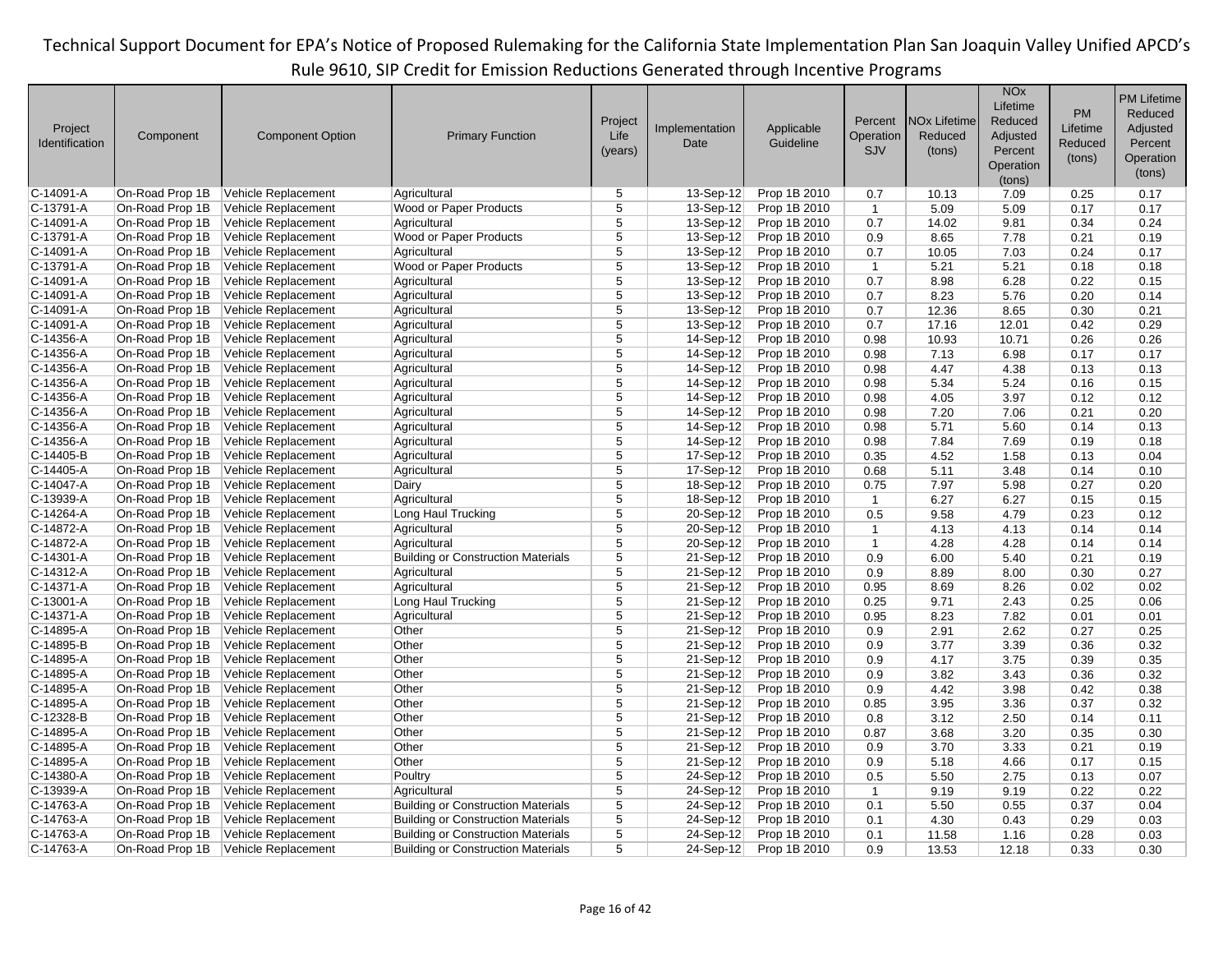|                |                 |                         |                                           |                         |                         |              |              |                                | <b>NO<sub>x</sub></b> |          | <b>PM Lifetime</b> |
|----------------|-----------------|-------------------------|-------------------------------------------|-------------------------|-------------------------|--------------|--------------|--------------------------------|-----------------------|----------|--------------------|
|                |                 |                         |                                           |                         |                         |              |              |                                | Lifetime              | PM       | Reduced            |
| Project        |                 |                         |                                           | Project                 | Implementation          | Applicable   | Percent      | <b>NO<sub>x</sub></b> Lifetime | Reduced               | Lifetime | Adjusted           |
| Identification | Component       | <b>Component Option</b> | <b>Primary Function</b>                   | Life                    | Date                    | Guideline    | Operation    | Reduced                        | Adjusted              | Reduced  | Percent            |
|                |                 |                         |                                           | (years)                 |                         |              | <b>SJV</b>   | (tons)                         | Percent               |          |                    |
|                |                 |                         |                                           |                         |                         |              |              |                                | Operation             | (tons)   | Operation          |
|                |                 |                         |                                           |                         |                         |              |              |                                | (tons)                |          | (tons)             |
| $C-14763-A$    | On-Road Prop 1B | Vehicle Replacement     | <b>Building or Construction Materials</b> | 5                       | 24-Sep-12               | Prop 1B 2010 | 0.1          | 9.45                           | 0.95                  | 0.23     | 0.02               |
| C-14763-A      | On-Road Prop 1B | Vehicle Replacement     | <b>Building or Construction Materials</b> | 5                       | 24-Sep-12               | Prop 1B 2010 | 0.5          | 5.21                           | 2.61                  | 0.18     | 0.09               |
| C-14763-A      | On-Road Prop 1B | Vehicle Replacement     | <b>Building or Construction Materials</b> | $\overline{5}$          | 24-Sep-12               | Prop 1B 2010 | 0.5          | 7.93                           | 3.97                  | 0.19     | 0.10               |
| C-14763-A      | On-Road Prop 1B | Vehicle Replacement     | <b>Building or Construction Materials</b> | $\overline{5}$          | 24-Sep-12               | Prop 1B 2010 | 0.4          | 3.29                           | 1.32                  | 0.22     | 0.09               |
| $C-14528-A$    | On-Road Prop 1B | Vehicle Replacement     | Agricultural                              | $\overline{5}$          | 25-Sep-12               | Prop 1B 2010 | 0.92         | 4.57                           | 4.21                  | 0.15     | 0.14               |
| $C-14641-A$    | On-Road Prop 1B | Vehicle Replacement     | <b>Hazardous Materials</b>                | 5                       | 25-Sep-12               | Prop 1B 2010 | 0.6          | 12.55                          | 7.53                  | 0.30     | 0.18               |
| $C-13688-A$    | On-Road Prop 1B | Vehicle Replacement     | Restaurant or Supermarket                 | $\overline{5}$          | 25-Sep-12               | Prop 1B 2010 | 0.2          | 5.77                           | 1.15                  | 0.20     | 0.04               |
| $C-13688-A$    | On-Road Prop 1B | Vehicle Replacement     | <b>Restaurant or Supermarket</b>          | 5                       | 25-Sep-12               | Prop 1B 2010 | 0.8          | 3.97                           | 3.18                  | 0.27     | 0.21               |
| C-14694-A      | On-Road Prop 1B | Vehicle Replacement     | Other                                     | 5                       | 26-Sep-12               | Prop 1B 2010 | 0.45         | 8.72                           | 3.92                  | 0.30     | 0.14               |
| $C-14694-B$    | On-Road Prop 1B | Vehicle Replacement     | Other                                     | $\overline{5}$          | 26-Sep-12               | Prop 1B 2010 | 0.75         | 5.79                           | 4.35                  | 0.20     | 0.15               |
| C-14109-A      | On-Road Prop 1B | Vehicle Replacement     | Other                                     | $\overline{5}$          | 26-Sep-12               | Prop 1B 2010 | 0.9          | 7.01                           | 6.31                  | 0.24     | 0.21               |
| $C-14109-A$    | On-Road Prop 1B | Vehicle Replacement     | Other                                     | $\overline{5}$          | 26-Sep-12               | Prop 1B 2010 | 0.9          | 4.91                           | 4.42                  | 0.17     | 0.15               |
| C-14503-A      | On-Road Prop 1B | Vehicle Replacement     | Agricultural                              | 5                       | 27-Sep-12               | Prop 1B 2010 | $\mathbf{1}$ | 5.79                           | 5.79                  | 0.17     | 0.17               |
| $C-14901-A$    | On-Road Prop 1B | Vehicle Replacement     | Agricultural                              | $\overline{5}$          | 27-Sep-12               | Prop 1B 2010 | 0.75         | 12.58                          | 9.43                  | 0.37     | 0.28               |
| $C-14901-A$    | On-Road Prop 1B | Vehicle Replacement     | Agricultural                              | $\overline{5}$          | 27-Sep-12               | Prop 1B 2010 | 0.75         | 12.91                          | 9.68                  | 0.38     | 0.28               |
| $C-14116-A$    | On-Road Prop 1B | Vehicle Replacement     | Wood or Paper Products                    | $\overline{5}$          | 28-Sep-12               | Prop 1B 2010 | $\mathbf{1}$ | 9.92                           | 9.92                  | 0.33     | 0.33               |
| $C-14909-A$    | On-Road Prop 1B | Vehicle Replacement     | Other                                     | 5                       | 28-Sep-12               | Prop 1B 2010 | 0.8          | 9.51                           | 7.60                  | 0.33     | 0.26               |
| C-14107-A      | On-Road Prop 1B | Vehicle Replacement     | <b>Hazardous Materials</b>                | $\overline{5}$          | 28-Sep-12               | Prop 1B 2010 | 0.99         | 25.96                          | 25.70                 | 0.63     | 0.62               |
| $C-14107-A$    | On-Road Prop 1B | Vehicle Replacement     | <b>Hazardous Materials</b>                | $\overline{5}$          | 28-Sep-12               | Prop 1B 2010 | 0.99         | 17.23                          | 17.06                 | 0.42     | 0.41               |
| $C-14308-A$    | On-Road Prop 1B | Vehicle Replacement     | Other                                     | $\overline{5}$          | 28-Sep-12               | Prop 1B 2010 | 0.8          | 11.38                          | 9.10                  | 0.28     | 0.22               |
| $C-14107-A$    | On-Road Prop 1B | Vehicle Replacement     | <b>Hazardous Materials</b>                | $\overline{5}$          | 28-Sep-12               | Prop 1B 2010 | 0.99         | 14.39                          | 14.25                 | 0.35     | 0.35               |
| $C-14308-A$    | On-Road Prop 1B | Vehicle Replacement     | Other                                     | 5                       | 28-Sep-12               | Prop 1B 2010 | 0.8          | 9.49                           | 7.59                  | 0.32     | 0.25               |
| C-14107-A      | On-Road Prop 1B | Vehicle Replacement     | <b>Hazardous Materials</b>                | $\overline{\mathbf{5}}$ | 28-Sep-12               | Prop 1B 2010 | 0.99         | 12.78                          | 12.65                 | 0.43     | 0.42               |
| $C-14308-A$    | On-Road Prop 1B | Vehicle Replacement     | Other                                     | $\overline{5}$          | 28-Sep-12               | Prop 1B 2010 | 0.8          | 9.36                           | 7.49                  | 0.31     | 0.25               |
| $C-14909-A$    | On-Road Prop 1B | Vehicle Replacement     | Other                                     | 5                       | 28-Sep-12               | Prop 1B 2010 | $\mathbf{1}$ | 6.29                           | 6.29                  | 0.22     | 0.22               |
| $C-14308-A$    | On-Road Prop 1B | Vehicle Replacement     | Other                                     | $\overline{5}$          | 28-Sep-12               | Prop 1B 2010 | 0.8          | 8.57                           | 6.85                  | 0.29     | 0.23               |
| $C-14308-A$    | On-Road Prop 1B | Vehicle Replacement     | Other                                     | 5                       | 28-Sep-12               | Prop 1B 2010 | 0.8          | 7.99                           | 6.39                  | 0.27     | 0.21               |
| C-14763-A      | On-Road Prop 1B | Vehicle Replacement     | <b>Building or Construction Materials</b> | 5                       | 28-Sep-12               | Prop 1B 2010 | 0.5          | 4.53                           | 2.27                  | 0.30     | 0.15               |
| $C-13688-A$    | On-Road Prop 1B | Vehicle Replacement     | <b>Restaurant or Supermarket</b>          | $\overline{5}$          | 30-Sep-12               | Prop 1B 2010 | 0.2          | 4.45                           | 0.89                  | 0.15     | 0.03               |
| $C-13688-A$    | On-Road Prop 1B | Vehicle Replacement     | <b>Restaurant or Supermarket</b>          | 5                       | 30-Sep-12               | Prop 1B 2010 | 0.2          | 4.85                           | 0.97                  | 0.17     | 0.03               |
| $C-14405-A$    | On-Road Prop 1B | Vehicle Replacement     | Agricultural                              | $\overline{5}$          | 01-Oct-12               | Prop 1B 2010 | 0.46         | 5.85                           | 2.69                  | 0.17     | 0.08               |
| $C-14405-A$    | On-Road Prop 1B | Vehicle Replacement     | Agricultural                              | $\overline{5}$          | 01-Oct-12               | Prop 1B 2010 | 0.34         | 6.22                           | 2.12                  | 0.18     | 0.06               |
| $C-13721-A$    | On-Road Prop 1B | Vehicle Replacement     | Agricultural                              | 5                       | 02-Oct-12               | Prop 1B 2010 | 0.8          | 3.68                           | 2.94                  | 0.12     | 0.10               |
| $C-14187-A$    | On-Road Prop 1B | Vehicle Replacement     | Agricultural                              | 5                       | 02-Oct-12               | Prop 1B 2010 | $\mathbf{1}$ | 6.14                           | 6.14                  | 0.20     | 0.20               |
| C-14834-C      | On-Road Prop 1B | Vehicle Replacement     | <b>Bulk or Break Bulk</b>                 | $\overline{\mathbf{5}}$ | 02-Oct-12               | Prop 1B 2010 | 0.5          | 8.50                           | 4.25                  | 0.29     | 0.15               |
| $C-14834-C$    | On-Road Prop 1B | Vehicle Replacement     | <b>Bulk or Break Bulk</b>                 | $\overline{5}$          | 02-Oct-12               | Prop 1B 2010 | 0.5          | 5.65                           | 2.83                  | 0.19     | 0.09               |
| C-14187-A      | On-Road Prop 1B | Vehicle Replacement     | Agricultural                              | $\overline{5}$          | 02-Oct-12               | Prop 1B 2010 | 0.9          | 8.20                           | 7.38                  | 0.20     | 0.18               |
| C-14135-B      | On-Road Prop 1B | Vehicle Replacement     | Other                                     | $\overline{5}$          | 02-Oct-12               | Prop 1B 2010 | $\mathbf{1}$ | 3.31                           | 3.31                  | 0.33     | 0.33               |
| $C-14834-C$    | On-Road Prop 1B | Vehicle Replacement     | <b>Bulk or Break Bulk</b>                 | 5                       | 02-Oct-12               | Prop 1B 2010 | 0.5          | 4.58                           | 2.29                  | 0.16     | 0.08               |
| $C-14135-B$    | On-Road Prop 1B | Vehicle Replacement     | Other                                     | 5                       | 02-Oct-12               | Prop 1B 2010 | $\mathbf{1}$ | 3.26                           | 3.26                  | 0.32     | 0.32               |
| $C-14834-C$    | On-Road Prop 1B | Vehicle Replacement     | <b>Bulk or Break Bulk</b>                 | 5                       | $\overline{02}$ -Oct-12 | Prop 1B 2010 | 0.5          | 3.80                           | 1.90                  | 0.15     | 0.07               |
| $C-14834-C$    | On-Road Prop 1B | Vehicle Replacement     | <b>Bulk or Break Bulk</b>                 | $\overline{5}$          | 02-Oct-12               | Prop 1B 2010 | 0.5          | 4.03                           | 2.01                  | 0.13     | 0.07               |
| C-14834-C      | On-Road Prop 1B | Vehicle Replacement     | <b>Bulk or Break Bulk</b>                 | $\overline{5}$          | 02-Oct-12               | Prop 1B 2010 | 0.5          | 4.16                           | 2.08                  | 0.12     | 0.06               |
| $C-14834-C$    | On-Road Prop 1B | Vehicle Replacement     | <b>Bulk or Break Bulk</b>                 | $\overline{5}$          | 02-Oct-12               | Prop 1B 2010 | 0.5          | 5.92                           | 2.96                  | 0.18     | 0.09               |
| $C-14834-C$    | On-Road Prop 1B | Vehicle Replacement     | <b>Bulk or Break Bulk</b>                 | 5                       | 02-Oct-12               | Prop 1B 2010 | 0.5          | 4.46                           | 2.23                  | 0.13     | 0.07               |
| C-14834-C      | On-Road Prop 1B | Vehicle Replacement     | <b>Bulk or Break Bulk</b>                 | $\overline{5}$          | 02-Oct-12               | Prop 1B 2010 | 0.5          | 7.67                           | 3.84                  | 0.18     | 0.09               |
|                |                 |                         |                                           |                         |                         |              |              |                                |                       |          |                    |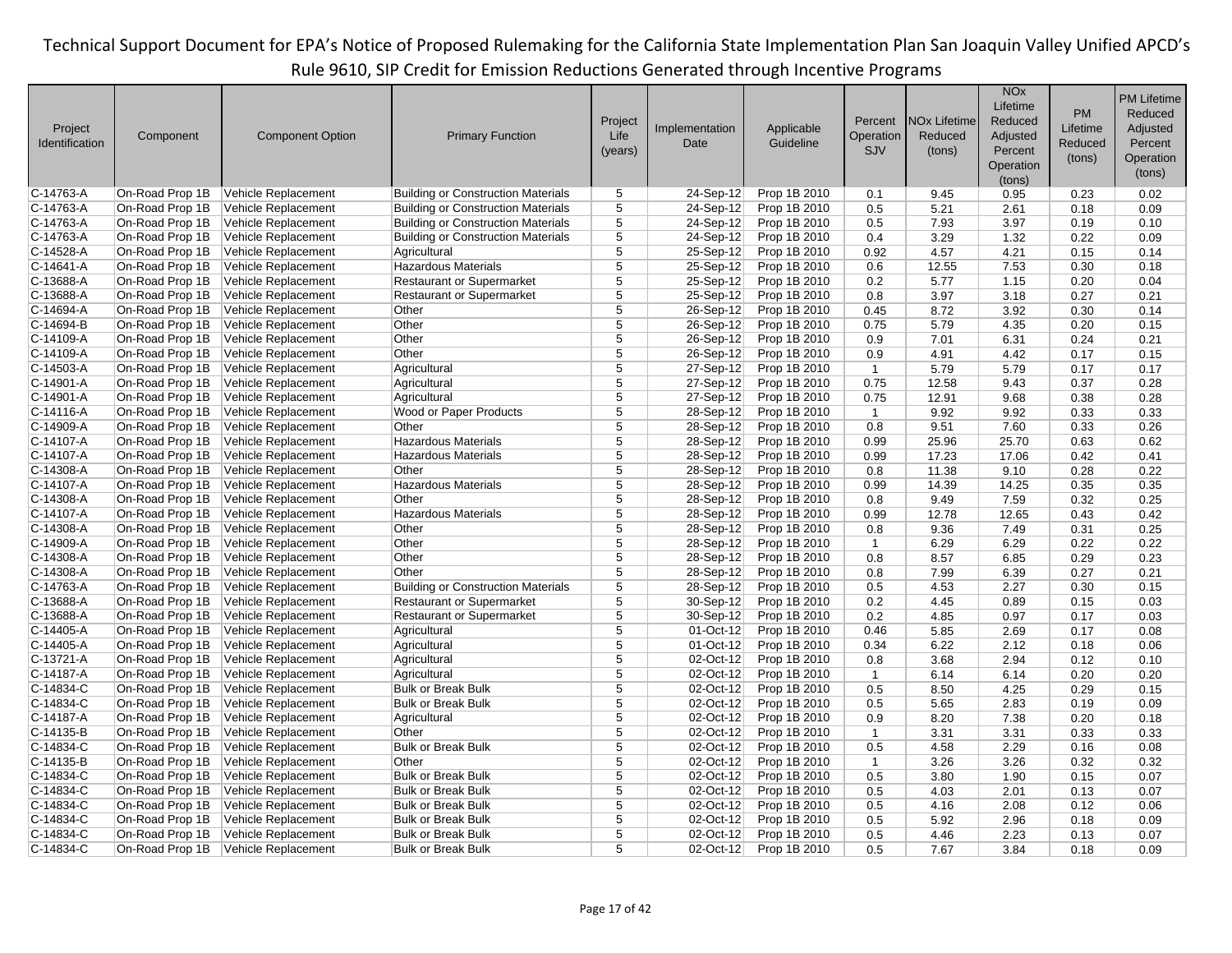|                |                 |                         |                                  |                |                |              |                |                                | <b>NO<sub>x</sub></b> |           | <b>PM Lifetime</b> |
|----------------|-----------------|-------------------------|----------------------------------|----------------|----------------|--------------|----------------|--------------------------------|-----------------------|-----------|--------------------|
|                |                 |                         |                                  |                |                |              |                |                                | Lifetime              | <b>PM</b> | Reduced            |
| Project        |                 |                         |                                  | Project        | Implementation | Applicable   | Percent        | <b>NO<sub>x</sub></b> Lifetime | Reduced               | Lifetime  | Adjusted           |
| Identification | Component       | <b>Component Option</b> | <b>Primary Function</b>          | Life           | Date           | Guideline    | Operation      | Reduced                        | Adjusted              | Reduced   | Percent            |
|                |                 |                         |                                  | (years)        |                |              | SJV            | (tons)                         | Percent               |           |                    |
|                |                 |                         |                                  |                |                |              |                |                                | Operation             | (tons)    | Operation          |
|                |                 |                         |                                  |                |                |              |                |                                | (tons)                |           | (tons)             |
| $C-14834-C$    | On-Road Prop 1B | Vehicle Replacement     | <b>Bulk or Break Bulk</b>        | 5              | 02-Oct-12      | Prop 1B 2010 | 0.5            | 6.54                           | 3.27                  | 0.23      | 0.11               |
| $C-14834-C$    | On-Road Prop 1B | Vehicle Replacement     | <b>Bulk or Break Bulk</b>        | 5              | 02-Oct-12      | Prop 1B 2010 | 0.5            | 3.88                           | 1.94                  | 0.12      | 0.06               |
| $C-14834-C$    | On-Road Prop 1B | Vehicle Replacement     | <b>Bulk or Break Bulk</b>        | 5              | 02-Oct-12      | Prop 1B 2010 | 0.5            | 8.24                           | 4.12                  | 0.20      | 0.10               |
| $C-14834-C$    | On-Road Prop 1B | Vehicle Replacement     | <b>Bulk or Break Bulk</b>        | $\overline{5}$ | 02-Oct-12      | Prop 1B 2010 | 0.5            | 4.78                           | 2.39                  | 0.14      | 0.07               |
| $C-14834-C$    | On-Road Prop 1B | Vehicle Replacement     | <b>Bulk or Break Bulk</b>        | 5              | $02-Oct-12$    | Prop 1B 2010 | 0.5            | 8.08                           | 4.04                  | 0.23      | 0.12               |
| $C-14834-C$    | On-Road Prop 1B | Vehicle Replacement     | <b>Bulk or Break Bulk</b>        | 5              | 02-Oct-12      | Prop 1B 2010 | 0.5            | 6.29                           | 3.15                  | 0.18      | 0.09               |
| $C-14834-C$    | On-Road Prop 1B | Vehicle Replacement     | <b>Bulk or Break Bulk</b>        | 5              | 02-Oct-12      | Prop 1B 2010 | 0.5            | 6.36                           | 3.18                  | 0.18      | 0.09               |
| C-13764-A      | On-Road Prop 1B | Vehicle Replacement     | Other                            | 5              | 03-Oct-12      | Prop 1B 2010 | 0.8            | 7.92                           | 6.34                  | 0.19      | 0.15               |
| C-13764-A      | On-Road Prop 1B | Vehicle Replacement     | Other                            | $\overline{5}$ | 03-Oct-12      | Prop 1B 2010 | 0.8            | 6.03                           | 4.83                  | 0.21      | 0.17               |
| $C-13688-A$    | On-Road Prop 1B | Vehicle Replacement     | <b>Restaurant or Supermarket</b> | $\overline{5}$ | 04-Oct-12      | Prop 1B 2010 | 0.9            | 7.08                           | 6.37                  | 0.17      | 0.16               |
| C-14685-B      | On-Road Prop 1B | Vehicle Replacement     | Other                            | $\overline{5}$ | 04-Oct-12      | Prop 1B 2010 | 0.3            | 5.98                           | 1.79                  | 0.21      | 0.06               |
| C-14187-A      | On-Road Prop 1B | Vehicle Replacement     | Agricultural                     | $\overline{5}$ | 04-Oct-12      | Prop 1B 2010 | $\mathbf{1}$   | 3.70                           | 3.70                  | 0.14      | 0.14               |
| $C-14685-B$    | On-Road Prop 1B | Vehicle Replacement     | Other                            | 5              | 04-Oct-12      | Prop 1B 2010 | 0.25           | 5.43                           | 1.36                  | 0.19      | 0.05               |
| $C-14685-B$    | On-Road Prop 1B | Vehicle Replacement     | Other                            | $\overline{5}$ | 04-Oct-12      | Prop 1B 2010 | 0.25           | 6.40                           | 1.60                  | 0.22      | 0.06               |
| $C-14901-A$    | On-Road Prop 1B | Vehicle Replacement     | Agricultural                     | $\overline{5}$ | 04-Oct-12      | Prop 1B 2010 | 0.75           | 9.71                           | 7.28                  | 0.28      | 0.21               |
| $C-14901 - A$  | On-Road Prop 1B | Vehicle Replacement     | Agricultural                     | 5              | 04-Oct-12      | Prop 1B 2010 | 0.75           | 7.97                           | 5.98                  | 0.23      | 0.17               |
| $C-14685-B$    | On-Road Prop 1B | Vehicle Replacement     | Other                            | 5              | 04-Oct-12      | Prop 1B 2010 | 0.25           | 6.98                           | 1.74                  | 0.24      | 0.06               |
| $C-14685-B$    | On-Road Prop 1B | Vehicle Replacement     | Other                            | $\overline{5}$ | 04-Oct-12      | Prop 1B 2010 | 0.25           | 6.84                           | 1.71                  | 0.24      | 0.06               |
| $C-14685-B$    | On-Road Prop 1B | Vehicle Replacement     | Other                            | 5              | 04-Oct-12      | Prop 1B 2010 | 0.3            | 5.93                           | 1.78                  | 0.21      | 0.06               |
| $C-14685-B$    | On-Road Prop 1B | Vehicle Replacement     | Other                            | $\overline{5}$ | 04-Oct-12      | Prop 1B 2010 | 0.55           | 6.47                           | 3.56                  | 0.22      | 0.12               |
| $C-14685-B$    | On-Road Prop 1B | Vehicle Replacement     | Other                            | $\overline{5}$ | 04-Oct-12      | Prop 1B 2010 | 0.4            | 6.38                           | 2.55                  | 0.22      | 0.09               |
| $C-14685-B$    | On-Road Prop 1B | Vehicle Replacement     | Other                            | $\overline{5}$ | 04-Oct-12      | Prop 1B 2010 | 0.25           | 6.22                           | 1.56                  | 0.21      | 0.05               |
| $C-14685-B$    | On-Road Prop 1B | Vehicle Replacement     | Other                            | 5              | 04-Oct-12      | Prop 1B 2010 | 0.2            | 5.66                           | 1.13                  | 0.19      | 0.04               |
| $C-14685-B$    | On-Road Prop 1B | Vehicle Replacement     | Other                            | $\overline{5}$ | 04-Oct-12      | Prop 1B 2010 | 0.5            | 7.37                           | 3.69                  | 0.25      | 0.12               |
| $C-14828-A$    | On-Road Prop 1B | Vehicle Replacement     | <b>Bulk or Break Bulk</b>        | 5              | 04-Oct-12      | Prop 1B 2010 | 0.85           | 6.27                           | 5.33                  | 0.26      | 0.22               |
| $C-14329-A$    | On-Road Prop 1B | Vehicle Replacement     | Long Haul Trucking               | 5              | 05-Oct-12      | Prop 1B 2010 | 0.45           | 12.34                          | 5.55                  | 0.30      | 0.14               |
| $C-14333 - A$  | On-Road Prop 1B | Vehicle Replacement     | <b>Bulk or Break Bulk</b>        | $\overline{5}$ | 05-Oct-12      | Prop 1B 2010 | 0.7            | 7.67                           | 5.37                  | 0.19      | 0.13               |
| $C-14329-A$    | On-Road Prop 1B | Vehicle Replacement     | Long Haul Trucking               | $\overline{5}$ | 05-Oct-12      | Prop 1B 2010 | 0.45           | 8.39                           | 3.78                  | 0.20      | 0.09               |
| $C-14333 - A$  | On-Road Prop 1B | Vehicle Replacement     | <b>Bulk or Break Bulk</b>        | 5              | 05-Oct-12      | Prop 1B 2010 | 0.6            | 8.65                           | 5.19                  | 0.21      | 0.13               |
| C-14346-A      | On-Road Prop 1B | Vehicle Replacement     | Long Haul Trucking               | 5              | 05-Oct-12      | Prop 1B 2010 | 0.8            | 6.86                           | 5.49                  | 0.17      | 0.13               |
| $C-13950-A$    | On-Road Prop 1B | Vehicle Replacement     | <b>Restaurant or Supermarket</b> | 5              | 08-Oct-12      | Prop 1B 2010 | 0.45           | 6.30                           | 2.84                  | 0.21      | 0.10               |
| $C-14442-A$    | On-Road Prop 1B | Vehicle Replacement     | <b>Restaurant or Supermarket</b> | $\overline{5}$ | 08-Oct-12      | Prop 1B 2010 | $\mathbf{1}$   | 3.91                           | 3.91                  | 0.11      | 0.11               |
| $C-13950-A$    | On-Road Prop 1B | Vehicle Replacement     | <b>Restaurant or Supermarket</b> | $\overline{5}$ | 08-Oct-12      | Prop 1B 2010 | 0.45           | 8.67                           | 3.90                  | 0.29      | 0.13               |
| $C-13950-A$    | On-Road Prop 1B | Vehicle Replacement     | <b>Restaurant or Supermarket</b> | 5              | 08-Oct-12      | Prop 1B 2010 | 0.45           | 9.54                           | 4.29                  | 0.32      | 0.15               |
| $C-13950 - A$  | On-Road Prop 1B | Vehicle Replacement     | <b>Restaurant or Supermarket</b> | 5              | 08-Oct-12      | Prop 1B 2010 | 0.45           | 8.65                           | 3.89                  | 0.29      | 0.13               |
| $C-13950-A$    | On-Road Prop 1B | Vehicle Replacement     | <b>Restaurant or Supermarket</b> | $\overline{5}$ | 08-Oct-12      | Prop 1B 2010 | 0.45           | 9.87                           | 4.44                  | 0.24      | 0.11               |
| $C-14685-B$    | On-Road Prop 1B | Vehicle Replacement     | Other                            | 5              | 09-Oct-12      | Prop 1B 2010 | 0.34           | 5.89                           | 2.00                  | 0.20      | 0.07               |
| C-14685-B      | On-Road Prop 1B | Vehicle Replacement     | Other                            | $\overline{5}$ | 09-Oct-12      | Prop 1B 2010 | 0.3            | 5.53                           | 1.66                  | 0.19      | 0.06               |
| $C-14685-B$    | On-Road Prop 1B | Vehicle Replacement     | Other                            | $\overline{5}$ | 09-Oct-12      | Prop 1B 2010 | 0.4            | 6.83                           | 2.73                  | 0.24      | 0.09               |
| $C-14685-B$    | On-Road Prop 1B | Vehicle Replacement     | Other                            | 5              | 09-Oct-12      | Prop 1B 2010 | 0.65           | 6.47                           | 4.21                  | 0.22      | 0.15               |
| $C-14685-B$    | On-Road Prop 1B | Vehicle Replacement     | Other                            | 5              | 09-Oct-12      | Prop 1B 2010 | 0.5            | 6.20                           | 3.10                  | 0.21      | 0.11               |
| $C-14685-B$    | On-Road Prop 1B | Vehicle Replacement     | Other                            | 5              | 09-Oct-12      | Prop 1B 2010 | 0.25           | 6.93                           | 1.73                  | 0.24      | 0.06               |
| $C-14685-B$    | On-Road Prop 1B | Vehicle Replacement     | Other                            | $\overline{5}$ | 09-Oct-12      | Prop 1B 2010 | 0.45           | 8.22                           | 3.70                  | 0.27      | 0.12               |
| C-14344-A      | On-Road Prop 1B | Vehicle Replacement     | Agricultural                     | $\overline{5}$ | 10-Oct-12      | Prop 1B 2010 | $\overline{1}$ | 6.03                           | 6.03                  | 0.26      | 0.26               |
| $C-14540 - A$  | On-Road Prop 1B |                         |                                  | 5              | 10-Oct-12      | Prop 1B 2010 | 0.95           | 3.62                           | 3.44                  |           | 0.35               |
|                |                 | Vehicle Replacement     | Agricultural                     | 5              |                |              |                |                                |                       | 0.37      |                    |
| $C-14540 - A$  | On-Road Prop 1B | Vehicle Replacement     | Agricultural                     |                | 10-Oct-12      | Prop 1B 2010 | 0.95           | 5.84                           | 5.55                  | 0.58      | 0.55               |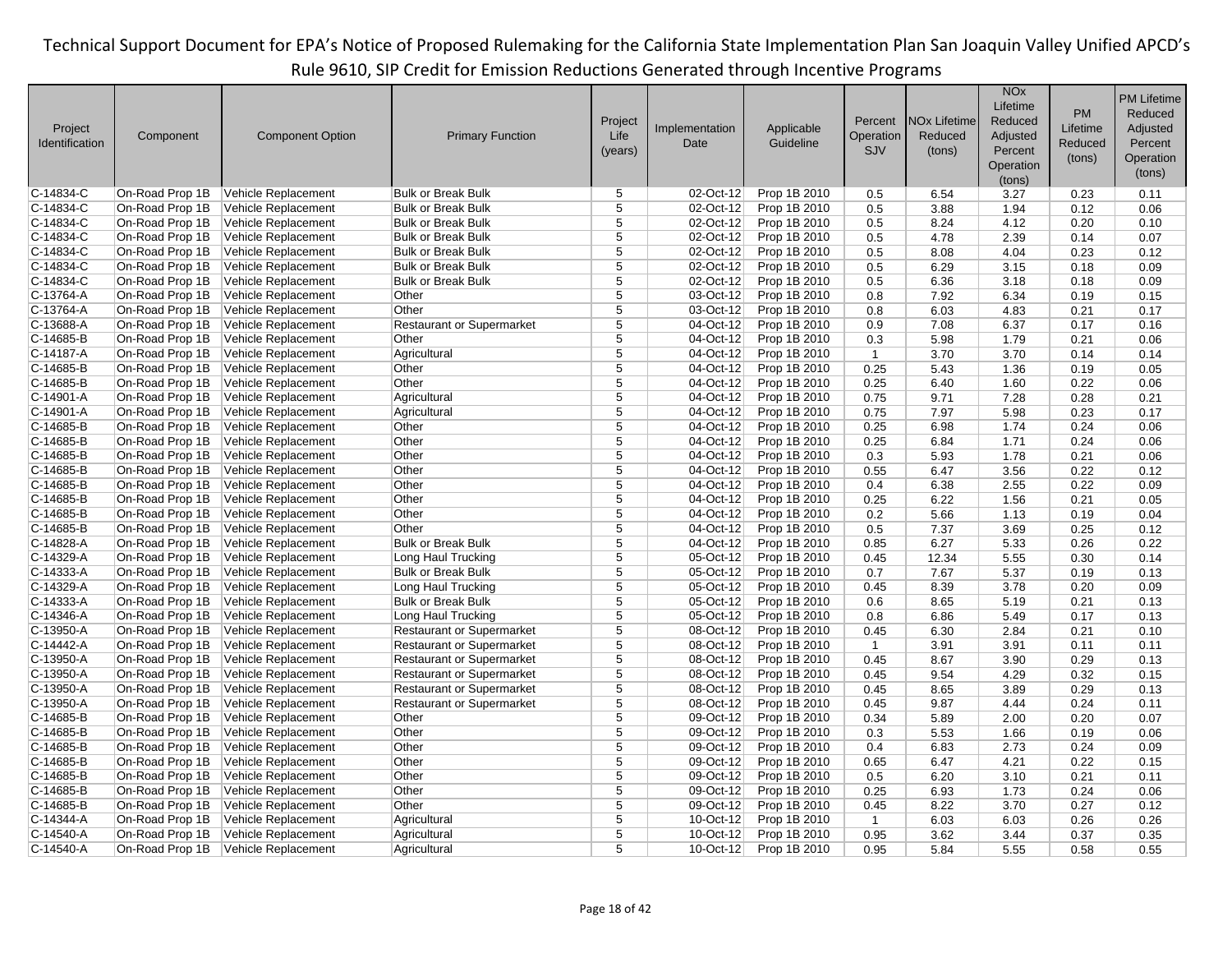|                |                 |                         |                                  |                         |                |              |                |                                | <b>NO<sub>x</sub></b><br>Lifetime |           | <b>PM Lifetime</b> |
|----------------|-----------------|-------------------------|----------------------------------|-------------------------|----------------|--------------|----------------|--------------------------------|-----------------------------------|-----------|--------------------|
|                |                 |                         |                                  | Project                 |                |              | Percent        | <b>NO<sub>x</sub></b> Lifetime | Reduced                           | <b>PM</b> | Reduced            |
| Project        | Component       | <b>Component Option</b> | <b>Primary Function</b>          | Life                    | Implementation | Applicable   | Operation      | Reduced                        | Adjusted                          | Lifetime  | Adjusted           |
| Identification |                 |                         |                                  | (years)                 | Date           | Guideline    | SJV            | (tons)                         | Percent                           | Reduced   | Percent            |
|                |                 |                         |                                  |                         |                |              |                |                                | Operation                         | (tons)    | Operation          |
|                |                 |                         |                                  |                         |                |              |                |                                | (tons)                            |           | (tons)             |
| $C-14540 - A$  | On-Road Prop 1B | Vehicle Replacement     | Agricultural                     | 5                       | 10-Oct-12      | Prop 1B 2010 | 0.95           | 6.59                           | 6.26                              | 0.23      | 0.22               |
| $C-14685-B$    | On-Road Prop 1B | Vehicle Replacement     | Other                            | 5                       | 10-Oct-12      | Prop 1B 2010 | 0.45           | 5.62                           | 2.53                              | 0.19      | 0.08               |
| $C-14685-B$    | On-Road Prop 1B | Vehicle Replacement     | Other                            | $\overline{5}$          | 10-Oct-12      | Prop 1B 2010 | 0.5            | 7.67                           | 3.84                              | 0.26      | 0.13               |
| $C-14685-B$    | On-Road Prop 1B | Vehicle Replacement     | Other                            | $\overline{5}$          | 10-Oct-12      | Prop 1B 2010 | 0.5            | 7.16                           | 3.58                              | 0.24      | 0.12               |
| $C-14207 - A$  | On-Road Prop 1B | Vehicle Replacement     | Container                        | 5                       | 12-Oct-12      | Prop 1B 2010 | $\mathbf{1}$   | 8.71                           | 8.71                              | 0.00      | 0.00               |
| $C-14573-A$    | On-Road Prop 1B | Vehicle Replacement     | Dairy                            | $\overline{5}$          | 12-Oct-12      | Prop 1B 2010 | $\mathbf{1}$   | 6.22                           | 6.22                              | 0.21      | 0.21               |
| $C-13750-A$    | On-Road Prop 1B | Vehicle Replacement     | Other                            | $\overline{5}$          | 15-Oct-12      | Prop 1B 2010 | 0.78           | 7.69                           | 6.00                              | 0.27      | 0.21               |
| $C-14841 - A$  | On-Road Prop 1B | Vehicle Replacement     | <b>Restaurant or Supermarket</b> | 5                       | 15-Oct-12      | Prop 1B 2010 | 0.45           | 5.14                           | 2.31                              | 0.19      | 0.09               |
| $C-14851-A$    | On-Road Prop 1B | Vehicle Replacement     | Long Haul Trucking               | $\overline{5}$          | 15-Oct-12      | Prop 1B 2010 | 0.45           | 6.36                           | 2.86                              | 0.15      | 0.07               |
| $C-14420 - A$  | On-Road Prop 1B | Vehicle Replacement     | Agricultural                     | 5                       | 15-Oct-12      | Prop 1B 2010 | 0.7            | 10.72                          | 7.50                              | 0.01      | 0.01               |
| $C-14420 - A$  | On-Road Prop 1B | Vehicle Replacement     | Agricultural                     | $\overline{5}$          | 15-Oct-12      | Prop 1B 2010 | 0.7            | 10.10                          | 7.07                              | 0.01      | 0.01               |
| C-14841-A      | On-Road Prop 1B | Vehicle Replacement     | <b>Restaurant or Supermarket</b> | $\overline{5}$          | 15-Oct-12      | Prop 1B 2010 | 0.45           | 5.80                           | 2.61                              | 0.19      | 0.09               |
| $C-14187-A$    | On-Road Prop 1B | Vehicle Replacement     | Agricultural                     | 5                       | 15-Oct-12      | Prop 1B 2010 | 0.9            | 4.78                           | 4.30                              | 0.12      | 0.10               |
| $C-14841 - A$  | On-Road Prop 1B | Vehicle Replacement     | <b>Restaurant or Supermarket</b> | $\overline{5}$          | 15-Oct-12      | Prop 1B 2010 | 0.45           | 6.18                           | 2.78                              | 0.21      | 0.09               |
| $C-14841-A$    | On-Road Prop 1B | Vehicle Replacement     | Restaurant or Supermarket        | $\overline{5}$          | 15-Oct-12      | Prop 1B 2010 | 0.45           | 7.39                           | 3.32                              | 0.25      | 0.11               |
| $C-14841 - A$  | On-Road Prop 1B | Vehicle Replacement     | <b>Restaurant or Supermarket</b> | 5                       | 15-Oct-12      | Prop 1B 2010 | 0.45           | 9.84                           | 4.43                              | 0.24      | 0.11               |
| $C-14841-A$    | On-Road Prop 1B | Vehicle Replacement     | <b>Restaurant or Supermarket</b> | $\overline{5}$          | 15-Oct-12      | Prop 1B 2010 | 0.45           | 8.97                           | 4.04                              | 0.22      | 0.10               |
| $C-14841-A$    | On-Road Prop 1B | Vehicle Replacement     | <b>Restaurant or Supermarket</b> | 5                       | 15-Oct-12      | Prop 1B 2010 | 0.45           | 8.90                           | 4.01                              | 0.22      | 0.10               |
| $C-14841-A$    | On-Road Prop 1B | Vehicle Replacement     | <b>Restaurant or Supermarket</b> | 5                       | 15-Oct-12      | Prop 1B 2010 | 0.45           | 8.62                           | 3.88                              | 0.21      | 0.09               |
| $C-14841 - A$  | On-Road Prop 1B | Vehicle Replacement     | Restaurant or Supermarket        | $\overline{5}$          | 15-Oct-12      | Prop 1B 2010 | 0.45           | 9.59                           | 4.31                              | 0.23      | 0.10               |
| $C-14841-A$    | On-Road Prop 1B | Vehicle Replacement     | Restaurant or Supermarket        | 5                       | 15-Oct-12      | Prop 1B 2010 | 0.45           | 8.68                           | 3.91                              | 0.21      | 0.09               |
| $C-14405-A$    | On-Road Prop 1B | Vehicle Replacement     | Agricultural                     | 5                       | 15-Oct-12      | Prop 1B 2010 | 0.65           | 5.87                           | 3.82                              | 0.17      | 0.11               |
| $C-14841 - A$  | On-Road Prop 1B | Vehicle Replacement     | <b>Restaurant or Supermarket</b> | $\overline{5}$          | 15-Oct-12      | Prop 1B 2010 | 0.45           | 9.51                           | 4.28                              | 0.23      | 0.10               |
| $C-14405-A$    | On-Road Prop 1B | Vehicle Replacement     | Agricultural                     | 5                       | $15$ -Oct-12   | Prop 1B 2010 | 0.64           | 6.02                           | 3.85                              | 0.18      | 0.11               |
| $C-14841-A$    | On-Road Prop 1B | Vehicle Replacement     | <b>Restaurant or Supermarket</b> | 5                       | 15-Oct-12      | Prop 1B 2010 | 0.45           | 9.83                           | 4.42                              | 0.24      | 0.11               |
| $C-14405-A$    | On-Road Prop 1B | Vehicle Replacement     | Agricultural                     | $\overline{5}$          | 15-Oct-12      | Prop 1B 2010 | 0.68           | 4.55                           | 3.09                              | 0.13      | 0.09               |
| $C-14841-A$    | On-Road Prop 1B | Vehicle Replacement     | Restaurant or Supermarket        | 5                       | 15-Oct-12      | Prop 1B 2010 | 0.45           | 8.91                           | 4.01                              | 0.22      | 0.10               |
| $C-14841-A$    | On-Road Prop 1B | Vehicle Replacement     | <b>Restaurant or Supermarket</b> | 5                       | 15-Oct-12      | Prop 1B 2010 | 0.45           | 8.65                           | 3.89                              | 0.21      | 0.09               |
| $C-14841-A$    | On-Road Prop 1B | Vehicle Replacement     | <b>Restaurant or Supermarket</b> | 5                       | 15-Oct-12      | Prop 1B 2010 | 0.45           | 8.45                           | 3.80                              | 0.20      | 0.09               |
| $C-14841-A$    | On-Road Prop 1B | Vehicle Replacement     | <b>Restaurant or Supermarket</b> | 5                       | 15-Oct-12      | Prop 1B 2010 | 0.45           | 8.97                           | 4.04                              | 0.22      | 0.10               |
| $C-14841-A$    | On-Road Prop 1B | Vehicle Replacement     | <b>Restaurant or Supermarket</b> | $\overline{5}$          | 15-Oct-12      | Prop 1B 2010 | 0.45           | 9.01                           | 4.05                              | 0.22      | 0.10               |
| $C-14841-A$    | On-Road Prop 1B | Vehicle Replacement     | <b>Restaurant or Supermarket</b> | $\overline{5}$          | 15-Oct-12      | Prop 1B 2010 | 0.45           | 9.21                           | 4.14                              | 0.22      | 0.10               |
| $C-14841-A$    | On-Road Prop 1B | Vehicle Replacement     | <b>Restaurant or Supermarket</b> | $\overline{\mathbf{5}}$ | 15-Oct-12      | Prop 1B 2010 | 0.45           | 11.41                          | 5.13                              | 0.28      | 0.13               |
| $C-14841-A$    | On-Road Prop 1B | Vehicle Replacement     | Other                            | 5                       | 15-Oct-12      | Prop 1B 2010 | 0.45           | 7.81                           | 3.52                              | 0.19      | 0.09               |
| $C-14841 - A$  | On-Road Prop 1B | Vehicle Replacement     | Other                            | $\overline{5}$          | 15-Oct-12      | Prop 1B 2010 | 0.45           | 9.22                           | 4.15                              | 0.22      | 0.10               |
| $C-14841-A$    | On-Road Prop 1B | Vehicle Replacement     | Other                            | $\overline{5}$          | 15-Oct-12      | Prop 1B 2010 | 0.45           | 6.54                           | 2.94                              | 0.16      | 0.07               |
| $C-14841-A$    | On-Road Prop 1B | Vehicle Replacement     | Other                            | $\overline{5}$          | 15-Oct-12      | Prop 1B 2010 | 0.45           | 10.05                          | 4.52                              | 0.25      | 0.11               |
| $C-14841-A$    | On-Road Prop 1B | Vehicle Replacement     | Other                            | $\overline{5}$          | 15-Oct-12      | Prop 1B 2010 | 0.45           | 9.70                           | 4.37                              | 0.24      | 0.11               |
| $C-14841-A$    | On-Road Prop 1B | Vehicle Replacement     | Other                            | 5                       | 15-Oct-12      | Prop 1B 2010 | 0.45           | 12.34                          | 5.55                              | 0.30      | 0.14               |
| $C-14573-A$    | On-Road Prop 1B | Vehicle Replacement     | Dairy                            | 5                       | 16-Oct-12      | Prop 1B 2010 | $\overline{1}$ | 8.04                           | 8.04                              | 0.33      | 0.33               |
| C-14786-A      | On-Road Prop 1B | Vehicle Replacement     | Agricultural                     | 5                       | 16-Oct-12      | Prop 1B 2010 | 0.95           | 4.20                           | 3.99                              | 0.06      | 0.06               |
| C-14786-A      | On-Road Prop 1B | Vehicle Replacement     | Agricultural                     | $\overline{5}$          | 16-Oct-12      | Prop 1B 2010 | 0.95           | 4.45                           | 4.23                              | 0.07      | 0.06               |
| $C-14573-A$    | On-Road Prop 1B | Vehicle Replacement     | Long Haul Trucking               | $\overline{5}$          | 16-Oct-12      | Prop 1B 2010 | $\mathbf{1}$   | 8.36                           | 8.36                              | 0.34      | 0.34               |
| $C-13939-B$    | On-Road Prop 1B | Vehicle Replacement     | Agricultural                     | $\overline{5}$          | 16-Oct-12      | Prop 1B 2010 | $\mathbf{1}$   | 5.34                           | 5.34                              | 0.13      | 0.13               |
| C-14786-A      | On-Road Prop 1B | Vehicle Replacement     | Agricultural                     | 5                       | 16-Oct-12      | Prop 1B 2010 | 0.95           | 4.89                           | 4.64                              | 0.07      | 0.07               |
| $C-13939-A$    | On-Road Prop 1B | Vehicle Replacement     | Agricultural                     | $\overline{5}$          | 16-Oct-12      | Prop 1B 2010 | $\mathbf 1$    | 7.27                           | 7.27                              | 0.18      | 0.18               |
|                |                 |                         |                                  |                         |                |              |                |                                |                                   |           |                    |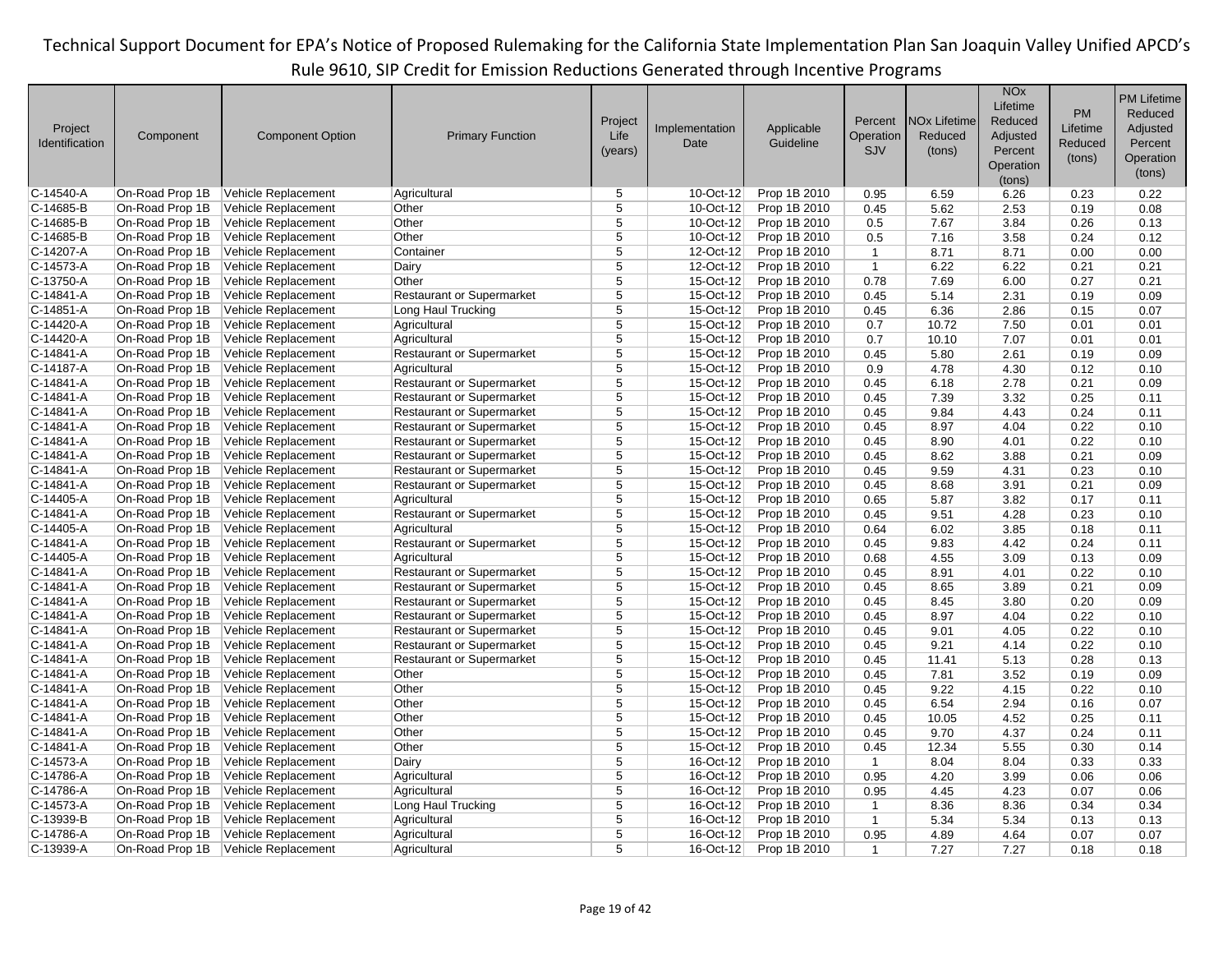| Project<br>Identification | Component       | <b>Component Option</b> | <b>Primary Function</b>                   | Project<br>Life<br>(years) | Implementation<br>Date | Applicable<br>Guideline | Percent<br>Operation<br><b>SJV</b> | <b>NO<sub>x</sub></b> Lifetime<br>Reduced<br>(tons) | <b>NO<sub>x</sub></b><br>Lifetime<br>Reduced<br>Adjusted<br>Percent<br>Operation<br>(tons) | <b>PM</b><br>Lifetime<br>Reduced<br>(tons) | <b>PM Lifetime</b><br>Reduced<br>Adjusted<br>Percent<br>Operation<br>(tons) |
|---------------------------|-----------------|-------------------------|-------------------------------------------|----------------------------|------------------------|-------------------------|------------------------------------|-----------------------------------------------------|--------------------------------------------------------------------------------------------|--------------------------------------------|-----------------------------------------------------------------------------|
| C-14755-A                 | On-Road Prop 1B | Vehicle Replacement     | Other                                     | 5                          | 17-Oct-12              | Prop 1B 2010            | 0.5                                | 16.60                                               | 8.30                                                                                       | 0.68                                       | 0.34                                                                        |
| C-14659-A                 | On-Road Prop 1B | Vehicle Replacement     | Agricultural                              | 5                          | 17-Oct-12              | Prop 1B 2010            | $\mathbf{1}$                       | 5.18                                                | 5.18                                                                                       | 0.54                                       | 0.54                                                                        |
| C-14776-A                 | On-Road Prop 1B | Vehicle Replacement     | Agricultural                              | 5                          | 17-Oct-12              | Prop 1B 2010            | 0.75                               | 7.24                                                | 5.43                                                                                       | 0.18                                       | 0.13                                                                        |
| C-14839-A                 | On-Road Prop 1B | Vehicle Replacement     | <b>Restaurant or Supermarket</b>          | 5                          | 17-Oct-12              | Prop 1B 2010            | 0.85                               | 3.75                                                | 3.19                                                                                       | 0.11                                       | 0.09                                                                        |
| C-14776-A                 | On-Road Prop 1B | Vehicle Replacement     | Agricultural                              | $\overline{5}$             | 17-Oct-12              | Prop 1B 2010            | 0.75                               | 7.96                                                | 5.97                                                                                       | 0.19                                       | 0.15                                                                        |
| C-10051-A                 | On-Road Prop 1B | Vehicle Replacement     | Long Haul Trucking                        | $\overline{5}$             | 17-Oct-12              | Prop 1B 2010            | 0.6                                | 6.52                                                | 3.91                                                                                       | 0.16                                       | 0.09                                                                        |
| C-14776-A                 | On-Road Prop 1B | Vehicle Replacement     | Agricultural                              | 5                          | 17-Oct-12              | Prop 1B 2010            | 0.75                               | 7.65                                                | 5.74                                                                                       | 0.19                                       | 0.14                                                                        |
| C-10051-A                 | On-Road Prop 1B | Vehicle Replacement     | Long Haul Trucking                        | 5                          | 17-Oct-12              | Prop 1B 2010            | 0.6                                | 5.14                                                | 3.08                                                                                       | 0.12                                       | 0.07                                                                        |
| C-10051-A                 | On-Road Prop 1B | Vehicle Replacement     | Other                                     | 5                          | $17$ -Oct-12           | Prop 1B 2010            | 0.6                                | 4.36                                                | 2.62                                                                                       | 0.30                                       | 0.18                                                                        |
| C-10051-A                 | On-Road Prop 1B | Vehicle Replacement     | Long Haul Trucking                        | $\overline{5}$             | 17-Oct-12              | Prop 1B 2010            | 0.6                                | 5.79                                                | 3.47                                                                                       | 0.14                                       | 0.08                                                                        |
| C-10051-A                 | On-Road Prop 1B | Vehicle Replacement     | Other                                     | $\overline{5}$             | 17-Oct-12              | Prop 1B 2010            | 0.6                                | 7.34                                                | 4.40                                                                                       | 0.18                                       | 0.11                                                                        |
| C-10051-A                 | On-Road Prop 1B | Vehicle Replacement     | Long Haul Trucking                        | 5                          | 17-Oct-12              | Prop 1B 2010            | 0.6                                | 5.77                                                | 3.46                                                                                       | 0.14                                       | 0.08                                                                        |
| C-10051-A                 | On-Road Prop 1B | Vehicle Replacement     | Long Haul Trucking                        | $\overline{5}$             | 17-Oct-12              | Prop 1B 2010            | 0.6                                | 5.04                                                | 3.02                                                                                       | 0.12                                       | 0.07                                                                        |
| C-14150-A                 | On-Road Prop 1B | Vehicle Replacement     | <b>Hazardous Materials</b>                | 5                          | 18-Oct-12              | Prop 1B 2010            | 0.85                               | 8.60                                                | 7.31                                                                                       | 0.29                                       | 0.24                                                                        |
| C-12325-A                 | On-Road Prop 1B | Vehicle Replacement     | Aggregates                                | $\overline{5}$             | 18-Oct-12              | Prop 1B 2010            | $\overline{1}$                     | 5.92                                                | 5.92                                                                                       | 0.20                                       | 0.20                                                                        |
| C-14150-A                 | On-Road Prop 1B | Vehicle Replacement     | <b>Hazardous Materials</b>                | $\overline{5}$             | 18-Oct-12              | Prop 1B 2010            | 0.85                               | 6.03                                                | 5.12                                                                                       | 0.20                                       | 0.17                                                                        |
| C-14150-A                 | On-Road Prop 1B | Vehicle Replacement     | <b>Hazardous Materials</b>                | 5                          | 18-Oct-12              | Prop 1B 2010            | 0.8                                | 6.70                                                | 5.36                                                                                       | 0.22                                       | 0.18                                                                        |
| C-14135-B                 | On-Road Prop 1B | Vehicle Replacement     | Other                                     | $\overline{5}$             | 18-Oct-12              | Prop 1B 2010            | $\mathbf{1}$                       | 3.03                                                | 3.03                                                                                       | 0.30                                       | 0.30                                                                        |
| C-14135-C                 | On-Road Prop 1B | Vehicle Replacement     | Other                                     | 5                          | $18$ -Oct-12           | Prop 1B 2010            | $\mathbf{1}$                       | 4.39                                                | 4.39                                                                                       | 0.16                                       | 0.16                                                                        |
| C-13888-A                 | On-Road Prop 1B | Vehicle Replacement     | Agricultural                              | 5                          | 19-Oct-12              | Prop 1B 2010            | $\mathbf{1}$                       | 2.65                                                | 2.65                                                                                       | 0.26                                       | 0.26                                                                        |
| C-14511-A                 | On-Road Prop 1B | Vehicle Replacement     | <b>Building or Construction Materials</b> | $\overline{5}$             | 22-Oct-12              | Prop 1B 2010            | 0.18                               | 3.34                                                | 0.60                                                                                       | 0.45                                       | 0.08                                                                        |
| C-14810-A                 | On-Road Prop 1B | Vehicle Replacement     | <b>Building or Construction Materials</b> | 5                          | 22-Oct-12              | Prop 1B 2010            | 0.5                                | 4.84                                                | 2.42                                                                                       | 0.12                                       | 0.06                                                                        |
| C-14190-A                 | On-Road Prop 1B | Vehicle Replacement     | <b>Building or Construction Materials</b> | 5                          | 22-Oct-12              | Prop 1B 2010            | $\mathbf{1}$                       | 4.31                                                | 4.31                                                                                       | 0.11                                       | 0.11                                                                        |
| C-14838-B                 | On-Road Prop 1B | Vehicle Replacement     | Long Haul Trucking                        | $\overline{5}$             | 22-Oct-12              | Prop 1B 2010            | 0.8                                | 2.73                                                | 2.19                                                                                       | 0.28                                       | 0.23                                                                        |
| C-14217-A                 | On-Road Prop 1B | Vehicle Replacement     | <b>Hazardous Materials</b>                | 5                          | 22-Oct-12              | Prop 1B 2010            | $\mathbf{1}$                       | 18.67                                               | 18.67                                                                                      | 0.46                                       | 0.46                                                                        |
| C-14217-A                 | On-Road Prop 1B | Vehicle Replacement     | <b>Hazardous Materials</b>                | 5                          | 22-Oct-12              | Prop 1B 2010            | $\overline{1}$                     | 14.84                                               | 14.84                                                                                      | 0.36                                       | 0.36                                                                        |
| C-14843-B                 | On-Road Prop 1B | Vehicle Replacement     | <b>Hazardous Materials</b>                | $\overline{5}$             | 22-Oct-12              | Prop 1B 2010            | 0.95                               | 4.58                                                | 4.35                                                                                       | 0.11                                       | 0.11                                                                        |
| C-14217-A                 | On-Road Prop 1B | Vehicle Replacement     | <b>Hazardous Materials</b>                | 5                          | 22-Oct-12              | Prop 1B 2010            | $\overline{1}$                     | 18.68                                               | 18.68                                                                                      | 0.45                                       | 0.45                                                                        |
| C-14884-A                 | On-Road Prop 1B | Vehicle Replacement     | Agricultural                              | 5                          | 23-Oct-12              | Prop 1B 2010            | 0.6                                | 4.21                                                | 2.53                                                                                       | 0.10                                       | 0.06                                                                        |
| C-13775-A                 | On-Road Prop 1B | Vehicle Replacement     | <b>Hazardous Materials</b>                | 5                          | 23-Oct-12              | Prop 1B 2010            | 0.95                               | 3.68                                                | 3.50                                                                                       | 0.25                                       | 0.23                                                                        |
| C-13901-A                 | On-Road Prop 1B | Vehicle Replacement     | Agricultural                              | 5                          | 23-Oct-12              | Prop 1B 2010            | $\mathbf{1}$                       | 3.01                                                | 3.01                                                                                       | 0.31                                       | 0.31                                                                        |
| C-14184-A                 | On-Road Prop 1B | Vehicle Replacement     | <b>Hazardous Materials</b>                | 5                          | 24-Oct-12              | Prop 1B 2010            | 0.7                                | 5.93                                                | 4.15                                                                                       | 0.22                                       | 0.15                                                                        |
| C-14109-A                 | On-Road Prop 1B | Vehicle Replacement     | Other                                     | $\overline{5}$             | 24-Oct-12              | Prop 1B 2010            | 0.95                               | 3.45                                                | 3.28                                                                                       | 0.20                                       | 0.19                                                                        |
| C-14500-A                 | On-Road Prop 1B | Vehicle Replacement     | <b>Restaurant or Supermarket</b>          | 5                          | 24-Oct-12              | Prop 1B 2010            | 0.65                               | 10.64                                               | 6.92                                                                                       | 0.26                                       | 0.17                                                                        |
| C-14568-A                 | On-Road Prop 1B | Vehicle Replacement     | Agricultural                              | 5                          | 24-Oct-12              | Prop 1B 2010            | $\mathbf{1}$                       | 13.74                                               | 13.74                                                                                      | 0.34                                       | 0.34                                                                        |
| C-14568-A                 | On-Road Prop 1B | Vehicle Replacement     | Agricultural                              | 5                          | 24-Oct-12              | Prop 1B 2010            | $\mathbf{1}$                       | 8.73                                                | 8.73                                                                                       | 0.21                                       | 0.21                                                                        |
| C-14109-A                 | On-Road Prop 1B | Vehicle Replacement     | Other                                     | $\overline{5}$             | 24-Oct-12              | Prop 1B 2010            | 0.95                               | 4.10                                                | 3.89                                                                                       | 0.14                                       | 0.13                                                                        |
| C-14109-A                 | On-Road Prop 1B | Vehicle Replacement     | Other                                     | $\overline{5}$             | 24-Oct-12              | Prop 1B 2010            | 0.95                               | 3.34                                                | 3.17                                                                                       | 0.11                                       | 0.11                                                                        |
| C-14109-B                 | On-Road Prop 1B | Vehicle Replacement     | Other                                     | $\overline{5}$             | 24-Oct-12              | Prop 1B 2010            | 0.95                               | 3.57                                                | 3.40                                                                                       | 0.12                                       | 0.11                                                                        |
| C-14022-A                 | On-Road Prop 1B | Vehicle Replacement     | Agricultural                              | 5                          | 25-Oct-12              | Prop 1B 2010            | $\overline{1}$                     | 2.61                                                | 2.61                                                                                       | 0.25                                       | 0.25                                                                        |
| C-13815-A                 | On-Road Prop 1B | Vehicle Replacement     | Other                                     | 5                          | 25-Oct-12              | Prop 1B 2010            | 0.5                                | 9.05                                                | 4.53                                                                                       | 0.22                                       | 0.11                                                                        |
| C-13815-A                 | On-Road Prop 1B | Vehicle Replacement     | Other                                     | 5                          | 26-Oct-12              | Prop 1B 2010            | 0.2                                | 5.50                                                | 1.10                                                                                       | 0.20                                       | 0.04                                                                        |
| C-14761-B                 | On-Road Prop 1B | Vehicle Replacement     | Agricultural                              | $\overline{5}$             | 26-Oct-12              | Prop 1B 2010            | $\mathbf{1}$                       | 2.59                                                | 2.59                                                                                       | 0.26                                       | 0.26                                                                        |
| C-14775-A                 | On-Road Prop 1B | Vehicle Replacement     | <b>Bulk or Break Bulk</b>                 | $\overline{5}$             | 27-Oct-12              | Prop 1B 2010            | $\mathbf{1}$                       | 9.88                                                | 9.88                                                                                       | 0.24                                       | 0.24                                                                        |
| C-14308-B                 | On-Road Prop 1B | Vehicle Replacement     | Other                                     | 5                          | 29-Oct-12              | Prop 1B 2010            | 0.7                                | 12.79                                               | 8.96                                                                                       | 0.01                                       | 0.01                                                                        |
| C-13688-A                 | On-Road Prop 1B | Vehicle Replacement     | Long Haul Trucking                        | 5                          | 29-Oct-12              | Prop 1B 2010            | 0.8                                | 3.26                                                | 2.61                                                                                       | 0.22                                       | 0.17                                                                        |
|                           |                 |                         |                                           |                            |                        |                         |                                    |                                                     |                                                                                            |                                            |                                                                             |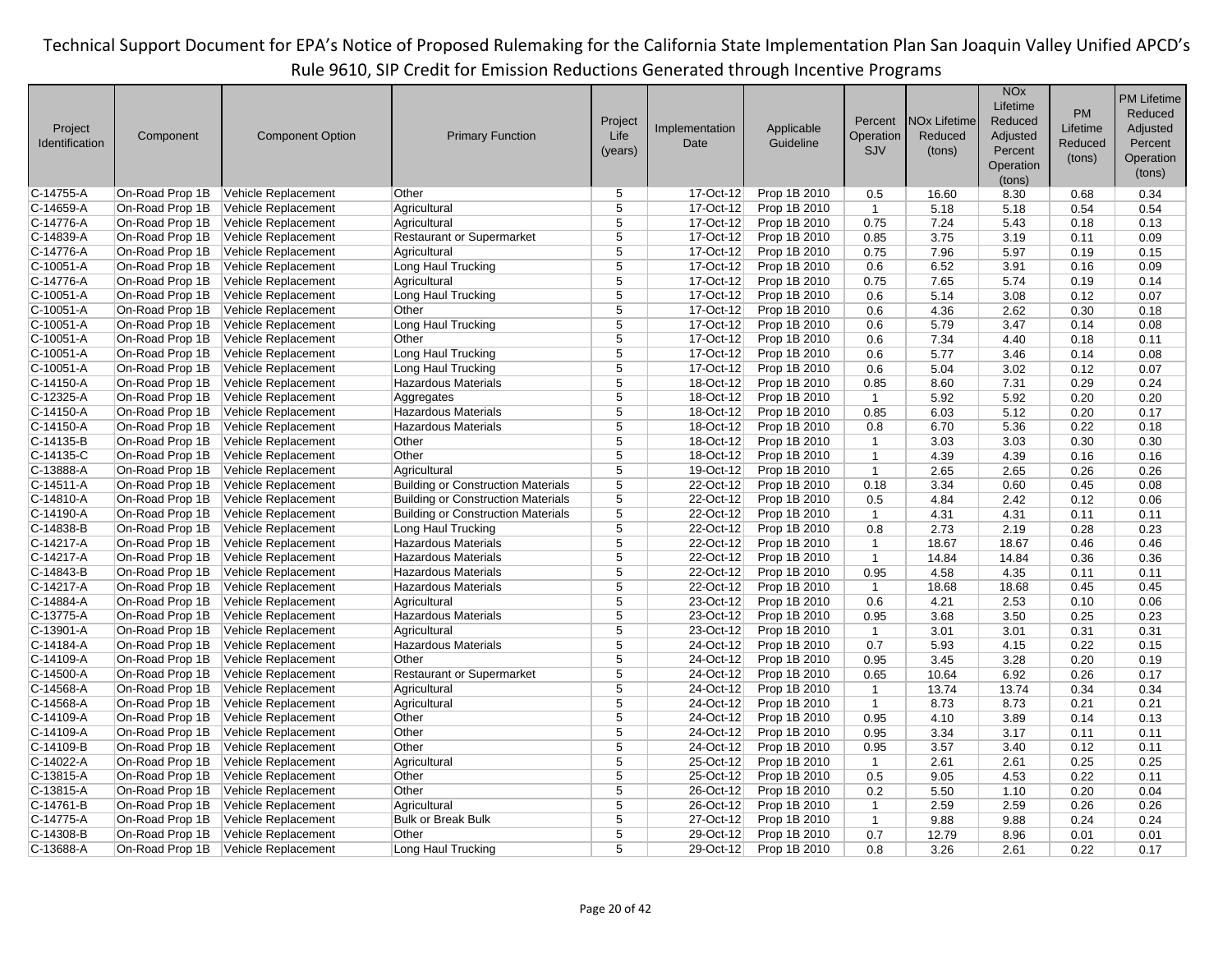| Project<br>Identification | Component       | <b>Component Option</b>    | <b>Primary Function</b>                   | Project<br>Life<br>(years) | Implementation<br>Date  | Applicable<br>Guideline | Percent<br>Operation<br>SJV | <b>NOx Lifetime</b><br>Reduced<br>(tons) | <b>NO<sub>x</sub></b><br>Lifetime<br>Reduced<br>Adjusted<br>Percent<br>Operation<br>(tons) | <b>PM</b><br>Lifetime<br>Reduced<br>(tons) | <b>PM Lifetime</b><br>Reduced<br>Adjusted<br>Percent<br>Operation<br>(tons) |
|---------------------------|-----------------|----------------------------|-------------------------------------------|----------------------------|-------------------------|-------------------------|-----------------------------|------------------------------------------|--------------------------------------------------------------------------------------------|--------------------------------------------|-----------------------------------------------------------------------------|
| $C-14828-A$               | On-Road Prop 1B | Vehicle Replacement        | <b>Bulk or Break Bulk</b>                 | 5                          | 29-Oct-12               | Prop 1B 2010            | 0.85                        | 5.91                                     | 5.02                                                                                       | 0.24                                       | 0.21                                                                        |
| C-14828-A                 | On-Road Prop 1B | <b>Vehicle Replacement</b> | <b>Bulk or Break Bulk</b>                 | $\overline{5}$             | 29-Oct-12               | Prop 1B 2010            | 0.85                        | 6.14                                     | 5.22                                                                                       | 0.01                                       | 0.01                                                                        |
| $C-13003-A$               | On-Road Prop 1B | Vehicle Replacement        | <b>Restaurant or Supermarket</b>          | 5                          | 30-Oct-12               | Prop 1B 2010            | 0.9                         | 4.46                                     | 4.02                                                                                       | 0.13                                       | 0.12                                                                        |
| C-14755-A                 | On-Road Prop 1B | Vehicle Replacement        | Other                                     | $\overline{5}$             | 30-Oct-12               | Prop 1B 2010            | 0.2                         | 10.15                                    | 2.03                                                                                       | 0.37                                       | 0.07                                                                        |
| C-14828-A                 | On-Road Prop 1B | <b>Vehicle Replacement</b> | <b>Bulk or Break Bulk</b>                 | 5                          | 30-Oct-12               | Prop 1B 2010            | 0.85                        | 7.75                                     | 6.59                                                                                       | 0.19                                       | 0.16                                                                        |
| C-14885-A                 | On-Road Prop 1B | Vehicle Replacement        | Long Haul Trucking                        | 5                          | 31-Oct-12               | Prop 1B 2010            | $\mathbf{1}$                | 3.30                                     | 3.30                                                                                       | 0.34                                       | 0.34                                                                        |
| C-14885-A                 | On-Road Prop 1B | Vehicle Replacement        | Long Haul Trucking                        | 5                          | 31-Oct-12               | Prop 1B 2010            | $\mathbf{1}$                | 5.77                                     | 5.77                                                                                       | 0.20                                       | 0.20                                                                        |
| C-14885-A                 | On-Road Prop 1B | <b>Vehicle Replacement</b> | Long Haul Trucking                        | 5                          | 31-Oct-12               | Prop 1B 2010            | $\mathbf{1}$                | 6.92                                     | 6.92                                                                                       | 0.23                                       | 0.23                                                                        |
| C-14488-B                 | On-Road Prop 1B | Vehicle Replacement        | Dairy                                     | $\overline{5}$             | 31-Oct-12               | Prop 1B 2010            | $\mathbf{1}$                | 2.24                                     | 2.24                                                                                       | 0.22                                       | 0.22                                                                        |
| C-10096-A                 | On-Road Prop 1B | Vehicle Replacement        | Long Haul Trucking                        | $\overline{5}$             | 01-Nov-12               | Prop 1B 2010            | 0.9                         | 4.77                                     | 4.29                                                                                       | 0.16                                       | 0.15                                                                        |
| C-14612-A                 | On-Road Prop 1B | Vehicle Replacement        | Agricultural                              | 5                          | 01-Nov-12               | Prop 1B 2010            | $\mathbf{1}$                | 4.15                                     | 4.15                                                                                       | 0.15                                       | 0.15                                                                        |
| C-14625-A                 | On-Road Prop 1B | Vehicle Replacement        | <b>Restaurant or Supermarket</b>          | $\overline{5}$             | $\overline{01}$ -Nov-12 | Prop 1B 2010            | 0.2                         | 9.42                                     | 1.88                                                                                       | 0.33                                       | 0.07                                                                        |
| C-14909-A                 | On-Road Prop 1B | Vehicle Replacement        | Other                                     | 5                          | 01-Nov-12               | Prop 1B 2010            | 0.8                         | 10.81                                    | 8.65                                                                                       | 0.37                                       | 0.30                                                                        |
| C-10096-A                 | On-Road Prop 1B | Vehicle Replacement        | Long Haul Trucking                        | $\overline{5}$             | 01-Nov-12               | Prop 1B 2010            | 0.94                        | 7.01                                     | 6.59                                                                                       | 0.17                                       | 0.16                                                                        |
| $C-14612-A$               | On-Road Prop 1B | Vehicle Replacement        | Agricultural                              | $\overline{5}$             | 01-Nov-12               | Prop 1B 2010            | $\mathbf{1}$                | 5.23                                     | 5.23                                                                                       | 0.19                                       | 0.19                                                                        |
| C-14625-A                 | On-Road Prop 1B | Vehicle Replacement        | <b>Restaurant or Supermarket</b>          | $\overline{5}$             | 01-Nov-12               | Prop 1B 2010            | 0.35                        | 13.48                                    | 4.72                                                                                       | 0.32                                       | 0.11                                                                        |
| C-14612-A                 | On-Road Prop 1B | Vehicle Replacement        | Agricultural                              | 5                          | 01-Nov-12               | Prop 1B 2010            | $\mathbf{1}$                | 6.15                                     | 6.15                                                                                       | 0.22                                       | 0.22                                                                        |
| C-14187-A                 | On-Road Prop 1B | Vehicle Replacement        | Agricultural                              | $\overline{5}$             | 01-Nov-12               | Prop 1B 2010            | 0.9                         | 8.04                                     | 7.24                                                                                       | 0.20                                       | 0.18                                                                        |
| C-14828-A                 | On-Road Prop 1B | <b>Vehicle Replacement</b> | <b>Bulk or Break Bulk</b>                 | $\overline{5}$             | $01-Nov-12$             | Prop 1B 2010            | 0.85                        | 10.05                                    | 8.54                                                                                       | 0.34                                       | 0.29                                                                        |
| $C-14538-A$               | On-Road Prop 1B | Vehicle Replacement        | Agricultural                              | 5                          | 01-Nov-12               | Prop 1B 2010            | 0.95                        | 3.71                                     | 3.52                                                                                       | 0.14                                       | 0.13                                                                        |
| C-14828-A                 | On-Road Prop 1B | Vehicle Replacement        | <b>Bulk or Break Bulk</b>                 | $\overline{5}$             | 01-Nov-12               | Prop 1B 2010            | 0.85                        | 12.76                                    | 10.84                                                                                      | 0.31                                       | 0.26                                                                        |
| $C-14828-A$               | On-Road Prop 1B | <b>Vehicle Replacement</b> | <b>Bulk or Break Bulk</b>                 | 5                          | 01-Nov-12               | Prop 1B 2010            | 0.85                        | 8.61                                     | 7.32                                                                                       | 0.30                                       | 0.25                                                                        |
| C-14828-A                 | On-Road Prop 1B | Vehicle Replacement        | <b>Bulk or Break Bulk</b>                 | 5                          | 01-Nov-12               | Prop 1B 2010            | 0.85                        | 7.34                                     | 6.24                                                                                       | 0.25                                       | 0.22                                                                        |
| C-14470-A                 | On-Road Prop 1B | Vehicle Replacement        | Dump Truck                                | 5                          | 02-Nov-12               | Prop 1B 2010            | $\mathbf{1}$                | 4.39                                     | 4.39                                                                                       | 0.15                                       | 0.15                                                                        |
| C-14127-A                 | On-Road Prop 1B | <b>Vehicle Replacement</b> | <b>Hazardous Materials</b>                | 5                          | 05-Nov-12               | Prop 1B 2010            | $\mathbf{1}$                | 2.83                                     | 2.83                                                                                       | 0.28                                       | 0.28                                                                        |
| C-14772-A                 | On-Road Prop 1B | Vehicle Replacement        | Other                                     | $\overline{5}$             | 05-Nov-12               | Prop 1B 2010            | 0.95                        | 6.64                                     | 6.31                                                                                       | 0.29                                       | 0.27                                                                        |
| C-14254-A                 | On-Road Prop 1B | Vehicle Replacement        | Other                                     | $\overline{5}$             | 05-Nov-12               | Prop 1B 2010            | 0.25                        | 5.32                                     | 1.33                                                                                       | 0.23                                       | 0.06                                                                        |
| C-13764-A                 | On-Road Prop 1B | Vehicle Replacement        | Long Haul Trucking                        | 5                          | 05-Nov-12               | Prop 1B 2010            | 0.8                         | 8.59                                     | 6.87                                                                                       | 0.01                                       | 0.01                                                                        |
| $C-14789-A$               | On-Road Prop 1B | Vehicle Replacement        | Agricultural                              | 5                          | 06-Nov-12               | Prop 1B 2010            | $\mathbf{1}$                | 7.20                                     | 7.20                                                                                       | 0.17                                       | 0.17                                                                        |
| C-14789-A                 | On-Road Prop 1B | Vehicle Replacement        | Agricultural                              | $\overline{5}$             | 06-Nov-12               | Prop 1B 2010            | $\mathbf{1}$                | 3.27                                     | 3.27                                                                                       | 0.22                                       | 0.22                                                                        |
| C-14759-B                 | On-Road Prop 1B | Vehicle Replacement        | Aggregates                                | 5                          | 06-Nov-12               | Prop 1B 2010            | $\mathbf{1}$                | 4.15                                     | 4.15                                                                                       | 0.10                                       | 0.10                                                                        |
| $C-14789-A$               | On-Road Prop 1B | Vehicle Replacement        | Agricultural                              | $\overline{5}$             | 06-Nov-12               | Prop 1B 2010            | $\mathbf{1}$                | 3.74                                     | 3.74                                                                                       | 0.25                                       | 0.25                                                                        |
| C-14074-A                 | On-Road Prop 1B | Vehicle Replacement        | Long Haul Trucking                        | $\overline{5}$             | 07-Nov-12               | Prop 1B 2010            | 0.7                         | 5.30                                     | 3.71                                                                                       | 0.13                                       | 0.09                                                                        |
| $C-14168-A$               | On-Road Prop 1B | Vehicle Replacement        | <b>Heavy Equipment or Metals</b>          | 5                          | 07-Nov-12               | Prop 1B 2010            | 0.8                         | 5.56                                     | 4.45                                                                                       | 0.22                                       | 0.17                                                                        |
| C-14314-B                 | On-Road Prop 1B | Vehicle Replacement        | Agricultural                              | $\overline{5}$             | 08-Nov-12               | Prop 1B 2010            | $\mathbf{1}$                | 4.46                                     | 4.46                                                                                       | 0.11                                       | 0.11                                                                        |
| C-14451-B                 | On-Road Prop 1B | Vehicle Replacement        | Other                                     | 5                          | 08-Nov-12               | Prop 1B 2010            | $\mathbf{1}$                | 4.37                                     | 4.37                                                                                       | 0.15                                       | 0.15                                                                        |
| $C-14249-A$               | On-Road Prop 1B | Vehicle Replacement        | Other                                     | $\overline{5}$             | 08-Nov-12               | Prop 1B 2010            | $\mathbf{1}$                | 3.72                                     | 3.72                                                                                       | 0.12                                       | 0.12                                                                        |
| C-14249-A                 | On-Road Prop 1B | Vehicle Replacement        | Other                                     | $\overline{5}$             | 08-Nov-12               | Prop 1B 2010            | $\mathbf{1}$                | 8.30                                     | 8.30                                                                                       | 0.28                                       | 0.28                                                                        |
| $C-14249-A$               | On-Road Prop 1B | Vehicle Replacement        | Other                                     | 5                          | 08-Nov-12               | Prop 1B 2010            | 0.5                         | 11.57                                    | 5.79                                                                                       | 0.28                                       | 0.14                                                                        |
| C-13639-A                 | On-Road Prop 1B | Vehicle Replacement        | Dump Truck                                | 5                          | 09-Nov-12               | Prop 1B 2010            | 0.3                         | 9.68                                     | 2.90                                                                                       | 0.40                                       | 0.12                                                                        |
| C-14828-A                 | On-Road Prop 1B | Vehicle Replacement        | <b>Bulk or Break Bulk</b>                 | 5                          | 09-Nov-12               | Prop 1B 2010            | 0.85                        | 6.92                                     | 5.88                                                                                       | 0.24                                       | 0.20                                                                        |
| C-14828-A                 | On-Road Prop 1B | <b>Vehicle Replacement</b> | <b>Bulk or Break Bulk</b>                 | 5                          | 09-Nov-12               | Prop 1B 2010            | 0.85                        | 6.78                                     | 5.76                                                                                       | 0.23                                       | 0.20                                                                        |
| C-14841-B                 | On-Road Prop 1B | Vehicle Replacement        | <b>Restaurant or Supermarket</b>          | $\overline{5}$             | 12-Nov-12               | Prop 1B 2010            | 0.4                         | 3.61                                     | 1.44                                                                                       | 0.12                                       | 0.05                                                                        |
| C-14841-B                 | On-Road Prop 1B | Vehicle Replacement        | <b>Restaurant or Supermarket</b>          | $\overline{5}$             | 12-Nov-12               | Prop 1B 2010            | 0.45                        | 3.64                                     | 1.64                                                                                       | 0.12                                       | 0.05                                                                        |
| C-14908-A                 | On-Road Prop 1B | <b>Vehicle Replacement</b> | <b>Building or Construction Materials</b> | 5                          | 13-Nov-12               | Prop 1B 2010            | 0.8                         | 6.52                                     | 5.21                                                                                       | 0.16                                       | 0.13                                                                        |
| $C-14855 - A$             | On-Road Prop 1B | Vehicle Replacement        | Agricultural                              | $\overline{5}$             | 13-Nov-12               | Prop 1B 2010            | $\mathbf{1}$                | 3.56                                     | 3.56                                                                                       | 0.35                                       | 0.35                                                                        |
|                           |                 |                            |                                           |                            |                         |                         |                             |                                          |                                                                                            |                                            |                                                                             |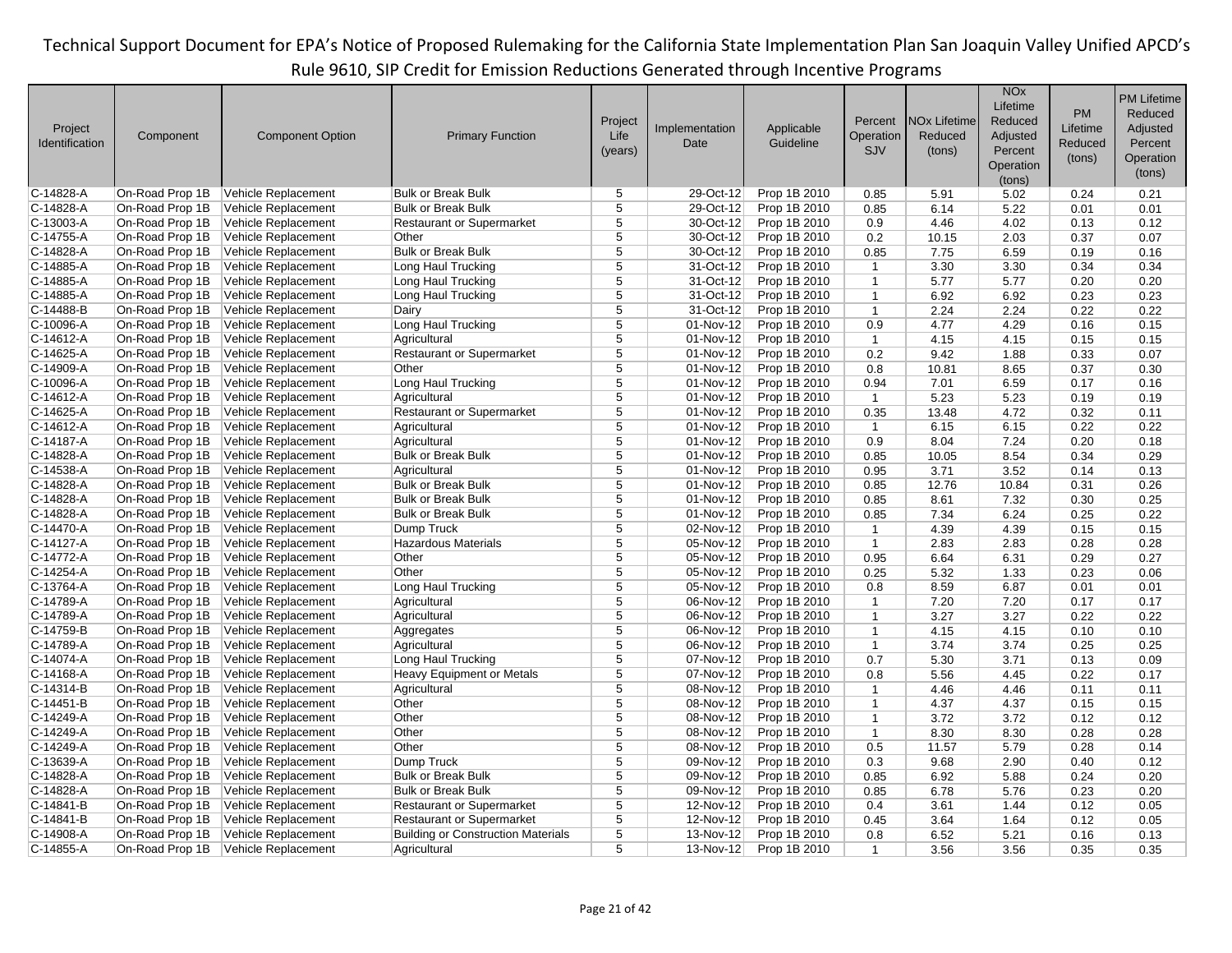| Project<br>Identification | Component       | <b>Component Option</b> | <b>Primary Function</b>          | Project<br>Life<br>(years) | Implementation<br>Date | Applicable<br>Guideline | Percent<br>Operation<br>SJV | <b>NO<sub>x</sub></b> Lifetime<br>Reduced<br>(tons) | <b>NO<sub>x</sub></b><br>Lifetime<br>Reduced<br>Adjusted<br>Percent<br>Operation<br>(tons) | <b>PM</b><br>Lifetime<br>Reduced<br>(tons) | <b>PM Lifetime</b><br>Reduced<br>Adjusted<br>Percent<br>Operation<br>(tons) |
|---------------------------|-----------------|-------------------------|----------------------------------|----------------------------|------------------------|-------------------------|-----------------------------|-----------------------------------------------------|--------------------------------------------------------------------------------------------|--------------------------------------------|-----------------------------------------------------------------------------|
| $C-13945-A$               | On-Road Prop 1B | Vehicle Replacement     | <b>Heavy Equipment or Metals</b> | 5                          | 14-Nov-12              | Prop 1B 2010            | 0.9                         | 2.25                                                | 2.02                                                                                       | 0.31                                       | 0.28                                                                        |
| $C-14359-A$               | On-Road Prop 1B | Vehicle Replacement     | <b>Hazardous Materials</b>       | 5                          | 14-Nov-12              | Prop 1B 2010            | 0.5                         | 10.75                                               | 5.38                                                                                       | 0.31                                       | 0.16                                                                        |
| $C-14645-A$               | On-Road Prop 1B | Vehicle Replacement     | Other                            | 5                          | 14-Nov-12              | Prop 1B 2010            | 0.7                         | 10.93                                               | 7.65                                                                                       | 0.36                                       | 0.25                                                                        |
| $C-14432-A$               | On-Road Prop 1B | Vehicle Replacement     | Agricultural                     | $\overline{5}$             | 15-Nov-12              | Prop 1B 2010            | 0.5                         | 5.86                                                | 2.93                                                                                       | 0.17                                       | 0.09                                                                        |
| C-14774-B                 | On-Road Prop 1B | Vehicle Replacement     | Agricultural                     | $\overline{5}$             | 15-Nov-12              | Prop 1B 2010            | $\mathbf{1}$                | 5.06                                                | 5.06                                                                                       | 0.17                                       | 0.17                                                                        |
| $C-10061-A$               | On-Road Prop 1B | Vehicle Replacement     | Long Haul Trucking               | 5                          | 15-Nov-12              | Prop 1B 2010            | $\mathbf{1}$                | 3.19                                                | 3.19                                                                                       | 0.34                                       | 0.34                                                                        |
| $C-13764-A$               | On-Road Prop 1B | Vehicle Replacement     | Other                            | $\overline{5}$             | 15-Nov-12              | Prop 1B 2010            | 0.8                         | 5.81                                                | 4.65                                                                                       | 0.14                                       | 0.11                                                                        |
| C-14774-C                 | On-Road Prop 1B | Vehicle Replacement     | Agricultural                     | 5                          | 15-Nov-12              | Prop 1B 2010            | $\mathbf{1}$                | 4.43                                                | 4.43                                                                                       | 0.15                                       | 0.15                                                                        |
| $C-14358-A$               | On-Road Prop 1B | Vehicle Replacement     | Long Haul Trucking               | 5                          | 16-Nov-12              | Prop 1B 2010            | $\mathbf{1}$                | 4.55                                                | 4.55                                                                                       | 0.15                                       | 0.15                                                                        |
| $C-14358-A$               | On-Road Prop 1B | Vehicle Replacement     | Long Haul Trucking               | $\overline{5}$             | 16-Nov-12              | Prop 1B 2010            | $\mathbf{1}$                | 4.02                                                | 4.02                                                                                       | 0.40                                       | 0.40                                                                        |
| $C-13898-A$               | On-Road Prop 1B | Vehicle Replacement     | Other                            | 5                          | 19-Nov-12              | Prop 1B 2010            | 0.8                         | 9.59                                                | 7.67                                                                                       | 0.23                                       | 0.19                                                                        |
| C-14572-A                 | On-Road Prop 1B | Vehicle Replacement     | Dairy                            | $\overline{5}$             | 19-Nov-12              | Prop 1B 2010            | $\mathbf{1}$                | 9.92                                                | 9.92                                                                                       | 0.24                                       | 0.24                                                                        |
| C-14572-A                 | On-Road Prop 1B | Vehicle Replacement     | Dairy                            | $\overline{5}$             | 19-Nov-12              | Prop 1B 2010            | $\mathbf{1}$                | 9.23                                                | 9.23                                                                                       | 0.22                                       | 0.22                                                                        |
| $C-14828-A$               | On-Road Prop 1B | Vehicle Replacement     | <b>Bulk or Break Bulk</b>        | 5                          | 19-Nov-12              | Prop 1B 2010            | 0.85                        | 9.21                                                | 7.83                                                                                       | 0.32                                       | 0.27                                                                        |
| $C-14828-A$               | On-Road Prop 1B | Vehicle Replacement     | <b>Bulk or Break Bulk</b>        | $\overline{5}$             | 19-Nov-12              | Prop 1B 2010            | 0.85                        | 9.97                                                | 8.48                                                                                       | 0.41                                       | 0.35                                                                        |
| $C-14828-A$               | On-Road Prop 1B | Vehicle Replacement     | <b>Bulk or Break Bulk</b>        | 5                          | 19-Nov-12              | Prop 1B 2010            | 0.85                        | 11.88                                               | 10.10                                                                                      | 0.29                                       | 0.25                                                                        |
| $C-14828-A$               | On-Road Prop 1B | Vehicle Replacement     | <b>Bulk or Break Bulk</b>        | 5                          | 19-Nov-12              | Prop 1B 2010            | 0.85                        | 8.62                                                | 7.33                                                                                       | 0.32                                       | 0.27                                                                        |
| $C-14846-A$               | On-Road Prop 1B | Vehicle Replacement     | Agricultural                     | 5                          | 20-Nov-12              | Prop 1B 2010            | $\mathbf{1}$                | 4.89                                                | 4.89                                                                                       | 0.14                                       | 0.14                                                                        |
| $C-14846-A$               | On-Road Prop 1B | Vehicle Replacement     | Agricultural                     | 5                          | 20-Nov-12              | Prop 1B 2010            | $\mathbf{1}$                | 9.04                                                | 9.04                                                                                       | 0.22                                       | 0.22                                                                        |
| $C-14846-A$               | On-Road Prop 1B | Vehicle Replacement     | Agricultural                     | 5                          | 20-Nov-12              | Prop 1B 2010            | $\mathbf{1}$                | 6.19                                                | 6.19                                                                                       | 0.21                                       | 0.21                                                                        |
| $C-14846-A$               | On-Road Prop 1B | Vehicle Replacement     | Agricultural                     | $\overline{5}$             | 20-Nov-12              | Prop 1B 2010            | $\mathbf{1}$                | 14.01                                               | 14.01                                                                                      | 0.35                                       | 0.35                                                                        |
| $C-14846-A$               | On-Road Prop 1B | Vehicle Replacement     | Agricultural                     | 5                          | 20-Nov-12              | Prop 1B 2010            | $\mathbf{1}$                | 10.95                                               | 10.95                                                                                      | 0.27                                       | 0.27                                                                        |
| $C-14846-A$               | On-Road Prop 1B | Vehicle Replacement     | Agricultural                     | 5                          | 20-Nov-12              | Prop 1B 2010            | $\mathbf{1}$                | 10.63                                               | 10.63                                                                                      | 0.26                                       | 0.26                                                                        |
| $C-14828-A$               | On-Road Prop 1B | Vehicle Replacement     | <b>Bulk or Break Bulk</b>        | 5                          | 20-Nov-12              | Prop 1B 2010            | 0.85                        | 7.38                                                | 6.28                                                                                       | 0.25                                       | 0.21                                                                        |
| $C-14846-A$               | On-Road Prop 1B | Vehicle Replacement     | Agricultural                     | 5                          | 20-Nov-12              | Prop 1B 2010            | $\mathbf{1}$                | 11.91                                               | 11.91                                                                                      | 0.29                                       | 0.29                                                                        |
| $C-14828-A$               | On-Road Prop 1B | Vehicle Replacement     | <b>Bulk or Break Bulk</b>        | $\overline{5}$             | 20-Nov-12              | Prop 1B 2010            | 0.85                        | 4.98                                                | 4.23                                                                                       | 0.20                                       | 0.17                                                                        |
| $C-14831-A$               | On-Road Prop 1B | Vehicle Replacement     | Agricultural                     | $\overline{5}$             | 21-Nov-12              | Prop 1B 2010            | 0.45                        | 8.62                                                | 3.88                                                                                       | 0.25                                       | 0.11                                                                        |
| $C-14036-A$               | On-Road Prop 1B | Vehicle Replacement     | Aggregates                       | 5                          | 21-Nov-12              | Prop 1B 2010            | $\mathbf{1}$                | 5.59                                                | 5.59                                                                                       | 0.56                                       | 0.56                                                                        |
| $C-14831-A$               | On-Road Prop 1B | Vehicle Replacement     | Agricultural                     | 5                          | 21-Nov-12              | Prop 1B 2010            | 0.45                        | 5.81                                                | 2.61                                                                                       | 0.26                                       | 0.12                                                                        |
| $C-14831-A$               | On-Road Prop 1B | Vehicle Replacement     | Agricultural                     | 5                          | 21-Nov-12              | Prop 1B 2010            | 0.45                        | 9.82                                                | 4.42                                                                                       | 0.29                                       | 0.13                                                                        |
| $C-14380-B$               | On-Road Prop 1B | Vehicle Replacement     | Agricultural                     | 5                          | 21-Nov-12              | Prop 1B 2010            | $\mathbf{1}$                | 2.53                                                | 2.53                                                                                       | 0.17                                       | 0.17                                                                        |
| $C-14831-A$               | On-Road Prop 1B | Vehicle Replacement     | Agricultural                     | $\overline{5}$             | 21-Nov-12              | Prop 1B 2010            | 0.45                        | 6.91                                                | 3.11                                                                                       | 0.30                                       | 0.14                                                                        |
| $C-14831-A$               | On-Road Prop 1B | Vehicle Replacement     | Agricultural                     | 5                          | 21-Nov-12              | Prop 1B 2010            | 0.45                        | 7.19                                                | 3.24                                                                                       | 0.38                                       | 0.17                                                                        |
| $C-14831-A$               | On-Road Prop 1B | Vehicle Replacement     | Agricultural                     | 5                          | 21-Nov-12              | Prop 1B 2010            | 0.45                        | 6.79                                                | 3.06                                                                                       | 0.30                                       | 0.14                                                                        |
| $C-14800 - A$             | On-Road Prop 1B | Vehicle Replacement     | Agricultural                     | $\overline{5}$             | 26-Nov-12              | Prop 1B 2010            | $\overline{1}$              | 2.03                                                | 2.03                                                                                       | 0.20                                       | 0.20                                                                        |
| C-10792-A                 | On-Road Prop 1B | Vehicle Replacement     | Long Haul Trucking               | 5                          | 26-Nov-12              | Prop 1B 2010            | 0.5                         | 2.87                                                | 1.44                                                                                       | 0.13                                       | 0.06                                                                        |
| $C-13644-A$               | On-Road Prop 1B | Vehicle Replacement     | Container                        | $\overline{5}$             | 26-Nov-12              | Prop 1B 2010            | 0.4                         | 7.04                                                | 2.82                                                                                       | 0.00                                       | 0.00                                                                        |
| C-14538-C                 | On-Road Prop 1B | Vehicle Replacement     | Long Haul Trucking               | $\overline{5}$             | 26-Nov-12              | Prop 1B 2010            | 0.95                        | 4.01                                                | 3.81                                                                                       | 0.05                                       | 0.05                                                                        |
| $C-14538-B$               | On-Road Prop 1B | Vehicle Replacement     | Agricultural                     | 5                          | 26-Nov-12              | Prop 1B 2010            | 0.95                        | 4.77                                                | 4.53                                                                                       | 0.45                                       | 0.43                                                                        |
| $C-14594-A$               | On-Road Prop 1B | Vehicle Replacement     | Other                            | $\overline{5}$             | 26-Nov-12              | Prop 1B 2010            | 0.5                         | 5.66                                                | 2.83                                                                                       | 0.20                                       | 0.10                                                                        |
| C-14762-A                 | On-Road Prop 1B | Vehicle Replacement     | Other                            | 5                          | 27-Nov-12              | Prop 1B 2010            | 0.7                         | 6.05                                                | 4.23                                                                                       | 0.63                                       | 0.44                                                                        |
| $C-14326-A$               | On-Road Prop 1B | Vehicle Replacement     | Heavy Equipment or Metals        | 5                          | 27-Nov-12              | Prop 1B 2010            | 0.75                        | 7.10                                                | 5.32                                                                                       | 0.32                                       | 0.24                                                                        |
| $C-14836-B$               | On-Road Prop 1B | Vehicle Replacement     | <b>Restaurant or Supermarket</b> | $\overline{5}$             | 27-Nov-12              | Prop 1B 2010            | 0.85                        | 3.94                                                | 3.35                                                                                       | 0.13                                       | 0.11                                                                        |
| C-14217-A                 | On-Road Prop 1B | Vehicle Replacement     | <b>Hazardous Materials</b>       | 5                          | 27-Nov-12              | Prop 1B 2010            | $\overline{1}$              | 14.90                                               | 14.90                                                                                      | 0.52                                       | 0.52                                                                        |
| $C-14326-A$               | On-Road Prop 1B | Vehicle Replacement     | Heavy Equipment or Metals        | $\overline{5}$             | 27-Nov-12              | Prop 1B 2010            | 0.75                        | 3.55                                                | 2.66                                                                                       | 0.16                                       | 0.12                                                                        |
| $C-14836 - B$             | On-Road Prop 1B | Vehicle Replacement     | Long Haul Trucking               | 5                          | 27-Nov-12              | Prop 1B 2010            | 0.6                         | 6.62                                                | 3.97                                                                                       | 0.16                                       | 0.10                                                                        |
|                           |                 |                         |                                  |                            |                        |                         |                             |                                                     |                                                                                            |                                            |                                                                             |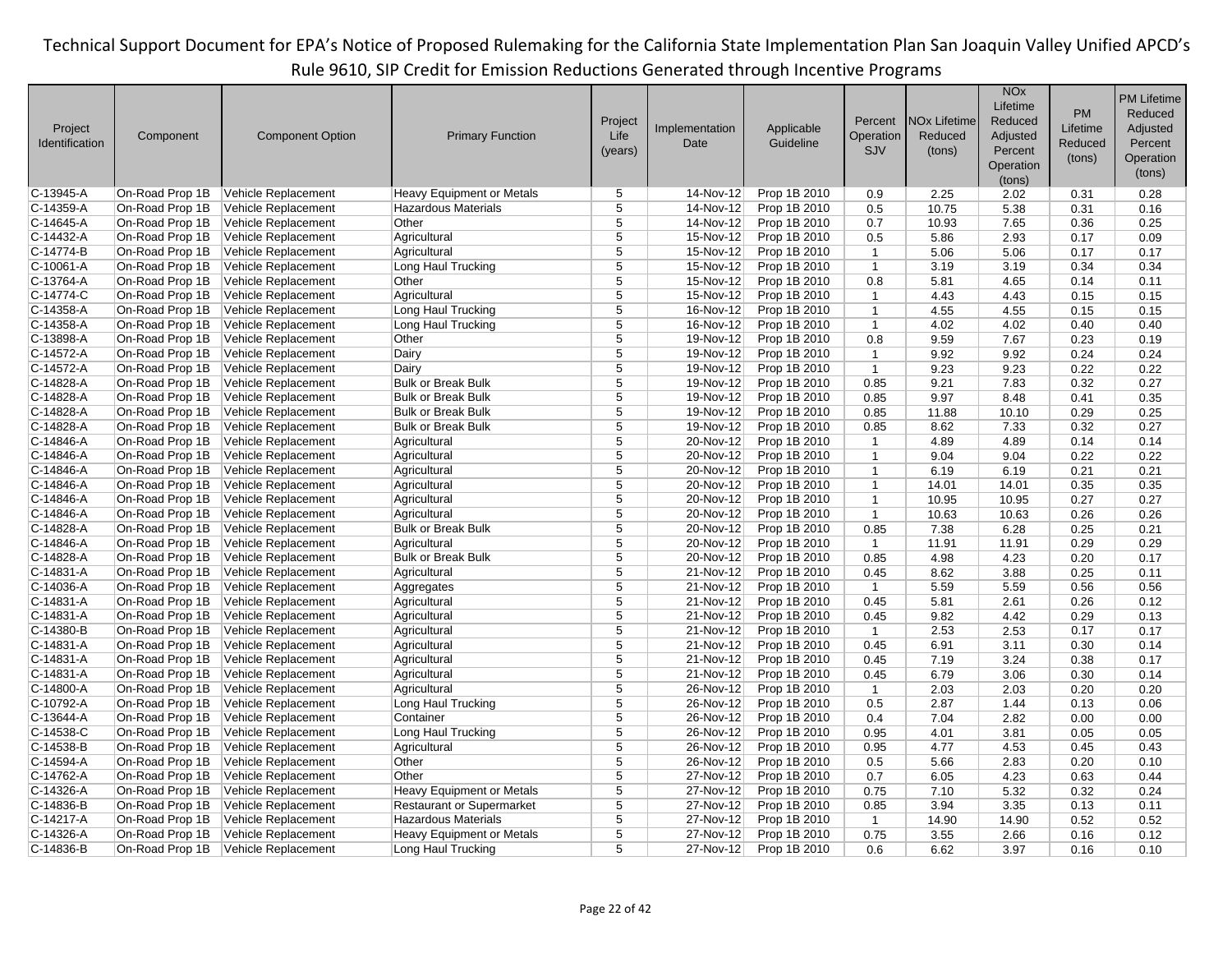|                           |                 |                                            |                            |                |                |                         |                |                                | <b>NO<sub>x</sub></b> |           | <b>PM Lifetime</b> |
|---------------------------|-----------------|--------------------------------------------|----------------------------|----------------|----------------|-------------------------|----------------|--------------------------------|-----------------------|-----------|--------------------|
|                           |                 |                                            |                            |                |                |                         |                |                                | Lifetime              | <b>PM</b> | Reduced            |
|                           |                 |                                            |                            | Project        | Implementation |                         | Percent        | <b>NO<sub>x</sub></b> Lifetime | Reduced               | Lifetime  | Adjusted           |
| Project<br>Identification | Component       | <b>Component Option</b>                    | <b>Primary Function</b>    | Life           | Date           | Applicable<br>Guideline | Operation      | Reduced                        | Adjusted              | Reduced   | Percent            |
|                           |                 |                                            |                            | (years)        |                |                         | SJV            | (tons)                         | Percent               |           |                    |
|                           |                 |                                            |                            |                |                |                         |                |                                | Operation             | (tons)    | Operation          |
|                           |                 |                                            |                            |                |                |                         |                |                                | (tons)                |           | (tons)             |
| C-14217-A                 | On-Road Prop 1B | Vehicle Replacement                        | <b>Hazardous Materials</b> | 5              | 27-Nov-12      | Prop 1B 2010            | $\overline{1}$ | 10.90                          | 10.90                 | 0.38      | 0.38               |
| C-14754-A                 | On-Road Prop 1B | Vehicle Replacement                        | Hazardous Materials        | 5              | 27-Nov-12      | Prop 1B 2010            | 0.97           | 6.76                           | 6.55                  | 0.08      | 0.08               |
| C-14405-D                 | On-Road Prop 1B | Vehicle Replacement                        | Agricultural               | 5              | 27-Nov-12      | Prop 1B 2010            | 0.43           | 5.67                           | 2.44                  | 0.14      | 0.06               |
| C-14405-D                 | On-Road Prop 1B | Vehicle Replacement                        | Agricultural               | $\overline{5}$ | 27-Nov-12      | Prop 1B 2010            | 0.83           | 3.56                           | 2.95                  | 0.10      | 0.08               |
| C-13820-B                 | On-Road Prop 1B | Vehicle Replacement                        | Aggregates                 | 5              | 27-Nov-12      | Prop 1B 2010            | 0.6            | 4.95                           | 2.97                  | 0.15      | 0.09               |
| C-13820-B                 | On-Road Prop 1B | Vehicle Replacement                        | Aggregates                 | 5              | 27-Nov-12      | Prop 1B 2010            | 0.6            | 4.44                           | 2.66                  | 0.13      | 0.08               |
| C-14405-C                 | On-Road Prop 1B | Vehicle Replacement                        | Agricultural               | $\overline{5}$ | 27-Nov-12      | Prop 1B 2010            | 0.77           | 4.89                           | 3.76                  | 0.12      | 0.09               |
| C-14878-A                 | On-Road Prop 1B | Vehicle Replacement                        | Agricultural               | 5              | 28-Nov-12      | Prop 1B 2010            | $\overline{1}$ | 10.14                          | 10.14                 | 0.35      | 0.35               |
| C-14131-A                 | On-Road Prop 1B | Vehicle Replacement                        | General Cargo              | 5              | 28-Nov-12      | Prop 1B 2010            | 0.8            | 3.03                           | 2.42                  | 0.30      | 0.24               |
| C-13305-A                 | On-Road Prop 1B | Vehicle Replacement                        | Other                      | $\overline{5}$ | 28-Nov-12      | Prop 1B 2010            | 0.5            | 6.58                           | 3.29                  | 0.19      | 0.10               |
| C-14358-A                 | On-Road Prop 1B | Vehicle Replacement                        | Long Haul Trucking         | $\overline{5}$ | 28-Nov-12      | Prop 1B 2010            | $\mathbf{1}$   | 5.15                           | 5.15                  | 0.13      | 0.13               |
| C-14688-A                 | On-Road Prop 1B | Vehicle Replacement                        | Other                      | $\overline{5}$ | 28-Nov-12      | Prop 1B 2010            | $\mathbf{1}$   | 6.13                           | 6.13                  | 0.23      | 0.23               |
| C-14878-A                 | On-Road Prop 1B | Vehicle Replacement                        | Agricultural               | 5              | 28-Nov-12      | Prop 1B 2010            | $\mathbf{1}$   | 13.62                          | 13.62                 | 0.47      | 0.47               |
| C-14659-B                 | On-Road Prop 1B | Vehicle Replacement                        | Agricultural               | 5              | 28-Nov-12      | Prop 1B 2010            | $\mathbf{1}$   | 2.36                           | 2.36                  | 0.22      | 0.22               |
| C-14878-A                 | On-Road Prop 1B | Vehicle Replacement                        | Long Haul Trucking         | $\overline{5}$ | 28-Nov-12      | Prop 1B 2010            | $\mathbf{1}$   | 9.31                           | 9.31                  | 0.32      | 0.32               |
| C-14688-A                 | On-Road Prop 1B | Vehicle Replacement                        | Container                  | 5              | 28-Nov-12      | Prop 1B 2010            | $\mathbf{1}$   | 8.20                           | 8.20                  | 0.20      | 0.20               |
| C-14878-A                 | On-Road Prop 1B | Vehicle Replacement                        | Agricultural               | 5              | 28-Nov-12      | Prop 1B 2010            | $\overline{1}$ | 12.80                          | 12.80                 | 0.44      | 0.44               |
| C-14878-A                 | On-Road Prop 1B | Vehicle Replacement                        | Agricultural               | 5              | 28-Nov-12      | Prop 1B 2010            | $\mathbf{1}$   | 7.30                           | 7.30                  | 0.25      | 0.25               |
| C-14825-B                 | On-Road Prop 1B | Vehicle Replacement                        | <b>Bulk or Break Bulk</b>  | 5              | 28-Nov-12      | Prop 1B 2010            | 0.95           | 3.86                           | 3.66                  | 0.13      | 0.13               |
| C-14825-A                 | On-Road Prop 1B | Vehicle Replacement                        | Agricultural               | $\overline{5}$ | 28-Nov-12      | Prop 1B 2010            | 0.95           | 5.12                           | 4.86                  | 0.12      | 0.12               |
| C-14825-A                 | On-Road Prop 1B | Vehicle Replacement                        | Agricultural               | $\overline{5}$ | 28-Nov-12      | Prop 1B 2010            | 0.95           | 4.96                           | 4.72                  | 0.17      | 0.16               |
| C-14825-A                 | On-Road Prop 1B | Vehicle Replacement                        | Agricultural               | 5              | 28-Nov-12      | Prop 1B 2010            | 0.95           | 5.38                           | 5.11                  | 0.13      | 0.12               |
| C-14666-A                 | On-Road Prop 1B | Vehicle Replacement                        | Dairy                      | 5              | 29-Nov-12      | Prop 1B 2010            | $\mathbf{1}$   | 8.66                           | 8.66                  | 0.21      | 0.21               |
| C-14636-A                 | On-Road Prop 1B | Vehicle Replacement                        | Aggregates                 | $\overline{5}$ | 29-Nov-12      | Prop 1B 2010            | $\mathbf{1}$   | 2.46                           | 2.46                  | 0.25      | 0.25               |
| C-14838-A                 | On-Road Prop 1B | Vehicle Replacement                        | Long Haul Trucking         | 5              | 29-Nov-12      | Prop 1B 2010            | 0.8            | 4.79                           | 3.83                  | 0.18      | 0.14               |
| C-14333-B                 | On-Road Prop 1B | Vehicle Replacement                        | Long Haul Trucking         | 5              | 29-Nov-12      | Prop 1B 2010            | 0.9            | 5.73                           | 5.16                  | 0.14      | 0.13               |
| C-14488-C                 | On-Road Prop 1B | Vehicle Replacement                        | Long Haul Trucking         | $\overline{5}$ | 29-Nov-12      | Prop 1B 2010            | 0.75           | 2.39                           | 1.79                  | 0.24      | 0.18               |
| C-14775-B                 | On-Road Prop 1B | Vehicle Replacement                        | <b>Bulk or Break Bulk</b>  | $\overline{5}$ | 30-Nov-12      | Prop 1B 2010            | $\mathbf{1}$   | 6.37                           | 6.37                  | 0.15      | 0.15               |
| C-14529-A                 | On-Road Prop 1B | Vehicle Replacement                        | Agricultural               | 5              | 30-Nov-12      | Prop 1B 2010            | 0.8            | 3.73                           | 2.98                  | 0.15      | 0.12               |
| C-14262-A                 | On-Road Prop 1B | Vehicle Replacement                        | Dairy                      | 5              | 30-Nov-12      | Prop 1B 2010            | 0.75           | 3.60                           | 2.70                  | 0.12      | 0.09               |
| C-14161-B                 | On-Road Prop 1B | Vehicle Replacement                        | Agricultural               | 5              | 30-Nov-12      | Prop 1B 2010            | $\mathbf{1}$   | 4.70                           | 4.70                  | 0.11      | 0.11               |
| C-14895-C                 | On-Road Prop 1B | Vehicle Replacement                        | Other                      | $\overline{5}$ | 01-Dec-12      | Prop 1B 2010            | 0.9            | 2.68                           | 2.41                  | 0.15      | 0.14               |
| C-14895-D                 | On-Road Prop 1B | Vehicle Replacement                        | Other                      | $\overline{5}$ | 01-Dec-12      | Prop 1B 2010            | 0.89           | 2.47                           | 2.19                  | 0.14      | 0.13               |
| C-10021-A                 | On-Road Prop 1B | Vehicle Replacement                        | Long Haul Trucking         | 5              | 02-Dec-12      | Prop 1B 2010            | $\overline{1}$ | 5.38                           |                       | 0.20      | 0.20               |
| C-14777-B                 | On-Road Prop 1B | Vehicle Replacement                        | Aggregates                 | 5              | 02-Dec-12      | Prop 1B 2010            | 0.7            | 7.28                           | 5.38<br>5.10          | 0.18      | 0.12               |
| C-14857-D                 | On-Road Prop 1B |                                            | Agricultural               | 5              | 02-Dec-12      | Prop 1B 2010            | 0.7            | 2.02                           | 1.41                  | 0.12      | 0.08               |
| C-14857-C                 | On-Road Prop 1B | Vehicle Replacement<br>Vehicle Replacement | Long Haul Trucking         | 5              | 02-Dec-12      | Prop 1B 2010            | 0.7            |                                |                       | 0.13      | 0.09               |
| C-14857-D                 | On-Road Prop 1B |                                            | Agricultural               | $\overline{5}$ | 02-Dec-12      |                         |                | 2.27                           | 1.59                  |           |                    |
|                           |                 | Vehicle Replacement                        |                            |                |                | Prop 1B 2010            | 0.7            | 2.64                           | 1.85                  | 0.15      | 0.11               |
| C-14857-C                 | On-Road Prop 1B | Vehicle Replacement                        | Long Haul Trucking         | $\overline{5}$ | 02-Dec-12      | Prop 1B 2010            | 0.7            | 2.43                           | 1.70                  | 0.14      | 0.10               |
| C-14777-A                 | On-Road Prop 1B | Vehicle Replacement                        | Aggregates                 | 5              | 02-Dec-12      | Prop 1B 2010            | 0.6            | 6.73                           | 4.04                  | 0.16      | 0.10               |
| C-14109-C                 | On-Road Prop 1B | Vehicle Replacement                        | Other                      | 5              | 02-Dec-12      | Prop 1B 2010            | 0.95           | 3.70                           | 3.51                  | 0.12      | 0.12               |
| C-14109-D                 | On-Road Prop 1B | Vehicle Replacement                        | Other                      | 5              | 02-Dec-12      | Prop 1B 2010            | 0.95           | 3.13                           | 2.97                  | 0.10      | 0.10               |
| C-14109-E                 | On-Road Prop 1B | Vehicle Replacement                        | Other                      | $\overline{5}$ | 02-Dec-12      | Prop 1B 2010            | 0.95           | 2.95                           | 2.80                  | 0.10      | 0.09               |
| C-14109-C                 | On-Road Prop 1B | Vehicle Replacement                        | Other                      | $\overline{5}$ | 02-Dec-12      | Prop 1B 2010            | 0.95           | 3.11                           | 2.96                  | 0.12      | 0.11               |
| C-14602-A                 | On-Road Prop 1B | Vehicle Replacement                        | Agricultural               | 5              | 03-Dec-12      | Prop 1B 2010            | 0.75           | 6.12                           | 4.59                  | 0.22      | 0.16               |
| C-14224-C                 | On-Road Prop 1B | Vehicle Replacement                        | Other                      | 5              | $03$ -Dec-12   | Prop 1B 2010            | $\mathbf{1}$   | 2.52                           | 2.52                  | 0.13      | 0.13               |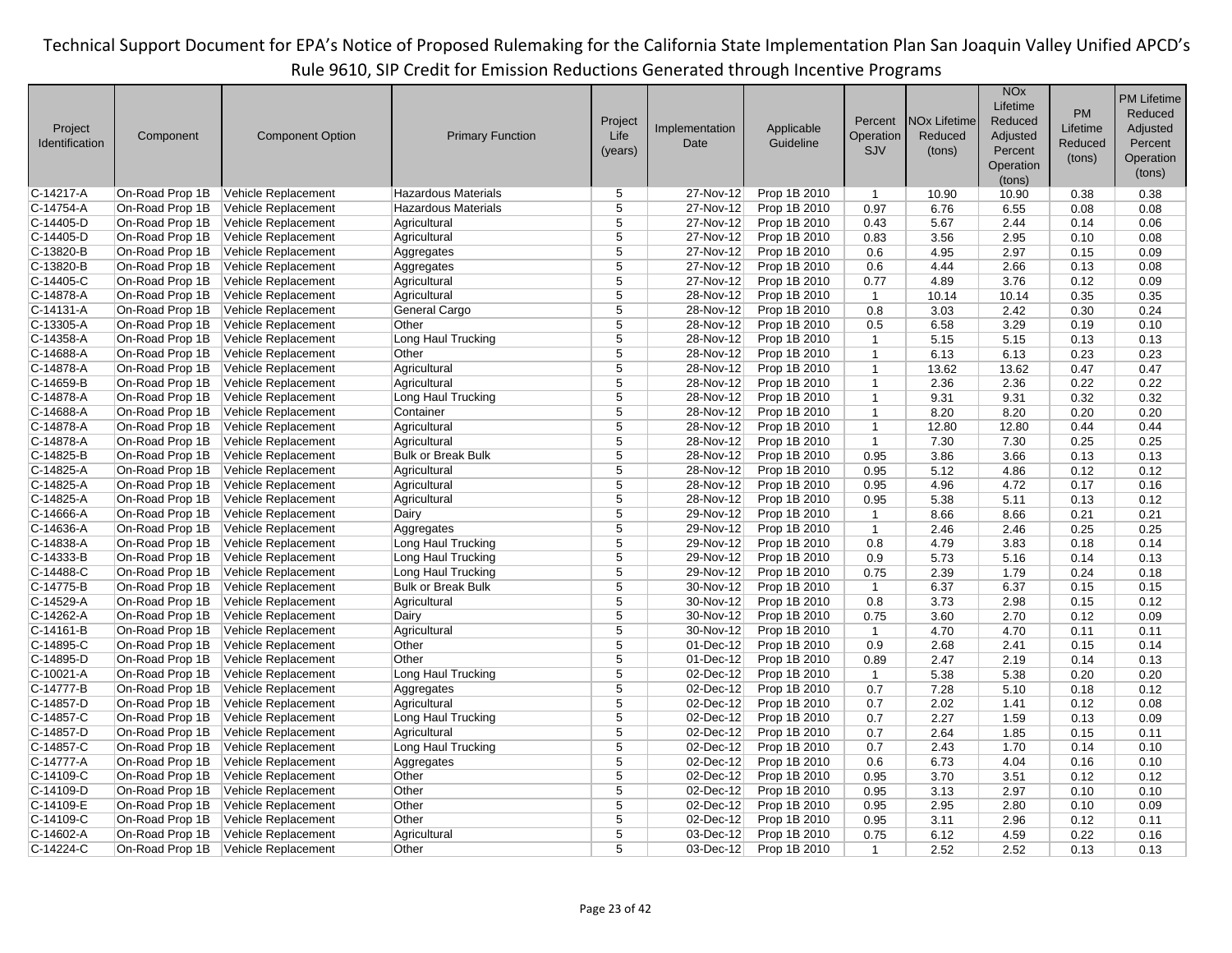| Project<br>Identification | Component       | <b>Component Option</b> | <b>Primary Function</b>                   | Project<br>Life<br>(years) | Implementation<br>Date  | Applicable<br>Guideline | Percent<br>Operation<br>SJV | <b>NO<sub>x</sub></b> Lifetime<br>Reduced<br>(tons) | <b>NO<sub>x</sub></b><br>Lifetime<br>Reduced<br>Adjusted<br>Percent<br>Operation<br>(tons) | <b>PM</b><br>Lifetime<br>Reduced<br>(tons) | <b>PM Lifetime</b><br>Reduced<br>Adjusted<br>Percent<br>Operation<br>(tons) |
|---------------------------|-----------------|-------------------------|-------------------------------------------|----------------------------|-------------------------|-------------------------|-----------------------------|-----------------------------------------------------|--------------------------------------------------------------------------------------------|--------------------------------------------|-----------------------------------------------------------------------------|
| C-14811-A                 | On-Road Prop 1B | Vehicle Replacement     | Poultry                                   | 5                          | 03-Dec-12               | Prop 1B 2010            | $\mathbf{1}$                | 4.14                                                | 4.14                                                                                       | 0.28                                       | 0.28                                                                        |
| C-14224-C                 | On-Road Prop 1B | Vehicle Replacement     | Other                                     | 5                          | 03-Dec-12               | Prop 1B 2010            | $\mathbf{1}$                | 3.32                                                | 3.32                                                                                       | 0.15                                       | 0.15                                                                        |
| C-14811-A                 | On-Road Prop 1B | Vehicle Replacement     | Poultry                                   | $\overline{5}$             | 03-Dec-12               | Prop 1B 2010            | $\mathbf{1}$                | 4.76                                                | 4.76                                                                                       | 0.32                                       | 0.32                                                                        |
| C-14811-A                 | On-Road Prop 1B | Vehicle Replacement     | Poultry                                   | 5                          | 03-Dec-12               | Prop 1B 2010            | $\mathbf{1}$                | 5.74                                                | 5.74                                                                                       | 0.38                                       | 0.38                                                                        |
| C-14811-A                 | On-Road Prop 1B | Vehicle Replacement     | Poultry                                   | 5                          | 03-Dec-12               | Prop 1B 2010            | $\mathbf{1}$                | 5.21                                                | 5.21                                                                                       | 0.35                                       | 0.35                                                                        |
| C-14811-A                 | On-Road Prop 1B | Vehicle Replacement     | Poultry                                   | $\overline{5}$             | $03$ -Dec-12            | Prop 1B 2010            | $\mathbf{1}$                | 4.18                                                | 4.18                                                                                       | 0.28                                       | 0.28                                                                        |
| C-14834-E                 | On-Road Prop 1B | Vehicle Replacement     | <b>Bulk or Break Bulk</b>                 | 5                          | 03-Dec-12               | Prop 1B 2010            | 0.5                         | 3.55                                                | 1.78                                                                                       | 0.11                                       | 0.05                                                                        |
| C-14834-B                 | On-Road Prop 1B | Vehicle Replacement     | <b>Bulk or Break Bulk</b>                 | 5                          | 03-Dec-12               | Prop 1B 2010            | 0.5                         | 3.79                                                | 1.89                                                                                       | 0.11                                       | 0.05                                                                        |
| C-14249-B                 | On-Road Prop 1B | Vehicle Replacement     | Other                                     | $\overline{5}$             | 03-Dec-12               | Prop 1B 2010            | 0.75                        | 3.11                                                | 2.34                                                                                       | 0.10                                       | 0.08                                                                        |
| C-14811-A                 | On-Road Prop 1B | Vehicle Replacement     | Poultry                                   | 5                          | 03-Dec-12               | Prop 1B 2010            | $\overline{1}$              | 5.39                                                | 5.39                                                                                       | 0.13                                       | 0.13                                                                        |
| C-14271-A                 | On-Road Prop 1B | Vehicle Replacement     | <b>Hazardous Materials</b>                | $\overline{5}$             | 05-Dec-12               | Prop 1B 2010            | 0.98                        | 6.03                                                | 5.91                                                                                       | 0.15                                       | 0.14                                                                        |
| C-12738-A                 | On-Road Prop 1B | Vehicle Replacement     | Agricultural                              | 5                          | $\overline{06}$ -Dec-12 | Prop 1B 2010            | 0.5                         | 8.27                                                | 4.14                                                                                       | 0.24                                       | 0.12                                                                        |
| C-14346-B                 | On-Road Prop 1B | Vehicle Replacement     | Long Haul Trucking                        | 5                          | 07-Dec-12               | Prop 1B 2010            | $\mathbf{1}$                | 5.39                                                | 5.39                                                                                       | 0.13                                       | 0.13                                                                        |
| C-14806-A                 | On-Road Prop 1B | Vehicle Replacement     | Long Haul Trucking                        | $\overline{5}$             | 10-Dec-12               | Prop 1B 2010            | 0.5                         | 8.19                                                | 4.10                                                                                       | 0.21                                       | 0.10                                                                        |
| C-14135-D                 | On-Road Prop 1B | Vehicle Replacement     | Other                                     | 5                          | 10-Dec-12               | Prop 1B 2010            | $\mathbf{1}$                | 2.38                                                | 2.38                                                                                       | 0.24                                       | 0.24                                                                        |
| C-14333-B                 | On-Road Prop 1B | Vehicle Replacement     | Long Haul Trucking                        | 5                          | 11-Dec-12               | Prop 1B 2010            | 0.9                         | 6.06                                                | 5.45                                                                                       | 0.15                                       | 0.13                                                                        |
| C-14218-A                 | On-Road Prop 1B | Vehicle Replacement     | Agricultural                              | 5                          | 12-Dec-12               | Prop 1B 2010            | $\mathbf{1}$                | 5.92                                                | 5.92                                                                                       | 0.27                                       | 0.27                                                                        |
| C-14657-A                 | On-Road Prop 1B | Vehicle Replacement     | <b>Hazardous Materials</b>                | 5                          | 12-Dec-12               | Prop 1B 2010            | 0.99                        | 7.43                                                | 7.36                                                                                       | 0.18                                       | 0.18                                                                        |
| C-13813-A                 | On-Road Prop 1B | Vehicle Replacement     | <b>Building or Construction Materials</b> | 5                          | 12-Dec-12               | Prop 1B 2010            | 0.8                         | 6.30                                                | 5.04                                                                                       | 0.29                                       | 0.23                                                                        |
| C-14218-A                 | On-Road Prop 1B | Vehicle Replacement     | Agricultural                              | 5                          | 12-Dec-12               | Prop 1B 2010            | $\mathbf{1}$                | 3.18                                                | 3.18                                                                                       | 0.32                                       | 0.32                                                                        |
| C-14348-A                 | On-Road Prop 1B | Vehicle Replacement     | Long Haul Trucking                        | $\overline{5}$             | 12-Dec-12               | Prop 1B 2010            | 0.43                        | 5.85                                                | 2.52                                                                                       | 0.27                                       | 0.11                                                                        |
| C-14348-A                 | On-Road Prop 1B | Vehicle Replacement     | Long Haul Trucking                        | $\overline{5}$             | 12-Dec-12               | Prop 1B 2010            | 0.34                        | 4.74                                                | 1.61                                                                                       | 0.21                                       | 0.07                                                                        |
| C-14520-A                 | On-Road Prop 1B | Vehicle Replacement     | Aggregates                                | 5                          | 13-Dec-12               | Prop 1B 2010            | $\mathbf{1}$                | 11.18                                               | 11.18                                                                                      | 0.38                                       | 0.38                                                                        |
| C-14036-A                 | On-Road Prop 1B | Vehicle Replacement     | Aggregates                                | 5                          | 14-Dec-12               | Prop 1B 2010            | $\mathbf{1}$                | 5.24                                                | 5.24                                                                                       | 0.56                                       | 0.56                                                                        |
| C-14233-A                 | On-Road Prop 1B | Vehicle Replacement     | Long Haul Trucking                        | 5                          | 14-Dec-12               | Prop 1B 2010            | 0.5                         | 10.35                                               | 5.17                                                                                       | 0.34                                       | 0.17                                                                        |
| C-13279-A                 | On-Road Prop 1B | Vehicle Replacement     | Long Haul Trucking                        | $\overline{5}$             | 17-Dec-12               | Prop 1B 2010            | $\mathbf{1}$                | 3.25                                                | 3.25                                                                                       | 0.11                                       | 0.11                                                                        |
| C-13994-A                 | On-Road Prop 1B | Vehicle Replacement     | <b>Bulk or Break Bulk</b>                 | $\overline{5}$             | 18-Dec-12               | Prop 1B 2010            | 0.1                         | 4.07                                                | 0.41                                                                                       | 0.18                                       | 0.02                                                                        |
| C-14282-A                 | On-Road Prop 1B | Vehicle Replacement     | <b>Restaurant or Supermarket</b>          | 5                          | 18-Dec-12               | Prop 1B 2010            | 0.4                         | 10.09                                               | 4.04                                                                                       | 0.29                                       | 0.12                                                                        |
| C-14234-A                 | On-Road Prop 1B | Vehicle Replacement     | <b>Restaurant or Supermarket</b>          | 5                          | 18-Dec-12               | Prop 1B 2010            | 0.99                        | 3.08                                                | 3.05                                                                                       | 0.09                                       | 0.09                                                                        |
| C-14350-A                 | On-Road Prop 1B | Vehicle Replacement     | Container                                 | 5                          | 18-Dec-12               | Prop 1B 2010            | 0.6                         | 8.10                                                | 4.86                                                                                       | 0.27                                       | 0.16                                                                        |
| C-14594-A                 | On-Road Prop 1B | Vehicle Replacement     | Other                                     | $\overline{5}$             | 18-Dec-12               | Prop 1B 2010            | 0.7                         | 5.22                                                | 3.65                                                                                       | 0.18                                       | 0.13                                                                        |
| C-14455-A                 | On-Road Prop 1B | Vehicle Replacement     | <b>Bulk or Break Bulk</b>                 | $\overline{5}$             | 18-Dec-12               | Prop 1B 2010            | 0.83                        | 4.48                                                | 3.72                                                                                       | 0.15                                       | 0.12                                                                        |
| C-14455-A                 | On-Road Prop 1B | Vehicle Replacement     | Long Haul Trucking                        | 5                          | $18 - Dec-12$           | Prop 1B 2010            | 0.9                         | 4.20                                                | 3.78                                                                                       | 0.14                                       | 0.13                                                                        |
| C-14576-A                 | On-Road Prop 1B | Vehicle Replacement     | Poultry                                   | $\overline{5}$             | 19-Dec-12               | Prop 1B 2010            | 0.65                        | 3.28                                                | 2.13                                                                                       | 0.22                                       | 0.15                                                                        |
| C-14918-A                 | On-Road Prop 1B | Vehicle Replacement     | Agricultural                              | 5                          | 19-Dec-12               | Prop 1B 2010            | $\mathbf{1}$                | 2.63                                                | 2.63                                                                                       | 0.18                                       | 0.18                                                                        |
| C-14901-B                 | On-Road Prop 1B | Vehicle Replacement     | Long Haul Trucking                        | $\overline{5}$             | 19-Dec-12               | Prop 1B 2010            | 0.75                        | 5.19                                                | 3.89                                                                                       | 0.13                                       | 0.09                                                                        |
| C-14576-B                 | On-Road Prop 1B | Vehicle Replacement     | Poultry                                   | $\overline{5}$             | 19-Dec-12               | Prop 1B 2010            | 0.4                         | 6.14                                                | 2.46                                                                                       | 0.15                                       | 0.06                                                                        |
| C-14576-A                 | On-Road Prop 1B | Vehicle Replacement     | Poultry                                   | 5                          | 19-Dec-12               | Prop 1B 2010            | 0.8                         | 10.31                                               | 8.25                                                                                       | 0.25                                       | 0.20                                                                        |
| C-16642-B                 | On-Road Prop 1B | Vehicle Replacement     | Poultry                                   | $\overline{5}$             | 19-Dec-12               | Prop 1B 2010            | $\mathbf{1}$                | 3.56                                                | 3.56                                                                                       | 0.11                                       | 0.11                                                                        |
| C-14576-A                 | On-Road Prop 1B | Vehicle Replacement     | Poultry                                   | 5                          | 19-Dec-12               | Prop 1B 2010            | 0.8                         | 3.76                                                | 3.01                                                                                       | 0.25                                       | 0.20                                                                        |
| C-14576-A                 | On-Road Prop 1B | Vehicle Replacement     | Poultry                                   | 5                          | 19-Dec-12               | Prop 1B 2010            | 0.8                         | 3.78                                                | 3.03                                                                                       | 0.25                                       | 0.20                                                                        |
| C-14576-A                 | On-Road Prop 1B | Vehicle Replacement     | Poultry                                   | $\overline{5}$             | 19-Dec-12               | Prop 1B 2010            | 0.8                         | 3.37                                                | 2.69                                                                                       | 0.23                                       | 0.18                                                                        |
| C-14576-A                 | On-Road Prop 1B | Vehicle Replacement     | Poultry                                   | 5                          | 19-Dec-12               | Prop 1B 2010            | 0.8                         | 4.60                                                | 3.68                                                                                       | 0.31                                       | 0.25                                                                        |
| C-14576-A                 | On-Road Prop 1B | Vehicle Replacement     | Poultry                                   | 5                          | 19-Dec-12               | Prop 1B 2010            | 0.8                         | 4.28                                                | 3.42                                                                                       | 0.29                                       | 0.23                                                                        |
| C-14576-A                 | On-Road Prop 1B | Vehicle Replacement     | Poultry                                   | $\overline{5}$             | 19-Dec-12               | Prop 1B 2010            | 0.8                         | 5.64                                                | 4.51                                                                                       | 0.38                                       | 0.30                                                                        |
| C-14576-A                 | On-Road Prop 1B | Vehicle Replacement     | Poultry                                   | 5                          | 19-Dec-12               | Prop 1B 2010            | 0.8                         | 3.84                                                | 3.07                                                                                       | 0.26                                       | 0.21                                                                        |
|                           |                 |                         |                                           |                            |                         |                         |                             |                                                     |                                                                                            |                                            |                                                                             |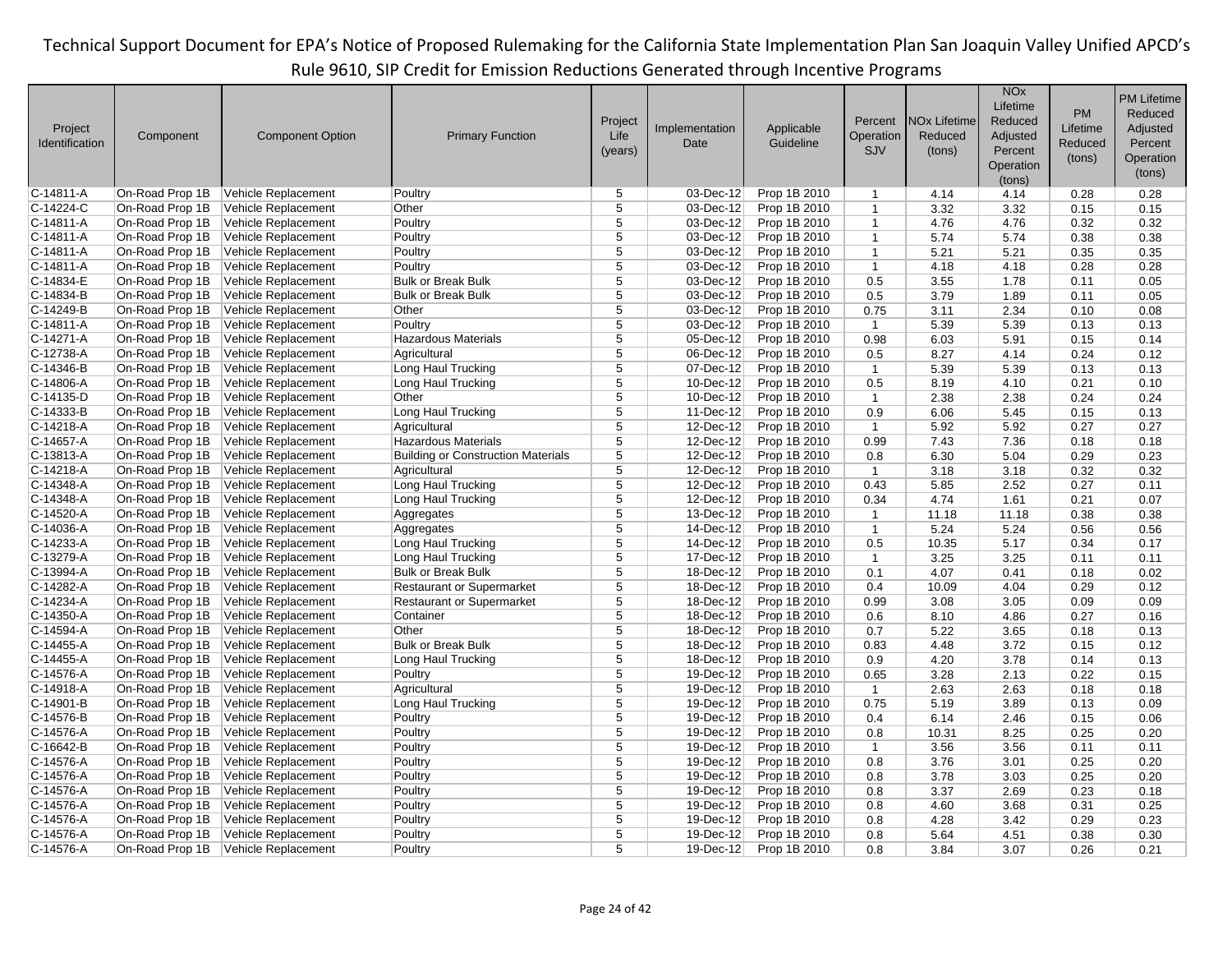|                |                 |                            |                                  |                |                |              |                |                                | <b>NO<sub>x</sub></b><br>Lifetime |          | <b>PM Lifetime</b> |
|----------------|-----------------|----------------------------|----------------------------------|----------------|----------------|--------------|----------------|--------------------------------|-----------------------------------|----------|--------------------|
|                |                 |                            |                                  | Project        |                |              | Percent        | <b>NO<sub>x</sub></b> Lifetime | Reduced                           | PM       | Reduced            |
| Project        | Component       | <b>Component Option</b>    | <b>Primary Function</b>          | Life           | Implementation | Applicable   | Operation      | Reduced                        | Adjusted                          | Lifetime | Adjusted           |
| Identification |                 |                            |                                  | (years)        | Date           | Guideline    | <b>SJV</b>     | (tons)                         | Percent                           | Reduced  | Percent            |
|                |                 |                            |                                  |                |                |              |                |                                | Operation                         | (tons)   | Operation          |
|                |                 |                            |                                  |                |                |              |                |                                | (tons)                            |          | (tons)             |
| C-14576-A      | On-Road Prop 1B | Vehicle Replacement        | Poultry                          | 5              | 19-Dec-12      | Prop 1B 2010 | 0.8            | 3.62                           | 2.90                              | 0.24     | 0.19               |
| C-14576-A      | On-Road Prop 1B | Vehicle Replacement        | Poultry                          | 5              | $19$ -Dec-12   | Prop 1B 2010 | 0.8            | 4.12                           | 3.30                              | 0.28     | 0.22               |
| C-14576-A      | On-Road Prop 1B | Vehicle Replacement        | Poultry                          | 5              | 19-Dec-12      | Prop 1B 2010 | 0.8            | 5.69                           | 4.55                              | 0.19     | 0.15               |
| C-14576-A      | On-Road Prop 1B | Vehicle Replacement        | Poultry                          | $\overline{5}$ | 19-Dec-12      | Prop 1B 2010 | 0.8            | 3.34                           | 2.67                              | 0.22     | 0.18               |
| C-14576-A      | On-Road Prop 1B | Vehicle Replacement        | Poultry                          | $\overline{5}$ | 19-Dec-12      | Prop 1B 2010 | 0.8            | 3.99                           | 3.19                              | 0.27     | 0.21               |
| C-14576-A      | On-Road Prop 1B | Vehicle Replacement        | Poultry                          | 5              | 19-Dec-12      | Prop 1B 2010 | 0.8            | 6.39                           | 5.11                              | 0.43     | 0.34               |
| C-14576-A      | On-Road Prop 1B | Vehicle Replacement        | Poultry                          | $\overline{5}$ | 19-Dec-12      | Prop 1B 2010 | 0.8            | 7.21                           | 5.77                              | 0.48     | 0.39               |
| C-14460-A      | On-Road Prop 1B | Vehicle Replacement        | Agricultural                     | 5              | 20-Dec-12      | Prop 1B 2010 | 0.2            | 9.49                           | 1.90                              | 0.28     | 0.06               |
| C-14576-A      | On-Road Prop 1B | Vehicle Replacement        | Poultry                          | $\overline{5}$ | 20-Dec-12      | Prop 1B 2010 | 0.9            | 5.68                           | 5.11                              | 0.14     | 0.12               |
| C-14346-C      | On-Road Prop 1B | Vehicle Replacement        | Long Haul Trucking               | $\overline{5}$ | 20-Dec-12      | Prop 1B 2010 | 0.97           | 4.00                           | 3.88                              | 0.10     | 0.09               |
| C-9940-A       | On-Road Prop 1B | Vehicle Replacement        | General Cargo                    | 5              | 20-Dec-12      | Prop 1B 2010 | 0.13           | 3.10                           | 0.40                              | 0.11     | 0.01               |
| C-14576-A      | On-Road Prop 1B | Vehicle Replacement        | Poultry                          | $\overline{5}$ | 20-Dec-12      | Prop 1B 2010 | 0.8            | 4.49                           | 3.59                              | 0.30     | 0.24               |
| C-9940-A       | On-Road Prop 1B | Vehicle Replacement        | General Cargo                    | 5              | 20-Dec-12      | Prop 1B 2010 | 0.14           | 8.71                           | 1.22                              | 0.21     | 0.03               |
| C-14576-A      | On-Road Prop 1B | Vehicle Replacement        | Poultry                          | $\overline{5}$ | 20-Dec-12      | Prop 1B 2010 | 0.8            | 3.40                           | 2.72                              | 0.23     | 0.18               |
| C-14576-A      | On-Road Prop 1B | Vehicle Replacement        | Poultry                          | $\overline{5}$ | 20-Dec-12      | Prop 1B 2010 | 0.8            | 3.44                           | 2.76                              | 0.23     | 0.18               |
| C-14576-A      | On-Road Prop 1B | Vehicle Replacement        | Poultry                          | 5              | 20-Dec-12      | Prop 1B 2010 | 0.8            | 3.82                           | 3.06                              | 0.26     | 0.20               |
| C-14576-A      | On-Road Prop 1B | Vehicle Replacement        | Poultry                          | $\overline{5}$ | 20-Dec-12      | Prop 1B 2010 | $\mathbf{1}$   | 5.54                           | 5.54                              | 0.14     | 0.14               |
| C-14576-A      | On-Road Prop 1B | Vehicle Replacement        | Poultry                          | 5              | 20-Dec-12      | Prop 1B 2010 | 0.8            | 7.18                           | 5.74                              | 0.48     | 0.38               |
| C-14817-A      | On-Road Prop 1B | Vehicle Replacement        | Other                            | 5              | 21-Dec-12      | Prop 1B 2010 | 0.1            | 4.21                           | 0.42                              | 0.14     | 0.01               |
| C-14276-A      | On-Road Prop 1B | Vehicle Replacement        | Long Haul Trucking               | $\overline{5}$ | 21-Dec-12      | Prop 1B 2010 | 0.6            | 3.18                           | 1.91                              | 0.14     | 0.09               |
| C-14667-A      | On-Road Prop 1B | Vehicle Replacement        | Agricultural                     | 5              | 21-Dec-12      | Prop 1B 2010 | $\mathbf{1}$   | 3.97                           | 3.97                              | 0.15     | 0.15               |
| C-14853-C      | On-Road Prop 1B | Vehicle Replacement        | Wood or Paper Products           | 5              | 21-Dec-12      | Prop 1B 2010 | 0.95           | 2.41                           | 2.29                              | 0.14     | 0.13               |
| C-14576-A      | On-Road Prop 1B | Vehicle Replacement        | Poultry                          | $\overline{5}$ | 21-Dec-12      | Prop 1B 2010 | 0.75           | 4.91                           | 3.68                              | 0.33     | 0.25               |
| C-14817-A      | On-Road Prop 1B | Vehicle Replacement        | Other                            | 5              | 21-Dec-12      | Prop 1B 2010 | 0.4            | 4.12                           | 1.65                              | 0.41     | 0.16               |
| C-14853-A      | On-Road Prop 1B | Vehicle Replacement        | Wood or Paper Products           | 5              | 21-Dec-12      | Prop 1B 2010 | 0.95           | 3.98                           | 3.78                              | 0.23     | 0.21               |
| C-14817-A      | On-Road Prop 1B | Vehicle Replacement        | Other                            | 5              | 21-Dec-12      | Prop 1B 2010 | 0.4            | 6.98                           | 2.79                              | 0.29     | 0.11               |
| C-14817-A      | On-Road Prop 1B | Vehicle Replacement        | Other                            | 5              | 21-Dec-12      | Prop 1B 2010 | 0.4            | 5.25                           | 2.10                              | 0.18     | 0.07               |
| C-14161-A      | On-Road Prop 1B | <b>Vehicle Replacement</b> | Agricultural                     | 5              | 21-Dec-12      | Prop 1B 2010 | $\mathbf{1}$   | 5.20                           | 5.20                              | 0.13     | 0.13               |
| C-14853-A      | On-Road Prop 1B | Vehicle Replacement        | Wood or Paper Products           | 5              | 21-Dec-12      | Prop 1B 2010 | 0.95           | 4.86                           | 4.62                              | 0.28     | 0.26               |
| C-14817-B      | On-Road Prop 1B | Vehicle Replacement        | Other                            | 5              | 21-Dec-12      | Prop 1B 2010 | 0.34           | 4.22                           | 1.43                              | 0.15     | 0.05               |
| C-14853-A      | On-Road Prop 1B | Vehicle Replacement        | Wood or Paper Products           | 5              | 21-Dec-12      | Prop 1B 2010 | 0.95           | 2.74                           | 2.60                              | 0.16     | 0.15               |
| C-14817-A      | On-Road Prop 1B | Vehicle Replacement        | Other                            | $\overline{5}$ | 21-Dec-12      | Prop 1B 2010 | 0.4            | 6.72                           | 2.69                              | 0.23     | 0.09               |
| C-14853-B      | On-Road Prop 1B | Vehicle Replacement        | Wood or Paper Products           | 5              | 21-Dec-12      | Prop 1B 2010 | 0.95           | 4.41                           | 4.19                              | 0.16     | 0.15               |
| C-14853-A      | On-Road Prop 1B | Vehicle Replacement        | Wood or Paper Products           | $\overline{5}$ | 21-Dec-12      | Prop 1B 2010 | 0.95           | 4.60                           | 4.37                              | 0.26     | 0.25               |
| C-14817-A      | On-Road Prop 1B | Vehicle Replacement        | Other                            | 5              | 21-Dec-12      | Prop 1B 2010 | 0.4            | 6.44                           | 2.58                              | 0.22     | 0.09               |
| C-14853-A      | On-Road Prop 1B | Vehicle Replacement        | <b>Wood or Paper Products</b>    | $\overline{5}$ | 21-Dec-12      | Prop 1B 2010 | 0.95           | 7.45                           | 7.08                              | 0.31     | 0.29               |
| C-14457-A      | On-Road Prop 1B | Vehicle Replacement        | Dairy                            | $\overline{5}$ | 24-Dec-12      | Prop 1B 2010 | $\overline{1}$ | 5.85                           | 5.85                              | 0.14     | 0.14               |
| C-14171-A      | On-Road Prop 1B | Vehicle Replacement        | Long Haul Trucking               | 5              | 26-Dec-12      | Prop 1B 2010 | 0.4            | 3.76                           | 1.50                              | 0.19     | 0.08               |
| C-14880-A      | On-Road Prop 1B | Vehicle Replacement        | Aggregates                       | 5              | 26-Dec-12      | Prop 1B 2010 | $\mathbf{1}$   | 3.41                           | 3.41                              | 0.34     | 0.34               |
| C-14758-A      | On-Road Prop 1B | Vehicle Replacement        | Agricultural                     | 5              | 26-Dec-12      | Prop 1B 2010 | 0.2            | 7.58                           | 1.52                              | 0.35     | 0.07               |
| C-14838-C      | On-Road Prop 1B | Vehicle Replacement        | Other                            | 5              | 26-Dec-12      | Prop 1B 2010 | 0.8            | 5.70                           | 4.56                              | 0.14     | 0.11               |
| C-13769-A      | On-Road Prop 1B | Vehicle Replacement        | <b>Restaurant or Supermarket</b> | $\overline{5}$ | 27-Dec-12      | Prop 1B 2010 | 0.85           | 4.94                           | 4.20                              | 0.22     | 0.19               |
| C-13973-A      | On-Road Prop 1B | Vehicle Replacement        | Long Haul Trucking               | 5              | 27-Dec-12      | Prop 1B 2010 | 0.33           | 5.36                           | 1.77                              | 0.18     | 0.06               |
| C-14909-A      | On-Road Prop 1B | Vehicle Replacement        | Other                            | 5              | 27-Dec-12      | Prop 1B 2010 | 0.9            | 4.65                           | 4.19                              | 0.16     | 0.14               |
| C-14369-A      | On-Road Prop 1B | Vehicle Replacement        | <b>Bulk or Break Bulk</b>        | $\overline{5}$ | 28-Dec-12      | Prop 1B 2010 | 0.96           | 9.65                           | 9.27                              | 0.01     | 0.01               |
| C-14369-A      | On-Road Prop 1B | Vehicle Replacement        | Long Haul Trucking               | 5              | 28-Dec-12      | Prop 1B 2010 | 0.96           | 8.83                           | 8.48                              | 0.01     | 0.01               |
|                |                 |                            |                                  |                |                |              |                |                                |                                   |          |                    |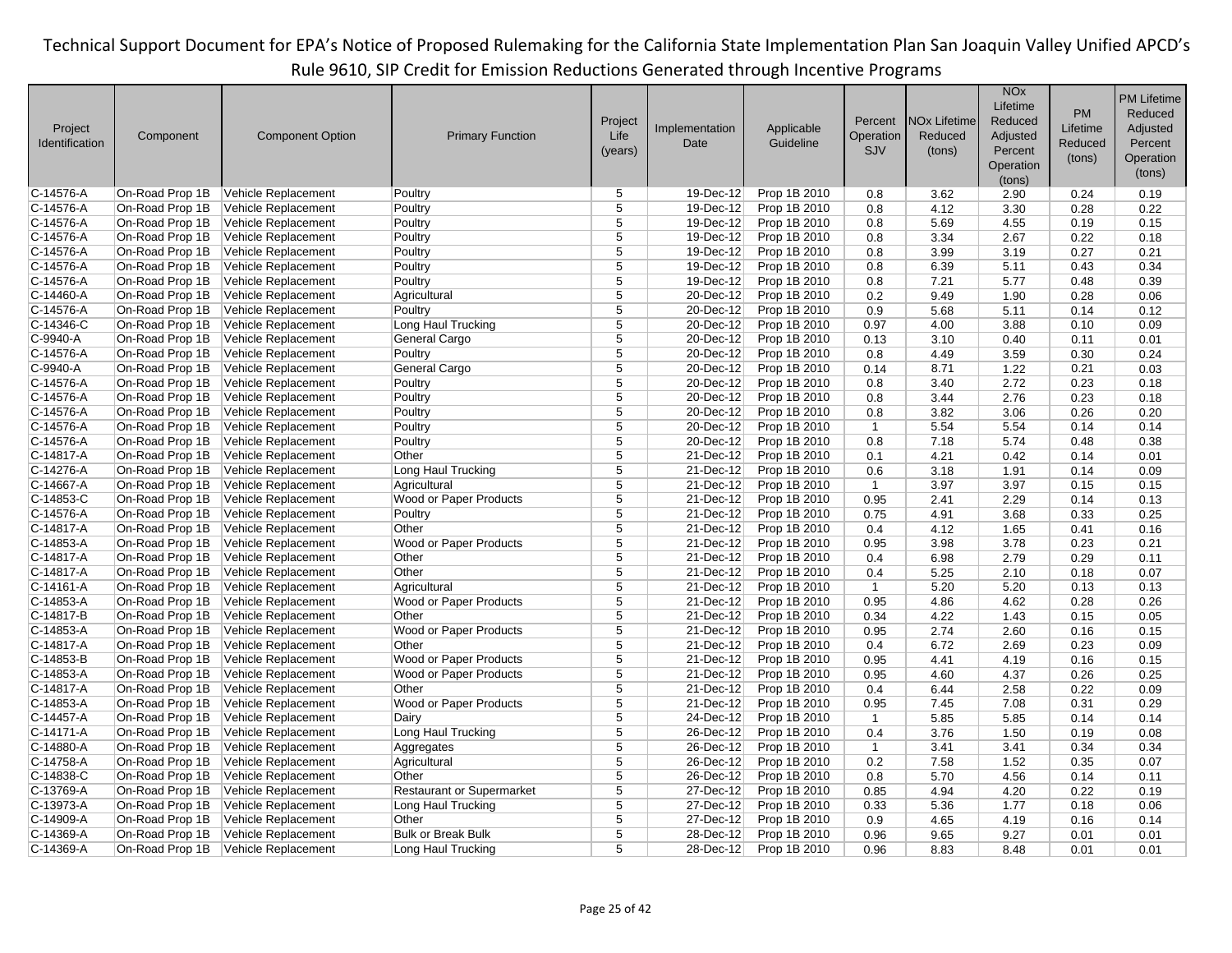|                |                 |                         |                                           |                         |                         |              |                |                                | <b>NO<sub>x</sub></b> |           | <b>PM Lifetime</b> |
|----------------|-----------------|-------------------------|-------------------------------------------|-------------------------|-------------------------|--------------|----------------|--------------------------------|-----------------------|-----------|--------------------|
|                |                 |                         |                                           |                         |                         |              |                |                                | Lifetime              | <b>PM</b> | Reduced            |
| Project        |                 |                         |                                           | Project                 | Implementation          | Applicable   | Percent        | <b>NO<sub>x</sub></b> Lifetime | Reduced               | Lifetime  | Adjusted           |
| Identification | Component       | <b>Component Option</b> | <b>Primary Function</b>                   | Life                    | Date                    | Guideline    | Operation      | Reduced                        | Adjusted              | Reduced   | Percent            |
|                |                 |                         |                                           | (years)                 |                         |              | SJV            | (tons)                         | Percent               |           |                    |
|                |                 |                         |                                           |                         |                         |              |                |                                | Operation             | (tons)    | Operation          |
|                |                 |                         |                                           |                         |                         |              |                |                                | (tons)                |           | (tons)             |
| $C-14369-A$    | On-Road Prop 1B | Vehicle Replacement     | <b>Bulk or Break Bulk</b>                 | 5                       | 28-Dec-12               | Prop 1B 2010 | 0.96           | 12.95                          | 12.43                 | 0.00      | 0.00               |
| $C-14218-B$    | On-Road Prop 1B | Vehicle Replacement     | Agricultural                              | 5                       | 28-Dec-12               | Prop 1B 2010 | $\mathbf{1}$   | 2.19                           | 2.19                  | 0.10      | 0.10               |
| $C-14457 - A$  | On-Road Prop 1B | Vehicle Replacement     | Dairy                                     | 5                       | 28-Dec-12               | Prop 1B 2010 | $\mathbf{1}$   | 2.93                           | 2.93                  | 0.29      | 0.29               |
| $C-14457 - A$  | On-Road Prop 1B | Vehicle Replacement     | Dairy                                     | $\overline{5}$          | 28-Dec-12               | Prop 1B 2010 | 0.87           | 5.23                           | 4.55                  | 0.17      | 0.15               |
| $C-14457-A$    | On-Road Prop 1B | Vehicle Replacement     | Dairy                                     | 5                       | $28$ -Dec-12            | Prop 1B 2010 | 0.91           | 7.06                           | 6.42                  | 0.24      | 0.22               |
| $C-14457-A$    | On-Road Prop 1B | Vehicle Replacement     | Dairy                                     | 5                       | 28-Dec-12               | Prop 1B 2010 | 0.96           | 6.51                           | 6.25                  | 0.22      | 0.21               |
| C-12998-A      | On-Road Prop 1B | Vehicle Replacement     | Long Haul Trucking                        | $\overline{5}$          | 31-Dec-12               | Prop 1B 2010 | 0.5            | 10.17                          | 5.08                  | 0.34      | 0.17               |
| C-14203-A      | On-Road Prop 1B | Vehicle Replacement     | <b>Restaurant or Supermarket</b>          | 5                       | 31-Dec-12               | Prop 1B 2010 | 0.85           | 5.92                           | 5.03                  | 0.79      | 0.67               |
| C-14757-A      | On-Road Prop 1B | Vehicle Replacement     | Agricultural                              | $\overline{5}$          | 31-Dec-12               | Prop 1B 2010 | $\overline{1}$ | 5.74                           | 5.74                  | 0.20      | 0.20               |
| $C-14757 - A$  | On-Road Prop 1B | Vehicle Replacement     | Agricultural                              | $\overline{5}$          | 31-Dec-12               | Prop 1B 2010 | $\mathbf{1}$   | 5.15                           | 5.15                  | 0.18      | 0.18               |
| C-14455-B      | On-Road Prop 1B | Vehicle Replacement     | Aggregates                                | $\overline{5}$          | 31-Dec-12               | Prop 1B 2010 | 0.97           | 4.06                           | 3.94                  | 0.10      | 0.10               |
| C-14455-B      | On-Road Prop 1B | Vehicle Replacement     | Aggregates                                | $\overline{5}$          | 31-Dec-12               | Prop 1B 2010 | 0.9            | 2.62                           | 2.36                  | 0.18      | 0.16               |
| C-14566-A      | On-Road Prop 1B | Vehicle Replacement     | <b>Building or Construction Materials</b> | 5                       | $\overline{09}$ -Jan-13 | Prop 1B 2010 | 0.5            | 10.21                          | 5.10                  | 0.35      | 0.17               |
| $C-13920-A$    | On-Road Prop 1B | Vehicle Replacement     | Agricultural                              | $\overline{5}$          | $11 - Jan-13$           | Prop 1B 2010 | $\mathbf{1}$   | 11.76                          | 11.76                 | 0.02      | 0.02               |
| $C-14816-A$    | On-Road Prop 1B | Vehicle Replacement     | <b>Building or Construction Materials</b> | $\overline{5}$          | $11$ -Jan-13            | Prop 1B 2010 | 0.5            | 5.99                           | 2.99                  | 0.26      | 0.13               |
| C-14606-A      | On-Road Prop 1B | Vehicle Replacement     | Agricultural                              | $\overline{\mathbf{5}}$ | 14-Jan-13               | Prop 1B 2010 | 0.7            | 7.85                           | 5.49                  | 0.35      | 0.24               |
| $C-14175-A$    | On-Road Prop 1B | Vehicle Replacement     | Long Haul Trucking                        | $\overline{5}$          | 15-Jan-13               | Prop 1B 2010 | 0.75           | 8.31                           | 6.23                  | 0.29      | 0.22               |
| $C-10153-A$    | On-Road Prop 1B | Vehicle Replacement     | Agricultural                              | $\overline{5}$          | 16-Jan-13               | Prop 1B 2010 | 0.6            | 9.15                           | 5.49                  | 0.30      | 0.18               |
| $C-13371-A$    | On-Road Prop 1B | Vehicle Replacement     | <b>Restaurant or Supermarket</b>          | 5                       | 18-Jan-13               | Prop 1B 2010 | 0.5            | 9.31                           | 4.66                  | 0.27      | 0.14               |
| $C-14804-A$    | On-Road Prop 1B | Vehicle Replacement     | <b>Restaurant or Supermarket</b>          | $\overline{5}$          | 23-Jan-13               | Prop 1B 2010 | 0.5            | 9.93                           | 4.97                  | 0.33      | 0.17               |
| $C-14346-E$    | On-Road Prop 1B | Vehicle Replacement     | Aggregates                                | $\overline{5}$          | 23-Jan-13               | Prop 1B 2010 | 0.97           | 3.63                           | 3.52                  | 0.09      | 0.09               |
| $C-14346-D$    | On-Road Prop 1B | Vehicle Replacement     | Aggregates                                | $\overline{5}$          | 23-Jan-13               | Prop 1B 2010 | 0.97           | 3.76                           | 3.65                  | 0.09      | 0.09               |
| $C-14455-B$    | On-Road Prop 1B | Vehicle Replacement     | Aggregates                                | 5                       | $23 - Jan-13$           | Prop 1B 2010 | 0.97           | 4.08                           | 3.95                  | 0.10      | 0.10               |
| $C-14321 - A$  | On-Road Prop 1B | Vehicle Replacement     | <b>Building or Construction Materials</b> | 5                       | 26-Jan-13               | Prop 1B 2010 | 0.5            | 4.12                           | 2.06                  | 0.18      | 0.09               |
| $C-14455-B$    | On-Road Prop 1B | Vehicle Replacement     | Aggregates                                | 5                       | 28-Jan-13               | Prop 1B 2010 | 0.97           | 4.64                           | 4.50                  | 0.11      | 0.11               |
| $C-14455-B$    | On-Road Prop 1B | Vehicle Replacement     | Aggregates                                | $\overline{5}$          | 28-Jan-13               | Prop 1B 2010 | 0.9            | 2.46                           | 2.21                  | 0.16      | 0.15               |
| C-14437-A      | On-Road Prop 1B | Vehicle Replacement     | <b>Building or Construction Materials</b> | $\overline{5}$          | 30-Jan-13               | Prop 1B 2010 | 0.7            | 5.03                           | 3.52                  | 0.22      | 0.15               |
| $C-18543-A$    | On-Road Prop 1B | Vehicle Replacement     | <b>Building or Construction Materials</b> | $\overline{\mathbf{5}}$ | 30-Jan-13               | Prop 1B 2010 | 0.7            | 6.30                           | 4.41                  | 0.18      | 0.13               |
| C-9974-A       | On-Road Prop 1B | Vehicle Replacement     | Long Haul Trucking                        | 5                       | 31-Jan-13               | Prop 1B 2010 | 0.7            | 11.51                          | 8.06                  | 0.39      | 0.27               |
| C-14718-A      | On-Road Prop 1B | Vehicle Replacement     | <b>Building or Construction Materials</b> | $\overline{5}$          | 07-Feb-13               | Prop 1B 2010 | 0.5            | 4.53                           | 2.26                  | 0.20      | 0.10               |
| C-14729-A      | On-Road Prop 1B | Vehicle Replacement     | <b>Building or Construction Materials</b> | 5                       | 08-Feb-13               | Prop 1B 2010 | 0.2            | 4.94                           | 0.99                  | 0.12      | 0.02               |
| $C-13719-A$    | On-Road Prop 1B | Vehicle Replacement     | <b>Restaurant or Supermarket</b>          | $\overline{5}$          | 08-Feb-13               | Prop 1B 2010 | 0.6            | 4.42                           | 2.65                  | 0.11      | 0.06               |
| C-10040-A      | On-Road Prop 1B | Vehicle Replacement     | Wood or Paper Products                    | $\overline{5}$          | 12-Feb-13               | Prop 1B 2010 | 0.5            | 6.80                           | 3.40                  | 0.20      | 0.10               |
| $C-14289-A$    | On-Road Prop 1B | Vehicle Replacement     | Long Haul Trucking                        | 5                       | 14-Feb-13               | Prop 1B 2010 | 0.55           | 3.63                           | 2.00                  | 0.16      | 0.09               |
| $C-13369-A$    | On-Road Prop 1B | Vehicle Replacement     | Agricultural                              | $\overline{5}$          | 14-Feb-13               | Prop 1B 2010 | 0.8            | 4.05                           | 3.24                  | 0.18      | 0.14               |
| C-13732-A      | On-Road Prop 1B | Vehicle Replacement     | Agricultural                              | 5                       | 14-Feb-13               | Prop 1B 2010 | 0.8            | 3.43                           | 2.75                  | 0.15      | 0.12               |
| $C-13632-A$    | On-Road Prop 1B | Vehicle Replacement     | Aggregates                                | 5                       | 15-Feb-13               | Prop 1B 2010 | 0.5            | 11.42                          | 5.71                  | 0.28      | 0.14               |
| C-14442-B      | On-Road Prop 1B | Vehicle Replacement     | <b>Restaurant or Supermarket</b>          | $\overline{5}$          | 04-Mar-13               | Prop 1B 2010 | $\mathbf{1}$   | 2.73                           | 2.73                  | 0.08      | 0.08               |
| $C-14488-D$    | On-Road Prop 1B | Vehicle Replacement     | Dairy                                     | $\overline{5}$          | 04-Mar-13               | Prop 1B 2010 | $\mathbf{1}$   | 2.46                           | 2.46                  | 0.08      | 0.08               |
| $C-14721-A$    | On-Road Prop 1B | Vehicle Replacement     | <b>Building or Construction Materials</b> | 5                       | 11-Mar-13               | Prop 1B 2010 | 0.4            | 9.48                           | 3.79                  | 0.28      | 0.11               |
| $C-10051-C$    | On-Road Prop 1B | Vehicle Replacement     | Other                                     | $\overline{5}$          | 11-Mar-13               | Prop 1B 2010 | 0.6            | 4.55                           | 2.73                  | 0.11      | 0.07               |
| $C-10051-B$    | On-Road Prop 1B | Vehicle Replacement     | Long Haul Trucking                        | 5                       | 11-Mar-13               | Prop 1B 2010 | 0.6            | 4.44                           | 2.66                  | 0.11      | 0.06               |
| $C-10051-C$    | On-Road Prop 1B | Vehicle Replacement     | Other                                     | $\overline{5}$          | 12-Mar-13               | Prop 1B 2010 | 0.6            | 4.32                           | 2.59                  | 0.11      | 0.06               |
| C-14577-A      | On-Road Prop 1B | Vehicle Replacement     | <b>Restaurant or Supermarket</b>          | $\overline{5}$          | 13-Mar-13               | Prop 1B 2010 | 0.6            | 5.69                           | 3.42                  | 0.17      | 0.10               |
| C-14135-E      | On-Road Prop 1B | Vehicle Replacement     | Other                                     | 5                       | 13-Mar-13               | Prop 1B 2010 | $\mathbf{1}$   | 3.20                           | 3.20                  | 0.12      | 0.12               |
| $C-13832-A$    | On-Road Prop 1B | Vehicle Replacement     | Dump Truck                                | 5                       | $14$ -Mar-13            | Prop 1B 2010 | 0.5            | 5.05                           | 2.53                  | 0.19      | 0.09               |
|                |                 |                         |                                           |                         |                         |              |                |                                |                       |           |                    |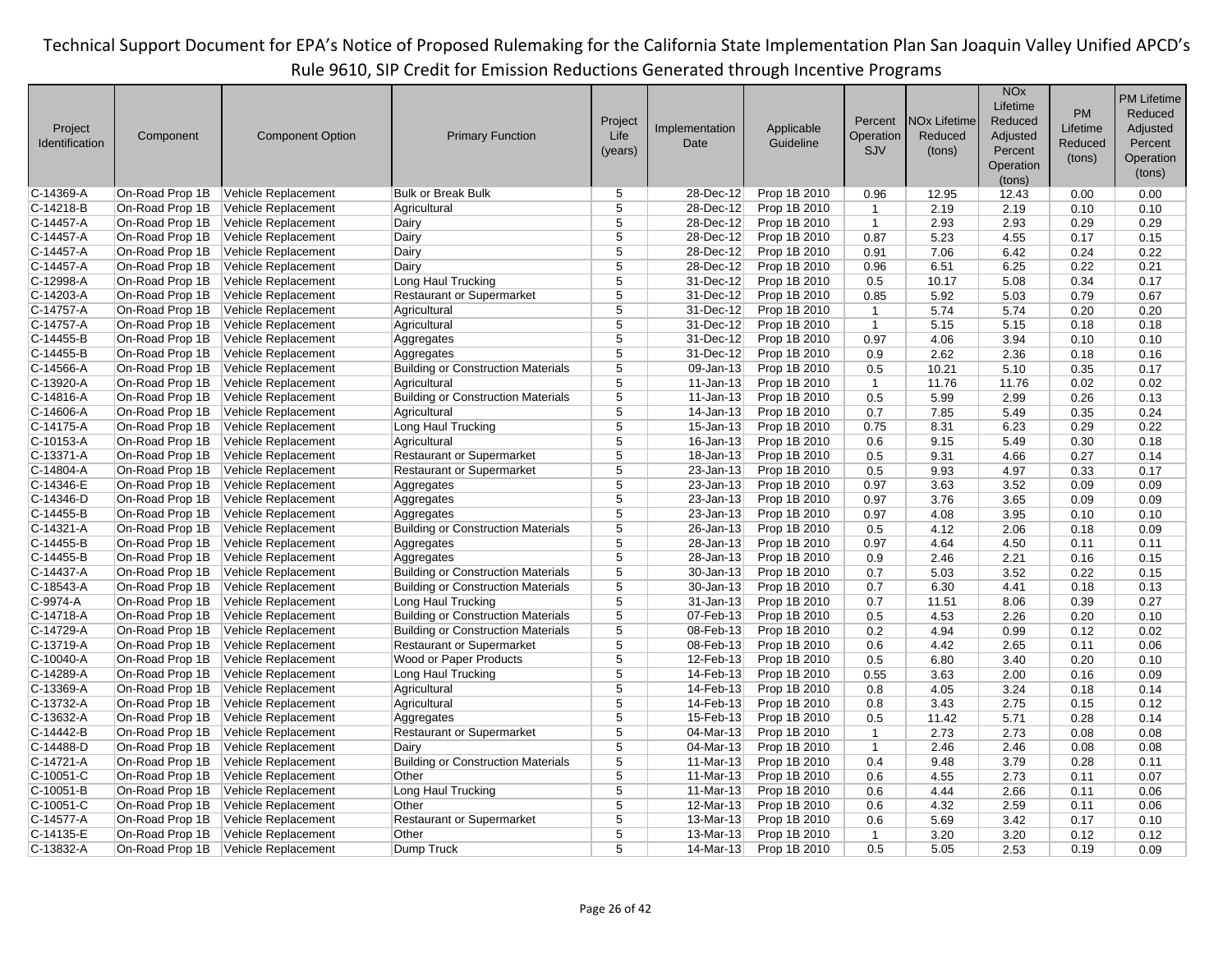| Project<br>Identification | Component       | <b>Component Option</b>     | <b>Primary Function</b>    | Project<br>Life<br>(years) | Implementation<br>Date | Applicable<br>Guideline | Percent<br>Operation<br>SJV | <b>NO<sub>x</sub></b> Lifetime<br>Reduced<br>(tons) | <b>NO<sub>x</sub></b><br>Lifetime<br>Reduced<br>Adjusted<br>Percent<br>Operation<br>(tons) | <b>PM</b><br>Lifetime<br>Reduced<br>(tons) | <b>PM Lifetime</b><br>Reduced<br>Adjusted<br>Percent<br>Operation<br>(tons) |
|---------------------------|-----------------|-----------------------------|----------------------------|----------------------------|------------------------|-------------------------|-----------------------------|-----------------------------------------------------|--------------------------------------------------------------------------------------------|--------------------------------------------|-----------------------------------------------------------------------------|
| $C-10051-D$               | On-Road Prop 1B | Vehicle Replacement         | Other                      | 5                          | 15-Mar-13              | Prop 1B 2010            | 0.6                         | 3.96                                                | 2.38                                                                                       | 0.10                                       | 0.06                                                                        |
| C-14587-A                 | On-Road Prop 1B | Vehicle Replacement         | Other                      | 5                          | 18-Mar-13              | Prop 1B 2010            | 0.98                        | 3.29                                                | 3.22                                                                                       | 0.11                                       | 0.11                                                                        |
| $C-14048-A$               | On-Road Prop 1B | Vehicle Replacement         | Agricultural               | $\overline{5}$             | 21-Mar-13              | Prop 1B 2010            | $\overline{1}$              | 9.64                                                | 9.64                                                                                       | 0.33                                       | 0.33                                                                        |
| $C-14025-A$               | On-Road Prop 1B | Vehicle Replacement         | Agricultural               | $\overline{5}$             | 21-Mar-13              | Prop 1B 2010            | 0.7                         | 4.36                                                | 3.05                                                                                       | 0.20                                       | 0.14                                                                        |
| $C-10051-E$               | On-Road Prop 1B | Vehicle Replacement         | Long Haul Trucking         | 5                          | 25-Mar-13              | Prop 1B 2010            | 0.6                         | 3.86                                                | 2.31                                                                                       | 0.09                                       | 0.06                                                                        |
| $C-14255 - A$             | On-Road Prop 1B | Vehicle Replacement         | Long Haul Trucking         | 5                          | 28-Mar-13              | Prop 1B 2010            | 0.66                        | 4.29                                                | 2.83                                                                                       | 0.15                                       | 0.10                                                                        |
| C-14775-C                 | On-Road Prop 1B | Vehicle Replacement         | <b>Bulk or Break Bulk</b>  | 5                          | 27-Apr-13              | Prop 1B 2010            | $\mathbf{1}$                | 3.71                                                | 3.71                                                                                       | 0.14                                       | 0.14                                                                        |
| $C-14673-A$               | On-Road Prop 1B | Vehicle Replacement         | Other                      | 5                          | 06-Jun-13              | Prop 1B 2010            | 0.45                        | 14.42                                               | 6.49                                                                                       | 0.35                                       | 0.16                                                                        |
| $C-14356-A$               | On-Road Prop 1B | Vehicle Replacement         | Agricultural               | $\overline{5}$             | 14-Sep-13              | Prop 1B 2010            | 0.98                        | 6.66                                                | 6.52                                                                                       | 0.16                                       | 0.16                                                                        |
| $C-14150-A$               | On-Road Prop 1B | Vehicle Replacement         | <b>Hazardous Materials</b> | $\overline{5}$             | 18-Oct-13              | Prop 1B 2010            | 0.85                        | 6.81                                                | 5.79                                                                                       | 0.23                                       | 0.19                                                                        |
| $C-13610-A$               | On-Road Prop 1B | Vehicle Replacement         | Container                  | 5                          | 25-Oct-13              | Prop 1B 2010            | 0.9                         | 6.60                                                | 5.94                                                                                       | 0.22                                       | 0.20                                                                        |
| $C-14089-B$               | On-Road Prop 1B | Vehicle Replacement         | Agricultural               | $\overline{5}$             | 31-Oct-13              | Prop 1B 2010            | 0.6                         | 5.49                                                | 3.30                                                                                       | 0.15                                       | 0.09                                                                        |
| C-13672-A                 | On-Road Prop 1B | Vehicle Replacement         | Other                      | 5                          | 12-Nov-13              | Prop 1B 2010            | 0.75                        | 4.05                                                | 3.04                                                                                       | 0.10                                       | 0.07                                                                        |
| $C-14778-B$               | On-Road Prop 1B | Vehicle Replacement         | Agricultural               | 5                          | 06-Dec-13              | Prop 1B 2010            | $\mathbf{1}$                | 2.64                                                | 2.64                                                                                       | 0.09                                       | 0.09                                                                        |
| $C-17210-A$               | On-Road Prop 1B | Vehicle Replacement 2 for 1 | Agricultural               | $\overline{5}$             | 15-May-12              | Prop 1B 2010            | $\mathbf{1}$                | 5.96                                                | 5.96                                                                                       | 0.62                                       | 0.62                                                                        |
| $C-17189-A$               | On-Road Prop 1B | Vehicle Replacement 2 for 1 | Agricultural               | $\overline{5}$             | 24-May-12              | Prop 1B 2010            | 0.9                         | 5.28                                                | 4.75                                                                                       | 0.35                                       | 0.32                                                                        |
| C-17280-A                 | On-Road Prop 1B | Vehicle Replacement 2 for 1 | Agricultural               | 5                          | 12-Jun-12              | Prop 1B 2010            | 0.7                         | 3.95                                                | 2.77                                                                                       | 0.32                                       | 0.23                                                                        |
| C-17283-A                 | On-Road Prop 1B | Vehicle Replacement 2 for 1 | Agricultural               | $\overline{5}$             | 12-Jun-12              | Prop 1B 2010            | 0.7                         | 4.04                                                | 2.83                                                                                       | 0.40                                       | 0.28                                                                        |
| C-17285-A                 | On-Road Prop 1B | Vehicle Replacement 2 for 1 | Agricultural               | $\overline{5}$             | 12-Jun-12              | Prop 1B 2010            | 0.7                         | 4.37                                                | 3.06                                                                                       | 0.44                                       | 0.31                                                                        |
| C-17287-A                 | On-Road Prop 1B | Vehicle Replacement 2 for 1 | Agricultural               | 5                          | 12-Jun-12              | Prop 1B 2010            | 0.7                         | 4.09                                                | 2.87                                                                                       | 0.33                                       | 0.23                                                                        |
| C-17288-A                 | On-Road Prop 1B | Vehicle Replacement 2 for 1 | Agricultural               | $\overline{5}$             | $12$ -Jun-12           | Prop 1B 2010            | 0.7                         | 4.18                                                | 2.93                                                                                       | 0.42                                       | 0.29                                                                        |
| C-17289-A                 | On-Road Prop 1B | Vehicle Replacement 2 for 1 | Agricultural               | 5                          | 12-Jun-12              | Prop 1B 2010            | 0.7                         | 4.23                                                | 2.96                                                                                       | 0.42                                       | 0.30                                                                        |
| C-17290-A                 | On-Road Prop 1B | Vehicle Replacement 2 for 1 | Agricultural               | 5                          | 12-Jun-12              | Prop 1B 2010            | 0.7                         | 4.03                                                | 2.82                                                                                       | 0.31                                       | 0.22                                                                        |
| $C-17291-A$               | On-Road Prop 1B | Vehicle Replacement 2 for 1 | Agricultural               | 5                          | 12-Jun-12              | Prop 1B 2010            | 0.7                         | 4.32                                                | 3.03                                                                                       | 0.43                                       | 0.30                                                                        |
| C-17392-A                 | On-Road Prop 1B | Vehicle Replacement 2 for 1 | Agricultural               | 5                          | 12-Jun-12              | Prop 1B 2010            | 0.7                         | 3.83                                                | 2.68                                                                                       | 0.32                                       | 0.23                                                                        |
| $C-17394-A$               | On-Road Prop 1B | Vehicle Replacement 2 for 1 | Agricultural               | $\overline{5}$             | 12-Jun-12              | Prop 1B 2010            | 0.7                         | 3.64                                                | 2.55                                                                                       | 0.36                                       | 0.26                                                                        |
| C-17277-A                 | On-Road Prop 1B | Vehicle Replacement 2 for 1 | Agricultural               | $\overline{5}$             | 12-Jun-12              | Prop 1B 2010            | 0.7                         | 3.89                                                | 2.72                                                                                       | 0.32                                       | 0.22                                                                        |
| C-17292-A                 | On-Road Prop 1B | Vehicle Replacement 2 for 1 | Agricultural               | 5                          | 12-Jun-12              | Prop 1B 2010            | 0.7                         | 4.23                                                | 2.96                                                                                       | 0.42                                       | 0.30                                                                        |
| $C-17402-A$               | On-Road Prop 1B | Vehicle Replacement 2 for 1 | Agricultural               | 5                          | 25-Jun-12              | Prop 1B 2010            | $\mathbf{1}$                | 6.08                                                | 6.08                                                                                       | 0.61                                       | 0.61                                                                        |
| $C-17393-A$               | On-Road Prop 1B | Vehicle Replacement 2 for 1 | Agricultural               | $\overline{5}$             | 08-Aug-12              | Prop 1B 2010            | 0.7                         | 4.16                                                | 2.91                                                                                       | 0.41                                       | 0.28                                                                        |
| C-17278-A                 | On-Road Prop 1B | Vehicle Replacement 2 for 1 | Agricultural               | 5                          | 08-Aug-12              | Prop 1B 2010            | 0.7                         | 3.77                                                | 2.64                                                                                       | 0.28                                       | 0.20                                                                        |
| $C-17281-A$               | On-Road Prop 1B | Vehicle Replacement 2 for 1 | Agricultural               | $\overline{5}$             | 08-Aug-12              | Prop 1B 2010            | 0.7                         | 4.36                                                | 3.05                                                                                       | 0.25                                       | 0.18                                                                        |
| C-17284-A                 | On-Road Prop 1B | Vehicle Replacement 2 for 1 | Agricultural               | $\overline{5}$             | 08-Aug-12              | Prop 1B 2010            | 0.7                         | 4.22                                                | 2.95                                                                                       | 0.25                                       | 0.17                                                                        |
| C-17286-A                 | On-Road Prop 1B | Vehicle Replacement 2 for 1 | Agricultural               | 5                          | 08-Aug-12              | Prop 1B 2010            | 0.7                         | 4.07                                                | 2.85                                                                                       | 0.24                                       | 0.17                                                                        |
| C-17395-A                 | On-Road Prop 1B | Vehicle Replacement 2 for 1 | Agricultural               | $\overline{5}$             | 08-Aug-12              | Prop 1B 2010            | 0.7                         | 3.79                                                | 2.65                                                                                       | 0.29                                       | 0.20                                                                        |
| C-17157-A                 | On-Road Prop 1B | Vehicle Replacement 2 for 1 | <b>Hazardous Materials</b> | 5                          | 18-Oct-12              | Prop 1B 2010            | 0.85                        | 5.05                                                | 4.29                                                                                       | 0.22                                       | 0.19                                                                        |
| $C-17401-A$               | On-Road Prop 1B | Vehicle Replacement 2 for 1 | Agricultural               | $\overline{5}$             | 15-Nov-12              | Prop 1B 2010            | $\overline{1}$              | 2.50                                                | 2.50                                                                                       | 0.25                                       | 0.25                                                                        |
| C-12727-A                 | On-Road Prop 1B | Vehicle Replacement 2 for 1 | Heavy Equipment or Metals  | $\overline{5}$             | 27-Nov-12              | Prop 1B 2010            | 0.95                        | 9.81                                                | 9.31                                                                                       | 0.99                                       | 0.94                                                                        |
| $C-17159-A$               | On-Road Prop 1B | Vehicle Replacement 2 for 1 | Aggregates                 | 5                          | 30-Nov-12              | Prop 1B 2010            | $\mathbf{1}$                | 2.74                                                | 2.74                                                                                       | 0.12                                       | 0.12                                                                        |
| $C-17193-A$               | On-Road Prop 1B | Vehicle Replacement 2 for 1 | Agricultural               | 5                          | 20-Dec-12              | Prop 1B 2010            | 0.8                         | 5.68                                                | 4.55                                                                                       | 0.23                                       | 0.19                                                                        |
| C-17194-A                 | On-Road Prop 1B | Vehicle Replacement 2 for 1 | Agricultural               | 5                          | 20-Dec-12              | Prop 1B 2010            | 0.8                         | 6.51                                                | 5.21                                                                                       | 0.27                                       | 0.21                                                                        |
| C-17205-A                 | On-Road Prop 1B | Vehicle Replacement 2 for 1 | Agricultural               | 5                          | 20-Dec-12              | Prop 1B 2010            | 0.8                         | 6.22                                                | 4.97                                                                                       | 0.26                                       | 0.20                                                                        |
| C-17208-A                 | On-Road Prop 1B | Vehicle Replacement 2 for 1 | Agricultural               | $\overline{5}$             | 20-Dec-12              | Prop 1B 2010            | 0.8                         | 6.58                                                | 5.27                                                                                       | 0.27                                       | 0.22                                                                        |
| C-17191-A                 | On-Road Prop 1B | Vehicle Replacement 2 for 1 | Agricultural               | $\overline{5}$             | 20-Dec-12              | Prop 1B 2010            | 0.8                         | 5.66                                                | 4.53                                                                                       | 0.23                                       | 0.19                                                                        |
| C-17067-A                 | On-Road Prop 1B | Vehicle Replacement 2 for 1 | Dairy                      | 5                          | 28-Dec-12              | Prop 1B 2010            | $\mathbf{1}$                | 10.22                                               | 10.22                                                                                      | 0.25                                       | 0.25                                                                        |
| C-17076-A                 | On-Road Prop 1B | Vehicle Replacement 2 for 1 | Wood or Paper Products     | 5                          | 28-Dec-12              | Prop 1B 2010            | 0.95                        | 6.84                                                | 6.50                                                                                       | 0.17                                       | 0.16                                                                        |
|                           |                 |                             |                            |                            |                        |                         |                             |                                                     |                                                                                            |                                            |                                                                             |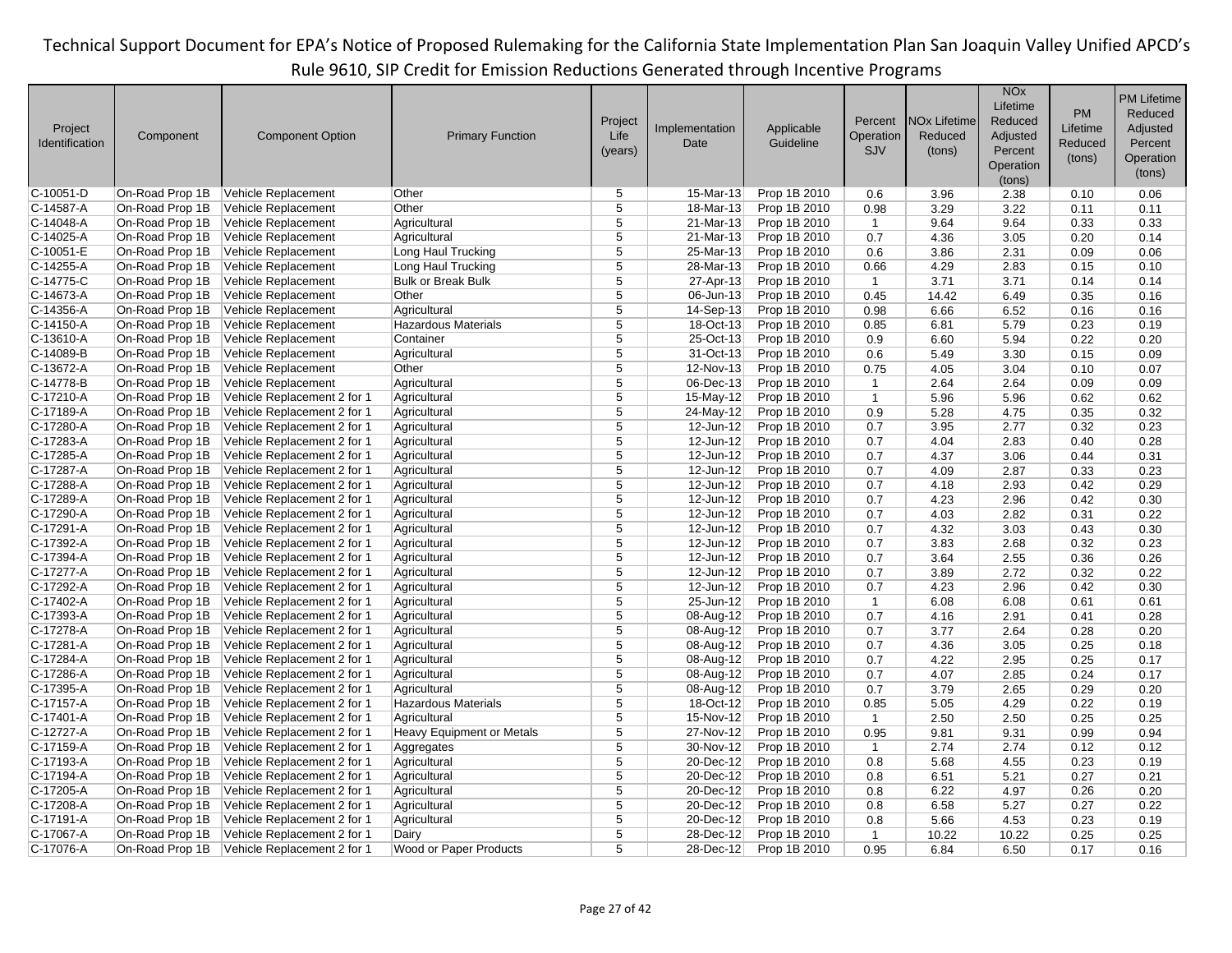|                |                 |                             |                             |         |                |                 |              |                                | <b>NO<sub>x</sub></b> |           | <b>PM Lifetime</b> |
|----------------|-----------------|-----------------------------|-----------------------------|---------|----------------|-----------------|--------------|--------------------------------|-----------------------|-----------|--------------------|
|                |                 |                             |                             |         |                |                 |              |                                | Lifetime              |           |                    |
|                |                 |                             |                             | Project |                |                 | Percent      | <b>NO<sub>x</sub></b> Lifetime | Reduced               | <b>PM</b> | Reduced            |
| Project        | Component       | <b>Component Option</b>     | <b>Primary Function</b>     | Life    | Implementation | Applicable      | Operation    | Reduced                        | Adjusted              | Lifetime  | Adjusted           |
| Identification |                 |                             |                             | (years) | Date           | Guideline       | SJV          | (tons)                         | Percent               | Reduced   | Percent            |
|                |                 |                             |                             |         |                |                 |              |                                | Operation             | (tons)    | Operation          |
|                |                 |                             |                             |         |                |                 |              |                                | (tons)                |           | (tons)             |
| C-17073-A      | On-Road Prop 1B | Vehicle Replacement 2 for 1 | Dairv                       | 5       | 28-Dec-12      | Prop 1B 2010    | $\mathbf{1}$ | 7.49                           | 7.49                  | 0.22      | 0.22               |
| C-8464-A       | Off-Road        | Vehicle Replacement         | <b>Agricultural Tractor</b> | 10      | 20-Mar-13      | Carl Moyer 2011 | $\mathbf{1}$ | 14.56                          | 14.56                 | 0.59      | 0.59               |
| C-8664-A       | Off-Road        | Vehicle Replacement         | Forklift                    | 10      | $31 - Jan-13$  | Carl Moyer 2011 | $\mathbf{1}$ | 1.54                           | 1.54                  | 0.09      | 0.09               |
| C-8878-A       | Off-Road        | Vehicle Replacement         | <b>Agricultural Tractor</b> | 10      | 29-Jan-13      | Carl Moyer 2011 | $\mathbf{1}$ | 1.51                           | 1.51                  | 0.08      | 0.08               |
| C-4789-A       | Off-Road        | Vehicle Replacement         | <b>Agricultural Tractor</b> | 10      | 28-Jan-13      | Carl Moyer 2011 | $\mathbf{1}$ | 4.49                           | 4.49                  | 0.40      | 0.40               |
| C-8369-A       | Off-Road        | Vehicle Replacement         | <b>Agricultural Tractor</b> | 10      | 23-Jan-13      | Carl Moyer 2011 | $\mathbf{1}$ | 4.41                           | 4.41                  | 0.19      | 0.19               |
| $C-7500-A$     | Off-Road        | Vehicle Replacement         | <b>Agricultural Tractor</b> | 10      | $22$ -Jan-13   | Carl Moyer 2011 | $\mathbf{1}$ | 4.26                           | 4.26                  | 0.14      | 0.14               |
| C-8344-A       | Off-Road        | Vehicle Replacement         | <b>Agricultural Tractor</b> | 10      | 18-Jan-13      | Carl Moyer 2011 | $\mathbf{1}$ | 4.18                           | 4.18                  | 0.36      | 0.36               |
| C-7557-A       | Off-Road        | Vehicle Replacement         | <b>Agricultural Tractor</b> | 10      | $16 - Jan-13$  | Carl Moyer 2011 | $\mathbf{1}$ | 2.00                           | 2.00                  | 0.12      | 0.12               |
| C-7912-A       | Off-Road        |                             |                             | 10      | $15 - Jan-13$  |                 | $\mathbf{1}$ |                                | 3.77                  |           | 0.24               |
|                | Off-Road        | Vehicle Replacement         | <b>Agricultural Tractor</b> | 10      |                | Carl Moyer 2011 |              | 3.77                           |                       | 0.24      |                    |
| C-8966-A       |                 | Vehicle Replacement         | Hay Hauler                  |         | 09-Jan-13      | Carl Moyer 2011 | $\mathbf{1}$ | 3.74                           | 3.74                  | 0.13      | 0.13               |
| C-8295-A       | Off-Road        | Vehicle Replacement         | <b>Agricultural Tractor</b> | 10      | 08-Jan-13      | Carl Moyer 2011 | $\mathbf{1}$ | 18.86                          | 18.86                 | 0.80      | 0.80               |
| C-8301-A       | Off-Road        | Vehicle Replacement         | <b>Agricultural Tractor</b> | 10      | 08-Jan-13      | Carl Moyer 2011 | $\mathbf{1}$ | 20.92                          | 20.92                 | 0.91      | 0.91               |
| C-8166-A       | Off-Road        | Vehicle Replacement         | <b>Wheel Loader</b>         | 10      | $07 - Jan-13$  | Carl Moyer 2011 | $\mathbf{1}$ | 7.53                           | 7.53                  | 0.39      | 0.39               |
| C-8842-A       | Off-Road        | Vehicle Replacement         | <b>Agricultural Tractor</b> | 10      | $03$ -Jan-13   | Carl Moyer 2011 | $\mathbf{1}$ | 4.10                           | 4.10                  | 0.16      | 0.16               |
| C-7740-A       | Off-Road        | Vehicle Replacement         | <b>Wheel Loader</b>         | 10      | 31-Dec-12      | Carl Moyer 2011 | $\mathbf{1}$ | 7.06                           | 7.06                  | 0.35      | 0.35               |
| C-7738-A       | Off-Road        | Vehicle Replacement         | <b>Agricultural Tractor</b> | 10      | 28-Dec-12      | Carl Moyer 2011 | $\mathbf{1}$ | 3.89                           | 3.89                  | 0.14      | 0.14               |
| C-7894-A       | Off-Road        | Vehicle Replacement         | <b>Agricultural Tractor</b> | 10      | 28-Dec-12      | Carl Moyer 2011 | $\mathbf{1}$ | 0.72                           | 0.72                  | 0.12      | 0.12               |
| C-7937-A       | Off-Road        | Vehicle Replacement         | <b>Agricultural Tractor</b> | 10      | 28-Dec-12      | Carl Moyer 2011 | $\mathbf{1}$ | 0.61                           | 0.61                  | 0.04      | 0.04               |
| C-8123-A       | Off-Road        | Vehicle Replacement         | <b>Agricultural Tractor</b> | 10      | 28-Dec-12      | Carl Moyer 2011 | $\mathbf{1}$ | 17.45                          | 17.45                 | 0.70      | 0.70               |
| C-8513-A       | Off-Road        | Vehicle Replacement         | <b>Agricultural Tractor</b> | 10      | 28-Dec-12      | Carl Moyer 2011 | $\mathbf{1}$ | 2.37                           | 2.37                  | 0.10      | 0.10               |
| C-8852-A       | Off-Road        | Vehicle Replacement         | <b>Agricultural Tractor</b> | 10      | 28-Dec-12      | Carl Moyer 2011 | $\mathbf{1}$ | 2.13                           | 2.13                  | 0.14      | 0.14               |
| C-7434-A       | Off-Road        | Vehicle Replacement         | <b>Agricultural Tractor</b> | 10      | 27-Dec-12      | Carl Moyer 2011 | $\mathbf{1}$ | 1.90                           | 1.90                  | 0.10      | 0.10               |
| C-7437-A       | Off-Road        | Vehicle Replacement         | <b>Agricultural Tractor</b> | 10      | 27-Dec-12      | Carl Moyer 2011 | $\mathbf{1}$ | 8.55                           | 8.55                  | 0.37      | 0.37               |
| C-7438-A       | Off-Road        | Vehicle Replacement         | <b>Agricultural Tractor</b> | 10      | 27-Dec-12      | Carl Moyer 2011 | $\mathbf{1}$ | 13.16                          | 13.16                 | 0.57      | 0.57               |
| C-8136-A       | Off-Road        | Vehicle Replacement         | <b>Agricultural Tractor</b> | 10      | 27-Dec-12      | Carl Moyer 2011 | $\mathbf{1}$ | 2.44                           | 2.44                  | 0.17      | 0.17               |
| C-8167-A       | Off-Road        | Vehicle Replacement         | <b>Agricultural Tractor</b> | 10      | 27-Dec-12      | Carl Moyer 2011 | $\mathbf{1}$ | 5.61                           | 5.61                  | 0.35      | 0.35               |
| C-8341-A       | Off-Road        | Vehicle Replacement         | <b>Agricultural Tractor</b> | 10      | 27-Dec-12      | Carl Moyer 2011 | $\mathbf{1}$ | 2.55                           | 2.55                  | 0.17      | 0.17               |
| C-8351-A       | Off-Road        | Vehicle Replacement         | <b>Agricultural Tractor</b> | 10      | 27-Dec-12      | Carl Moyer 2011 | $\mathbf{1}$ | 2.91                           | 2.91                  | 0.20      | 0.20               |
| C-8425-A       | Off-Road        | Vehicle Replacement         | <b>Agricultural Tractor</b> | 10      | 27-Dec-12      | Carl Moyer 2011 | $\mathbf{1}$ | 2.91                           | 2.91                  | 0.20      | 0.20               |
| C-9031-A       | Off-Road        | Vehicle Replacement         | <b>Wheel Loader</b>         | 10      | 27-Dec-12      | Carl Moyer 2011 | $\mathbf{1}$ | 15.15                          | 15.15                 | 0.78      | 0.78               |
| C-7984-A       | Off-Road        | Vehicle Replacement         | <b>Agricultural Tractor</b> | 10      | 26-Dec-12      | Carl Moyer 2011 | $\mathbf{1}$ | 1.20                           | 1.20                  | 0.07      | 0.07               |
| C-7989-A       | Off-Road        | Vehicle Replacement         | <b>Agricultural Tractor</b> | 10      | 26-Dec-12      | Carl Moyer 2011 | $\mathbf{1}$ | 1.55                           | 1.55                  | 0.14      | 0.14               |
| C-7994-A       | Off-Road        | Vehicle Replacement         | <b>Agricultural Tractor</b> | 10      | $26$ -Dec-12   | Carl Moyer 2011 | $\mathbf{1}$ | 2.08                           | 2.08                  | 0.18      | 0.18               |
| C-7998-A       | Off-Road        | Vehicle Replacement         | <b>Agricultural Tractor</b> | 10      | 26-Dec-12      | Carl Moyer 2011 | $\mathbf{1}$ | 3.45                           | 3.45                  | 0.29      | 0.29               |
| C-8000-A       | Off-Road        | Vehicle Replacement         | <b>Agricultural Tractor</b> | 10      | $26$ -Dec-12   | Carl Moyer 2011 | $\mathbf{1}$ | 0.57                           | 0.57                  | 0.04      | 0.04               |
| C-8169-A       | Off-Road        | Vehicle Replacement         | <b>Agricultural Tractor</b> | 10      | 26-Dec-12      | Carl Moyer 2011 | $\mathbf{1}$ | 0.56                           | 0.56                  | 0.07      | 0.07               |
| C-8231-A       | Off-Road        | Vehicle Replacement         | <b>Agricultural Tractor</b> | 10      | 26-Dec-12      | Carl Moyer 2011 | $\mathbf{1}$ | 4.60                           | 4.60                  | 0.31      | 0.31               |
| C-7936-A       | Off-Road        | Vehicle Replacement         | <b>Agricultural Tractor</b> | 10      | 24-Dec-12      | Carl Moyer 2011 | $\mathbf{1}$ | 9.33                           | 9.33                  | 0.48      | 0.48               |
| C-8876-A       | Off-Road        | Vehicle Replacement         | <b>Wheel Loader</b>         | 10      | 21-Dec-12      | Carl Moyer 2011 | $\mathbf{1}$ | 3.85                           | 3.85                  | 0.12      | 0.12               |
| C-8627-A       | Off-Road        | Vehicle Replacement         | <b>Agricultural Tractor</b> | 10      | 21-Dec-12      | Carl Moyer 2011 | $\mathbf{1}$ | 4.62                           | 4.62                  | 0.25      | 0.25               |
| C-7382-A       | Off-Road        |                             |                             | 10      | 20-Dec-12      | Carl Moyer 2011 | $\mathbf{1}$ |                                |                       |           | 0.22               |
|                |                 | Vehicle Replacement         | <b>Agricultural Tractor</b> | 10      |                |                 |              | 3.48                           | 3.48                  | 0.22      |                    |
| C-7691-A       | Off-Road        | Vehicle Replacement         | <b>Agricultural Tractor</b> |         | 19-Dec-12      | Carl Moyer 2011 | $\mathbf{1}$ | 1.75                           | 1.75                  | 0.09      | 0.09               |
| C-8376-A       | Off-Road        | Vehicle Replacement         | <b>Wheel Loader</b>         | 10      | 19-Dec-12      | Carl Moyer 2011 | $\mathbf{1}$ | 9.33                           | 9.33                  | 0.39      | 0.39               |
| C-8840-A       | Off-Road        | Vehicle Replacement         | <b>Wheel Loader</b>         | 10      | 19-Dec-12      | Carl Moyer 2011 | $\mathbf{1}$ | 9.96                           | 9.96                  | 0.49      | 0.49               |
| C-8153-A       | Off-Road        | Vehicle Replacement         | <b>Agricultural Tractor</b> | 10      | $18$ -Dec-12   | Carl Moyer 2011 | $\mathbf{1}$ | 3.05                           | 3.05                  | 0.25      | 0.25               |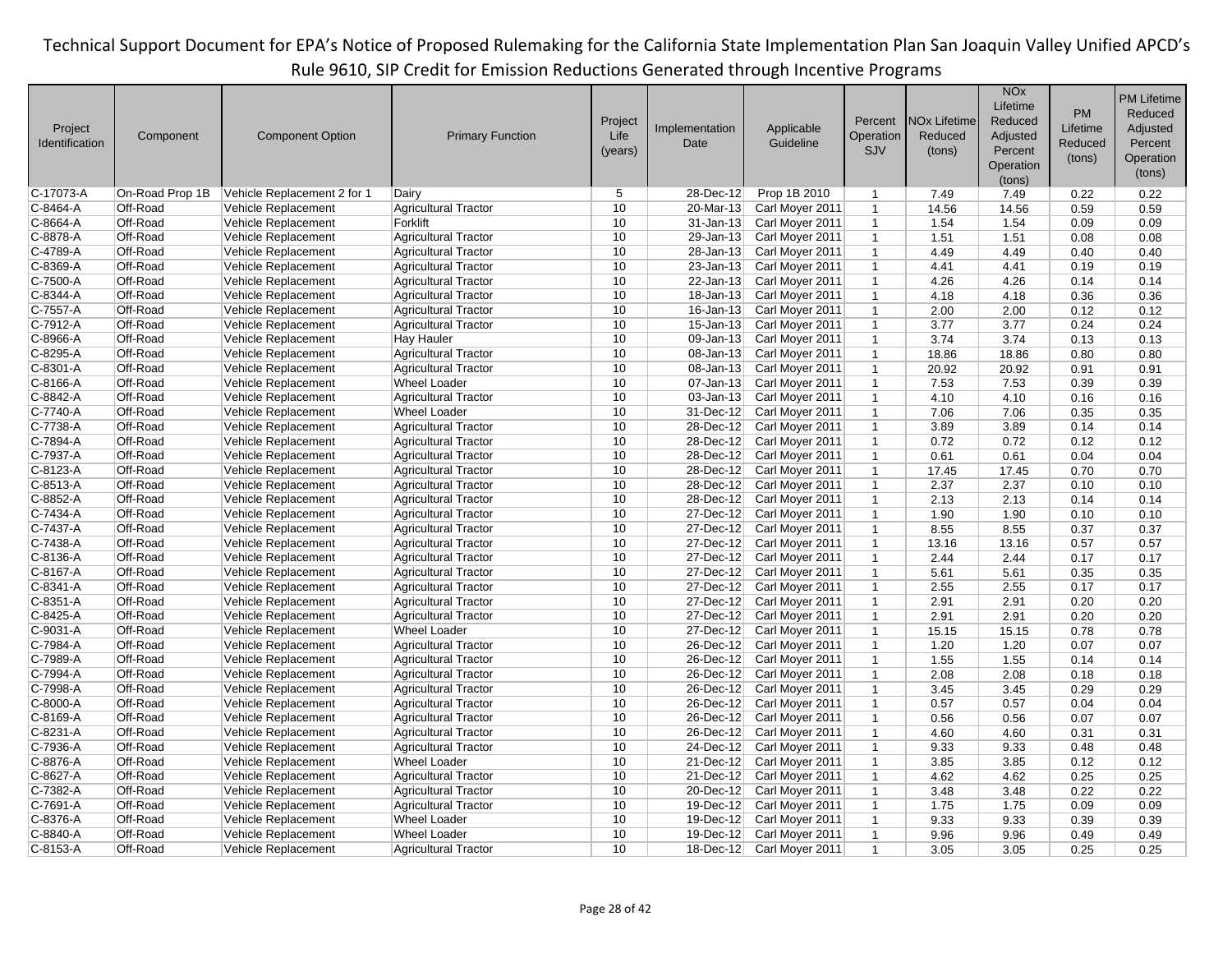|                       |                      |                         |                                                            |         |                         |                                    |              |                                | <b>NO<sub>x</sub></b> |              | <b>PM Lifetime</b> |
|-----------------------|----------------------|-------------------------|------------------------------------------------------------|---------|-------------------------|------------------------------------|--------------|--------------------------------|-----------------------|--------------|--------------------|
|                       |                      |                         |                                                            |         |                         |                                    |              |                                | Lifetime              | <b>PM</b>    | Reduced            |
| Project               |                      |                         |                                                            | Project | Implementation          | Applicable                         | Percent      | <b>NO<sub>x</sub></b> Lifetime | Reduced               | Lifetime     | Adjusted           |
| <b>Identification</b> | Component            | <b>Component Option</b> | <b>Primary Function</b>                                    | Life    | Date                    | Guideline                          | Operation    | Reduced                        | Adjusted              | Reduced      | Percent            |
|                       |                      |                         |                                                            | (years) |                         |                                    | SJV          | (tons)                         | Percent               |              |                    |
|                       |                      |                         |                                                            |         |                         |                                    |              |                                | Operation             | (tons)       | Operation          |
|                       |                      |                         |                                                            |         |                         |                                    |              |                                | (tons)                |              | (tons)             |
| C-8682-A              | Off-Road             | Vehicle Replacement     | <b>Agricultural Tractor</b>                                | 10      | 18-Dec-12               | Carl Moyer 2011                    | $\mathbf{1}$ | 0.60                           | 0.60                  | 0.04         | 0.04               |
| C-8395-A              | Off-Road             | Vehicle Replacement     | <b>Wheel Loader</b>                                        | 10      | 17-Dec-12               | Carl Moyer 2011                    | $\mathbf{1}$ | 2.87                           | 2.87                  | 0.14         | 0.14               |
| C-7190-A              | Off-Road             | Vehicle Replacement     | <b>Agricultural Tractor</b>                                | 10      | 14-Dec-12               | Carl Moyer 2011                    | $\mathbf{1}$ | 6.00                           | 6.00                  | 0.26         | 0.26               |
| C-8466-A              | Off-Road             | Vehicle Replacement     | <b>Agricultural Tractor</b>                                | 10      | 14-Dec-12               | Carl Moyer 2011                    | $\mathbf{1}$ | 6.54                           | 6.54                  | 0.29         | 0.29               |
| C-8598-A              | Off-Road             | Vehicle Replacement     | <b>Agricultural Tractor</b>                                | 10      | 14-Dec-12               | Carl Moyer 2011                    | $\mathbf{1}$ | 4.56                           | 4.56                  | 0.36         | 0.36               |
| $C-8979-A$            | Off-Road             | Vehicle Replacement     | <b>Wheel Loader</b>                                        | 10      | $13$ -Dec-12            | Carl Moyer 2011                    | $\mathbf{1}$ | 7.99                           | 7.99                  | 0.40         | 0.40               |
| C-8999-A              | Off-Road             | Vehicle Replacement     | <b>Wheel Loader</b>                                        | 10      | 12-Dec-12               | Carl Moyer 2011                    | $\mathbf{1}$ | 6.57                           | 6.57                  | 0.37         | 0.37               |
| C-4564-A              | Off-Road             | Vehicle Replacement     | <b>Agricultural Tractor</b>                                | 10      | 10-Dec-12               | Carl Moyer 2011                    | $\mathbf{1}$ | 6.65                           | 6.65                  | 0.34         | 0.34               |
| C-8010-A              | Off-Road             | Vehicle Replacement     | <b>Agricultural Tractor</b>                                | 10      | $04$ -Dec-12            | Carl Moyer 2011                    | $\mathbf{1}$ | 1.36                           | 1.36                  | 0.09         | 0.09               |
| C-8012-A              | Off-Road             | Vehicle Replacement     | <b>Agricultural Tractor</b>                                | 10      | 04-Dec-12               | Carl Moyer 2011                    | $\mathbf{1}$ | 1.27                           | 1.27                  | 0.11         | 0.11               |
| C-8882-A              | Off-Road             | Vehicle Replacement     | <b>Agricultural Tractor</b>                                | 10      | $\overline{04}$ -Dec-12 | Carl Moyer 2011                    | $\mathbf{1}$ | 16.69                          | 16.69                 | 0.71         | 0.71               |
| C-4688-A              | Off-Road             | Vehicle Replacement     | <b>Agricultural Tractor</b>                                | 10      | 03-Dec-12               | Carl Moyer 2011                    | $\mathbf{1}$ | 1.62                           | 1.62                  | 0.09         | 0.09               |
| C-8004-A              | Off-Road             | Vehicle Replacement     | <b>Agricultural Tractor</b>                                | 10      | 30-Nov-12               | Carl Moyer 2011                    | $\mathbf{1}$ | 0.73                           | 0.73                  | 0.03         | 0.03               |
| C-8084-A              | Off-Road             | Vehicle Replacement     | <b>Agricultural Tractor</b>                                | 10      | 30-Nov-12               | Carl Moyer 2011                    | $\mathbf{1}$ | 2.26                           | 2.26                  | 0.13         | 0.13               |
| C-8811-A              | Off-Road             | Vehicle Replacement     | <b>Wheel Loader</b>                                        | 10      | 30-Nov-12               | Carl Moyer 2011                    | $\mathbf{1}$ | 2.65                           | 2.65                  | 0.17         | 0.17               |
| C-7855-A              | Off-Road             | Vehicle Replacement     | <b>Agricultural Tractor</b>                                | 10      | 29-Nov-12               | Carl Moyer 2011                    | $\mathbf{1}$ | 6.84                           | 6.84                  | 0.34         | 0.34               |
| C-8211-A              | Off-Road             | Vehicle Replacement     | <b>Agricultural Tractor</b>                                | 10      | 29-Nov-12               | Carl Moyer 2011                    | $\mathbf{1}$ | 5.73                           | 5.73                  | 0.23         | 0.23               |
| C-7251-A              | Off-Road             | Vehicle Replacement     | <b>Agricultural Tractor</b>                                | 10      | 28-Nov-12               | Carl Moyer 2011                    | $\mathbf{1}$ | 0.62                           | 0.62                  | 0.04         | 0.04               |
| C-7451-A              | Off-Road             | Vehicle Replacement     | <b>Agricultural Tractor</b>                                | 10      | 28-Nov-12               | Carl Moyer 2011                    | $\mathbf{1}$ | 4.24                           | 4.24                  | 0.26         | 0.26               |
| C-8120-A              | Off-Road             | Vehicle Replacement     | <b>Agricultural Tractor</b>                                | 10      | 26-Nov-12               | Carl Moyer 2011                    | $\mathbf{1}$ | 2.89                           | 2.89                  | 0.18         | 0.18               |
| C-8519-A              | Off-Road             | Vehicle Replacement     | <b>Tomato Harvester</b>                                    | 10      | 25-Nov-12               | Carl Moyer 2011                    | $\mathbf{1}$ | 8.71                           | 8.71                  | 0.31         | 0.31               |
| C-9038-A              | Off-Road             | Vehicle Replacement     | <b>Agricultural Tractor</b>                                | 10      | 20-Nov-12               | Carl Moyer 2011                    | $\mathbf{1}$ | 2.21                           | 2.21                  | 0.13         | 0.13               |
| C-8011-A              | Off-Road             | Vehicle Replacement     | <b>Agricultural Tractor</b>                                | 10      | 16-Nov-12               | Carl Moyer 2011                    | $\mathbf{1}$ | 7.85                           | 7.85                  | 0.34         | 0.34               |
| C-8686-A              | Off-Road             | Vehicle Replacement     | <b>Agricultural Tractor</b>                                | 10      | 16-Nov-12               | Carl Moyer 2011                    | $\mathbf{1}$ | 0.17                           | 0.17                  | 0.02         | 0.02               |
| C-7796-A              | Off-Road             | Vehicle Replacement     | <b>Wheel Loader</b>                                        | 10      | 15-Nov-12               | Carl Moyer 2011                    | $\mathbf{1}$ | 7.26                           | 7.26                  | 0.31         | 0.31               |
| C-7888-A              | Off-Road             | Vehicle Replacement     | <b>Wheel Loader</b>                                        | 10      | 15-Nov-12               | Carl Moyer 2011                    | $\mathbf{1}$ | 11.46                          | 11.46                 | 0.53         | 0.53               |
| C-7431-A              | Off-Road             | Vehicle Replacement     |                                                            | 10      | 14-Nov-12               |                                    | $\mathbf{1}$ |                                |                       |              | 0.07               |
| C-7444-A              | Off-Road             | Vehicle Replacement     | <b>Agricultural Tractor</b><br><b>Agricultural Tractor</b> | 10      | 14-Nov-12               | Carl Moyer 2011<br>Carl Moyer 2011 |              | 1.55<br>1.86                   | 1.55<br>1.86          | 0.07<br>0.08 | 0.08               |
|                       |                      |                         |                                                            | 10      |                         |                                    | $\mathbf{1}$ |                                |                       |              |                    |
| C-8243-A              | Off-Road<br>Off-Road | Vehicle Replacement     | <b>Agricultural Tractor</b>                                | 10      | 14-Nov-12               | Carl Moyer 2011                    | $\mathbf{1}$ | 1.95                           | 1.95                  | 0.10         | 0.10               |
| C-8229-A              | Off-Road             | Vehicle Replacement     | <b>Agricultural Tractor</b>                                | 10      | 13-Nov-12               | Carl Moyer 2011                    | $\mathbf{1}$ | 4.20                           | 4.20                  | 0.26         | 0.26               |
| C-8237-A              | Off-Road             | Vehicle Replacement     | <b>Agricultural Tractor</b>                                | 10      | 13-Nov-12               | Carl Moyer 2011                    | $\mathbf{1}$ | 3.94                           | 3.94                  | 0.25         | 0.25               |
| C-6811-A              |                      | Vehicle Replacement     | <b>Agricultural Tractor</b>                                | 10      | 08-Nov-12               | Carl Moyer 2011                    | $\mathbf{1}$ | 5.22                           | 5.22                  | 0.31         | 0.31               |
| C-6817-A              | Off-Road             | Vehicle Replacement     | <b>Agricultural Tractor</b>                                |         | 08-Nov-12               | Carl Moyer 2011                    | $\mathbf{1}$ | 3.46                           | 3.46                  | 0.28         | 0.28               |
| C-7484-A              | Off-Road             | Vehicle Replacement     | <b>Agricultural Tractor</b>                                | 10      | 05-Nov-12               | Carl Moyer 2011                    | $\mathbf{1}$ | 7.82                           | 7.82                  | 0.34         | 0.34               |
| C-7495-A              | Off-Road             | Vehicle Replacement     | <b>Agricultural Tractor</b>                                | 10      | 05-Nov-12               | Carl Moyer 2011                    | $\mathbf{1}$ | 13.03                          | 13.03                 | 0.57         | 0.57               |
| C-7769-A              | Off-Road             | Vehicle Replacement     | <b>Agricultural Tractor</b>                                | 10      | $05$ -Nov-12            | Carl Moyer 2011                    | $\mathbf{1}$ | 2.46                           | 2.46                  | 0.16         | 0.16               |
| C-7800-A              | Off-Road             | Vehicle Replacement     | <b>Agricultural Tractor</b>                                | 10      | 05-Nov-12               | Carl Moyer 2011                    | $\mathbf{1}$ | 7.04                           | 7.04                  | 0.44         | 0.44               |
| C-7387-A              | Off-Road             | Vehicle Replacement     | <b>Agricultural Tractor</b>                                | 10      | $31-Oct-12$             | Carl Moyer 2011                    | $\mathbf{1}$ | 10.96                          | 10.96                 | 0.48         | 0.48               |
| C-7560-A              | Off-Road             | Vehicle Replacement     | <b>Agricultural Tractor</b>                                | 10      | 31-Oct-12               | Carl Moyer 2011                    | $\mathbf{1}$ | 5.43                           | 5.43                  | 0.31         | 0.31               |
| C-7801-A              | Off-Road             | Vehicle Replacement     | <b>Wheel Loader</b>                                        | 10      | 31-Oct-12               | Carl Moyer 2011                    | $\mathbf{1}$ | 8.64                           | 8.64                  | 0.45         | 0.45               |
| C-7884-A              | Off-Road             | Vehicle Replacement     | <b>Agricultural Tractor</b>                                | 10      | 31-Oct-12               | Carl Moyer 2011                    | $\mathbf{1}$ | 26.68                          | 26.68                 | 1.18         | 1.18               |
| C-8288-A              | Off-Road             | Vehicle Replacement     | <b>Agricultural Tractor</b>                                | 10      | 26-Oct-12               | Carl Moyer 2011                    | $\mathbf{1}$ | 3.55                           | 3.55                  | 0.16         | 0.16               |
| C-8647-A              | Off-Road             | Vehicle Replacement     | <b>Agricultural Tractor</b>                                | 10      | 25-Oct-12               | Carl Moyer 2011                    | $\mathbf{1}$ | 18.96                          | 18.96                 | 0.83         | 0.83               |
| C-8225-A              | Off-Road             | Vehicle Replacement     | <b>Agricultural Tractor</b>                                | 10      | 24-Oct-12               | Carl Moyer 2011                    | $\mathbf{1}$ | 2.84                           | 2.84                  | 0.17         | 0.17               |
| C-8226-A              | Off-Road             | Vehicle Replacement     | <b>Agricultural Tractor</b>                                | 10      | 24-Oct-12               | Carl Moyer 2011                    | $\mathbf{1}$ | 2.84                           | 2.84                  | 0.17         | 0.17               |
| C-8423-A              | Off-Road             | Vehicle Replacement     | <b>Agricultural Tractor</b>                                | 10      | 24-Oct-12               | Carl Moyer 2011                    | $\mathbf{1}$ | 4.24                           | 4.24                  | 0.25         | 0.25               |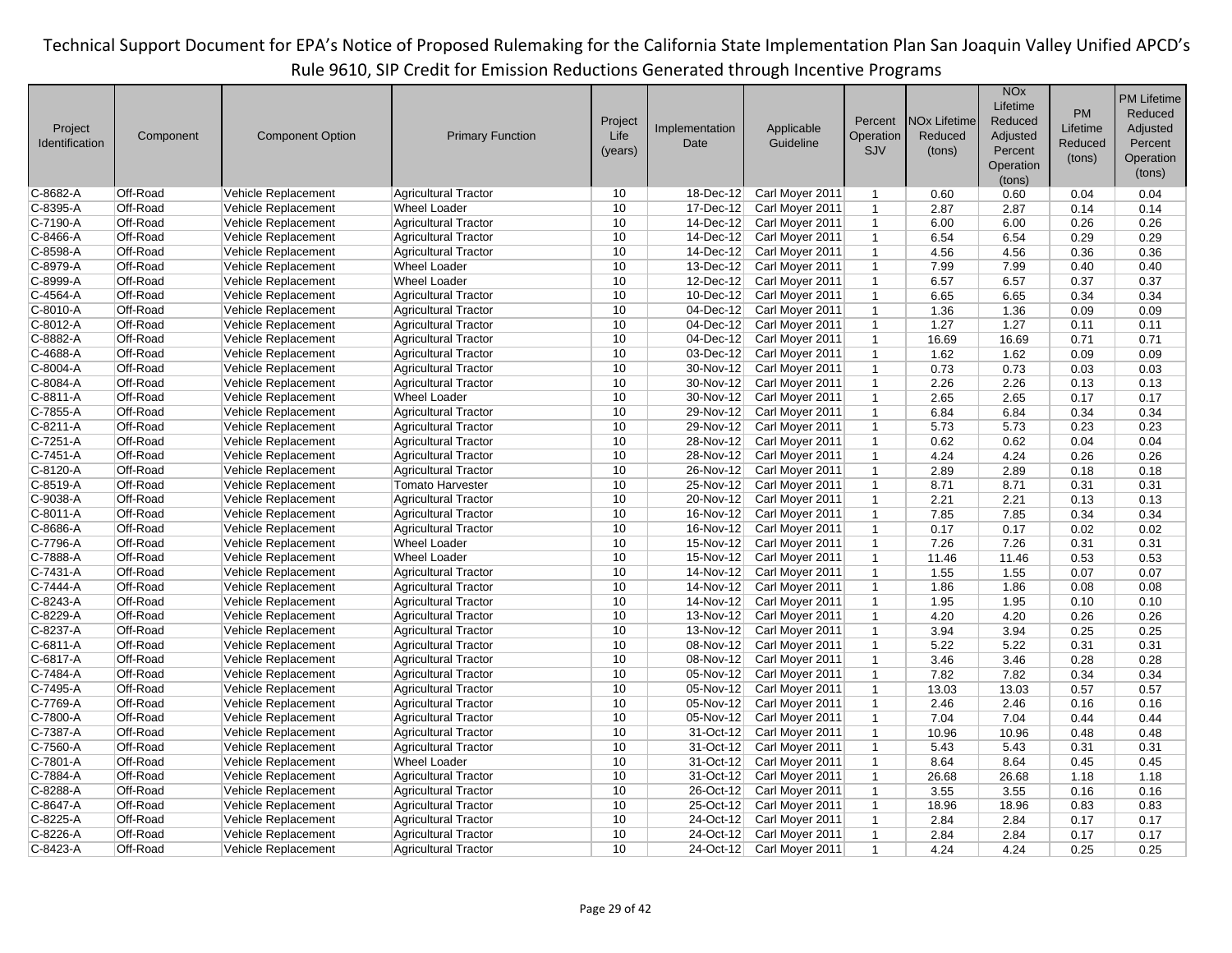| Project<br>Identification | Component            | <b>Component Option</b> | <b>Primary Function</b>     | Project<br>Life<br>(years) | Implementation<br>Date | Applicable<br>Guideline | Percent<br>Operation<br>SJV | <b>NO<sub>x</sub></b> Lifetime<br>Reduced<br>(tons) | <b>NO<sub>x</sub></b><br>Lifetime<br>Reduced<br>Adjusted<br>Percent<br>Operation | PM<br>Lifetime<br>Reduced<br>(tons) | <b>PM Lifetime</b><br>Reduced<br>Adjusted<br>Percent<br>Operation<br>(tons) |
|---------------------------|----------------------|-------------------------|-----------------------------|----------------------------|------------------------|-------------------------|-----------------------------|-----------------------------------------------------|----------------------------------------------------------------------------------|-------------------------------------|-----------------------------------------------------------------------------|
| C-8424-A                  | Off-Road             | Vehicle Replacement     | <b>Agricultural Tractor</b> | 10                         | 24-Oct-12              | Carl Moyer 2011         | $\mathbf{1}$                | 2.40                                                | (tons)<br>2.40                                                                   | 0.20                                | 0.20                                                                        |
| C-7960-A                  | Off-Road             | Vehicle Replacement     | <b>Agricultural Tractor</b> | 10                         | 23-Oct-12              | Carl Moyer 2011         | $\mathbf{1}$                | 3.52                                                | 3.52                                                                             | 0.15                                | 0.15                                                                        |
| C-8581-A                  | Off-Road             | Vehicle Replacement     | <b>Agricultural Tractor</b> | 10                         | 23-Oct-12              | Carl Moyer 2011         | $\mathbf{1}$                | 2.46                                                | 2.46                                                                             | 0.14                                | 0.14                                                                        |
| C-8778-A                  | Off-Road             | Vehicle Replacement     | <b>Agricultural Tractor</b> | 10                         | 22-Oct-12              | Carl Moyer 2011         | $\mathbf{1}$                | 2.37                                                | 2.37                                                                             | 0.13                                | 0.13                                                                        |
| C-7440-A                  | Off-Road             | Vehicle Replacement     | <b>Agricultural Tractor</b> | 10                         | 19-Oct-12              | Carl Moyer 2011         | $\mathbf{1}$                |                                                     | 6.93                                                                             |                                     | 0.30                                                                        |
| C-8597-A                  | Off-Road             |                         |                             | 10                         | 19-Oct-12              |                         |                             | 6.93                                                |                                                                                  | 0.30                                |                                                                             |
|                           |                      | Vehicle Replacement     | <b>Agricultural Tractor</b> |                            |                        | Carl Moyer 2011         | $\mathbf{1}$                | 40.94                                               | 40.94                                                                            | 1.65                                | 1.65                                                                        |
| C-8676-A                  | Off-Road             | Vehicle Replacement     | <b>Wheel Loader</b>         | 10                         | 19-Oct-12              | Carl Moyer 2011         | $\mathbf{1}$                | 10.47                                               | 10.47                                                                            | 0.53                                | 0.53                                                                        |
| C-7877-A                  | Off-Road             | Vehicle Replacement     | <b>Agricultural Tractor</b> | 10                         | 18-Oct-12              | Carl Moyer 2011         | $\mathbf{1}$                | 3.72                                                | 3.72                                                                             | 0.23                                | 0.23                                                                        |
| C-7640-A                  | Off-Road             | Vehicle Replacement     | <b>Agricultural Tractor</b> | 10                         | 16-Oct-12              | Carl Moyer 2011         | $\mathbf{1}$                | 10.11                                               | 10.11                                                                            | 0.44                                | 0.44                                                                        |
| C-7645-A<br>C-8168-A      | Off-Road<br>Off-Road | Vehicle Replacement     | <b>Agricultural Tractor</b> | 10<br>10                   | 15-Oct-12<br>11-Oct-12 | Carl Moyer 2011         | $\mathbf{1}$                | 4.08                                                | 4.08                                                                             | 0.35                                | 0.35                                                                        |
|                           |                      | Vehicle Replacement     | <b>Agricultural Tractor</b> |                            |                        | Carl Moyer 2011         | $\mathbf{1}$                | 14.02                                               | 14.02                                                                            | 0.59                                | 0.59                                                                        |
| C-8148-A                  | Off-Road             | Vehicle Replacement     | Harvester                   | 10                         | 10-Oct-12              | Carl Moyer 2011         | $\mathbf{1}$                | 7.89                                                | 7.89                                                                             | 0.44                                | 0.44                                                                        |
| C-7818-A                  | Off-Road             | Vehicle Replacement     | <b>Agricultural Tractor</b> | 10                         | $04-Oct-12$            | Carl Moyer 2011         | $\mathbf{1}$                | 3.83                                                | 3.83                                                                             | 0.23                                | 0.23                                                                        |
| C-7857-A                  | Off-Road             | Vehicle Replacement     | <b>Agricultural Tractor</b> | 10                         | 04-Oct-12              | Carl Moyer 2011         | $\mathbf{1}$                | 2.76                                                | 2.76                                                                             | 0.12                                | 0.12                                                                        |
| C-8983-A                  | Off-Road             | Vehicle Replacement     | <b>Agricultural Tractor</b> | 10                         | 04-Oct-12              | Carl Moyer 2011         | $\mathbf{1}$                | 3.15                                                | 3.15                                                                             | 0.26                                | 0.26                                                                        |
| C-8164-A                  | Off-Road             | Vehicle Replacement     | <b>Wheel Loader</b>         | 10                         | 03-Oct-12              | Carl Moyer 2011         | $\mathbf{1}$                | 9.11                                                | 9.11                                                                             | 0.50                                | 0.50                                                                        |
| C-8930-A                  | Off-Road             | Vehicle Replacement     | <b>Wheel Loader</b>         | 10                         | 02-Oct-12              | Carl Moyer 2011         | $\mathbf{1}$                | 8.59                                                | 8.59                                                                             | 0.70                                | 0.70                                                                        |
| C-8867-A                  | Off-Road             | Vehicle Replacement     | <b>Agricultural Tractor</b> | 10                         | 28-Sep-12              | Carl Moyer 2011         | $\mathbf{1}$                | 10.05                                               | 10.05                                                                            | 0.44                                | 0.44                                                                        |
| C-7481-A                  | Off-Road             | Vehicle Replacement     | <b>Agricultural Tractor</b> | 10                         | 27-Sep-12              | Carl Moyer 2011         | $\mathbf{1}$                | 0.24                                                | 0.24                                                                             | 0.01                                | 0.01                                                                        |
| C-7577-A                  | Off-Road             | Vehicle Replacement     | <b>Agricultural Tractor</b> | 10                         | 27-Sep-12              | Carl Moyer 2011         | $\mathbf{1}$                | 2.96                                                | 2.96                                                                             | 0.20                                | 0.20                                                                        |
| C-8060-A                  | Off-Road             | Vehicle Replacement     | <b>Agricultural Tractor</b> | 10                         | 27-Sep-12              | Carl Moyer 2011         | $\mathbf{1}$                | 17.42                                               | 17.42                                                                            | 0.77                                | 0.77                                                                        |
| C-8128-A                  | Off-Road             | Vehicle Replacement     | <b>Agricultural Tractor</b> | 10                         | 27-Sep-12              | Carl Moyer 2011         | $\mathbf{1}$                | 2.77                                                | 2.77                                                                             | 0.17                                | 0.17                                                                        |
| C-8130-A                  | Off-Road             | Vehicle Replacement     | <b>Agricultural Tractor</b> | 10                         | 27-Sep-12              | Carl Moyer 2011         | $\mathbf{1}$                | 1.85                                                | 1.85                                                                             | 0.16                                | 0.16                                                                        |
| C-8179-A                  | Off-Road             | Vehicle Replacement     | <b>Wheel Loader</b>         | 10                         | 27-Sep-12              | Carl Moyer 2011         | $\mathbf{1}$                | 3.74                                                | 3.74                                                                             | 0.22                                | 0.22                                                                        |
| C-8200-A                  | Off-Road             | Vehicle Replacement     | <b>Agricultural Tractor</b> | 10                         | 27-Sep-12              | Carl Moyer 2011         | $\mathbf{1}$                | 4.99                                                | 4.99                                                                             | 0.25                                | 0.25                                                                        |
| C-7581-A                  | Off-Road             | Vehicle Replacement     | <b>Agricultural Tractor</b> | 10                         | 25-Sep-12              | Carl Moyer 2011         | $\mathbf{1}$                | 3.11                                                | 3.11                                                                             | 0.16                                | 0.16                                                                        |
| C-8125-A                  | Off-Road             | Vehicle Replacement     | <b>Agricultural Tractor</b> | 10                         | 25-Sep-12              | Carl Moyer 2011         | $\mathbf{1}$                | 1.94                                                | 1.94                                                                             | 0.13                                | 0.13                                                                        |
| C-8447-A                  | Off-Road             | Vehicle Replacement     | <b>Agricultural Tractor</b> | 10                         | 25-Sep-12              | Carl Moyer 2011         | $\mathbf{1}$                | 5.52                                                | 5.52                                                                             | 0.37                                | 0.37                                                                        |
| C-8455-A                  | Off-Road             | Vehicle Replacement     | <b>Agricultural Tractor</b> | 10                         | 25-Sep-12              | Carl Moyer 2011         | $\mathbf{1}$                | 5.52                                                | 5.52                                                                             | 0.37                                | 0.37                                                                        |
| C-8705-A                  | Off-Road             | Vehicle Replacement     | <b>Agricultural Tractor</b> | 10                         | 25-Sep-12              | Carl Moyer 2011         | $\mathbf{1}$                | 15.51                                               | 15.51                                                                            | 0.68                                | 0.68                                                                        |
| C-7837-A                  | Off-Road             | Vehicle Replacement     | <b>Agricultural Tractor</b> | 10                         | $21-Sep-12$            | Carl Moyer 2011         | $\mathbf{1}$                | 3.74                                                | 3.74                                                                             | 0.23                                | 0.23                                                                        |
| C-7923-A                  | Off-Road             | Vehicle Replacement     | <b>Wheel Loader</b>         | 10                         | 20-Sep-12              | Carl Moyer 2011         | $\mathbf{1}$                | 2.46                                                | 2.46                                                                             | 0.13                                | 0.13                                                                        |
| C-8910-A                  | Off-Road             | Vehicle Replacement     | <b>Agricultural Tractor</b> | 10                         | 20-Sep-12              | Carl Moyer 2011         | $\mathbf{1}$                | 1.04                                                | 1.04                                                                             | 0.05                                | 0.05                                                                        |
| C-7882-A                  | Off-Road             | Vehicle Replacement     | <b>Wheel Loader</b>         | 10                         | 19-Sep-12              | Carl Moyer 2011         | $\mathbf{1}$                | 15.04                                               | 15.04                                                                            | 0.72                                | 0.72                                                                        |
| C-8848-A                  | Off-Road             | Vehicle Replacement     | <b>Agricultural Tractor</b> | 10                         | 18-Sep-12              | Carl Moyer 2011         | $\mathbf{1}$                | 2.06                                                | 2.06                                                                             | 0.17                                | 0.17                                                                        |
| C-9145-A                  | Off-Road             | Vehicle Replacement     | <b>Agricultural Tractor</b> | 10                         | 14-Sep-12              | Carl Moyer 2011         | $\mathbf{1}$                | 4.88                                                | 4.88                                                                             | 0.21                                | 0.21                                                                        |
| C-7505-A                  | Off-Road             | Vehicle Replacement     | <b>Agricultural Tractor</b> | 10                         | $13-Sep-12$            | Carl Moyer 2011         | $\mathbf{1}$                | 2.97                                                | 2.97                                                                             | 0.13                                | 0.13                                                                        |
| C-8142-A                  | Off-Road             | Vehicle Replacement     | <b>Agricultural Tractor</b> | 10                         | 13-Sep-12              | Carl Moyer 2011         | $\mathbf{1}$                | 1.13                                                | 1.13                                                                             | 0.05                                | 0.05                                                                        |
| C-8360-A                  | Off-Road             | Vehicle Replacement     | <b>Wheel Loader</b>         | 10                         | 13-Sep-12              | Carl Moyer 2011         | $\mathbf{1}$                | 14.07                                               | 14.07                                                                            | 0.84                                | 0.84                                                                        |
| C-8592-A                  | Off-Road             | Vehicle Replacement     | <b>Agricultural Tractor</b> | 10                         | $13-Sep-12$            | Carl Moyer 2011         | $\mathbf{1}$                | 12.28                                               | 12.28                                                                            | 0.54                                | 0.54                                                                        |
| C-8975-A                  | Off-Road             | Vehicle Replacement     | <b>Agricultural Tractor</b> | 10                         | $13-Sep-12$            | Carl Moyer 2011         | $\mathbf{1}$                | 4.50                                                | 4.50                                                                             | 0.19                                | 0.19                                                                        |
| C-8600-A                  | Off-Road             | Vehicle Replacement     | <b>Agricultural Tractor</b> | 10                         | 12-Sep-12              | Carl Moyer 2011         | $\mathbf{1}$                | 4.64                                                | 4.64                                                                             | 0.19                                | 0.19                                                                        |
| C-8143-A                  | Off-Road             | Vehicle Replacement     | <b>Agricultural Tractor</b> | 10                         | 11-Sep-12              | Carl Moyer 2011         | $\mathbf{1}$                | 2.92                                                | 2.92                                                                             | 0.15                                | 0.15                                                                        |
| C-7913-A                  | Off-Road             | Vehicle Replacement     | <b>Wheel Loader</b>         | 10                         | 10-Sep-12              | Carl Moyer 2011         | $\mathbf{1}$                | 7.57                                                | 7.57                                                                             | 0.34                                | 0.34                                                                        |
| C-7639-A                  | Off-Road             | Vehicle Replacement     | <b>Agricultural Tractor</b> | 10                         | $07-Sep-12$            | Carl Moyer 2011         | $\mathbf{1}$                | 0.12                                                | 0.12                                                                             | 0.02                                | 0.02                                                                        |
| C-7576-A                  | Off-Road             | Vehicle Replacement     | <b>Agricultural Tractor</b> | 10                         | $06-Sep-12$            | Carl Moyer 2011         | $\mathbf{1}$                | 5.60                                                | 5.60                                                                             | 0.25                                | 0.25                                                                        |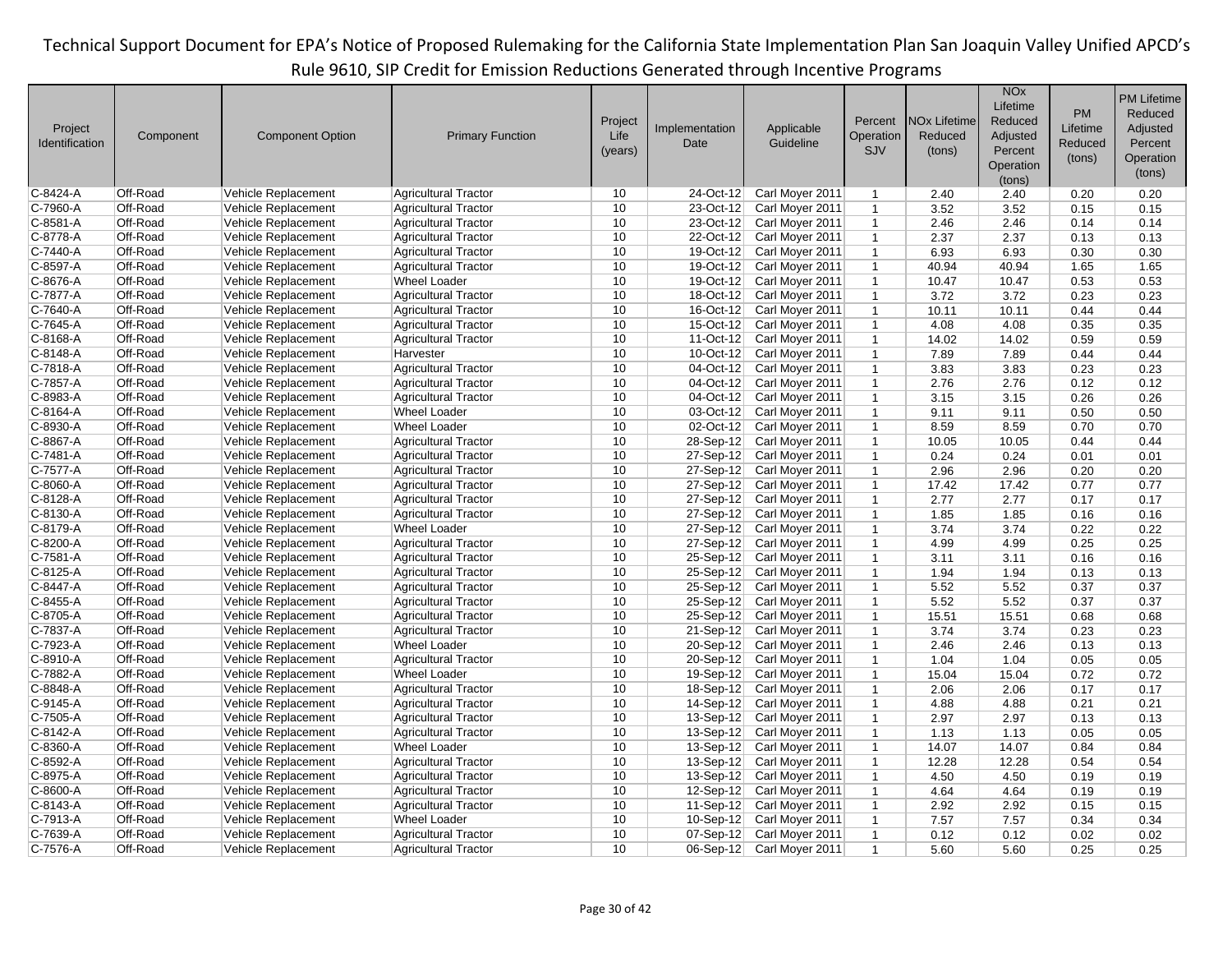| Project<br>Identification | Component | <b>Component Option</b> | <b>Primary Function</b>                            | Project<br>Life<br>(years) | Implementation<br>Date  | Applicable<br>Guideline | Percent<br>Operation<br>SJV  | <b>NO<sub>x</sub></b> Lifetime<br>Reduced<br>(tons) | <b>NO<sub>x</sub></b><br>Lifetime<br>Reduced<br>Adjusted<br>Percent<br>Operation | PM<br>Lifetime<br>Reduced<br>(tons) | <b>PM Lifetime</b><br>Reduced<br>Adjusted<br>Percent<br>Operation<br>(tons) |
|---------------------------|-----------|-------------------------|----------------------------------------------------|----------------------------|-------------------------|-------------------------|------------------------------|-----------------------------------------------------|----------------------------------------------------------------------------------|-------------------------------------|-----------------------------------------------------------------------------|
| C-8721-A                  | Off-Road  | Vehicle Replacement     | <b>Agricultural Tractor</b>                        | 10                         | $06-Sep-12$             | Carl Moyer 2011         | $\mathbf{1}$                 | 7.29                                                | (tons)<br>7.29                                                                   | 0.59                                | 0.59                                                                        |
| C-7498-A                  | Off-Road  | Vehicle Replacement     | <b>Agricultural Tractor</b>                        | 10                         | 05-Sep-12               | Carl Moyer 2011         | $\mathbf{1}$                 | 3.80                                                | 3.80                                                                             | 0.23                                | 0.23                                                                        |
| C-8255-A                  | Off-Road  | Vehicle Replacement     | <b>Agricultural Tractor</b>                        | 10                         | $05-Sep-12$             | Carl Moyer 2011         | $\mathbf{1}$                 | 0.17                                                | 0.17                                                                             | 0.04                                | 0.04                                                                        |
| C-8256-A                  | Off-Road  | Vehicle Replacement     | <b>Agricultural Tractor</b>                        | 10                         | 05-Sep-12               | Carl Moyer 2011         | $\mathbf{1}$                 | 0.17                                                | 0.17                                                                             | 0.04                                | 0.04                                                                        |
| C-8257-A                  | Off-Road  | Vehicle Replacement     | <b>Agricultural Tractor</b>                        | 10                         | 05-Sep-12               | Carl Moyer 2011         | $\mathbf{1}$                 | 0.17                                                | 0.17                                                                             | 0.04                                | 0.04                                                                        |
| C-8209-A                  | Off-Road  | Vehicle Replacement     | <b>Agricultural Tractor</b>                        | 10                         | $04-Sep-12$             | Carl Moyer 2011         | $\mathbf{1}$                 | 3.53                                                | 3.53                                                                             | 0.15                                | 0.15                                                                        |
| C-7385-A                  | Off-Road  | Vehicle Replacement     | <b>Agricultural Tractor</b>                        | 10                         | $31$ -Aug-12            | Carl Moyer 2011         |                              | 5.65                                                | 5.65                                                                             | 0.18                                | 0.18                                                                        |
| C-7921-A                  | Off-Road  | Vehicle Replacement     | <b>Agricultural Tractor</b>                        | 10                         | 31-Aug-12               | Carl Moyer 2011         | $\mathbf{1}$                 |                                                     | 6.74                                                                             | 0.34                                | 0.34                                                                        |
| C-8603-A                  | Off-Road  | Vehicle Replacement     | <b>Wheel Loader</b>                                | 10                         |                         | Carl Moyer 2011         | $\mathbf{1}$<br>$\mathbf{1}$ | 6.74                                                |                                                                                  |                                     |                                                                             |
|                           | Off-Road  |                         |                                                    | 10                         | $31$ -Aug-12            |                         | $\mathbf{1}$                 | 13.18<br>2.22                                       | 13.18<br>2.22                                                                    | 0.67<br>0.15                        | 0.67<br>0.15                                                                |
| C-8652-A                  | Off-Road  | Vehicle Replacement     | <b>Agricultural Tractor</b><br><b>Wheel Loader</b> | 10                         | 31-Aug-12               | Carl Moyer 2011         |                              |                                                     |                                                                                  |                                     | 0.61                                                                        |
| C-8815-A                  | Off-Road  | Vehicle Replacement     |                                                    | 10                         | 31-Aug-12               | Carl Moyer 2011         | $\mathbf{1}$                 | 12.11                                               | 12.11                                                                            | 0.61                                |                                                                             |
| C-8834-A                  | Off-Road  | Vehicle Replacement     | <b>Agricultural Tractor</b>                        | 10                         | 31-Aug-12               | Carl Moyer 2011         | $\mathbf{1}$                 | 3.90                                                | 3.90                                                                             | 0.16                                | 0.16                                                                        |
| C-8375-A                  |           | Vehicle Replacement     | <b>Agricultural Tractor</b>                        |                            | 30-Aug-12               | Carl Moyer 2011         | $\mathbf{1}$                 | 4.82                                                | 4.82                                                                             | 0.24                                | 0.24                                                                        |
| C-5689-A                  | Off-Road  | Vehicle Replacement     | <b>Agricultural Tractor</b>                        | 10                         | 29-Aug-12               | Carl Moyer 2011         | $\mathbf{1}$                 | 0.42                                                | 0.42                                                                             | 0.06                                | 0.06                                                                        |
| C-7809-A                  | Off-Road  | Vehicle Replacement     | <b>Wheel Loader</b>                                | 10                         | 29-Aug-12               | Carl Moyer 2011         | $\mathbf{1}$                 | 6.73                                                | 6.73                                                                             | 0.55                                | 0.55                                                                        |
| C-8874-A                  | Off-Road  | Vehicle Replacement     | <b>Agricultural Tractor</b>                        | 10                         | 29-Aug-12               | Carl Moyer 2011         | $\mathbf{1}$                 | 2.41                                                | 2.41                                                                             | 0.21                                | 0.21                                                                        |
| C-7164-A                  | Off-Road  | Vehicle Replacement     | <b>Agricultural Tractor</b>                        | 10                         | 28-Aug-12               | Carl Moyer 2011         | $\mathbf{1}$                 | 11.17                                               | 11.17                                                                            | 0.47                                | 0.47                                                                        |
| C-7167-A                  | Off-Road  | Vehicle Replacement     | Agricultural Tractor                               | 10                         | 28-Aug-12               | Carl Moyer 2011         | $\mathbf{1}$                 | 12.94                                               | 12.94                                                                            | 0.55                                | 0.55                                                                        |
| C-7925-A                  | Off-Road  | Vehicle Replacement     | <b>Agricultural Tractor</b>                        | 10                         | 27-Aug-12               | Carl Moyer 2011         | $\mathbf{1}$                 | 7.37                                                | 7.37                                                                             | 0.33                                | 0.33                                                                        |
| C-8746-A                  | Off-Road  | Vehicle Replacement     | <b>Agricultural Tractor</b>                        | 10                         | 27-Aug-12               | Carl Moyer 2011         | $\mathbf{1}$                 | 1.77                                                | 1.77                                                                             | 0.12                                | 0.12                                                                        |
| C-8748-A                  | Off-Road  | Vehicle Replacement     | <b>Agricultural Tractor</b>                        | 10                         | 27-Aug-12               | Carl Moyer 2011         | $\mathbf{1}$                 | 3.91                                                | 3.91                                                                             | 0.27                                | 0.27                                                                        |
| C-8041-A                  | Off-Road  | Vehicle Replacement     | <b>Agricultural Tractor</b>                        | 10                         | 25-Aug-12               | Carl Moyer 2011         | $\mathbf{1}$                 | 6.12                                                | 6.12                                                                             | 0.28                                | 0.28                                                                        |
| C-7891-A                  | Off-Road  | Vehicle Replacement     | <b>Agricultural Tractor</b>                        | 10                         | 23-Aug-12               | Carl Moyer 2011         | $\mathbf{1}$                 | 12.74                                               | 12.74                                                                            | 0.64                                | 0.64                                                                        |
| C-7446-A                  | Off-Road  | Vehicle Replacement     | <b>Agricultural Tractor</b>                        | 10                         | 22-Aug-12               | Carl Moyer 2011         | $\mathbf{1}$                 | 3.68                                                | 3.68                                                                             | 0.19                                | 0.19                                                                        |
| C-7454-A                  | Off-Road  | Vehicle Replacement     | <b>Agricultural Tractor</b>                        | 10                         | 22-Aug-12               | Carl Moyer 2011         | $\mathbf{1}$                 | 2.52                                                | 2.52                                                                             | 0.13                                | 0.13                                                                        |
| C-7719-A                  | Off-Road  | Vehicle Replacement     | <b>Agricultural Tractor</b>                        | 10                         | 21-Aug-12               | Carl Moyer 2011         | $\mathbf{1}$                 | 3.01                                                | 3.01                                                                             | 0.15                                | 0.15                                                                        |
| C-7735-A                  | Off-Road  | Vehicle Replacement     | <b>Agricultural Tractor</b>                        | 10                         | $21$ -Aug-12            | Carl Moyer 2011         | $\mathbf{1}$                 | 12.22                                               | 12.22                                                                            | 0.54                                | 0.54                                                                        |
| C-8068-A                  | Off-Road  | Vehicle Replacement     | <b>Agricultural Tractor</b>                        | 10                         | 21-Aug-12               | Carl Moyer 2011         | $\mathbf{1}$                 | 5.03                                                | 5.03                                                                             | 0.32                                | 0.32                                                                        |
| C-8207-A                  | Off-Road  | Vehicle Replacement     | <b>Agricultural Tractor</b>                        | 10                         | $21$ -Aug-12            | Carl Moyer 2011         | $\mathbf{1}$                 | 4.20                                                | 4.20                                                                             | 0.21                                | 0.21                                                                        |
| C-8814-A                  | Off-Road  | Vehicle Replacement     | <b>Agricultural Tractor</b>                        | 10                         | 21-Aug-12               | Carl Moyer 2011         | $\mathbf{1}$                 | 3.74                                                | 3.74                                                                             | 0.22                                | 0.22                                                                        |
| C-8146-A                  | Off-Road  | Vehicle Replacement     | <b>Wheel Loader</b>                                | 10                         | 20-Aug-12               | Carl Moyer 2011         | $\mathbf{1}$                 | 5.15                                                | 5.15                                                                             | 0.22                                | 0.22                                                                        |
| C-8861-A                  | Off-Road  | Vehicle Replacement     | <b>Agricultural Tractor</b>                        | 10                         | 20-Aug-12               | Carl Moyer 2011         | $\mathbf{1}$                 | 3.71                                                | 3.71                                                                             | 0.19                                | 0.19                                                                        |
| C-8766-A                  | Off-Road  | Vehicle Replacement     | <b>Agricultural Tractor</b>                        | 10                         | 17-Aug-12               | Carl Moyer 2011         | $\mathbf{1}$                 | 5.29                                                | 5.29                                                                             | 0.35                                | 0.35                                                                        |
| C-7439-A                  | Off-Road  | Vehicle Replacement     | <b>Agricultural Tractor</b>                        | 10                         | 16-Aug-12               | Carl Moyer 2011         | $\mathbf{1}$                 | 1.64                                                | 1.64                                                                             | 0.09                                | 0.09                                                                        |
| C-8832-A                  | Off-Road  | Vehicle Replacement     | <b>Agricultural Tractor</b>                        | 10                         | $11-Auq-12$             | Carl Moyer 2011         | $\mathbf{1}$                 | 44.32                                               | 44.32                                                                            | 1.94                                | 1.94                                                                        |
| C-8618-A                  | Off-Road  | Vehicle Replacement     | <b>Agricultural Tractor</b>                        | 10                         | $10-Aug-12$             | Carl Moyer 2011         | $\mathbf{1}$                 | 2.65                                                | 2.65                                                                             | 0.11                                | 0.11                                                                        |
| C-8620-A                  | Off-Road  | Vehicle Replacement     | <b>Agricultural Tractor</b>                        | 10                         | $10$ -Aug-12            | Carl Moyer 2011         | $\mathbf{1}$                 | 2.65                                                | 2.65                                                                             | 0.11                                | 0.11                                                                        |
| C-8327-A                  | Off-Road  | Vehicle Replacement     | <b>Agricultural Backhoe</b>                        | 10                         | 08-Aug-12               | Carl Moyer 2011         | $\mathbf{1}$                 | 4.08                                                | 4.08                                                                             | 0.36                                | 0.36                                                                        |
| $C-8518-A$                | Off-Road  | Vehicle Replacement     | <b>Agricultural Tractor</b>                        | 10                         | 08-Aug-12               | Carl Moyer 2011         | $\mathbf{1}$                 | 0.68                                                | 0.68                                                                             | 0.15                                | 0.15                                                                        |
| C-8596-A                  | Off-Road  | Vehicle Replacement     | <b>Agricultural Tractor</b>                        | 10                         | $\overline{03}$ -Aug-12 | Carl Moyer 2011         | $\mathbf{1}$                 | 12.07                                               | 12.07                                                                            | 0.53                                | 0.53                                                                        |
| C-8725-A                  | Off-Road  | Vehicle Replacement     | <b>Agricultural Tractor</b>                        | 10                         | 03-Aug-12               | Carl Moyer 2011         | $\mathbf{1}$                 | 1.06                                                | 1.06                                                                             | 0.25                                | 0.25                                                                        |
| C-8860-A                  | Off-Road  | Vehicle Replacement     | <b>Agricultural Tractor</b>                        | 10                         | 03-Aug-12               | Carl Moyer 2011         | $\mathbf{1}$                 | 4.36                                                | 4.36                                                                             | 0.18                                | 0.18                                                                        |
| C-8742-A                  | Off-Road  | Vehicle Replacement     | <b>Agricultural Tractor</b>                        | 10                         | 01-Aug-12               | Carl Moyer 2011         | $\mathbf{1}$                 | 3.20                                                | 3.20                                                                             | 0.16                                | 0.16                                                                        |
| C-8235-A                  | Off-Road  | Vehicle Replacement     | <b>Agricultural Tractor</b>                        | 10                         | 31-Jul-12               | Carl Moyer 2011         | $\mathbf{1}$                 | 4.87                                                | 4.87                                                                             | 0.30                                | 0.30                                                                        |
| C-8608-A                  | Off-Road  | Vehicle Replacement     | <b>Wheel Loader</b>                                | 10                         | $27 -$ Jul-12           | Carl Moyer 2011         | $\mathbf{1}$                 | 2.69                                                | 2.69                                                                             | 0.13                                | 0.13                                                                        |
| C-7528-A                  | Off-Road  | Vehicle Replacement     | <b>Agricultural Tractor</b>                        | 10                         | $25 -$ Jul-12           | Carl Moyer 2011         | $\mathbf{1}$                 | 3.36                                                | 3.36                                                                             | 0.21                                | 0.21                                                                        |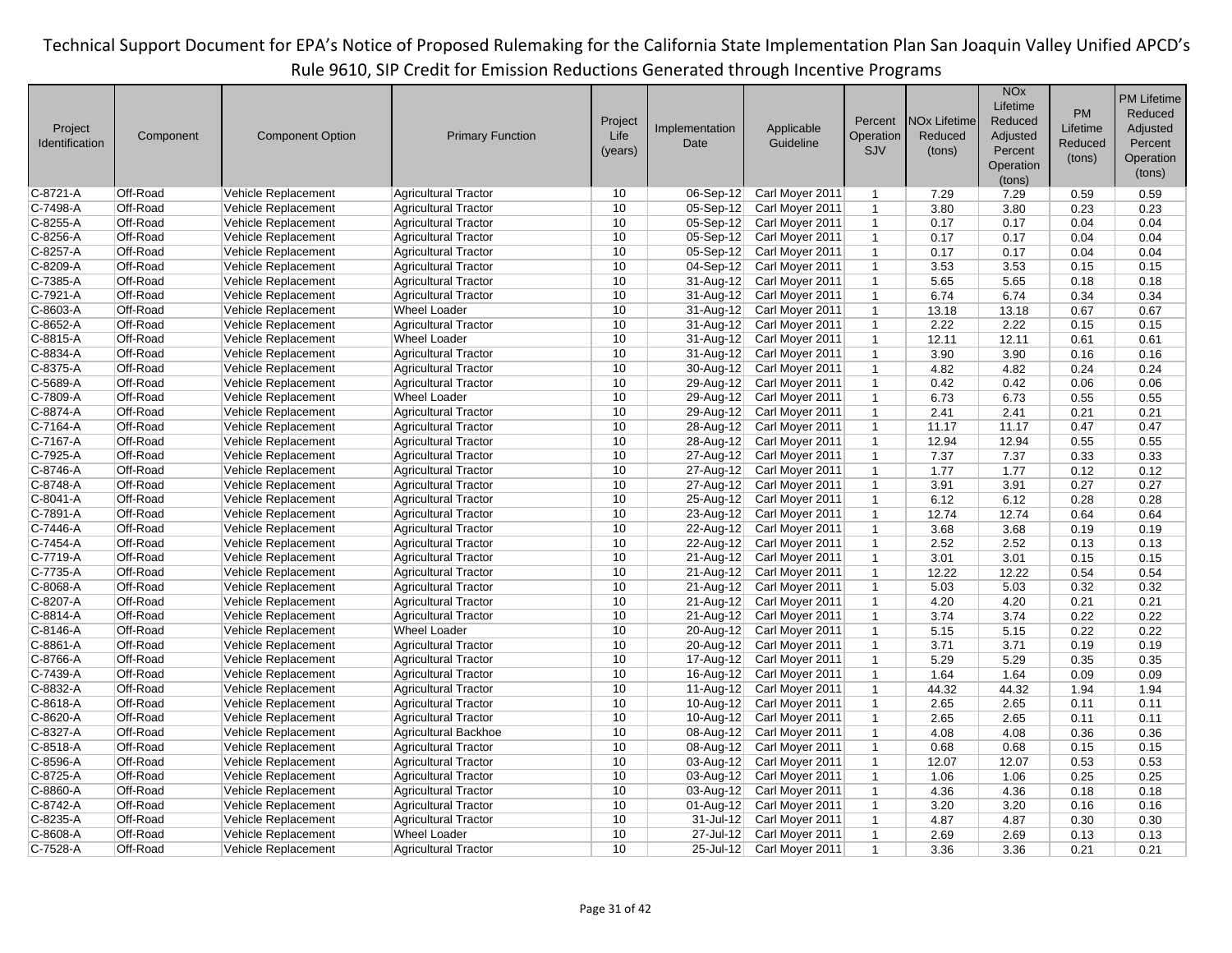|                |           |                         |                             |         |                         |                 |              |                                | <b>NO<sub>x</sub></b><br>Lifetime |           | <b>PM Lifetime</b> |
|----------------|-----------|-------------------------|-----------------------------|---------|-------------------------|-----------------|--------------|--------------------------------|-----------------------------------|-----------|--------------------|
|                |           |                         |                             | Project |                         |                 | Percent      | <b>NO<sub>x</sub></b> Lifetime | Reduced                           | <b>PM</b> | Reduced            |
| Project        | Component | <b>Component Option</b> | <b>Primary Function</b>     | Life    | Implementation          | Applicable      | Operation    | Reduced                        | Adjusted                          | Lifetime  | Adjusted           |
| Identification |           |                         |                             | (years) | Date                    | Guideline       | <b>SJV</b>   | (tons)                         | Percent                           | Reduced   | Percent            |
|                |           |                         |                             |         |                         |                 |              |                                | Operation                         | (tons)    | Operation          |
|                |           |                         |                             |         |                         |                 |              |                                | (tons)                            |           | (tons)             |
| C-8461-A       | Off-Road  | Vehicle Replacement     | <b>Agricultural Tractor</b> | 10      | 25-Jul-12               | Carl Moyer 2011 | $\mathbf{1}$ | 3.71                           | 3.71                              | 0.25      | 0.25               |
| C-8253-A       | Off-Road  | Vehicle Replacement     | <b>Agricultural Tractor</b> | 10      | 24-Jul-12               | Carl Moyer 2011 | $\mathbf{1}$ | 0.33                           | 0.33                              | 0.08      | 0.08               |
| C-8254-A       | Off-Road  | Vehicle Replacement     | <b>Agricultural Tractor</b> | 10      | 24-Jul-12               | Carl Moyer 2011 | $\mathbf{1}$ | 0.33                           | 0.33                              | 0.08      | 0.08               |
| C-8749-A       | Off-Road  | Vehicle Replacement     | <b>Wheel Loader</b>         | 10      | 23-Jul-12               | Carl Moyer 2011 | $\mathbf{1}$ | 6.53                           | 6.53                              | 0.32      | 0.32               |
| C-8217-A       | Off-Road  | Vehicle Replacement     | <b>Agricultural Tractor</b> | 10      | 20-Jul-12               | Carl Moyer 2011 | $\mathbf{1}$ | 2.10                           | 2.10                              | 0.12      | 0.12               |
| C-8555-A       | Off-Road  | Vehicle Replacement     | <b>Agricultural Tractor</b> | 10      | 19-Jul-12               | Carl Moyer 2011 | $\mathbf{1}$ | 1.12                           | 1.12                              | 0.07      | 0.07               |
| C-8180-A       | Off-Road  | Vehicle Replacement     | <b>Agricultural Tractor</b> | 10      | 18-Jul-12               | Carl Moyer 2011 | $\mathbf{1}$ | 7.27                           | 7.27                              | 0.44      | 0.44               |
| $C-8577-A$     | Off-Road  | Vehicle Replacement     | <b>Agricultural Tractor</b> | 10      | 18-Jul-12               | Carl Moyer 2011 | $\mathbf{1}$ | 6.35                           | 6.35                              | 0.27      | 0.27               |
| C-7765-A       | Off-Road  | Vehicle Replacement     | <b>Agricultural Tractor</b> | 10      | 17-Jul-12               | Carl Moyer 2011 | $\mathbf{1}$ | 3.05                           | 3.05                              | 0.21      | 0.21               |
| C-7771-A       | Off-Road  | Vehicle Replacement     | <b>Agricultural Tractor</b> | 10      | 17-Jul-12               | Carl Moyer 2011 | $\mathbf{1}$ | 1.93                           | 1.93                              | 0.13      | 0.13               |
| C-7838-A       | Off-Road  | Vehicle Replacement     | <b>Agricultural Tractor</b> | 10      | $17 -$ Jul-12           | Carl Moyer 2011 | $\mathbf{1}$ | 12.62                          | 12.62                             | 0.61      | 0.61               |
| C-8126-A       | Off-Road  | Vehicle Replacement     | <b>Agricultural Tractor</b> | 10      | 17-Jul-12               | Carl Moyer 2011 | $\mathbf{1}$ | 1.54                           | 1.54                              | 0.08      | 0.08               |
| C-8132-A       | Off-Road  | Vehicle Replacement     | <b>Agricultural Tractor</b> | 10      | $17 -$ Jul-12           | Carl Moyer 2011 | $\mathbf{1}$ | 1.83                           | 1.83                              | 0.12      | 0.12               |
| C-8135-A       | Off-Road  | Vehicle Replacement     | <b>Agricultural Tractor</b> | 10      | 17-Jul-12               | Carl Moyer 2011 | $\mathbf{1}$ | 2.79                           | 2.79                              | 0.19      | 0.19               |
| C-7889-A       | Off-Road  | Vehicle Replacement     | <b>Agricultural Tractor</b> | 10      | 13-Jul-12               | Carl Moyer 2011 | $\mathbf{1}$ | 9.06                           | 9.06                              | 0.55      | 0.55               |
| C-7892-A       | Off-Road  | Vehicle Replacement     | <b>Agricultural Tractor</b> | 10      | $13 -$ Jul-12           | Carl Moyer 2011 | $\mathbf{1}$ | 6.48                           | 6.48                              | 0.39      | 0.39               |
| C-8590-A       | Off-Road  | Vehicle Replacement     | <b>Agricultural Tractor</b> | 10      | 09-Jul-12               | Carl Moyer 2011 | $\mathbf{1}$ | 8.18                           | 8.18                              | 0.30      | 0.30               |
| C-8908-A       | Off-Road  | Vehicle Replacement     | <b>Agricultural Tractor</b> | 10      | $\overline{08}$ -Jul-12 | Carl Moyer 2011 | $\mathbf{1}$ | 22.07                          | 22.07                             | 0.97      | 0.97               |
| C-7858-A       | Off-Road  | Vehicle Replacement     | <b>Agricultural Tractor</b> | 10      | 06-Jul-12               | Carl Moyer 2011 | $\mathbf{1}$ | 3.75                           | 3.75                              | 0.24      | 0.24               |
| C-7859-A       | Off-Road  | Vehicle Replacement     | <b>Agricultural Tractor</b> | 10      | 06-Jul-12               | Carl Moyer 2011 | $\mathbf{1}$ | 4.74                           | 4.74                              | 0.32      | 0.32               |
| C-8607-A       | Off-Road  | Vehicle Replacement     | <b>Agricultural Tractor</b> | 10      | 06-Jul-12               | Carl Moyer 2011 | $\mathbf{1}$ | 7.97                           | 7.97                              | 0.50      | 0.50               |
| C-8696-A       | Off-Road  | Vehicle Replacement     | <b>Agricultural Tractor</b> | 10      | 06-Jul-12               | Carl Moyer 2011 | $\mathbf{1}$ | 8.54                           | 8.54                              | 0.51      | 0.51               |
| C-8522-A       | Off-Road  | Vehicle Replacement     | <b>Agricultural Tractor</b> | 10      | $\overline{03}$ -Jul-12 | Carl Moyer 2011 | $\mathbf{1}$ | 3.02                           | 3.02                              | 0.17      | 0.17               |
| C-7854-A       | Off-Road  | Vehicle Replacement     | <b>Agricultural Tractor</b> | 10      | 02-Jul-12               | Carl Moyer 2011 | $\mathbf{1}$ | 8.11                           | 8.11                              | 0.29      | 0.29               |
| C-8121-A       | Off-Road  | Vehicle Replacement     | <b>Agricultural Tractor</b> | 10      | 30-Jun-12               | Carl Moyer 2011 | $\mathbf{1}$ | 26.42                          | 26.42                             | 1.06      | 1.06               |
| C-8145-A       | Off-Road  | Vehicle Replacement     | <b>Agricultural Tractor</b> | 10      | 29-Jun-12               | Carl Moyer 2011 | $\mathbf{1}$ | 0.68                           | 0.68                              | 0.04      | 0.04               |
| C-8412-A       | Off-Road  | Vehicle Replacement     | <b>Agricultural Tractor</b> | 10      | 29-Jun-12               | Carl Moyer 2011 | $\mathbf{1}$ | 3.72                           | 3.72                              | 0.32      | 0.32               |
| C-8428-A       | Off-Road  | Vehicle Replacement     | <b>Agricultural Tractor</b> | 10      | 28-Jun-12               | Carl Moyer 2011 | $\mathbf{1}$ | 5.60                           | 5.60                              | 0.28      | 0.28               |
| C-8946-A       | Off-Road  | Vehicle Replacement     | <b>Sprayers</b>             | 10      | 28-Jun-12               | Carl Moyer 2011 | $\mathbf{1}$ | 13.98                          | 13.98                             | 0.55      | 0.55               |
| C-8973-A       | Off-Road  | Vehicle Replacement     | <b>Wheel Loader</b>         | 10      | 28-Jun-12               | Carl Moyer 2011 | $\mathbf{1}$ | 15.65                          | 15.65                             | 0.94      | 0.94               |
| C-8710-A       | Off-Road  | Vehicle Replacement     | <b>Agricultural Tractor</b> | 10      | 27-Jun-12               | Carl Moyer 2011 | $\mathbf{1}$ | 1.54                           | 1.54                              | 0.20      | 0.20               |
| C-8540-A       | Off-Road  | Vehicle Replacement     | <b>Agricultural Tractor</b> | 10      | 26-Jun-12               | Carl Moyer 2011 | $\mathbf{1}$ | 4.07                           | 4.07                              | 0.28      | 0.28               |
| C-8639-A       | Off-Road  | Vehicle Replacement     | <b>Almond Sweeper</b>       | 10      | 26-Jun-12               | Carl Moyer 2011 | $\mathbf{1}$ | 2.91                           | 2.91                              | 0.16      | 0.16               |
| C-8626-A       | Off-Road  | Vehicle Replacement     | <b>Agricultural Tractor</b> | 10      | 22-Jun-12               | Carl Moyer 2011 | $\mathbf{1}$ | 6.26                           | 6.26                              | 0.32      | 0.32               |
| C-8571-A       | Off-Road  | Vehicle Replacement     | <b>Agricultural Tractor</b> | 10      | $21 - Jun-12$           | Carl Moyer 2011 | $\mathbf{1}$ | 6.82                           | 6.82                              | 0.42      | 0.42               |
| C-8184-A       | Off-Road  | Vehicle Replacement     | <b>Agricultural Tractor</b> | 10      | $20$ -Jun-12            | Carl Moyer 2011 | $\mathbf{1}$ | 5.90                           | 5.90                              | 0.25      | 0.25               |
| C-8258-A       | Off-Road  | Vehicle Replacement     | <b>Agricultural Tractor</b> | 10      | 20-Jun-12               | Carl Moyer 2011 | $\mathbf{1}$ | 3.57                           | 3.57                              | 0.18      | 0.18               |
| C-8260-A       | Off-Road  | Vehicle Replacement     | <b>Agricultural Tractor</b> | 10      | 20-Jun-12               | Carl Moyer 2011 | $\mathbf{1}$ | 2.04                           | 2.04                              | 0.10      | 0.10               |
| C-8262-A       | Off-Road  | Vehicle Replacement     | <b>Agricultural Tractor</b> | 10      | 20-Jun-12               | Carl Moyer 2011 | $\mathbf{1}$ | 1.86                           | 1.86                              | 0.09      | 0.09               |
| C-8263-A       | Off-Road  | Vehicle Replacement     | <b>Agricultural Tractor</b> | 10      | 20-Jun-12               | Carl Moyer 2011 | $\mathbf{1}$ | 0.79                           | 0.79                              | 0.04      | 0.04               |
| C-8265-A       | Off-Road  | Vehicle Replacement     | <b>Agricultural Tractor</b> | 10      | 20-Jun-12               | Carl Moyer 2011 | $\mathbf{1}$ | 2.56                           | 2.56                              | 0.17      | 0.17               |
| C-8267-A       | Off-Road  | Vehicle Replacement     | <b>Agricultural Tractor</b> | 10      | 20-Jun-12               | Carl Moyer 2011 | $\mathbf{1}$ | 0.70                           | 0.70                              | 0.05      | 0.05               |
| C-8268-A       | Off-Road  | Vehicle Replacement     | <b>Agricultural Tractor</b> | 10      | 20-Jun-12               | Carl Moyer 2011 | $\mathbf{1}$ | 1.54                           | 1.54                              | 0.10      | 0.10               |
| C-8270-A       | Off-Road  | Vehicle Replacement     | <b>Agricultural Tractor</b> | 10      | 20-Jun-12               | Carl Moyer 2011 | $\mathbf{1}$ | 1.64                           | 1.64                              | 0.11      | 0.11               |
| C-8198-A       | Off-Road  | Vehicle Replacement     | <b>Agricultural Tractor</b> | 10      | 19-Jun-12               | Carl Moyer 2011 | $\mathbf{1}$ | 3.54                           | 3.54                              | 0.18      | 0.18               |
| C-8805-A       | Off-Road  | Vehicle Replacement     | <b>Agricultural Tractor</b> | 10      | 19-Jun-12               | Carl Moyer 2011 | $\mathbf{1}$ | 1.27                           | 1.27                              | 0.05      | 0.05               |
|                |           |                         |                             |         |                         |                 |              |                                |                                   |           |                    |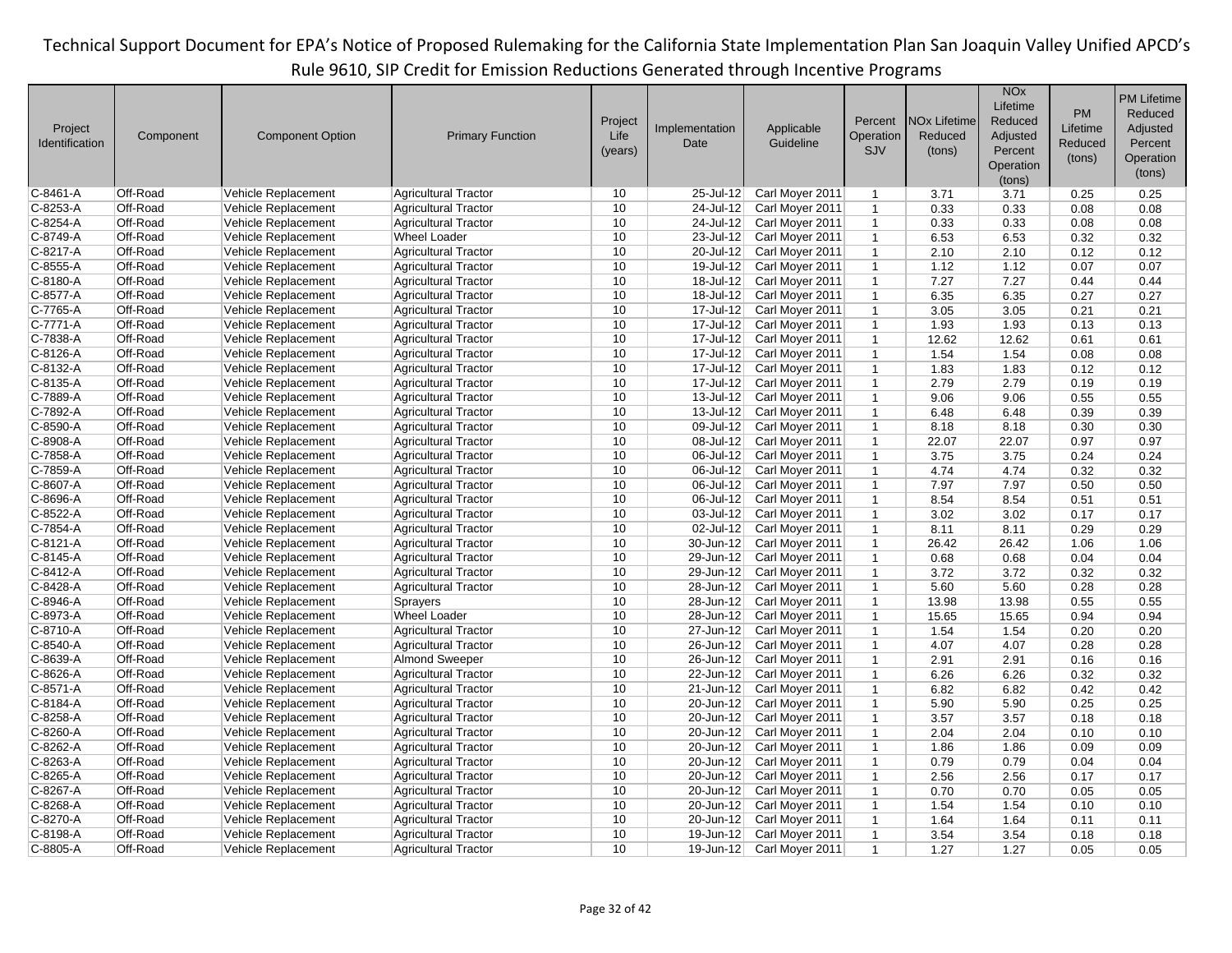|                |           |                         |                             |         |                         |                 |                |                                | <b>NO<sub>x</sub></b><br>Lifetime | <b>PM</b> | <b>PM Lifetime</b><br>Reduced |
|----------------|-----------|-------------------------|-----------------------------|---------|-------------------------|-----------------|----------------|--------------------------------|-----------------------------------|-----------|-------------------------------|
| Project        |           |                         |                             | Project | Implementation          | Applicable      | Percent        | <b>NO<sub>x</sub></b> Lifetime | Reduced                           | Lifetime  | Adjusted                      |
| Identification | Component | <b>Component Option</b> | <b>Primary Function</b>     | Life    | Date                    | Guideline       | Operation      | Reduced                        | Adjusted                          | Reduced   | Percent                       |
|                |           |                         |                             | (years) |                         |                 | <b>SJV</b>     | (tons)                         | Percent                           | (tons)    | Operation                     |
|                |           |                         |                             |         |                         |                 |                |                                | Operation                         |           | (tons)                        |
|                |           |                         |                             |         |                         |                 |                |                                | (tons)                            |           |                               |
| C-8950-A       | Off-Road  | Vehicle Replacement     | <b>Agricultural Tractor</b> | 10      | 19-Jun-12               | Carl Moyer 2011 | $\mathbf{1}$   | 8.98                           | 8.98                              | 0.51      | 0.51                          |
| C-7141-A       | Off-Road  | Vehicle Replacement     | <b>Agricultural Tractor</b> | 10      | 18-Jun-12               | Carl Moyer 2011 | $\mathbf{1}$   | 4.62                           | 4.62                              | 0.25      | 0.25                          |
| C-7864-A       | Off-Road  | Vehicle Replacement     | <b>Agricultural Tractor</b> | 10      | $18 - Jun-12$           | Carl Moyer 2011 | $\mathbf{1}$   | 10.18                          | 10.18                             | 0.51      | 0.51                          |
| C-8692-A       | Off-Road  | Vehicle Replacement     | <b>Agricultural Tractor</b> | 10      | 15-Jun-12               | Carl Moyer 2011 | $\mathbf{1}$   | 11.63                          | 11.63                             | 0.39      | 0.39                          |
| C-8585-A       | Off-Road  | Vehicle Replacement     | <b>Agricultural Tractor</b> | 10      | 14-Jun-12               | Carl Moyer 2011 | $\mathbf{1}$   | 8.54                           | 8.54                              | 0.42      | 0.42                          |
| C-8572-A       | Off-Road  | Vehicle Replacement     | <b>Agricultural Tractor</b> | 10      | 12-Jun-12               | Carl Moyer 2011 | $\mathbf{1}$   | 2.56                           | 2.56                              | 0.14      | 0.14                          |
| C-7243-A       | Off-Road  | Vehicle Replacement     | <b>Agricultural Tractor</b> | 10      | $11$ -Jun-12            | Carl Moyer 2011 | $\overline{1}$ | 23.73                          | 23.73                             | 1.17      | 1.17                          |
| C-8483-A       | Off-Road  | Vehicle Replacement     | <b>Agricultural Tractor</b> | 10      | $11$ -Jun-12            | Carl Moyer 2011 | 0.95           | 2.49                           | 2.37                              | 0.17      | 0.16                          |
| C-8485-A       | Off-Road  | Vehicle Replacement     | <b>Agricultural Tractor</b> | 10      | $11$ -Jun-12            | Carl Moyer 2011 | 0.95           | 2.28                           | 2.17                              | 0.16      | 0.15                          |
| C-8491-A       | Off-Road  | Vehicle Replacement     | <b>Agricultural Tractor</b> | 10      | $11$ -Jun-12            | Carl Moyer 2011 | 0.95           | 2.35                           | 2.23                              | 0.16      | 0.15                          |
| C-8494-A       | Off-Road  | Vehicle Replacement     | <b>Agricultural Tractor</b> | 10      | $11$ -Jun-12            | Carl Moyer 2011 | 0.95           | 2.05                           | 1.95                              | 0.14      | 0.13                          |
| C-8495-A       | Off-Road  | Vehicle Replacement     | <b>Agricultural Tractor</b> | 10      | $11$ -Jun-12            | Carl Moyer 2011 | 0.95           | 0.68                           | 0.65                              | 0.05      | 0.05                          |
| C-8501-A       | Off-Road  | Vehicle Replacement     | <b>Agricultural Tractor</b> | 10      | $11$ -Jun-12            | Carl Moyer 2011 | 0.95           | 2.82                           | 2.68                              | 0.19      | 0.18                          |
| C-7607-A       | Off-Road  | Vehicle Replacement     | <b>Agricultural Tractor</b> | 10      | 07-Jun-12               | Carl Moyer 2011 | $\mathbf{1}$   | 0.06                           | 0.06                              | 0.02      | 0.02                          |
| C-7608-A       | Off-Road  | Vehicle Replacement     | <b>Agricultural Tractor</b> | 10      | 07-Jun-12               | Carl Moyer 2011 | $\mathbf{1}$   | 0.06                           | 0.06                              | 0.02      | 0.02                          |
| C-7609-A       | Off-Road  | Vehicle Replacement     | <b>Agricultural Tractor</b> | 10      | 07-Jun-12               | Carl Moyer 2011 | $\mathbf{1}$   | 0.06                           | 0.06                              | 0.02      | 0.02                          |
| C-7610-A       | Off-Road  | Vehicle Replacement     | <b>Agricultural Tractor</b> | 10      | 07-Jun-12               | Carl Moyer 2011 | $\mathbf{1}$   | 0.06                           | 0.06                              | 0.02      | 0.02                          |
| C-7611-A       | Off-Road  | Vehicle Replacement     | <b>Agricultural Tractor</b> | 10      | 07-Jun-12               | Carl Moyer 2011 | $\mathbf{1}$   | 0.06                           | 0.06                              | 0.02      | 0.02                          |
| C-7612-A       | Off-Road  | Vehicle Replacement     | <b>Agricultural Tractor</b> | 10      | 07-Jun-12               | Carl Moyer 2011 | $\mathbf{1}$   | 0.12                           | 0.12                              | 0.03      | 0.03                          |
| C-7613-A       | Off-Road  | Vehicle Replacement     | <b>Agricultural Tractor</b> | 10      | 07-Jun-12               | Carl Moyer 2011 | $\mathbf{1}$   | 0.06                           | 0.06                              | 0.02      | 0.02                          |
| C-7614-A       | Off-Road  | Vehicle Replacement     | <b>Agricultural Tractor</b> | 10      | 07-Jun-12               | Carl Moyer 2011 | $\mathbf{1}$   | 0.06                           | 0.06                              | 0.02      | 0.02                          |
| C-7615-A       | Off-Road  | Vehicle Replacement     | <b>Agricultural Tractor</b> | 10      | 07-Jun-12               | Carl Moyer 2011 | $\mathbf{1}$   | 0.06                           | 0.06                              | 0.02      | 0.02                          |
| C-7616-A       | Off-Road  | Vehicle Replacement     | <b>Agricultural Tractor</b> | 10      | $\overline{07}$ -Jun-12 | Carl Moyer 2011 | $\mathbf{1}$   | 0.06                           | 0.06                              | 0.02      | 0.02                          |
| C-7618-A       | Off-Road  | Vehicle Replacement     | <b>Agricultural Tractor</b> | 10      | 07-Jun-12               | Carl Moyer 2011 | $\mathbf{1}$   | 0.06                           | 0.06                              | 0.02      | 0.02                          |
| C-7620-A       | Off-Road  | Vehicle Replacement     | <b>Agricultural Tractor</b> | 10      | 07-Jun-12               | Carl Moyer 2011 | $\mathbf{1}$   | 0.06                           | 0.06                              | 0.02      | 0.02                          |
| C-7623-A       | Off-Road  | Vehicle Replacement     | <b>Agricultural Tractor</b> | 10      | 07-Jun-12               | Carl Moyer 2011 | $\mathbf{1}$   | 0.06                           | 0.06                              | 0.02      | 0.02                          |
| C-7624-A       | Off-Road  | Vehicle Replacement     | <b>Agricultural Tractor</b> | 10      | 07-Jun-12               | Carl Moyer 2011 | $\mathbf{1}$   | 0.06                           | 0.06                              | 0.02      | 0.02                          |
| C-7625-A       | Off-Road  | Vehicle Replacement     | Agricultural Tractor        | 10      | 07-Jun-12               | Carl Moyer 2011 | $\mathbf{1}$   | 0.12                           | 0.12                              | 0.02      | 0.02                          |
| C-7626-A       | Off-Road  | Vehicle Replacement     | <b>Agricultural Tractor</b> | 10      | 07-Jun-12               | Carl Moyer 2011 | $\mathbf{1}$   | 0.06                           | 0.06                              | 0.02      | 0.02                          |
| C-7627-A       | Off-Road  | Vehicle Replacement     | <b>Agricultural Tractor</b> | 10      | 07-Jun-12               | Carl Moyer 2011 | $\mathbf{1}$   | 0.06                           | 0.06                              | 0.02      | 0.02                          |
| C-7628-A       | Off-Road  | Vehicle Replacement     | <b>Agricultural Tractor</b> | 10      | 07-Jun-12               | Carl Moyer 2011 | $\mathbf 1$    | 0.06                           | 0.06                              | 0.02      | 0.02                          |
| C-7629-A       | Off-Road  | Vehicle Replacement     | <b>Agricultural Tractor</b> | 10      | 07-Jun-12               | Carl Moyer 2011 | $\mathbf{1}$   | 0.12                           | 0.12                              | 0.02      | 0.02                          |
| C-7630-A       | Off-Road  | Vehicle Replacement     | <b>Agricultural Tractor</b> | 10      | 07-Jun-12               | Carl Moyer 2011 | $\mathbf{1}$   | 0.12                           | 0.12                              | 0.02      | 0.02                          |
| C-7632-A       | Off-Road  | Vehicle Replacement     | <b>Agricultural Tractor</b> | 10      | 07-Jun-12               | Carl Moyer 2011 | $\mathbf{1}$   | 0.06                           | 0.06                              | 0.02      | 0.02                          |
| C-7634-A       | Off-Road  | Vehicle Replacement     | <b>Agricultural Tractor</b> | 10      | 07-Jun-12               | Carl Moyer 2011 | $\mathbf{1}$   | 0.12                           | 0.12                              | 0.02      | 0.02                          |
| C-7635-A       | Off-Road  | Vehicle Replacement     | <b>Agricultural Tractor</b> | 10      | 07-Jun-12               | Carl Moyer 2011 | $\mathbf{1}$   | 0.06                           | 0.06                              | 0.02      | 0.02                          |
| C-7636-A       | Off-Road  | Vehicle Replacement     | <b>Agricultural Tractor</b> | 10      | 07-Jun-12               | Carl Moyer 2011 | $\mathbf{1}$   | 0.12                           | 0.12                              | 0.02      | 0.02                          |
| C-7638-A       | Off-Road  | Vehicle Replacement     | <b>Agricultural Tractor</b> | 10      | 07-Jun-12               | Carl Moyer 2011 | $\mathbf{1}$   | 0.12                           | 0.12                              | 0.02      | 0.02                          |
| C-8436-A       | Off-Road  | Vehicle Replacement     | <b>Agricultural Tractor</b> | 10      | 07-Jun-12               | Carl Moyer 2011 | $\mathbf{1}$   | 4.64                           | 4.64                              | 0.29      | 0.29                          |
| C-8673-A       | Off-Road  | Vehicle Replacement     | <b>Agricultural Tractor</b> | 10      | 05-Jun-12               | Carl Moyer 2011 | $\mathbf{1}$   | 3.19                           | 3.19                              | 0.17      | 0.17                          |
| C-7480-A       | Off-Road  | Vehicle Replacement     | <b>Agricultural Tractor</b> | 10      | 31-May-12               | Carl Moyer 2011 | $\mathbf{1}$   | 5.11                           | 5.11                              | 0.32      | 0.32                          |
| C-7895-A       | Off-Road  | Vehicle Replacement     | <b>Agricultural Tractor</b> | 10      | $31$ -May-12            | Carl Moyer 2011 | $\mathbf{1}$   | 9.07                           | 9.07                              | 0.46      | 0.46                          |
| C-7898-A       | Off-Road  | Vehicle Replacement     | <b>Agricultural Tractor</b> | 10      | 31-May-12               | Carl Moyer 2011 | $\mathbf{1}$   | 8.26                           | 8.26                              | 0.42      | 0.42                          |
| C-8050-A       | Off-Road  | Vehicle Replacement     | <b>Agricultural Tractor</b> | 10      | 31-May-12               | Carl Moyer 2011 | $\mathbf{1}$   | 13.69                          | 13.69                             | 0.43      | 0.43                          |
| C-8053-A       | Off-Road  | Vehicle Replacement     | <b>Agricultural Tractor</b> | 10      | 31-May-12               | Carl Moyer 2011 | $\mathbf{1}$   | 8.91                           | 8.91                              | 0.53      | 0.53                          |
| C-8054-A       | Off-Road  | Vehicle Replacement     | <b>Agricultural Tractor</b> | 10      | $31$ -May-12            | Carl Moyer 2011 | $\mathbf{1}$   | 8.91                           | 8.91                              | 0.53      | 0.53                          |
|                |           |                         |                             |         |                         |                 |                |                                |                                   |           |                               |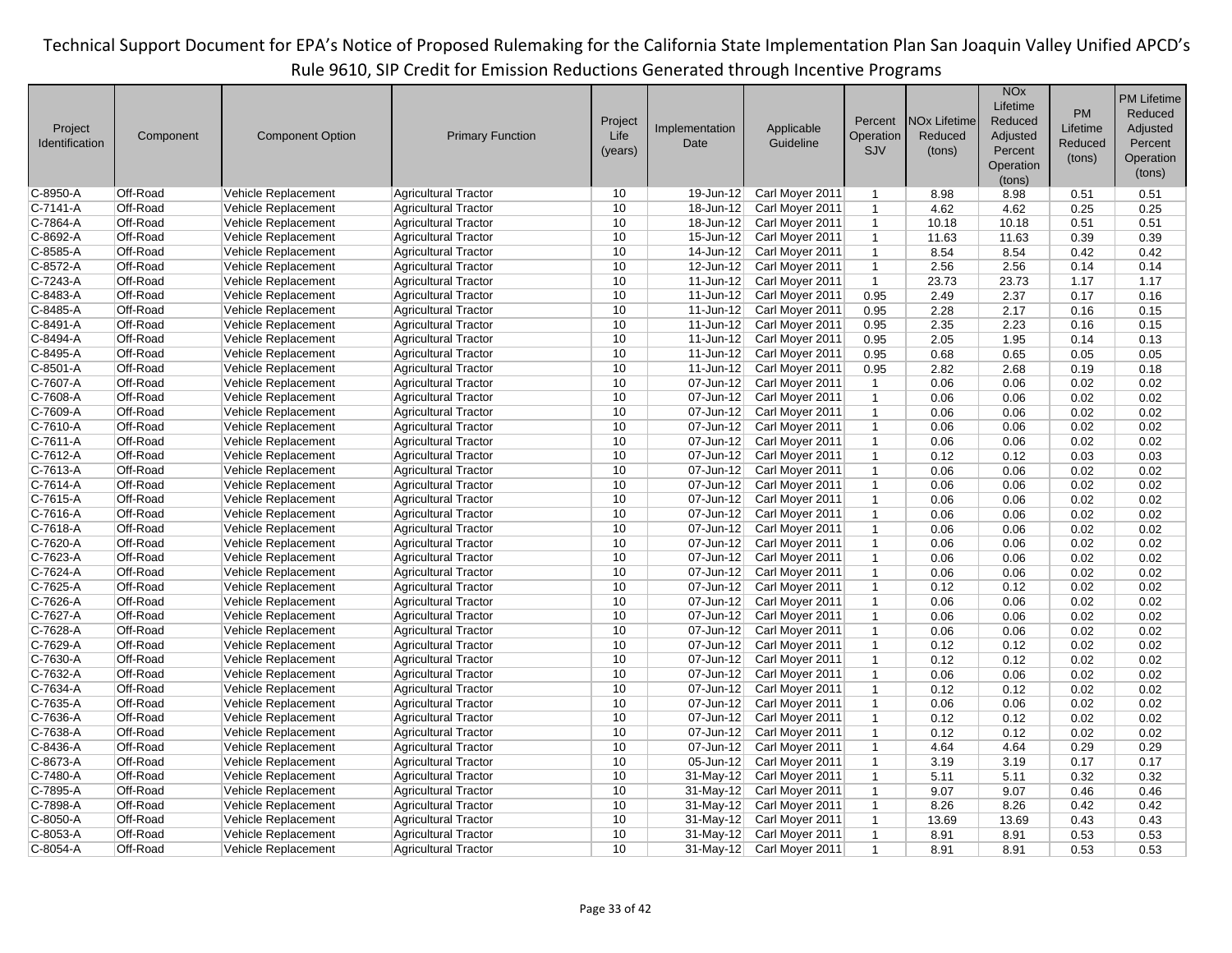|                |           |                         |                             |         |                |                 |              |                                | <b>NO<sub>x</sub></b> |           | <b>PM Lifetime</b> |
|----------------|-----------|-------------------------|-----------------------------|---------|----------------|-----------------|--------------|--------------------------------|-----------------------|-----------|--------------------|
|                |           |                         |                             |         |                |                 |              |                                | Lifetime              | <b>PM</b> | Reduced            |
|                |           |                         |                             | Project |                |                 | Percent      | <b>NO<sub>x</sub></b> Lifetime | Reduced               |           |                    |
| Project        | Component | <b>Component Option</b> | <b>Primary Function</b>     | Life    | Implementation | Applicable      | Operation    | Reduced                        | Adjusted              | Lifetime  | Adjusted           |
| Identification |           |                         |                             | (years) | Date           | Guideline       | SJV          | (tons)                         | Percent               | Reduced   | Percent            |
|                |           |                         |                             |         |                |                 |              |                                | Operation             | (tons)    | Operation          |
|                |           |                         |                             |         |                |                 |              |                                | (tons)                |           | (tons)             |
| C-8948-A       | Off-Road  | Vehicle Replacement     | <b>Wheel Loader</b>         | 10      | 31-May-12      | Carl Moyer 2011 | $\mathbf{1}$ | 4.93                           | 4.93                  | 0.26      | 0.26               |
| C-8215-A       | Off-Road  | Vehicle Replacement     | <b>Agricultural Tractor</b> | 10      | 30-May-12      | Carl Moyer 2011 | $\mathbf{1}$ | 7.84                           | 7.84                  | 0.40      | 0.40               |
| C-8435-A       | Off-Road  | Vehicle Replacement     | <b>Agricultural Tractor</b> | 10      | 30-May-12      | Carl Moyer 2011 | $\mathbf{1}$ | 1.13                           | 1.13                  | 0.14      | 0.14               |
| C-8477-A       | Off-Road  | Vehicle Replacement     | <b>Agricultural Tractor</b> | 10      | 30-May-12      | Carl Moyer 2011 | 0.95         | 0.09                           | 0.09                  | 0.02      | 0.02               |
| C-8478-A       | Off-Road  | Vehicle Replacement     | <b>Agricultural Tractor</b> | 10      | 30-May-12      | Carl Moyer 2011 | 0.95         | 2.32                           | 2.20                  | 0.13      | 0.12               |
| C-8479-A       | Off-Road  | Vehicle Replacement     | <b>Agricultural Tractor</b> | 10      | $30$ -May-12   | Carl Moyer 2011 | 0.95         | 0.14                           | 0.13                  | 0.03      | 0.03               |
| C-8480-A       | Off-Road  | Vehicle Replacement     | <b>Agricultural Tractor</b> | 10      | $30$ -May-12   | Carl Moyer 2011 | 0.95         | 0.09                           | 0.09                  | 0.02      | 0.02               |
| C-8482-A       | Off-Road  | Vehicle Replacement     | <b>Agricultural Tractor</b> | 10      | 30-May-12      | Carl Moyer 2011 | 0.95         | 0.14                           | 0.13                  | 0.03      | 0.03               |
| C-8486-A       | Off-Road  | Vehicle Replacement     | <b>Agricultural Tractor</b> | 10      | 30-May-12      | Carl Moyer 2011 | 0.95         | 1.75                           | 1.66                  | 0.10      | 0.10               |
| C-8488-A       | Off-Road  | Vehicle Replacement     | <b>Agricultural Tractor</b> | 10      | 30-May-12      | Carl Moyer 2011 | 0.95         | 1.55                           | 1.47                  | 0.08      | 0.08               |
| C-8490-A       | Off-Road  | Vehicle Replacement     | <b>Agricultural Tractor</b> | 10      | 30-May-12      | Carl Moyer 2011 | 0.95         | 1.38                           | 1.31                  | 0.08      | 0.08               |
| C-8502-A       | Off-Road  | Vehicle Replacement     | <b>Agricultural Tractor</b> | 10      | 30-May-12      | Carl Moyer 2011 | 0.95         | 0.59                           | 0.56                  | 0.03      | 0.03               |
| C-8324-A       | Off-Road  | Vehicle Replacement     | <b>Agricultural Tractor</b> | 10      | 29-May-12      | Carl Moyer 2011 | $\mathbf{1}$ | 3.46                           | 3.46                  | 0.20      | 0.20               |
| C-8711-A       | Off-Road  | Vehicle Replacement     | <b>Agricultural Tractor</b> | 10      | 28-May-12      | Carl Moyer 2011 | $\mathbf{1}$ | 0.82                           | 0.82                  | 0.04      | 0.04               |
| C-8831-A       | Off-Road  | Vehicle Replacement     | <b>Wheel Loader</b>         | 10      | 27-May-12      | Carl Moyer 2011 | $\mathbf{1}$ | 9.46                           | 9.46                  | 0.40      | 0.40               |
| C-8368-A       | Off-Road  | Vehicle Replacement     | <b>Almond Sweeper</b>       | 10      | 25-May-12      | Carl Moyer 2011 | $\mathbf{1}$ | 2.77                           | 2.77                  | 0.16      | 0.16               |
| C-7583-A       | Off-Road  | Vehicle Replacement     | <b>Agricultural Tractor</b> | 10      | 21-May-12      | Carl Moyer 2011 | $\mathbf{1}$ | 0.12                           | 0.12                  | 0.02      | 0.02               |
| C-7584-A       | Off-Road  | Vehicle Replacement     | <b>Agricultural Tractor</b> | 10      | 21-May-12      | Carl Moyer 2011 | $\mathbf{1}$ | 0.12                           | 0.12                  | 0.02      | 0.02               |
| C-7585-A       | Off-Road  | Vehicle Replacement     | <b>Agricultural Tractor</b> | 10      | 21-May-12      | Carl Moyer 2011 | $\mathbf{1}$ | 0.12                           | 0.12                  | 0.02      | 0.02               |
| C-7587-A       | Off-Road  | Vehicle Replacement     | <b>Agricultural Tractor</b> | 10      | 21-May-12      | Carl Moyer 2011 | $\mathbf{1}$ | 0.12                           | 0.12                  | 0.02      | 0.02               |
| C-7590-A       | Off-Road  | Vehicle Replacement     | <b>Agricultural Tractor</b> | 10      | 21-May-12      | Carl Moyer 2011 | $\mathbf{1}$ | 0.12                           | 0.12                  | 0.02      | 0.02               |
| C-7594-A       | Off-Road  | Vehicle Replacement     | <b>Agricultural Tractor</b> | 10      | 21-May-12      | Carl Moyer 2011 | $\mathbf{1}$ | 0.06                           | 0.06                  | 0.02      | 0.02               |
| C-7597-A       | Off-Road  | Vehicle Replacement     | <b>Agricultural Tractor</b> | 10      | 21-May-12      | Carl Moyer 2011 | $\mathbf{1}$ | 0.06                           | 0.06                  | 0.02      | 0.02               |
| C-7600-A       | Off-Road  | Vehicle Replacement     | <b>Agricultural Tractor</b> | 10      | 21-May-12      | Carl Moyer 2011 | $\mathbf{1}$ | 0.12                           | 0.12                  | 0.02      | 0.02               |
| C-7602-A       | Off-Road  | Vehicle Replacement     | <b>Agricultural Tractor</b> | 10      | 21-May-12      | Carl Moyer 2011 | $\mathbf{1}$ | 0.09                           | 0.09                  | 0.02      | 0.02               |
| C-7603-A       | Off-Road  | Vehicle Replacement     | <b>Agricultural Tractor</b> | 10      | 21-May-12      | Carl Moyer 2011 | $\mathbf{1}$ | 0.12                           | 0.12                  | 0.02      | 0.02               |
| C-7604-A       | Off-Road  | Vehicle Replacement     | <b>Agricultural Tractor</b> | 10      | 21-May-12      | Carl Moyer 2011 | $\mathbf{1}$ | 0.06                           | 0.06                  | 0.02      | 0.02               |
| C-7605-A       | Off-Road  | Vehicle Replacement     | <b>Agricultural Tractor</b> | 10      | $21$ -May-12   | Carl Moyer 2011 | $\mathbf{1}$ | 0.06                           | 0.06                  | 0.02      | 0.02               |
| C-7606-A       | Off-Road  | Vehicle Replacement     | <b>Agricultural Tractor</b> | 10      | 21-May-12      | Carl Moyer 2011 | $\mathbf{1}$ | 0.06                           | 0.06                  | 0.02      | 0.02               |
| C-7631-A       | Off-Road  | Vehicle Replacement     | <b>Agricultural Tractor</b> | 10      | 21-May-12      | Carl Moyer 2011 | $\mathbf{1}$ | 0.06                           | 0.06                  | 0.02      | 0.02               |
| C-7633-A       | Off-Road  | Vehicle Replacement     | <b>Agricultural Tractor</b> | 10      | 21-May-12      | Carl Moyer 2011 | $\mathbf{1}$ | 0.06                           | 0.06                  | 0.02      | 0.02               |
| C-8389-A       | Off-Road  | Vehicle Replacement     | <b>Agricultural Tractor</b> | 10      | 18-May-12      | Carl Moyer 2011 | $\mathbf{1}$ | 1.13                           | 1.13                  | 0.14      | 0.14               |
| C-8390-A       | Off-Road  | Vehicle Replacement     | <b>Agricultural Tractor</b> | 10      | 18-May-12      | Carl Moyer 2011 | $\mathbf{1}$ | 1.13                           | 1.13                  | 0.14      | 0.14               |
| C-8394-A       | Off-Road  | Vehicle Replacement     | <b>Agricultural Tractor</b> | 10      | 18-May-12      | Carl Moyer 2011 | $\mathbf{1}$ | 3.23                           | 3.23                  | 0.18      | 0.18               |
| C-8431-A       | Off-Road  | Vehicle Replacement     | <b>Agricultural Tractor</b> | 10      | 18-May-12      | Carl Moyer 2011 | $\mathbf{1}$ | 1.13                           | 1.13                  | 0.14      | 0.14               |
| C-7699-A       | Off-Road  | Vehicle Replacement     | <b>Wheel Loader</b>         | 10      | 17-May-12      | Carl Moyer 2011 | $\mathbf{1}$ | 4.03                           | 4.03                  | 0.22      | 0.22               |
| C-8757-A       | Off-Road  | Vehicle Replacement     | <b>Agricultural Tractor</b> | 10      | 17-May-12      | Carl Moyer 2011 | $\mathbf{1}$ | 6.55                           | 6.55                  | 0.28      | 0.28               |
| C-8787-A       | Off-Road  | Vehicle Replacement     | <b>Agricultural Tractor</b> | 10      | 17-May-12      | Carl Moyer 2011 | $\mathbf{1}$ | 5.26                           | 5.26                  | 0.35      | 0.35               |
| C-7147-A       | Off-Road  | Vehicle Replacement     | <b>Agricultural Tractor</b> | 10      | 16-May-12      | Carl Moyer 2011 | $\mathbf{1}$ | 23.93                          | 23.93                 | 0.79      | 0.79               |
| C-7151-A       | Off-Road  | Vehicle Replacement     | <b>Agricultural Tractor</b> | 10      | 16-May-12      | Carl Moyer 2011 | $\mathbf{1}$ | 9.08                           | 9.08                  | 0.29      | 0.29               |
| C-7159-A       | Off-Road  | Vehicle Replacement     | <b>Agricultural Tractor</b> | 10      | 16-May-12      | Carl Moyer 2011 | $\mathbf{1}$ | 20.85                          | 20.85                 | 0.76      | 0.76               |
| C-8587-A       | Off-Road  | Vehicle Replacement     | <b>Agricultural Tractor</b> | 10      | 16-May-12      | Carl Moyer 2011 | $\mathbf{1}$ | 11.07                          | 11.07                 | 0.57      | 0.57               |
| C-8218-A       | Off-Road  | Vehicle Replacement     | <b>Agricultural Tractor</b> | 10      | 15-May-12      | Carl Moyer 2011 | $\mathbf{1}$ | 2.90                           | 2.90                  | 0.17      | 0.17               |
| C-8593-A       | Off-Road  | Vehicle Replacement     | <b>Agricultural Tractor</b> | 10      | 14-May-12      | Carl Moyer 2011 | $\mathbf{1}$ | 7.48                           | 7.48                  | 0.38      | 0.38               |
| C-8924-A       | Off-Road  | Vehicle Replacement     | <b>Agricultural Tractor</b> | 10      | 11-May-12      | Carl Moyer 2011 | $\mathbf{1}$ | 2.49                           | 2.49                  | 0.19      | 0.19               |
| C-8670-A       | Off-Road  | Vehicle Replacement     | <b>Agricultural Tractor</b> | 10      | 09-May-12      | Carl Moyer 2011 | $\mathbf{1}$ | 5.89                           | 5.89                  | 0.30      | 0.30               |
|                |           |                         |                             |         |                |                 |              |                                |                       |           |                    |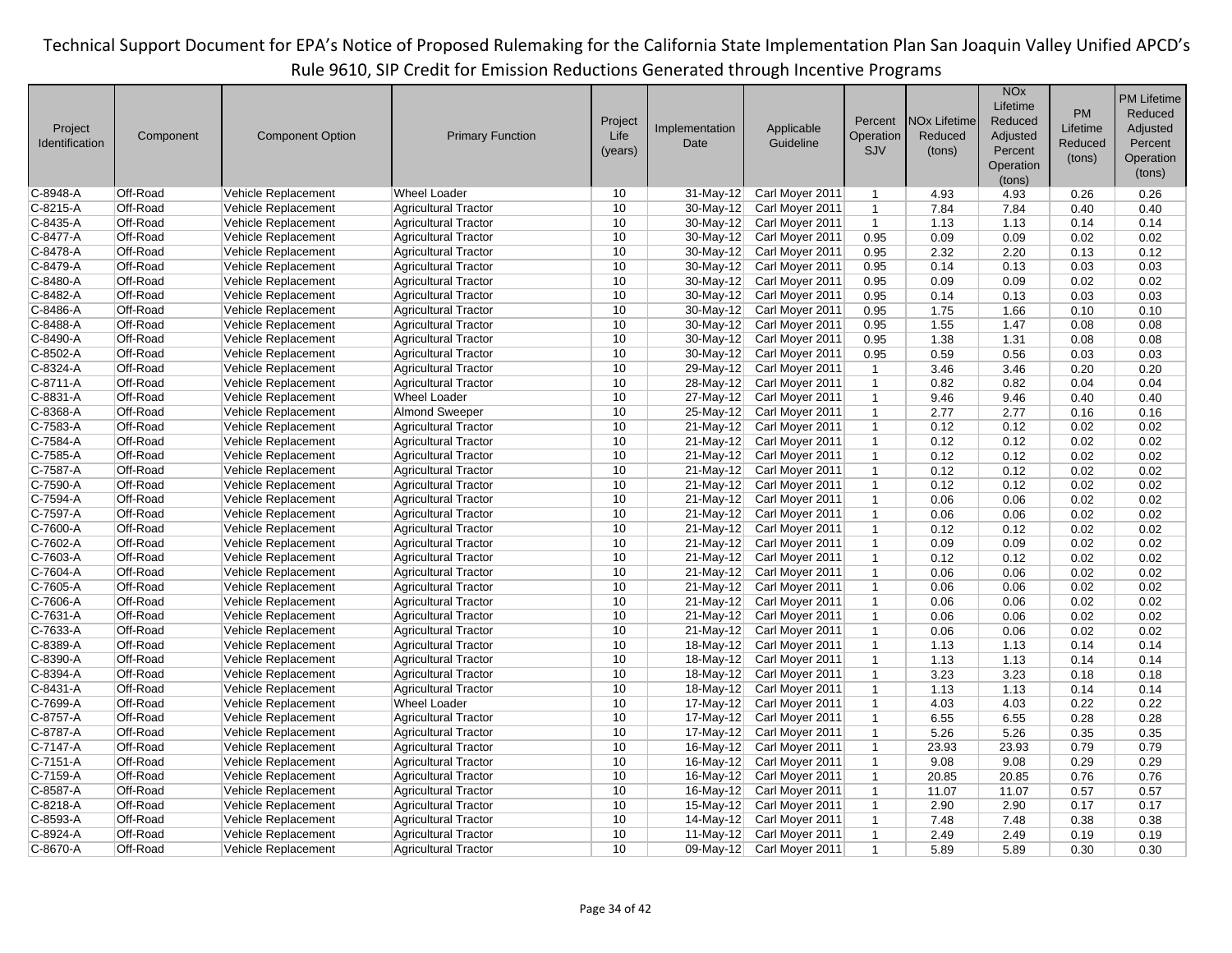|                      |                      |                                            |                             |          |                        |                                    |                              |                                | <b>NO<sub>x</sub></b> |              | <b>PM Lifetime</b> |
|----------------------|----------------------|--------------------------------------------|-----------------------------|----------|------------------------|------------------------------------|------------------------------|--------------------------------|-----------------------|--------------|--------------------|
|                      |                      |                                            |                             |          |                        |                                    |                              |                                | Lifetime              | <b>PM</b>    | Reduced            |
| Project              |                      |                                            |                             | Project  | Implementation         | Applicable                         | Percent                      | <b>NO<sub>x</sub></b> Lifetime | Reduced               | Lifetime     | Adjusted           |
| Identification       | Component            | <b>Component Option</b>                    | <b>Primary Function</b>     | Life     | Date                   | Guideline                          | Operation                    | Reduced                        | Adjusted              | Reduced      | Percent            |
|                      |                      |                                            |                             | (years)  |                        |                                    | SJV                          | (tons)                         | Percent               | (tons)       | Operation          |
|                      |                      |                                            |                             |          |                        |                                    |                              |                                | Operation             |              | (tons)             |
| C-7271-A             | Off-Road             | Vehicle Replacement                        | Agricultural Tractor        | 10       | $03$ -May-12           | Carl Moyer 2011                    | $\mathbf{1}$                 | 2.87                           | (tons)<br>2.87        | 0.15         | 0.15               |
| C-8178-A             | Off-Road             | Vehicle Replacement                        | <b>Agricultural Tractor</b> | 10       | $01$ -May-12           | Carl Moyer 2011                    | $\mathbf{1}$                 | 8.72                           | 8.72                  | 0.44         | 0.44               |
| C-8584-A             | Off-Road             | Vehicle Replacement                        | Agricultural Tractor        | 10       | 01-May-12              | Carl Moyer 2011                    | $\mathbf{1}$                 | 5.88                           | 5.88                  | 0.26         | 0.26               |
| C-8048-A             | Off-Road             | Vehicle Replacement                        | Agricultural Tractor        | 10       | 30-Apr-12              | Carl Moyer 2011                    | $\mathbf{1}$                 | 7.50                           | 7.50                  | 0.42         | 0.42               |
| C-8093-A             | Off-Road             | Vehicle Replacement                        | <b>Agricultural Tractor</b> | 10       | 30-Apr-12              | Carl Moyer 2011                    | $\mathbf{1}$                 | 8.22                           | 8.22                  | 0.47         | 0.47               |
| C-8104-A             | Off-Road             | Vehicle Replacement                        | <b>Agricultural Tractor</b> | 10       | 30-Apr-12              | Carl Moyer 2011                    | $\mathbf{1}$                 | 7.17                           | 7.17                  | 0.38         | 0.38               |
| C-8119-A             | Off-Road             | Vehicle Replacement                        | Agricultural Tractor        | 10       | 30-Apr-12              | Carl Moyer 2011                    | $\mathbf{1}$                 | 4.27                           | 4.27                  | 0.24         | 0.24               |
| C-8717-A             | Off-Road             | Vehicle Replacement                        | <b>Agricultural Tractor</b> | 10       | 27-Apr-12              | Carl Moyer 2011                    | $\mathbf{1}$                 | 6.20                           | 6.20                  | 0.33         | 0.33               |
| C-8718-A             | Off-Road             | Vehicle Replacement                        | Agricultural Tractor        | 10       | 27-Apr-12              | Carl Moyer 2011                    | $\mathbf{1}$                 | 5.95                           | 5.95                  | 0.31         | 0.31               |
| C-8432-A             | Off-Road             | Vehicle Replacement                        | Agricultural Tractor        | 10       | 25-Apr-12              | Carl Moyer 2011                    | $\mathbf{1}$                 | 4.44                           | 4.44                  | 0.19         | 0.19               |
| $C-7554-A$           | Off-Road             | Vehicle Replacement                        | <b>Agricultural Tractor</b> | 10       | $24 - Apr - 12$        | Carl Moyer 2011                    | $\mathbf{1}$                 | 4.27                           | 4.27                  | 0.26         | 0.26               |
| C-7721-A             | Off-Road             | Vehicle Replacement                        | <b>Agricultural Tractor</b> | 10       | 24-Apr-12              | Carl Moyer 2011                    | $\mathbf{1}$                 | 0.03                           | 0.03                  | 0.02         | 0.02               |
| C-7722-A             | Off-Road             | Vehicle Replacement                        | Agricultural Tractor        | 10       | 24-Apr-12              | Carl Moyer 2011                    | $\mathbf{1}$                 | 0.05                           | 0.05                  | 0.02         | 0.02               |
| C-7724-A             | Off-Road             | Vehicle Replacement                        | <b>Agricultural Tractor</b> | 10       | 24-Apr-12              | Carl Moyer 2011                    | $\mathbf{1}$                 | 0.05                           | 0.05                  | 0.02         | 0.02               |
| C-7725-A             | Off-Road             | Vehicle Replacement                        | Agricultural Tractor        | 10       | 24-Apr-12              | Carl Moyer 2011                    | $\mathbf{1}$                 | 0.05                           | 0.05                  | 0.02         | 0.02               |
| C-7726-A             | Off-Road             | Vehicle Replacement                        | <b>Agricultural Tractor</b> | 10       | 24-Apr-12              | Carl Moyer 2011                    | $\mathbf{1}$                 | 0.05                           | 0.05                  | 0.02         | 0.02               |
| C-7728-A             | Off-Road             | Vehicle Replacement                        | <b>Agricultural Tractor</b> | 10       | 24-Apr-12              | Carl Moyer 2011                    | $\mathbf{1}$                 | 0.05                           | 0.05                  | 0.02         | 0.02               |
| C-7730-A             | Off-Road             |                                            |                             | 10       |                        |                                    |                              |                                |                       |              |                    |
| C-7731-A             | Off-Road             | Vehicle Replacement                        | Agricultural Tractor        | 10       | 24-Apr-12              | Carl Moyer 2011                    | $\mathbf{1}$                 | 0.04                           | 0.04                  | 0.02         | 0.02               |
|                      | Off-Road             | Vehicle Replacement                        | <b>Agricultural Tractor</b> | 10       | 24-Apr-12              | Carl Moyer 2011                    | $\mathbf{1}$<br>$\mathbf{1}$ | 0.04                           | 0.04                  | 0.02         | 0.02               |
| C-7733-A<br>C-7734-A | Off-Road             | Vehicle Replacement                        | Agricultural Tractor        | 10       | 24-Apr-12<br>24-Apr-12 | Carl Moyer 2011                    |                              | 0.04                           | 0.04                  | 0.02         | 0.02               |
|                      | Off-Road             | Vehicle Replacement                        | Agricultural Tractor        |          |                        | Carl Moyer 2011                    | $\mathbf{1}$                 | 0.05                           | 0.05                  | 0.02         | 0.02               |
| C-8553-A<br>C-8680-A | Off-Road             | Vehicle Replacement                        | <b>Agricultural Tractor</b> | 10<br>10 | 23-Apr-12              | Carl Moyer 2011                    | $\mathbf{1}$                 | 8.31                           | 8.31<br>10.86         | 0.27         | 0.27<br>0.39       |
|                      | Off-Road             | Vehicle Replacement                        | Agricultural Tractor        | 10       | 23-Apr-12<br>23-Apr-12 | Carl Moyer 2011                    | $\mathbf{1}$                 | 10.86                          |                       | 0.39         |                    |
| C-8208-A             | Off-Road             | Vehicle Replacement                        | Agricultural Tractor        | 10       |                        | Carl Moyer 2011                    | $\mathbf{1}$                 | 2.21                           | 2.21                  | 0.13         | 0.13               |
| C-4907-A<br>C-8817-A | Off-Road             | Vehicle Replacement<br>Vehicle Replacement | Agricultural Tractor        | 10       | 21-Apr-12<br>20-Apr-12 | Carl Moyer 2011<br>Carl Moyer 2011 | $\mathbf{1}$<br>$\mathbf{1}$ | 6.20<br>7.44                   | 6.20<br>7.44          | 0.41<br>0.32 | 0.41               |
|                      |                      |                                            | Agricultural Tractor        | 10       |                        |                                    |                              |                                |                       |              | 0.32               |
| C-8819-A<br>C-8820-A | Off-Road<br>Off-Road | Vehicle Replacement                        | <b>Agricultural Tractor</b> | 10       | 20-Apr-12              | Carl Moyer 2011                    | $\mathbf{1}$                 | 4.22                           | 4.22                  | 0.24         | 0.24               |
|                      |                      | Vehicle Replacement                        | <b>Agricultural Tractor</b> |          | $20 - Apr - 12$        | Carl Moyer 2011                    | $\mathbf{1}$                 | 4.22                           | 4.22                  | 0.24         | 0.24               |
| C-8821-A             | Off-Road             | Vehicle Replacement                        | <b>Agricultural Tractor</b> | 10       | 20-Apr-12              | Carl Moyer 2011                    | $\mathbf{1}$                 | 4.22                           | 4.22                  | 0.24         | 0.24               |
| C-8823-A             | Off-Road             | Vehicle Replacement                        | <b>Agricultural Tractor</b> | 10       | 20-Apr-12              | Carl Moyer 2011                    | $\mathbf{1}$                 | 5.73                           | 5.73                  | 0.33         | 0.33               |
| C-8109-A             | Off-Road             | Vehicle Replacement                        | <b>Agricultural Tractor</b> | 10       | 18-Apr-12              | Carl Moyer 2011                    | $\mathbf{1}$                 | 10.44                          | 10.44                 | 0.71         | 0.71               |
| C-7449-A             | Off-Road             | <b>Vehicle Replacement</b>                 | Agricultural Tractor        | 10       | 17-Apr-12              | Carl Moyer 2011                    | $\mathbf{1}$                 | 4.26                           | 4.26                  | 0.26         | 0.26               |
| C-7381-A             | Off-Road             | Vehicle Replacement                        | <b>Agricultural Tractor</b> | 10       | 16-Apr-12              | Carl Moyer 2011                    | $\mathbf{1}$                 | 10.49                          | 10.49                 | 0.53         | 0.53               |
| $C-8556-A$           | Off-Road             | Vehicle Replacement                        | <b>Agricultural Tractor</b> | 10       | 16-Apr-12              | Carl Moyer 2011                    | $\mathbf{1}$                 | 16.88                          | 16.88                 | 0.69         | 0.69               |
| C-8567-A             | Off-Road             | Vehicle Replacement                        | Agricultural Tractor        | 10       | 16-Apr-12              | Carl Moyer 2011                    | $\mathbf{1}$                 | 7.93                           | 7.93                  | 0.40         | 0.40               |
| C-8775-A             | Off-Road             | Vehicle Replacement                        | <b>Agricultural Tractor</b> | 10       | $16$ -Apr-12           | Carl Moyer 2011                    | $\mathbf{1}$                 | 8.24                           | 8.24                  | 0.35         | 0.35               |
| C-7917-A             | Off-Road             | Vehicle Replacement                        | Agricultural Tractor        | 10       | 12-Apr-12              | Carl Moyer 2011                    | $\mathbf{1}$                 | 3.67                           | 3.67                  | 0.19         | 0.19               |
| C-8374-A             | Off-Road             | Vehicle Replacement                        | <b>Agricultural Tractor</b> | 10       | 12-Apr-12              | Carl Moyer 2011                    | $\mathbf{1}$                 | 13.80                          | 13.80                 | 0.70         | 0.70               |
| C-8788-A             | Off-Road             | Vehicle Replacement                        | <b>Agricultural Tractor</b> | 10       | 12-Apr-12              | Carl Moyer 2011                    | $\mathbf{1}$                 | 5.19                           | 5.19                  | 0.23         | 0.23               |
| C-8790-A             | Off-Road             | Vehicle Replacement                        | Agricultural Tractor        | 10       | $12$ -Apr-12           | Carl Moyer 2011                    | $\mathbf{1}$                 | 1.12                           | 1.12                  | 0.28         | 0.28               |
| C-7508-A             | Off-Road             | Vehicle Replacement                        | <b>Agricultural Tractor</b> | 10       | 09-Apr-12              | Carl Moyer 2011                    | $\mathbf{1}$                 | 0.82                           | 0.82                  | 0.04         | 0.04               |
| C-7828-A             | Off-Road             | Vehicle Replacement                        | Agricultural Tractor        | 10       | 09-Apr-12              | Carl Moyer 2011                    | $\mathbf{1}$                 | 4.71                           | 4.71                  | 0.27         | 0.27               |
| C-8520-A             | Off-Road             | Vehicle Replacement                        | Agricultural Tractor        | 10       | 09-Apr-12              | Carl Moyer 2011                    | $\mathbf{1}$                 | 6.54                           | 6.54                  | 0.34         | 0.34               |
| C-8441-A             | Off-Road             | Vehicle Replacement                        | <b>Agricultural Tractor</b> | 10       | 06-Apr-12              | Carl Moyer 2011                    | $\mathbf{1}$                 | 3.80                           | 3.80                  | 0.21         | 0.21               |
| C-8675-A             | Off-Road             | Vehicle Replacement                        | <b>Wheel Loader</b>         | 10       | $05$ -Apr-12           | Carl Moyer 2011                    | $\mathbf{1}$                 | 17.00                          | 17.00                 | 0.55         | 0.55               |
| C-7172-A             | Off-Road             | Vehicle Replacement                        | <b>Agricultural Tractor</b> | 10       | $31-Mar-12$            | Carl Moyer 2011                    | $\mathbf{1}$                 | 6.09                           | 6.09                  | 0.27         | 0.27               |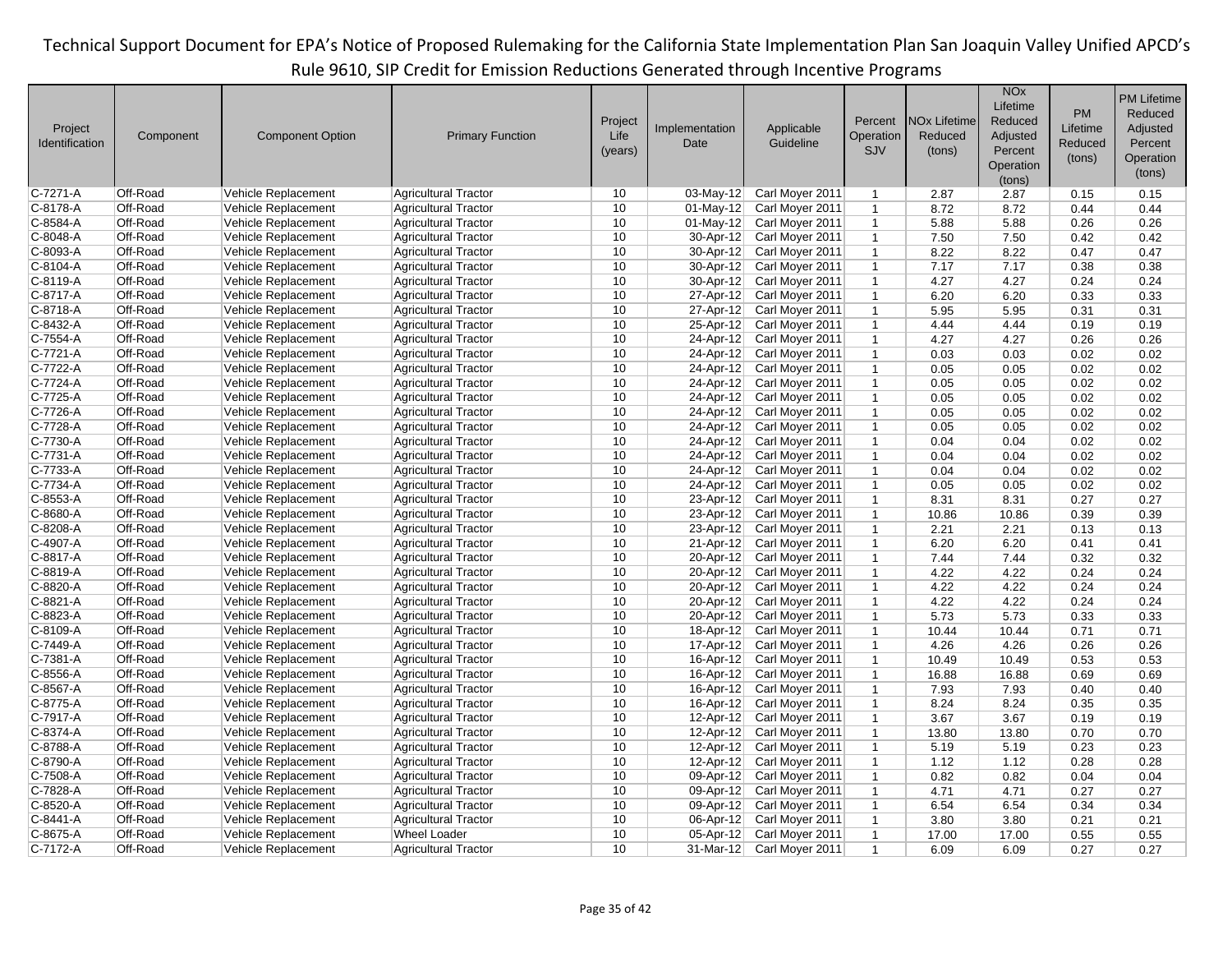|                |           |                         |                             |         |                         |                 |                |                                | <b>NO<sub>x</sub></b><br>Lifetime |           | <b>PM Lifetime</b> |
|----------------|-----------|-------------------------|-----------------------------|---------|-------------------------|-----------------|----------------|--------------------------------|-----------------------------------|-----------|--------------------|
|                |           |                         |                             | Project |                         |                 | Percent        | <b>NO<sub>x</sub></b> Lifetime | Reduced                           | <b>PM</b> | Reduced            |
| Project        | Component | <b>Component Option</b> | <b>Primary Function</b>     | Life    | Implementation          | Applicable      | Operation      | Reduced                        | Adjusted                          | Lifetime  | Adjusted           |
| Identification |           |                         |                             | (years) | Date                    | Guideline       | <b>SJV</b>     | (tons)                         | Percent                           | Reduced   | Percent            |
|                |           |                         |                             |         |                         |                 |                |                                | Operation                         | (tons)    | Operation          |
|                |           |                         |                             |         |                         |                 |                |                                | (tons)                            |           | (tons)             |
| C-7247-A       | Off-Road  | Vehicle Replacement     | <b>Agricultural Tractor</b> | 10      | 30-Mar-12               | Carl Moyer 2011 | $\mathbf{1}$   | 14.52                          | 14.52                             | 0.53      | 0.53               |
| C-8785-A       | Off-Road  | Vehicle Replacement     | <b>Agricultural Tractor</b> | 10      | 30-Mar-12               | Carl Moyer 2011 | $\mathbf{1}$   | 3.48                           | 3.48                              | 0.14      | 0.14               |
| C-8945-A       | Off-Road  | Vehicle Replacement     | <b>Agricultural Tractor</b> | 10      | 30-Mar-12               | Carl Moyer 2011 | $\mathbf{1}$   | 3.60                           | 3.60                              | 0.16      | 0.16               |
| C-8988-A       | Off-Road  | Vehicle Replacement     | <b>Wheel Loader</b>         | 10      | 30-Mar-12               | Carl Moyer 2011 | $\mathbf{1}$   | 4.09                           | 4.09                              | 0.21      | 0.21               |
| C-8202-A       | Off-Road  | Vehicle Replacement     | <b>Agricultural Tractor</b> | 10      | 29-Mar-12               | Carl Moyer 2011 | $\mathbf{1}$   | 7.37                           | 7.37                              | 0.37      | 0.37               |
| C-8204-A       | Off-Road  | Vehicle Replacement     | <b>Agricultural Tractor</b> | 10      | 29-Mar-12               | Carl Moyer 2011 | $\mathbf{1}$   | 6.05                           | 6.05                              | 0.31      | 0.31               |
| C-8671-A       | Off-Road  | Vehicle Replacement     | <b>Agricultural Tractor</b> | 10      | 28-Mar-12               | Carl Moyer 2011 | $\mathbf{1}$   | 51.26                          | 51.26                             | 2.48      | 2.48               |
| C-8289-A       | Off-Road  | Vehicle Replacement     | <b>Agricultural Tractor</b> | 10      | 27-Mar-12               | Carl Moyer 2011 | $\mathbf{1}$   | 5.90                           | 5.90                              | 0.33      | 0.33               |
| C-8293-A       | Off-Road  | Vehicle Replacement     | <b>Agricultural Tractor</b> | 10      | 27-Mar-12               | Carl Moyer 2011 | $\mathbf{1}$   | 5.79                           | 5.79                              | 0.40      | 0.40               |
| C-8371-A       | Off-Road  | Vehicle Replacement     | <b>Agricultural Tractor</b> | 10      | 26-Mar-12               | Carl Moyer 2011 | $\mathbf{1}$   | 11.91                          | 11.91                             | 0.43      | 0.43               |
| C-7539-A       | Off-Road  | Vehicle Replacement     | <b>Agricultural Tractor</b> | 10      | $22-Mar-12$             | Carl Moyer 2011 | $\mathbf{1}$   | 3.16                           | 3.16                              | 0.14      | 0.14               |
| C-7540-A       | Off-Road  | Vehicle Replacement     | <b>Agricultural Tractor</b> | 10      | 22-Mar-12               | Carl Moyer 2011 | $\mathbf{1}$   | 3.16                           | 3.16                              | 0.14      | 0.14               |
| C-7541-A       | Off-Road  | Vehicle Replacement     | <b>Agricultural Tractor</b> | 10      | 22-Mar-12               | Carl Moyer 2011 | $\mathbf{1}$   | 3.81                           | 3.81                              | 0.17      | 0.17               |
| C-7799-A       | Off-Road  | Vehicle Replacement     | <b>Agricultural Tractor</b> | 10      | 21-Mar-12               | Carl Moyer 2011 | $\mathbf{1}$   | 7.51                           | 7.51                              | 0.38      | 0.38               |
| C-7744-A       | Off-Road  | Vehicle Replacement     | <b>Agricultural Tractor</b> | 10      | 20-Mar-12               | Carl Moyer 2011 | 0.9            | 11.35                          | 10.22                             | 0.48      | 0.43               |
| C-7745-A       | Off-Road  | Vehicle Replacement     | <b>Agricultural Tractor</b> | 10      | 20-Mar-12               | Carl Moyer 2011 | $\overline{1}$ | 7.32                           | 7.32                              | 0.31      | 0.31               |
| C-7746-A       | Off-Road  | Vehicle Replacement     | <b>Agricultural Tractor</b> | 10      | 20-Mar-12               | Carl Moyer 2011 | 0.9            | 7.18                           | 6.46                              | 0.30      | 0.27               |
| C-8315-A       | Off-Road  | Vehicle Replacement     | <b>Agricultural Tractor</b> | 10      | 20-Mar-12               | Carl Moyer 2011 | $\mathbf{1}$   | 7.06                           | 7.06                              | 0.31      | 0.31               |
| C-8318-A       | Off-Road  | Vehicle Replacement     | <b>Agricultural Tractor</b> | 10      | 20-Mar-12               | Carl Moyer 2011 | $\mathbf{1}$   | 6.42                           | 6.42                              | 0.28      | 0.28               |
| C-8210-A       | Off-Road  | Vehicle Replacement     | <b>Agricultural Tractor</b> | 10      | 19-Mar-12               | Carl Moyer 2011 | $\mathbf{1}$   | 1.41                           | 1.41                              | 0.08      | 0.08               |
| C-8774-A       | Off-Road  | Vehicle Replacement     | <b>Agricultural Tractor</b> | 10      | 19-Mar-12               | Carl Moyer 2011 | $\mathbf{1}$   | 23.53                          | 23.53                             | 0.97      | 0.97               |
| C-7289-A       | Off-Road  | Vehicle Replacement     | <b>Agricultural Tractor</b> | 10      | 16-Mar-12               | Carl Moyer 2011 | $\mathbf{1}$   | 8.60                           | 8.60                              | 0.43      | 0.43               |
| C-7290-A       | Off-Road  | Vehicle Replacement     | <b>Agricultural Tractor</b> | 10      | $16$ -Mar-12            | Carl Moyer 2011 | $\mathbf{1}$   | 9.16                           | 9.16                              | 0.46      | 0.46               |
| C-8304-A       | Off-Road  | Vehicle Replacement     | <b>Agricultural Tractor</b> | 10      | 15-Mar-12               | Carl Moyer 2011 | $\mathbf{1}$   | 7.84                           | 7.84                              | 0.35      | 0.35               |
| C-8986-A       | Off-Road  | Vehicle Replacement     | <b>Agricultural Tractor</b> | 10      | 15-Mar-12               | Carl Moyer 2011 | $\mathbf{1}$   | 10.75                          | 10.75                             | 0.54      | 0.54               |
| C-8042-A       | Off-Road  | Vehicle Replacement     | <b>Agricultural Tractor</b> | 10      | 13-Mar-12               | Carl Moyer 2011 | $\mathbf{1}$   | 0.13                           | 0.13                              | 0.03      | 0.03               |
| C-8043-A       | Off-Road  | Vehicle Replacement     | <b>Agricultural Tractor</b> | 10      | 13-Mar-12               | Carl Moyer 2011 | $\mathbf{1}$   | 0.32                           | 0.32                              | 0.06      | 0.06               |
| C-8419-A       | Off-Road  | Vehicle Replacement     | Agricultural Tractor        | 10      | $12$ -Mar-12            | Carl Moyer 2011 | $\overline{1}$ | 3.70                           | 3.70                              | 0.11      | 0.11               |
| C-7747-A       | Off-Road  | Vehicle Replacement     | <b>Agricultural Tractor</b> | 10      | $10-Mar-12$             | Carl Moyer 2011 | 0.9            | 7.13                           | 6.42                              | 0.30      | 0.27               |
| C-8453-A       | Off-Road  | Vehicle Replacement     | <b>Agricultural Tractor</b> | 10      | 09-Mar-12               | Carl Moyer 2011 | $\mathbf{1}$   | 36.07                          | 36.07                             | 1.57      | 1.57               |
| C-8699-A       | Off-Road  | Vehicle Replacement     | <b>Agricultural Tractor</b> | 10      | 09-Mar-12               | Carl Moyer 2011 | $\mathbf 1$    | 3.62                           | 3.62                              | 0.18      | 0.18               |
| C-7737-A       | Off-Road  | Vehicle Replacement     | <b>Agricultural Tractor</b> | 10      | 08-Mar-12               | Carl Moyer 2011 | $\mathbf{1}$   | 3.05                           | 3.05                              | 0.19      | 0.19               |
| C-8586-A       | Off-Road  | Vehicle Replacement     | <b>Agricultural Tractor</b> | 10      | 08-Mar-12               | Carl Moyer 2011 | $\mathbf{1}$   | 32.87                          | 32.87                             | 1.15      | 1.15               |
| $C-8715-A$     | Off-Road  | Vehicle Replacement     | <b>Agricultural Tractor</b> | 10      | 08-Mar-12               | Carl Moyer 2011 | $\mathbf{1}$   | 8.49                           | 8.49                              | 0.43      | 0.43               |
| C-7885-A       | Off-Road  | Vehicle Replacement     | <b>Agricultural Tractor</b> | 10      | 07-Mar-12               | Carl Moyer 2011 | $\mathbf{1}$   | 8.54                           | 8.54                              | 0.43      | 0.43               |
| C-8582-A       | Off-Road  | Vehicle Replacement     | <b>Agricultural Tractor</b> | 10      | $\overline{06}$ -Mar-12 | Carl Moyer 2011 | $\mathbf{1}$   | 7.74                           | 7.74                              | 0.34      | 0.34               |
| C-7866-A       | Off-Road  | Vehicle Replacement     | <b>Agricultural Tractor</b> | 10      | 05-Mar-12               | Carl Moyer 2011 | $\mathbf{1}$   | 4.52                           | 4.52                              | 0.28      | 0.28               |
| C-7872-A       | Off-Road  | Vehicle Replacement     | <b>Agricultural Tractor</b> | 10      | 05-Mar-12               | Carl Moyer 2011 | $\mathbf{1}$   | 3.71                           | 3.71                              | 0.23      | 0.23               |
| C-7875-A       | Off-Road  | Vehicle Replacement     | <b>Agricultural Tractor</b> | 10      | 05-Mar-12               | Carl Moyer 2011 | $\mathbf{1}$   | 3.89                           | 3.89                              | 0.25      | 0.25               |
| C-7880-A       | Off-Road  | Vehicle Replacement     | <b>Agricultural Tractor</b> | 10      | 05-Mar-12               | Carl Moyer 2011 | $\mathbf{1}$   | 0.79                           | 0.79                              | 0.15      | 0.15               |
| C-7883-A       | Off-Road  | Vehicle Replacement     | <b>Agricultural Tractor</b> | 10      | 05-Mar-12               | Carl Moyer 2011 | $\mathbf{1}$   | 11.16                          | 11.16                             | 0.49      | 0.49               |
| C-7526-A       | Off-Road  | Vehicle Replacement     | <b>Agricultural Tractor</b> | 10      | $01$ -Mar-12            | Carl Moyer 2011 | $\mathbf{1}$   | 7.74                           | 7.74                              | 0.45      | 0.45               |
| C-8484-A       | Off-Road  | Vehicle Replacement     | <b>Agricultural Tractor</b> | 10      | $01-Mar-12$             | Carl Moyer 2011 | $\mathbf{1}$   | 11.10                          | 11.10                             | 0.47      | 0.47               |
| C-8496-A       | Off-Road  | Vehicle Replacement     | <b>Agricultural Tractor</b> | 10      | $01-Mar-12$             | Carl Moyer 2011 | $\mathbf{1}$   | 14.08                          | 14.08                             | 0.62      | 0.62               |
| C-8845-A       | Off-Road  | Vehicle Replacement     | <b>Agricultural Tractor</b> | 10      | $01-Mar-12$             | Carl Moyer 2011 | $\mathbf{1}$   | 26.17                          | 26.17                             | 0.87      | 0.87               |
| C-7286-A       | Off-Road  | Vehicle Replacement     | <b>Agricultural Tractor</b> | 10      | 29-Feb-12               | Carl Moyer 2011 | $\mathbf{1}$   | 5.09                           | 5.09                              | 0.27      | 0.27               |
|                |           |                         |                             |         |                         |                 |                |                                |                                   |           |                    |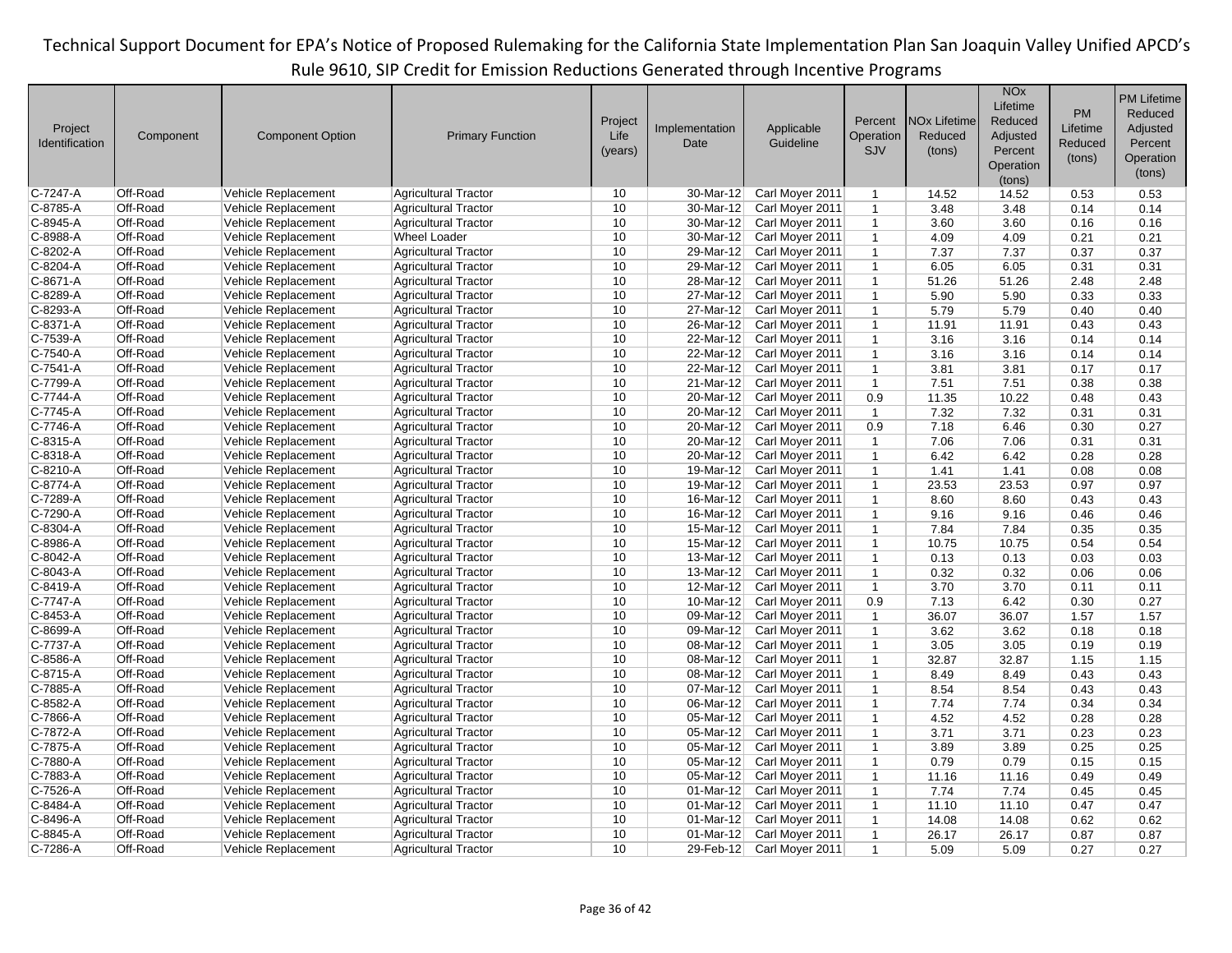| Project<br>Identification | Component | <b>Component Option</b> | <b>Primary Function</b>     | Project<br>Life<br>(years) | Implementation<br>Date | Applicable<br>Guideline | Percent<br>Operation<br>SJV | <b>NO<sub>x</sub></b> Lifetime<br>Reduced<br>(tons) | <b>NO<sub>x</sub></b><br>Lifetime<br>Reduced<br>Adjusted<br>Percent<br>Operation<br>(tons) | <b>PM</b><br>Lifetime<br>Reduced<br>(tons) | <b>PM Lifetime</b><br>Reduced<br>Adjusted<br>Percent<br>Operation<br>(tons) |
|---------------------------|-----------|-------------------------|-----------------------------|----------------------------|------------------------|-------------------------|-----------------------------|-----------------------------------------------------|--------------------------------------------------------------------------------------------|--------------------------------------------|-----------------------------------------------------------------------------|
| C-8619-A                  | Off-Road  | Vehicle Replacement     | <b>Agricultural Tractor</b> | 10                         | 29-Feb-12              | Carl Moyer 2011         | $\mathbf{1}$                | 3.94                                                | 3.94                                                                                       | 0.27                                       | 0.27                                                                        |
| C-8996-A                  | Off-Road  | Vehicle Replacement     | <b>Agricultural Tractor</b> | 10                         | 29-Feb-12              | Carl Moyer 2011         | $\mathbf{1}$                | 9.99                                                | 9.99                                                                                       | 0.52                                       | 0.52                                                                        |
| C-8393-A                  | Off-Road  | Vehicle Replacement     | Swathers                    | 10                         | 27-Feb-12              | Carl Moyer 2011         | $\mathbf{1}$                | 2.62                                                | 2.62                                                                                       | 0.14                                       | 0.14                                                                        |
| C-8914-A                  | Off-Road  | Vehicle Replacement     | <b>Agricultural Tractor</b> | 10                         | 27-Feb-12              | Carl Moyer 2011         | $\mathbf{1}$                | 7.51                                                | 7.51                                                                                       | 0.34                                       | 0.34                                                                        |
| C-8917-A                  | Off-Road  | Vehicle Replacement     | <b>Agricultural Tractor</b> | 10                         | 27-Feb-12              | Carl Moyer 2011         | $\mathbf{1}$                | 1.77                                                | 1.77                                                                                       | 0.80                                       | 0.80                                                                        |
| C-8703-A                  | Off-Road  | Vehicle Replacement     | Forklift                    | 10                         | 24-Feb-12              | Carl Moyer 2011         | $\mathbf{1}$                | 1.80                                                | 1.80                                                                                       | 0.09                                       | 0.09                                                                        |
| C-8633-A                  | Off-Road  | Vehicle Replacement     | <b>Agricultural Tractor</b> | 10                         | 23-Feb-12              | Carl Moyer 2011         | $\mathbf{1}$                | 12.03                                               | 12.03                                                                                      | 0.80                                       | 0.80                                                                        |
| C-8636-A                  | Off-Road  | Vehicle Replacement     | <b>Agricultural Tractor</b> | 10                         | 23-Feb-12              | Carl Moyer 2011         | $\mathbf{1}$                | 12.03                                               | 12.03                                                                                      | 0.80                                       | 0.80                                                                        |
| C-7187-A                  | Off-Road  | Vehicle Replacement     | <b>Agricultural Tractor</b> | 10                         | 22-Feb-12              | Carl Moyer 2011         | $\mathbf{1}$                | 3.70                                                | 3.70                                                                                       | 0.21                                       | 0.21                                                                        |
| C-8661-A                  | Off-Road  | Vehicle Replacement     | <b>Agricultural Tractor</b> | 10                         | 20-Feb-12              | Carl Moyer 2011         | $\mathbf{1}$                | 7.93                                                | 7.93                                                                                       | 0.39                                       | 0.39                                                                        |
| C-8406-A                  | Off-Road  | Vehicle Replacement     | <b>Agricultural Tractor</b> | 10                         | 17-Feb-12              | Carl Moyer 2011         | $\mathbf{1}$                | 4.34                                                | 4.34                                                                                       | 0.29                                       | 0.29                                                                        |
| C-8644-A                  | Off-Road  | Vehicle Replacement     | <b>Agricultural Tractor</b> | 10                         | 17-Feb-12              | Carl Moyer 2011         | $\mathbf{1}$                | 8.92                                                | 8.92                                                                                       | 0.45                                       | 0.45                                                                        |
| C-8111-A                  | Off-Road  | Vehicle Replacement     | <b>Agricultural Tractor</b> | 10                         | $15$ -Feb-12           | Carl Moyer 2011         | $\mathbf{1}$                | 7.09                                                | 7.09                                                                                       | 0.31                                       | 0.31                                                                        |
| C-8117-A                  | Off-Road  | Vehicle Replacement     | <b>Agricultural Tractor</b> | 10                         | 15-Feb-12              | Carl Moyer 2011         | $\mathbf{1}$                | 9.86                                                | 9.86                                                                                       | 0.66                                       | 0.66                                                                        |
| C-8669-A                  | Off-Road  | Vehicle Replacement     | <b>Agricultural Tractor</b> | 10                         | 15-Feb-12              | Carl Moyer 2011         | $\mathbf{1}$                | 9.02                                                | 9.02                                                                                       | 0.60                                       | 0.60                                                                        |
| C-4565-A                  | Off-Road  | Vehicle Replacement     | <b>Agricultural Tractor</b> | 10                         | 14-Feb-12              | Carl Moyer 2011         | $\mathbf{1}$                | 7.79                                                | 7.79                                                                                       | 0.34                                       | 0.34                                                                        |
| C-8866-A                  | Off-Road  | Vehicle Replacement     | <b>Agricultural Tractor</b> | 10                         | 14-Feb-12              | Carl Moyer 2011         | $\mathbf{1}$                | 6.66                                                | 6.66                                                                                       | 0.18                                       | 0.18                                                                        |
| C-7406-A                  | Off-Road  | Vehicle Replacement     | <b>Agricultural Tractor</b> | 10                         | 13-Feb-12              | Carl Moyer 2011         | $\mathbf{1}$                | 10.52                                               | 10.52                                                                                      | 0.31                                       | 0.31                                                                        |
| C-7408-A                  | Off-Road  | Vehicle Replacement     | <b>Agricultural Tractor</b> | 10                         | 13-Feb-12              | Carl Moyer 2011         | $\mathbf{1}$                | 11.04                                               | 11.04                                                                                      | 0.33                                       | 0.33                                                                        |
| C-7474-A                  | Off-Road  | Vehicle Replacement     | <b>Agricultural Tractor</b> | 10                         | $13$ -Feb-12           | Carl Moyer 2011         | $\mathbf{1}$                | 11.04                                               | 11.04                                                                                      | 0.33                                       | 0.33                                                                        |
| C-7476-A                  | Off-Road  | Vehicle Replacement     | <b>Agricultural Tractor</b> | 10                         | 13-Feb-12              | Carl Moyer 2011         | $\mathbf{1}$                | 13.60                                               | 13.60                                                                                      | 0.49                                       | 0.49                                                                        |
| C-7479-A                  | Off-Road  | Vehicle Replacement     | <b>Agricultural Tractor</b> | 10                         | 13-Feb-12              | Carl Moyer 2011         | $\mathbf{1}$                | 13.60                                               | 13.60                                                                                      | 0.49                                       | 0.49                                                                        |
| C-8739-A                  | Off-Road  | Vehicle Replacement     | <b>Agricultural Tractor</b> | 10                         | $13$ -Feb-12           | Carl Moyer 2011         | $\mathbf{1}$                | 4.74                                                | 4.74                                                                                       | 0.32                                       | 0.32                                                                        |
| C-7407-A                  | Off-Road  | Vehicle Replacement     | <b>Agricultural Tractor</b> | 10                         | $10$ -Feb-12           | Carl Moyer 2011         | $\mathbf{1}$                | 14.00                                               | 14.00                                                                                      | 0.50                                       | 0.50                                                                        |
| C-7475-A                  | Off-Road  | Vehicle Replacement     | <b>Agricultural Tractor</b> | 10                         | 10-Feb-12              | Carl Moyer 2011         | $\mathbf{1}$                | 7.97                                                | 7.97                                                                                       | 0.54                                       | 0.54                                                                        |
| C-8187-A                  | Off-Road  | Vehicle Replacement     | <b>Agricultural Tractor</b> | 10                         | 10-Feb-12              | Carl Moyer 2011         | $\mathbf{1}$                | 0.60                                                | 0.60                                                                                       | 0.11                                       | 0.11                                                                        |
| C-8196-A                  | Off-Road  | Vehicle Replacement     | <b>Agricultural Tractor</b> | 10                         | 10-Feb-12              | Carl Moyer 2011         | $\mathbf{1}$                | 0.52                                                | 0.52                                                                                       | 0.10                                       | 0.10                                                                        |
| C-7698-A                  | Off-Road  | Vehicle Replacement     | <b>Agricultural Tractor</b> | 10                         | 09-Feb-12              | Carl Moyer 2011         | $\mathbf{1}$                | 5.17                                                | 5.17                                                                                       | 0.22                                       | 0.22                                                                        |
| C-8457-A                  | Off-Road  | Vehicle Replacement     | Ag Tractor Crawler          | 10                         | 09-Feb-12              | Carl Moyer 2011         | $\mathbf{1}$                | 15.38                                               | 15.38                                                                                      | 0.71                                       | 0.71                                                                        |
| C-8864-A                  | Off-Road  | Vehicle Replacement     | <b>Agricultural Tractor</b> | 10                         | 09-Feb-12              | Carl Moyer 2011         | $\mathbf{1}$                | 5.98                                                | 5.98                                                                                       | 0.22                                       | 0.22                                                                        |
| C-7812-A                  | Off-Road  | Vehicle Replacement     | <b>Agricultural Tractor</b> | 10                         | 08-Feb-12              | Carl Moyer 2011         | $\mathbf{1}$                | 11.42                                               | 11.42                                                                                      | 0.38                                       | 0.38                                                                        |
| C-7767-A                  | Off-Road  | Vehicle Replacement     | <b>Agricultural Tractor</b> | 10                         | 07-Feb-12              | Carl Moyer 2011         | $\mathbf{1}$                | 13.71                                               | 13.71                                                                                      | 0.44                                       | 0.44                                                                        |
| C-8022-A                  | Off-Road  | Vehicle Replacement     | <b>Agricultural Tractor</b> | 10                         | $07$ -Feb-12           | Carl Moyer 2011         | $\mathbf{1}$                | 6.05                                                | 6.05                                                                                       | 0.32                                       | 0.32                                                                        |
| C-8271-A                  | Off-Road  | Vehicle Replacement     | <b>Agricultural Tractor</b> | 10                         | $07$ -Feb-12           | Carl Moyer 2011         | $\mathbf{1}$                | 9.39                                                | 9.39                                                                                       | 0.39                                       | 0.39                                                                        |
| C-8275-A                  | Off-Road  | Vehicle Replacement     | <b>Agricultural Tractor</b> | 10                         | 07-Feb-12              | Carl Moyer 2011         | $\mathbf{1}$                | 9.39                                                | 9.39                                                                                       | 0.39                                       | 0.39                                                                        |
| C-8343-A                  | Off-Road  | Vehicle Replacement     | Combine                     | 10                         | $07$ -Feb-12           | Carl Moyer 2011         | $\mathbf{1}$                | 8.47                                                | 8.47                                                                                       | 0.43                                       | 0.43                                                                        |
| C-8348-A                  | Off-Road  | Vehicle Replacement     | <b>Agricultural Tractor</b> | 10                         | 07-Feb-12              | Carl Moyer 2011         | $\mathbf{1}$                | 11.18                                               | 11.18                                                                                      | 0.47                                       | 0.47                                                                        |
| C-8332-A                  | Off-Road  | Vehicle Replacement     | <b>Agricultural Tractor</b> | 10                         | 06-Feb-12              | Carl Moyer 2011         | $\mathbf{1}$                | 2.50                                                | 2.50                                                                                       | 0.18                                       | 0.18                                                                        |
| C-8335-A                  | Off-Road  | Vehicle Replacement     | <b>Agricultural Tractor</b> | 10                         | 06-Feb-12              | Carl Moyer 2011         | $\mathbf{1}$                | 6.52                                                | 6.52                                                                                       | 0.45                                       | 0.45                                                                        |
| C-8047-A                  | Off-Road  | Vehicle Replacement     | <b>Agricultural Tractor</b> | 10                         | 02-Feb-12              | Carl Moyer 2011         | $\mathbf{1}$                | 7.34                                                | 7.34                                                                                       | 0.24                                       | 0.24                                                                        |
| C-8548-A                  | Off-Road  | Vehicle Replacement     | <b>Agricultural Tractor</b> | 10                         | $02$ -Feb-12           | Carl Moyer 2011         | $\mathbf{1}$                | 1.86                                                | 1.86                                                                                       | 0.10                                       | 0.10                                                                        |
| C-8723-A                  | Off-Road  | Vehicle Replacement     | <b>Agricultural Tractor</b> | 10                         | 02-Feb-12              | Carl Moyer 2011         | $\mathbf{1}$                | 9.12                                                | 9.12                                                                                       | 0.62                                       | 0.62                                                                        |
| C-8329-A                  | Off-Road  | Vehicle Replacement     | <b>Agricultural Tractor</b> | 10                         | $01$ -Feb-12           | Carl Moyer 2011         | $\mathbf{1}$                | 9.66                                                | 9.66                                                                                       | 0.49                                       | 0.49                                                                        |
| C-8051-A                  | Off-Road  | Vehicle Replacement     | <b>Agricultural Tractor</b> | 10                         | 30-Jan-12              | Carl Moyer 2011         | $\mathbf{1}$                | 9.99                                                | 9.99                                                                                       | 0.68                                       | 0.68                                                                        |
| C-8350-A                  | Off-Road  | Vehicle Replacement     | <b>Agricultural Tractor</b> | 10                         | 30-Jan-12              | Carl Moyer 2011         | $\mathbf{1}$                | 3.43                                                | 3.43                                                                                       | 0.17                                       | 0.17                                                                        |
| C-7797-A                  | Off-Road  | Vehicle Replacement     | <b>Agricultural Tractor</b> | 10                         | $28 - Jan-12$          | Carl Moyer 2011         | $\mathbf{1}$                | 10.41                                               | 10.41                                                                                      | 0.47                                       | 0.47                                                                        |
|                           |           |                         |                             |                            |                        |                         |                             |                                                     |                                                                                            |                                            |                                                                             |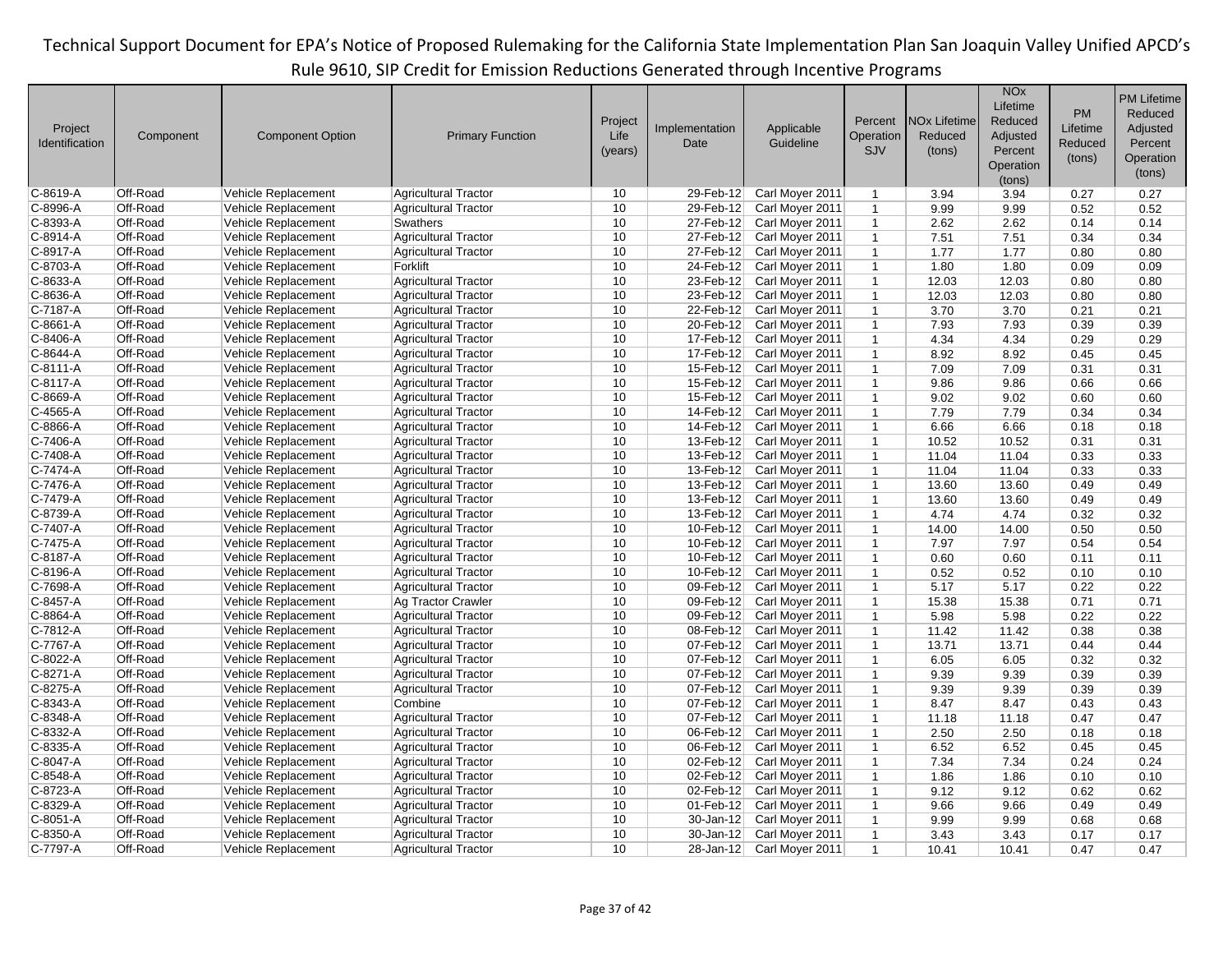|                       |                      |                         |                             |         |                         |                 |                             |                                | <b>NO<sub>x</sub></b> |           | <b>PM Lifetime</b> |
|-----------------------|----------------------|-------------------------|-----------------------------|---------|-------------------------|-----------------|-----------------------------|--------------------------------|-----------------------|-----------|--------------------|
|                       |                      |                         |                             |         |                         |                 |                             |                                | Lifetime              |           |                    |
|                       |                      |                         |                             | Project |                         |                 | Percent                     | <b>NO<sub>x</sub></b> Lifetime | Reduced               | <b>PM</b> | Reduced            |
| Project               | Component            | <b>Component Option</b> | <b>Primary Function</b>     | Life    | Implementation          | Applicable      | Operation                   | Reduced                        | Adjusted              | Lifetime  | Adjusted           |
| <b>Identification</b> |                      |                         |                             | (years) | Date                    | Guideline       | SJV                         | (tons)                         | Percent               | Reduced   | Percent            |
|                       |                      |                         |                             |         |                         |                 |                             |                                | Operation             | (tons)    | Operation          |
|                       |                      |                         |                             |         |                         |                 |                             |                                | (tons)                |           | (tons)             |
| C-8201-A              | Off-Road             | Vehicle Replacement     | <b>Agricultural Tractor</b> | 10      | 27-Jan-12               | Carl Moyer 2011 | $\mathbf{1}$                | 5.41                           | 5.41                  | 0.27      | 0.27               |
| C-8392-A              | Off-Road             | Vehicle Replacement     | <b>Agricultural Tractor</b> | 10      | 27-Jan-12               | Carl Moyer 2011 | $\mathbf 1$                 | 1.95                           | 1.95                  | 0.17      | 0.17               |
| C-8440-A              | Off-Road             | Vehicle Replacement     | <b>Agricultural Tractor</b> | 10      | 25-Jan-12               | Carl Moyer 2011 | $\mathbf{1}$                | 1.51                           | 1.51                  | 0.08      | 0.08               |
| C-8442-A              | Off-Road             | Vehicle Replacement     | <b>Agricultural Tractor</b> | 10      | 25-Jan-12               | Carl Moyer 2011 | $\mathbf{1}$                | 1.88                           | 1.88                  | 0.10      | 0.10               |
| C-8444-A              | Off-Road             | Vehicle Replacement     | <b>Agricultural Tractor</b> | 10      | 25-Jan-12               | Carl Moyer 2011 | $\mathbf{1}$                | 3.89                           | 3.89                  | 0.26      | 0.26               |
| C-8446-A              | Off-Road             | Vehicle Replacement     | <b>Agricultural Tractor</b> | 10      | 25-Jan-12               | Carl Moyer 2011 | $\mathbf{1}$                | 7.53                           | 7.53                  | 0.38      | 0.38               |
| C-8448-A              | Off-Road             | Vehicle Replacement     | <b>Agricultural Tractor</b> | 10      | 25-Jan-12               | Carl Moyer 2011 | $\mathbf{1}$                | 5.74                           | 5.74                  | 0.29      | 0.29               |
| C-8449-A              | Off-Road             | Vehicle Replacement     | <b>Agricultural Tractor</b> | 10      | 25-Jan-12               | Carl Moyer 2011 | $\mathbf{1}$                | 6.45                           | 6.45                  | 0.33      | 0.33               |
| C-8290-A              | Off-Road             | Vehicle Replacement     | <b>Agricultural Tractor</b> | 10      | 24-Jan-12               | Carl Moyer 2011 |                             | 5.05                           | 5.05                  | 0.27      | 0.27               |
|                       |                      |                         |                             | 10      |                         |                 | $\mathbf 1$<br>$\mathbf{1}$ |                                |                       |           |                    |
| C-8756-A              | Off-Road<br>Off-Road | Vehicle Replacement     | <b>Agricultural Tractor</b> | 10      | 24-Jan-12               | Carl Moyer 2011 |                             | 4.83                           | 4.83                  | 0.21      | 0.21               |
| C-7409-A              |                      | Vehicle Replacement     | <b>Agricultural Tractor</b> |         | $23$ -Jan-12            | Carl Moyer 2011 | $\mathbf{1}$                | 15.21                          | 15.21                 | 0.66      | 0.66               |
| C-7469-A              | Off-Road             | Vehicle Replacement     | <b>Agricultural Tractor</b> | 10      | 23-Jan-12               | Carl Moyer 2011 | $\mathbf{1}$                | 6.79                           | 6.79                  | 0.46      | 0.46               |
| C-8340-A              | Off-Road             | Vehicle Replacement     | <b>Agricultural Tractor</b> | 10      | 23-Jan-12               | Carl Moyer 2011 | $\mathbf{1}$                | 7.42                           | 7.42                  | 0.33      | 0.33               |
| C-7896-A              | Off-Road             | Vehicle Replacement     | <b>Agricultural Tractor</b> | 10      | 20-Jan-12               | Carl Moyer 2011 | $\mathbf 1$                 | 6.51                           | 6.51                  | 0.28      | 0.28               |
| C-8122-A              | Off-Road             | Vehicle Replacement     | <b>Agricultural Tractor</b> | 10      | 19-Jan-12               | Carl Moyer 2011 | $\mathbf{1}$                | 2.42                           | 2.42                  | 0.15      | 0.15               |
| C-8509-A              | Off-Road             | Vehicle Replacement     | <b>Agricultural Tractor</b> | 10      | 19-Jan-12               | Carl Moyer 2011 | $\mathbf{1}$                | 4.33                           | 4.33                  | 0.22      | 0.22               |
| C-7462-A              | Off-Road             | Vehicle Replacement     | <b>Agricultural Tractor</b> | 10      | 18-Jan-12               | Carl Moyer 2011 | $\mathbf{1}$                | 21.36                          | 21.36                 | 0.95      | 0.95               |
| C-7463-A              | Off-Road             | Vehicle Replacement     | <b>Agricultural Tractor</b> | 10      | 18-Jan-12               | Carl Moyer 2011 | $\mathbf{1}$                | 12.61                          | 12.61                 | 0.56      | 0.56               |
| C-7464-A              | Off-Road             | Vehicle Replacement     | <b>Agricultural Tractor</b> | 10      | 18-Jan-12               | Carl Moyer 2011 | $\mathbf{1}$                | 17.61                          | 17.61                 | 0.78      | 0.78               |
| C-7468-A              | Off-Road             | Vehicle Replacement     | <b>Agricultural Tractor</b> | 10      | 18-Jan-12               | Carl Moyer 2011 | $\mathbf{1}$                | 10.67                          | 10.67                 | 0.48      | 0.48               |
| C-7660-A              | Off-Road             | Vehicle Replacement     | <b>Agricultural Tractor</b> | 10      | 18-Jan-12               | Carl Moyer 2011 | $\mathbf{1}$                | 12.80                          | 12.80                 | 0.55      | 0.55               |
| C-8139-A              | Off-Road             | Vehicle Replacement     | <b>Agricultural Tractor</b> | 10      | 18-Jan-12               | Carl Moyer 2011 | $\mathbf{1}$                | 4.77                           | 4.77                  | 0.25      | 0.25               |
| C-8610-A              | Off-Road             | Vehicle Replacement     | <b>Agricultural Tractor</b> | 10      | 18-Jan-12               | Carl Moyer 2011 | $\mathbf{1}$                | 5.33                           | 5.33                  | 0.36      | 0.36               |
| C-8611-A              | Off-Road             | Vehicle Replacement     | <b>Agricultural Tractor</b> | 10      | $18 - Jan - 12$         | Carl Moyer 2011 | $\mathbf{1}$                | 9.99                           | 9.99                  | 0.36      | 0.36               |
| C-8273-A              | Off-Road             | Vehicle Replacement     | <b>Agricultural Tractor</b> | 10      | $13 - Jan-12$           | Carl Moyer 2011 | $\mathbf{1}$                | 6.77                           | 6.77                  | 0.29      | 0.29               |
| C-8570-A              | Off-Road             | Vehicle Replacement     | <b>Agricultural Tractor</b> | 10      | $13 - Jan-12$           | Carl Moyer 2011 | $\mathbf{1}$                | 11.72                          | 11.72                 | 0.50      | 0.50               |
| C-8747-A              | Off-Road             | Vehicle Replacement     | <b>Agricultural Tractor</b> | 10      | $13 - Jan-12$           | Carl Moyer 2011 | $\mathbf{1}$                | 4.21                           | 4.21                  | 0.28      | 0.28               |
| C-8099-A              | Off-Road             | Vehicle Replacement     | <b>Agricultural Tractor</b> | 10      | $12$ -Jan-12            | Carl Moyer 2011 | $\mathbf{1}$                | 6.12                           | 6.12                  | 0.34      | 0.34               |
| C-8108-A              | Off-Road             | Vehicle Replacement     | <b>Agricultural Tractor</b> | 10      | $12$ -Jan-12            | Carl Moyer 2011 | $\mathbf{1}$                | 9.55                           | 9.55                  | 0.55      | 0.55               |
| C-8115-A              | Off-Road             | Vehicle Replacement     | <b>Agricultural Tractor</b> | 10      | $12$ -Jan-12            | Carl Moyer 2011 | $\mathbf{1}$                | 9.64                           | 9.64                  | 0.64      | 0.64               |
| C-7150-A              | Off-Road             | Vehicle Replacement     | <b>Agricultural Tractor</b> | 10      | $10 - Jan-12$           | Carl Moyer 2011 | $\mathbf{1}$                | 17.39                          | 17.39                 | 0.88      | 0.88               |
| C-7430-A              | Off-Road             | Vehicle Replacement     | <b>Agricultural Tractor</b> | 10      | $10 - Jan-12$           | Carl Moyer 2011 | $\mathbf{1}$                | 12.22                          | 12.22                 | 0.43      | 0.43               |
| C-8116-A              | Off-Road             | Vehicle Replacement     | <b>Agricultural Tractor</b> | 10      | 09-Jan-12               | Carl Moyer 2011 | $\mathbf{1}$                | 10.15                          | 10.15                 | 0.67      | 0.67               |
| C-8118-A              | Off-Road             | Vehicle Replacement     | <b>Agricultural Tractor</b> | 10      | 09-Jan-12               | Carl Moyer 2011 | $\mathbf{1}$                | 10.20                          | 10.20                 | 0.68      | 0.68               |
| C-7839-A              | Off-Road             | Vehicle Replacement     | <b>Agricultural Tractor</b> | 10      | 06-Jan-12               | Carl Moyer 2011 | $\mathbf{1}$                | 5.22                           | 5.22                  | 0.23      | 0.23               |
| $C-7841-A$            | Off-Road             | Vehicle Replacement     | <b>Agricultural Tractor</b> | 10      | $\overline{06}$ -Jan-12 | Carl Moyer 2011 | $\mathbf{1}$                | 4.57                           | 4.57                  | 0.20      | 0.20               |
| C-7842-A              | Off-Road             | Vehicle Replacement     | <b>Agricultural Tractor</b> | 10      | 06-Jan-12               | Carl Moyer 2011 | $\mathbf{1}$                | 1.37                           | 1.37                  | 0.06      | 0.06               |
| C-7845-A              | Off-Road             |                         |                             | 10      |                         |                 |                             |                                |                       |           |                    |
|                       |                      | Vehicle Replacement     | <b>Agricultural Tractor</b> |         | 06-Jan-12               | Carl Moyer 2011 | $\mathbf{1}$                | 13.90                          | 13.90                 | 0.60      | 0.60               |
| C-7847-A              | Off-Road             | Vehicle Replacement     | <b>Agricultural Tractor</b> | 10      | 06-Jan-12               | Carl Moyer 2011 | $\mathbf{1}$                | 10.29                          | 10.29                 | 0.45      | 0.45               |
| C-8472-A              | Off-Road             | Vehicle Replacement     | <b>Agricultural Tractor</b> | 10      | 06-Jan-12               | Carl Moyer 2011 | $\mathbf{1}$                | 10.87                          | 10.87                 | 0.51      | 0.51               |
| C-7558-A              | Off-Road             | Vehicle Replacement     | <b>Agricultural Tractor</b> | 10      | 04-Jan-12               | Carl Moyer 2011 | $\mathbf{1}$                | 5.98                           | 5.98                  | 0.40      | 0.40               |
| C-8079-A              | Off-Road             | Vehicle Replacement     | <b>Agricultural Tractor</b> | 10      | $04$ -Jan-12            | Carl Moyer 2011 | $\mathbf{1}$                | 10.75                          | 10.75                 | 0.71      | 0.71               |
| C-9041-A              | Off-Road             | Vehicle Replacement     | <b>Agricultural Tractor</b> | 10      | $03$ -Jan-12            | Carl Moyer 2011 | $\mathbf{1}$                | 4.12                           | 4.12                  | 0.18      | 0.18               |
| C-8157-A              | Off-Road             | Vehicle Replacement     | <b>Agricultural Tractor</b> | 10      | 31-Dec-11               | Carl Moyer 2011 | $\mathbf{1}$                | 3.82                           | 3.82                  | 0.17      | 0.17               |
| C-7383-A              | Off-Road             | Vehicle Replacement     | <b>Agricultural Tractor</b> | 10      | 30-Dec-11               | Carl Moyer 2011 | $\mathbf{1}$                | 6.81                           | 6.81                  | 0.30      | 0.30               |
| C-7830-A              | Off-Road             | Vehicle Replacement     | <b>Agricultural Tractor</b> | 10      | $30$ -Dec-11            | Carl Moyer 2011 | $\mathbf{1}$                | 36.36                          | 36.36                 | 1.20      | 1.20               |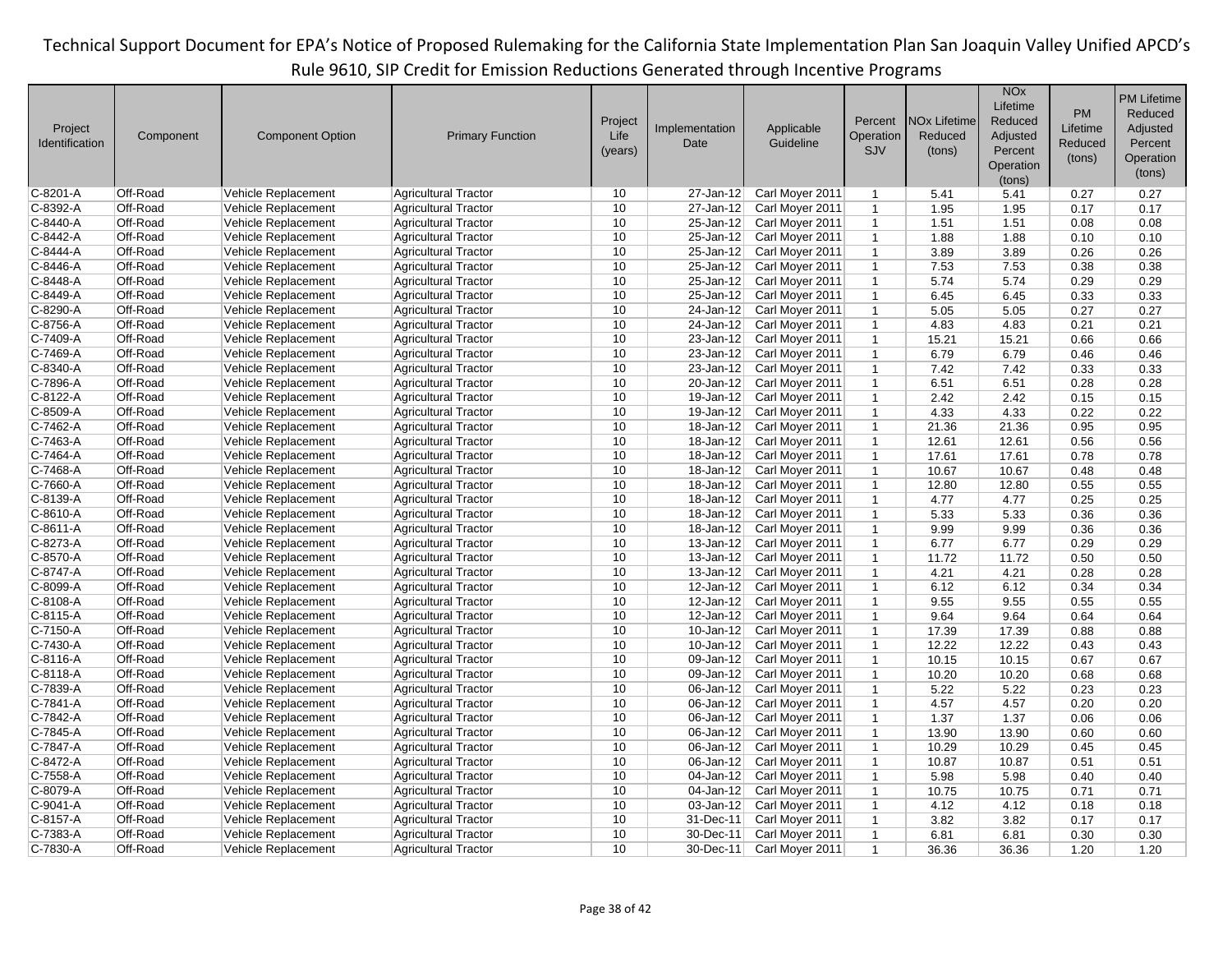|                |           |                         |                             | Project |                |                 | Percent        | <b>NO<sub>x</sub></b> Lifetime | <b>NO<sub>x</sub></b><br>Lifetime<br>Reduced | <b>PM</b> | <b>PM Lifetime</b><br>Reduced |
|----------------|-----------|-------------------------|-----------------------------|---------|----------------|-----------------|----------------|--------------------------------|----------------------------------------------|-----------|-------------------------------|
| Project        | Component | <b>Component Option</b> | <b>Primary Function</b>     | Life    | Implementation | Applicable      | Operation      | Reduced                        | Adjusted                                     | Lifetime  | Adjusted                      |
| Identification |           |                         |                             | (years) | Date           | Guideline       | SJV            | (tons)                         | Percent                                      | Reduced   | Percent                       |
|                |           |                         |                             |         |                |                 |                |                                | Operation                                    | (tons)    | Operation                     |
|                |           |                         |                             |         |                |                 |                |                                | (tons)                                       |           | (tons)                        |
| C-8103-A       | Off-Road  | Vehicle Replacement     | <b>Agricultural Tractor</b> | 10      | 30-Dec-11      | Carl Moyer 2011 | $\mathbf{1}$   | 6.97                           | 6.97                                         | 0.37      | 0.37                          |
| C-8156-A       | Off-Road  | Vehicle Replacement     | <b>Agricultural Tractor</b> | 10      | 30-Dec-11      | Carl Moyer 2011 | $\mathbf{1}$   | 6.21                           | 6.21                                         | 0.31      | 0.31                          |
| C-8391-A       | Off-Road  | Vehicle Replacement     | Swathers                    | 10      | 30-Dec-11      | Carl Moyer 2011 | $\mathbf{1}$   | 2.85                           | 2.85                                         | 0.20      | 0.20                          |
| C-8634-A       | Off-Road  | Vehicle Replacement     | <b>Agricultural Tractor</b> | 10      | 30-Dec-11      | Carl Moyer 2011 | $\mathbf{1}$   | 8.75                           | 8.75                                         | 0.59      | 0.59                          |
| C-8276-A       | Off-Road  | Vehicle Replacement     | <b>Agricultural Tractor</b> | 10      | 29-Dec-11      | Carl Moyer 2011 | $\mathbf{1}$   | 5.66                           | 5.66                                         | 0.60      | 0.60                          |
| C-8416-A       | Off-Road  | Vehicle Replacement     | <b>Agricultural Tractor</b> | 10      | 29-Dec-11      | Carl Moyer 2011 | $\mathbf{1}$   | 3.38                           | 3.38                                         | 0.23      | 0.23                          |
| C-8430-A       | Off-Road  | Vehicle Replacement     | <b>Agricultural Tractor</b> | 10      | 29-Dec-11      | Carl Moyer 2011 | $\mathbf{1}$   | 3.37                           | 3.37                                         | 0.23      | 0.23                          |
| C-8433-A       | Off-Road  | Vehicle Replacement     | <b>Agricultural Tractor</b> | 10      | 29-Dec-11      | Carl Moyer 2011 | $\mathbf{1}$   | 5.85                           | 5.85                                         | 0.30      | 0.30                          |
| C-8437-A       | Off-Road  | Vehicle Replacement     | <b>Agricultural Tractor</b> | 10      | 29-Dec-11      | Carl Moyer 2011 | $\mathbf{1}$   | 8.74                           | 8.74                                         | 0.38      | 0.38                          |
| C-8743-A       | Off-Road  | Vehicle Replacement     | <b>Agricultural Tractor</b> | 10      | 29-Dec-11      | Carl Moyer 2011 | $\mathbf{1}$   | 0.26                           | 0.26                                         | 0.07      | 0.07                          |
| C-8745-A       | Off-Road  | Vehicle Replacement     | <b>Agricultural Tractor</b> | 10      | 29-Dec-11      | Carl Moyer 2011 | $\mathbf{1}$   | 10.07                          | 10.07                                        | 0.67      | 0.67                          |
| C-8750-A       | Off-Road  | Vehicle Replacement     | <b>Wheel Loader</b>         | 10      | 29-Dec-11      | Carl Moyer 2011 | $\mathbf{1}$   | 11.79                          | 11.79                                        | 0.78      | 0.78                          |
| C-9037-A       | Off-Road  | Vehicle Replacement     | <b>Agricultural Tractor</b> | 10      | 29-Dec-11      | Carl Moyer 2011 | $\mathbf{1}$   | 0.28                           | 0.28                                         | 0.04      | 0.04                          |
| C-8339-A       | Off-Road  | Vehicle Replacement     | <b>Agricultural Tractor</b> | 10      | 28-Dec-11      | Carl Moyer 2011 | $\mathbf{1}$   | 5.36                           | 5.36                                         | 0.23      | 0.23                          |
| C-8498-A       | Off-Road  | Vehicle Replacement     | <b>Agricultural Tractor</b> | 10      | 28-Dec-11      | Carl Moyer 2011 | $\mathbf{1}$   | 4.45                           | 4.45                                         | 0.20      | 0.20                          |
| C-8500-A       | Off-Road  | Vehicle Replacement     | <b>Agricultural Tractor</b> | 10      | 28-Dec-11      | Carl Moyer 2011 | $\mathbf{1}$   | 6.48                           | 6.48                                         | 0.37      | 0.37                          |
| C-8954-A       | Off-Road  | Vehicle Replacement     | <b>Agricultural Tractor</b> | 10      | 28-Dec-11      | Carl Moyer 2011 | $\mathbf{1}$   | 5.01                           | 5.01                                         | 0.28      | 0.28                          |
| C-8219-A       | Off-Road  | Vehicle Replacement     | <b>Agricultural Tractor</b> | 10      | 27-Dec-11      | Carl Moyer 2011 | $\mathbf{1}$   | 0.32                           | 0.32                                         | 0.07      | 0.07                          |
| C-8221-A       | Off-Road  | Vehicle Replacement     | <b>Agricultural Tractor</b> | 10      | 27-Dec-11      | Carl Moyer 2011 | $\mathbf{1}$   | 0.32                           | 0.32                                         | 0.07      | 0.07                          |
| C-8222-A       | Off-Road  | Vehicle Replacement     | <b>Agricultural Tractor</b> | 10      | 27-Dec-11      | Carl Moyer 2011 | $\mathbf{1}$   | 0.27                           | 0.27                                         | 0.06      | 0.06                          |
| C-8355-A       | Off-Road  | Vehicle Replacement     | <b>Agricultural Tractor</b> | 10      | 27-Dec-11      | Carl Moyer 2011 | $\mathbf{1}$   | 4.14                           | 4.14                                         | 0.23      | 0.23                          |
| C-8690-A       | Off-Road  | Vehicle Replacement     | <b>Wheel Loader</b>         | 10      | 27-Dec-11      | Carl Moyer 2011 | $\mathbf{1}$   | 30.70                          | 30.70                                        | 1.01      | 1.01                          |
| C-8853-A       | Off-Road  | Vehicle Replacement     | <b>Wheel Loader</b>         | 10      | 27-Dec-11      | Carl Moyer 2011 | $\mathbf{1}$   | 7.08                           | 7.08                                         | 0.36      | 0.36                          |
| C-7646-A       | Off-Road  | Vehicle Replacement     | <b>Agricultural Tractor</b> | 10      | 21-Dec-11      | Carl Moyer 2011 | $\mathbf{1}$   | 4.62                           | 4.62                                         | 0.25      | 0.25                          |
| C-8112-A       | Off-Road  | Vehicle Replacement     | <b>Agricultural Tractor</b> | 10      | 21-Dec-11      | Carl Moyer 2011 | $\overline{1}$ | 0.64                           | 0.64                                         | 0.16      | 0.16                          |
| C-8114-A       | Off-Road  | Vehicle Replacement     | <b>Agricultural Tractor</b> | 10      | 21-Dec-11      | Carl Moyer 2011 | $\mathbf{1}$   | 0.64                           | 0.64                                         | 0.16      | 0.16                          |
| C-8741-A       | Off-Road  | Vehicle Replacement     | <b>Agricultural Tractor</b> | 10      | 21-Dec-11      | Carl Moyer 2011 | $\mathbf{1}$   | 0.77                           | 0.77                                         | 0.22      | 0.22                          |
| C-8420-A       | Off-Road  | Vehicle Replacement     | Agricultural Tractor        | 10      | 21-Dec-11      | Carl Moyer 2011 | $\mathbf{1}$   | 3.44                           | 3.44                                         | 0.15      | 0.15                          |
| C-7743-A       | Off-Road  | Vehicle Replacement     | <b>Agricultural Tractor</b> | 10      | 20-Dec-11      | Carl Moyer 2011 | $\mathbf{1}$   | 6.59                           | 6.59                                         | 0.30      | 0.30                          |
| C-8445-A       | Off-Road  | Vehicle Replacement     | <b>Agricultural Tractor</b> | 10      | 20-Dec-11      | Carl Moyer 2011 | $\mathbf{1}$   | 6.61                           | 6.61                                         | 0.33      | 0.33                          |
| C-8244-A       | Off-Road  | Vehicle Replacement     | <b>Agricultural Tractor</b> | 10      | 19-Dec-11      | Carl Moyer 2011 | $\mathbf{1}$   | 0.42                           | 0.42                                         | 0.08      | 0.08                          |
| C-8527-A       | Off-Road  | Vehicle Replacement     | <b>Agricultural Tractor</b> | 10      | 19-Dec-11      | Carl Moyer 2011 | $\mathbf{1}$   | 4.27                           | 4.27                                         | 0.22      | 0.22                          |
| C-8662-A       | Off-Road  | Vehicle Replacement     | <b>Agricultural Tractor</b> | 10      | 19-Dec-11      | Carl Moyer 2011 | $\mathbf{1}$   | 8.85                           | 8.85                                         | 0.38      | 0.38                          |
| C-7239-A       | Off-Road  | Vehicle Replacement     | <b>Agricultural Tractor</b> | 10      | 16-Dec-11      | Carl Moyer 2011 | $\mathbf{1}$   | 12.21                          | 12.21                                        | 0.62      | 0.62                          |
| C-8158-A       | Off-Road  | Vehicle Replacement     | <b>Agricultural Tractor</b> | 10      | 14-Dec-11      | Carl Moyer 2011 | $\mathbf{1}$   | 37.91                          | 37.91                                        | 1.28      | 1.28                          |
| C-8160-A       | Off-Road  | Vehicle Replacement     | <b>Agricultural Tractor</b> | 10      | 14-Dec-11      | Carl Moyer 2011 | $\mathbf{1}$   | 48.90                          | 48.90                                        | 2.22      | 2.22                          |
| C-8336-A       | Off-Road  | Vehicle Replacement     | <b>Agricultural Tractor</b> | 10      | 14-Dec-11      | Carl Moyer 2011 | $\mathbf{1}$   | 0.40                           | 0.40                                         | 0.09      | 0.09                          |
| C-8349-A       | Off-Road  | Vehicle Replacement     | <b>Agricultural Tractor</b> | 10      | 14-Dec-11      | Carl Moyer 2011 | $\mathbf{1}$   | 0.40                           | 0.40                                         | 0.09      | 0.09                          |
| C-8783-A       | Off-Road  | Vehicle Replacement     | <b>Wheel Loader</b>         | 10      | 14-Dec-11      | Carl Moyer 2011 | $\mathbf{1}$   | 19.87                          | 19.87                                        | 0.71      | 0.71                          |
| C-7461-A       | Off-Road  | Vehicle Replacement     | <b>Agricultural Tractor</b> | 10      | 13-Dec-11      | Carl Moyer 2011 | $\mathbf{1}$   | 27.01                          | 27.01                                        | 1.20      | 1.20                          |
| C-7659-A       | Off-Road  | Vehicle Replacement     | <b>Agricultural Tractor</b> | 10      | 13-Dec-11      | Carl Moyer 2011 | $\mathbf{1}$   | 14.73                          | 14.73                                        | 0.64      | 0.64                          |
| C-7720-A       | Off-Road  | Vehicle Replacement     | <b>Agricultural Tractor</b> | 10      | 13-Dec-11      | Carl Moyer 2011 | $\mathbf{1}$   | 12.42                          | 12.42                                        | 0.52      | 0.52                          |
| C-8282-A       | Off-Road  | Vehicle Replacement     | <b>Agricultural Tractor</b> | 10      | 13-Dec-11      | Carl Moyer 2011 | $\mathbf{1}$   | 30.07                          | 30.07                                        | 1.03      | 1.03                          |
| C-8285-A       | Off-Road  | Vehicle Replacement     | <b>Agricultural Tractor</b> | 10      | 13-Dec-11      | Carl Moyer 2011 | $\mathbf{1}$   | 12.53                          | 12.53                                        | 0.40      | 0.40                          |
| C-8287-A       | Off-Road  | Vehicle Replacement     | <b>Agricultural Tractor</b> | 10      | 13-Dec-11      | Carl Moyer 2011 | $\mathbf{1}$   | 19.70                          | 19.70                                        | 0.67      | 0.67                          |
| C-8292-A       | Off-Road  | Vehicle Replacement     | <b>Agricultural Tractor</b> | 10      | 13-Dec-11      | Carl Moyer 2011 | $\mathbf{1}$   | 7.91                           | 7.91                                         | 0.40      | 0.40                          |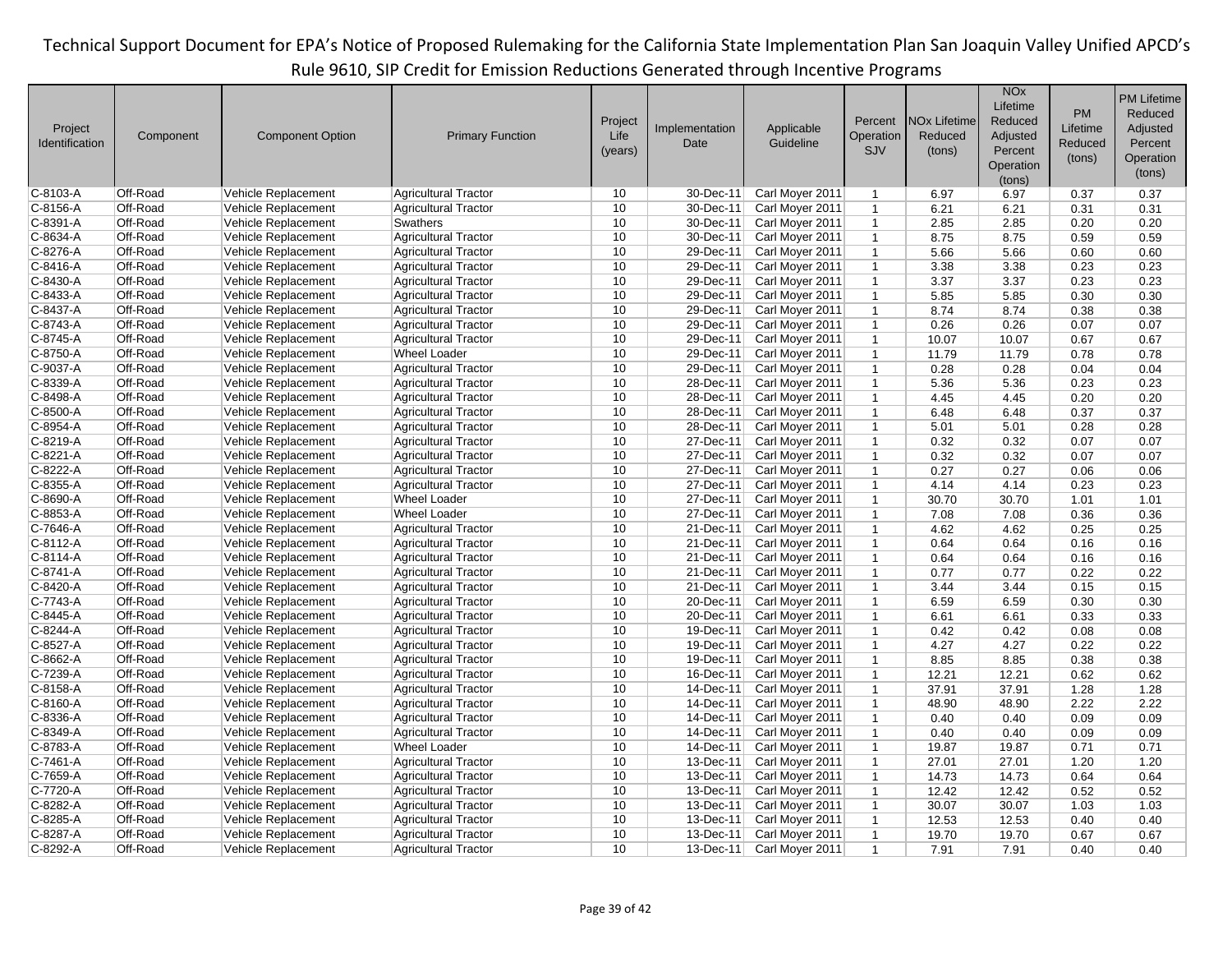|                      |           |                            |                                                    |         |                |                 |                              |                                | <b>NO<sub>x</sub></b> |              | <b>PM Lifetime</b> |
|----------------------|-----------|----------------------------|----------------------------------------------------|---------|----------------|-----------------|------------------------------|--------------------------------|-----------------------|--------------|--------------------|
|                      |           |                            |                                                    |         |                |                 |                              |                                | Lifetime              | <b>PM</b>    | Reduced            |
| Project              |           |                            |                                                    | Project | Implementation | Applicable      | Percent                      | <b>NO<sub>x</sub></b> Lifetime | Reduced               | Lifetime     | Adjusted           |
| Identification       | Component | <b>Component Option</b>    | <b>Primary Function</b>                            | Life    | Date           | Guideline       | Operation                    | Reduced                        | Adjusted              | Reduced      | Percent            |
|                      |           |                            |                                                    | (years) |                |                 | <b>SJV</b>                   | (tons)                         | Percent               | (tons)       | Operation          |
|                      |           |                            |                                                    |         |                |                 |                              |                                | Operation             |              | (tons)             |
| C-8052-A             | Off-Road  | Vehicle Replacement        | Agricultural Tractor                               | 10      | 09-Dec-11      | Carl Moyer 2011 | $\mathbf{1}$                 | 2.39                           | (tons)<br>2.39        | 0.31         | 0.31               |
| C-8055-A             | Off-Road  | Vehicle Replacement        | <b>Agricultural Tractor</b>                        | 10      | 09-Dec-11      | Carl Moyer 2011 | $\mathbf{1}$                 | 5.45                           | 5.45                  | 0.30         | 0.30               |
| C-8624-A             | Off-Road  | Vehicle Replacement        | Agricultural Tractor                               | 10      | 09-Dec-11      | Carl Moyer 2011 | $\mathbf{1}$                 | 7.63                           | 7.63                  | 0.21         | 0.21               |
| C-7507-A             | Off-Road  | Vehicle Replacement        | Agricultural Tractor                               | 10      | 06-Dec-11      | Carl Moyer 2011 | $\mathbf{1}$                 | 12.22                          | 12.22                 | 0.43         | 0.43               |
| C-8370-A             | Off-Road  | Vehicle Replacement        | <b>Agricultural Tractor</b>                        | 10      | 06-Dec-11      | Carl Moyer 2011 | $\mathbf{1}$                 | 6.10                           | 6.10                  | 0.26         | 0.26               |
| C-8574-A             | Off-Road  | Vehicle Replacement        | <b>Wheel Loader</b>                                | 10      | 06-Dec-11      | Carl Moyer 2011 | $\mathbf{1}$                 | 11.27                          | 11.27                 | 0.34         | 0.34               |
| C-8576-A             | Off-Road  | Vehicle Replacement        | <b>Wheel Loader</b>                                | 10      | 06-Dec-11      | Carl Moyer 2011 | $\mathbf{1}$                 | 22.03                          | 22.03                 | 0.80         | 0.80               |
| C-8462-A             | Off-Road  | Vehicle Replacement        | <b>Wheel Loader</b>                                | 10      | 05-Dec-11      | Carl Moyer 2011 |                              | 6.40                           | 6.40                  | 0.29         | 0.29               |
| C-8137-A             | Off-Road  | Vehicle Replacement        |                                                    | 10      | 02-Dec-11      | Carl Moyer 2011 | $\mathbf{1}$<br>$\mathbf{1}$ |                                |                       |              |                    |
|                      | Off-Road  |                            | <b>Agricultural Tractor</b><br><b>Wheel Loader</b> | 10      | $01$ -Dec-11   |                 | $\mathbf{1}$                 | 8.76                           | 8.76<br>1.73          | 0.24<br>0.06 | 0.24<br>0.06       |
| C-7890-A<br>C-8155-A | Off-Road  | Vehicle Replacement        |                                                    | 10      | 01-Dec-11      | Carl Moyer 2011 | $\mathbf{1}$                 | 1.73                           | 14.27                 |              | 0.63               |
|                      | Off-Road  | Vehicle Replacement        | <b>Agricultural Tractor</b>                        | 10      |                | Carl Moyer 2011 |                              | 14.27                          |                       | 0.63         |                    |
| C-7876-A             |           | Vehicle Replacement        | <b>Agricultural Tractor</b>                        |         | 30-Nov-11      | Carl Moyer 2011 | $\mathbf{1}$                 | 37.51                          | 37.51                 | 1.65         | 1.65               |
| C-8283-A             | Off-Road  | Vehicle Replacement        | Agricultural Tractor                               | 10      | 30-Nov-11      | Carl Moyer 2011 | $\mathbf{1}$                 | 4.35                           | 4.35                  | 0.25         | 0.25               |
| C-7404-A             | Off-Road  | Vehicle Replacement        | <b>Agricultural Tractor</b>                        | 10      | 29-Nov-11      | Carl Moyer 2011 | 1                            | 24.49                          | 24.49                 | 1.07         | 1.07               |
| C-8133-A             | Off-Road  | Vehicle Replacement        | Agricultural Tractor                               | 10      | 29-Nov-11      | Carl Moyer 2011 | $\mathbf{1}$                 | 12.81                          | 12.81                 | 0.42         | 0.42               |
| C-7563-A             | Off-Road  | Vehicle Replacement        | <b>Agricultural Tractor</b>                        | 10      | 25-Nov-11      | Carl Moyer 2011 | $\mathbf{1}$                 | 14.09                          | 14.09                 | 0.51         | 0.51               |
| C-7564-A             | Off-Road  | Vehicle Replacement        | <b>Agricultural Tractor</b>                        | 10      | 25-Nov-11      | Carl Moyer 2011 | $\mathbf{1}$                 | 14.09                          | 14.09                 | 0.51         | 0.51               |
| C-7372-A             | Off-Road  | Vehicle Replacement        | <b>Wheel Loader</b>                                | 10      | 22-Nov-11      | Carl Moyer 2011 | $\mathbf{1}$                 | 8.59                           | 8.59                  | 0.25         | 0.25               |
| C-8383-A             | Off-Road  | Vehicle Replacement        | <b>Agricultural Tractor</b>                        | 10      | 22-Nov-11      | Carl Moyer 2011 | $\mathbf{1}$                 | 7.51                           | 7.51                  | 0.38         | 0.38               |
| C-8623-A             | Off-Road  | Vehicle Replacement        | Agricultural Tractor                               | 10      | 22-Nov-11      | Carl Moyer 2011 | $\mathbf{1}$                 | 9.77                           | 9.77                  | 0.49         | 0.49               |
| C-8674-A             | Off-Road  | Vehicle Replacement        | Agricultural Tractor                               | 10      | 22-Nov-11      | Carl Moyer 2011 | $\mathbf{1}$                 | 4.31                           | 4.31                  | 0.29         | 0.29               |
| C-8681-A             | Off-Road  | Vehicle Replacement        | <b>Agricultural Tractor</b>                        | 10      | 22-Nov-11      | Carl Moyer 2011 | $\mathbf{1}$                 | 4.37                           | 4.37                  | 0.29         | 0.29               |
| C-8683-A             | Off-Road  | Vehicle Replacement        | Agricultural Tractor                               | 10      | 22-Nov-11      | Carl Moyer 2011 | $\mathbf{1}$                 | 4.37                           | 4.37                  | 0.29         | 0.29               |
| C-8687-A             | Off-Road  | Vehicle Replacement        | Agricultural Tractor                               | 10      | 22-Nov-11      | Carl Moyer 2011 | $\mathbf{1}$                 | 4.37                           | 4.37                  | 0.29         | 0.29               |
| C-8691-A             | Off-Road  | Vehicle Replacement        | Agricultural Tractor                               | 10      | 22-Nov-11      | Carl Moyer 2011 | $\mathbf{1}$                 | 7.76                           | 7.76                  | 0.39         | 0.39               |
| C-8693-A             | Off-Road  | Vehicle Replacement        | Agricultural Tractor                               | 10      | 22-Nov-11      | Carl Moyer 2011 | $\mathbf{1}$                 | 8.43                           | 8.43                  | 0.43         | 0.43               |
| C-8694-A             | Off-Road  | Vehicle Replacement        | <b>Agricultural Tractor</b>                        | 10      | 22-Nov-11      | Carl Moyer 2011 | $\mathbf{1}$                 | 4.37                           | 4.37                  | 0.29         | 0.29               |
| C-8695-A             | Off-Road  | Vehicle Replacement        | <b>Agricultural Tractor</b>                        | 10      | 22-Nov-11      | Carl Moyer 2011 | $\mathbf{1}$                 | 4.31                           | 4.31                  | 0.29         | 0.29               |
| C-8697-A             | Off-Road  | Vehicle Replacement        | <b>Agricultural Tractor</b>                        | 10      | 22-Nov-11      | Carl Moyer 2011 | $\mathbf{1}$                 | 5.37                           | 5.37                  | 0.36         | 0.36               |
| C-8418-A             | Off-Road  | Vehicle Replacement        | <b>Agricultural Tractor</b>                        | 10      | 18-Nov-11      | Carl Moyer 2011 | $\mathbf{1}$                 | 1.92                           | 1.92                  | 0.11         | 0.11               |
| C-8274-A             | Off-Road  | Vehicle Replacement        | <b>Wheel Loader</b>                                | 10      | 17-Nov-11      | Carl Moyer 2011 | $\mathbf{1}$                 | 2.56                           | 2.56                  | 0.08         | 0.08               |
| C-8468-A             | Off-Road  | <b>Vehicle Replacement</b> | Agricultural Tractor                               | 10      | 17-Nov-11      | Carl Moyer 2011 | $\mathbf{1}$                 | 36.07                          | 36.07                 | 1.57         | 1.57               |
| C-8780-A             | Off-Road  | Vehicle Replacement        | <b>Agricultural Tractor</b>                        | 10      | 11-Nov-11      | Carl Moyer 2011 | $\mathbf{1}$                 | 6.86                           | 6.86                  | 0.41         | 0.41               |
| C-8781-A             | Off-Road  | Vehicle Replacement        | <b>Agricultural Tractor</b>                        | 10      | 11-Nov-11      | Carl Moyer 2011 | $\mathbf{1}$                 | 4.58                           | 4.58                  | 0.20         | 0.20               |
| C-8300-A             | Off-Road  | Vehicle Replacement        | Agricultural Tractor                               | 10      | 10-Nov-11      | Carl Moyer 2011 | $\mathbf{1}$                 | 8.23                           | 8.23                  | 0.46         | 0.46               |
| C-8302-A             | Off-Road  | Vehicle Replacement        | <b>Agricultural Tractor</b>                        | 10      | 10-Nov-11      | Carl Moyer 2011 | $\mathbf{1}$                 | 5.71                           | 5.71                  | 0.34         | 0.34               |
| C-8308-A             | Off-Road  | Vehicle Replacement        | Agricultural Tractor                               | 10      | 10-Nov-11      | Carl Moyer 2011 | $\mathbf{1}$                 | 5.71                           | 5.71                  | 0.34         | 0.34               |
| C-8310-A             | Off-Road  | Vehicle Replacement        | <b>Agricultural Tractor</b>                        | 10      | 10-Nov-11      | Carl Moyer 2011 | $\mathbf{1}$                 | 5.71                           | 5.71                  | 0.34         | 0.34               |
| C-8311-A             | Off-Road  | Vehicle Replacement        | <b>Agricultural Tractor</b>                        | 10      | 10-Nov-11      | Carl Moyer 2011 | $\mathbf{1}$                 | 5.71                           | 5.71                  | 0.34         | 0.34               |
| C-8313-A             | Off-Road  | Vehicle Replacement        | Agricultural Tractor                               | 10      | 10-Nov-11      | Carl Moyer 2011 | $\mathbf{1}$                 | 1.06                           | 1.06                  | 0.22         | 0.22               |
| C-8503-A             | Off-Road  | Vehicle Replacement        | <b>Agricultural Tractor</b>                        | 10      | 10-Nov-11      | Carl Moyer 2011 | $\mathbf{1}$                 | 3.14                           | 3.14                  | 0.21         | 0.21               |
| C-7465-A             | Off-Road  | Vehicle Replacement        | Agricultural Tractor                               | 10      | 09-Nov-11      | Carl Moyer 2011 | $\mathbf{1}$                 | 28.29                          | 28.29                 | 1.25         | 1.25               |
| C-7466-A             | Off-Road  | Vehicle Replacement        | Agricultural Tractor                               | 10      | 09-Nov-11      | Carl Moyer 2011 | $\mathbf{1}$                 | 26.67                          | 26.67                 | 1.18         | 1.18               |
| C-7467-A             | Off-Road  | Vehicle Replacement        | <b>Agricultural Tractor</b>                        | 10      | 09-Nov-11      | Carl Moyer 2011 | $\mathbf{1}$                 | 14.78                          | 14.78                 | 0.66         | 0.66               |
| C-7470-A             | Off-Road  | Vehicle Replacement        | <b>Agricultural Tractor</b>                        | 10      | 09-Nov-11      | Carl Moyer 2011 | $\mathbf{1}$                 | 19.22                          | 19.22                 | 0.86         | 0.86               |
| C-7501-A             | Off-Road  | Vehicle Replacement        | <b>Agricultural Tractor</b>                        | 10      | 09-Nov-11      | Carl Moyer 2011 | $\mathbf{1}$                 | 28.84                          | 28.84                 | 1.23         | 1.23               |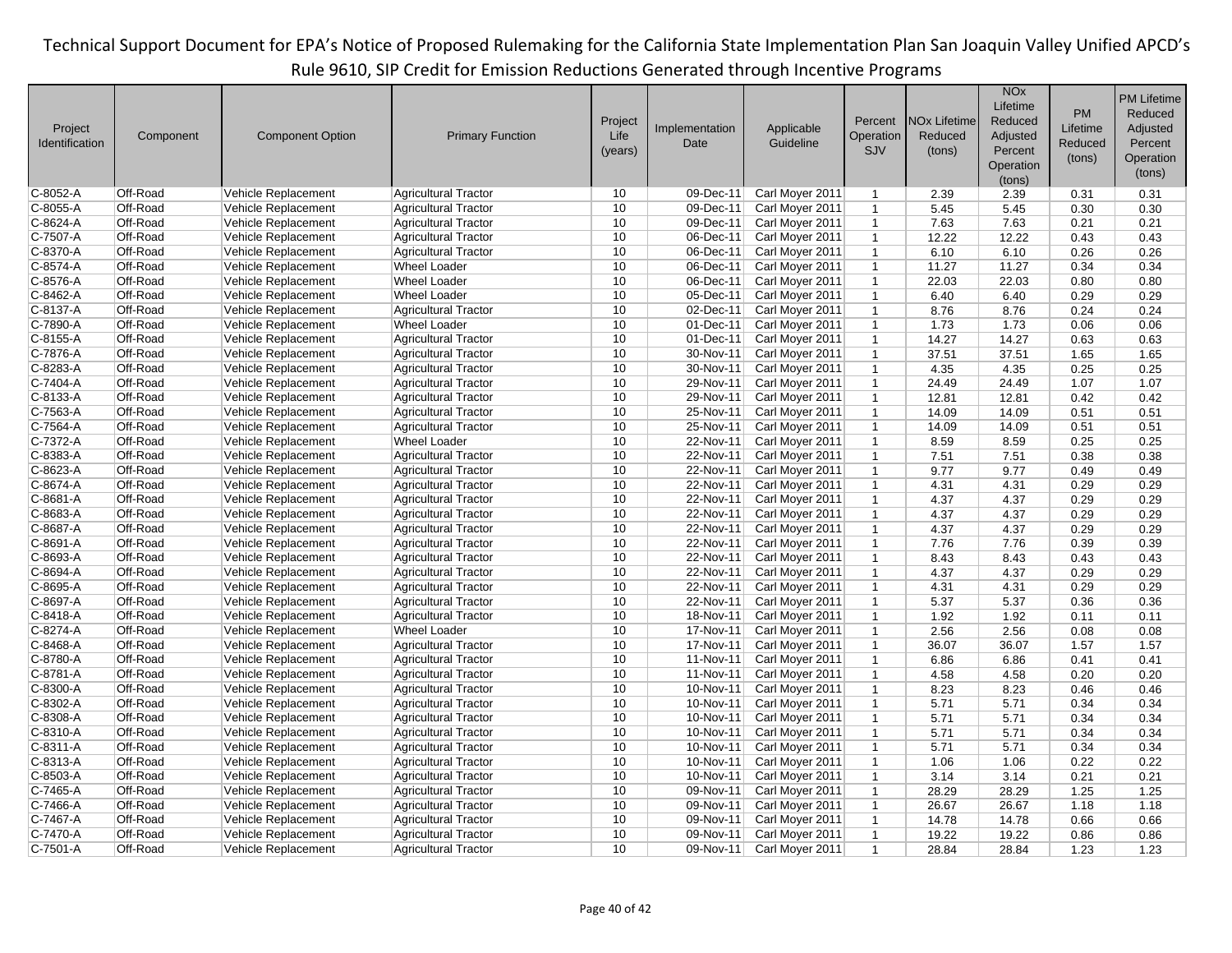|                |           |                         |                             |         |                |                 |              |                                | <b>NO<sub>x</sub></b> |           | <b>PM Lifetime</b> |
|----------------|-----------|-------------------------|-----------------------------|---------|----------------|-----------------|--------------|--------------------------------|-----------------------|-----------|--------------------|
|                |           |                         |                             |         |                |                 |              |                                | Lifetime              | <b>PM</b> | Reduced            |
| Project        |           |                         |                             | Project | Implementation | Applicable      | Percent      | <b>NO<sub>x</sub></b> Lifetime | Reduced               | Lifetime  | Adjusted           |
| Identification | Component | <b>Component Option</b> | <b>Primary Function</b>     | Life    | Date           | Guideline       | Operation    | Reduced                        | Adjusted              | Reduced   | Percent            |
|                |           |                         |                             | (years) |                |                 | <b>SJV</b>   | (tons)                         | Percent               |           |                    |
|                |           |                         |                             |         |                |                 |              |                                | Operation             | (tons)    | Operation          |
|                |           |                         |                             |         |                |                 |              |                                | (tons)                |           | (tons)             |
| C-7504-A       | Off-Road  | Vehicle Replacement     | <b>Agricultural Tractor</b> | 10      | 09-Nov-11      | Carl Moyer 2011 | $\mathbf{1}$ | 31.44                          | 31.44                 | 1.37      | 1.37               |
| C-7657-A       | Off-Road  | Vehicle Replacement     | <b>Agricultural Tractor</b> | 10      | 09-Nov-11      | Carl Moyer 2011 | $\mathbf 1$  | 14.07                          | 14.07                 | 0.61      | 0.61               |
| C-7658-A       | Off-Road  | Vehicle Replacement     | <b>Agricultural Tractor</b> | 10      | 09-Nov-11      | Carl Moyer 2011 | $\mathbf{1}$ | 7.14                           | 7.14                  | 0.31      | 0.31               |
| C-7291-A       | Off-Road  | Vehicle Replacement     | <b>Agricultural Tractor</b> | 10      | 31-Oct-11      | Carl Moyer 2011 | $\mathbf{1}$ | 8.84                           | 8.84                  | 0.45      | 0.45               |
| C-7293-A       | Off-Road  | Vehicle Replacement     | <b>Agricultural Tractor</b> | 10      | 31-Oct-11      | Carl Moyer 2011 | $\mathbf{1}$ | 6.39                           | 6.39                  | 0.43      | 0.43               |
| C-7472-A       | Off-Road  | Vehicle Replacement     | <b>Agricultural Tractor</b> | 10      | 31-Oct-11      | Carl Moyer 2011 | $\mathbf{1}$ | 19.57                          | 19.57                 | 1.08      | 1.08               |
| C-7661-A       | Off-Road  | Vehicle Replacement     | Forklift                    | 10      | 28-Oct-11      | Carl Moyer 2011 | $\mathbf{1}$ | 3.50                           | 3.50                  | 0.19      | 0.19               |
| C-8317-A       | Off-Road  | Vehicle Replacement     | <b>Agricultural Tractor</b> | 10      | 27-Oct-11      | Carl Moyer 2011 | $\mathbf{1}$ | 10.30                          | 10.30                 | 0.52      | 0.52               |
| C-7918-A       | Off-Road  | Vehicle Replacement     | <b>Wheel Loader</b>         | 10      | 25-Oct-11      | Carl Moyer 2011 | $\mathbf{1}$ | 8.24                           | 8.24                  | 0.26      | 0.26               |
| C-8531-A       | Off-Road  | Vehicle Replacement     | <b>Agricultural Tractor</b> | 10      | 25-Oct-11      | Carl Moyer 2011 | $\mathbf{1}$ | 7.04                           | 7.04                  | 0.39      | 0.39               |
| C-8551-A       | Off-Road  | Vehicle Replacement     | <b>Agricultural Loader</b>  | 10      | 25-Oct-11      | Carl Moyer 2011 | $\mathbf{1}$ | 7.38                           | 7.38                  | 0.37      | 0.37               |
| C-7662-A       | Off-Road  | Vehicle Replacement     | Forklift                    | 10      | 24-Oct-11      | Carl Moyer 2011 | $\mathbf{1}$ | 3.50                           | 3.50                  | 0.19      | 0.19               |
| C-8279-A       | Off-Road  | Vehicle Replacement     | <b>Wheel Loader</b>         | 10      | 20-Oct-11      | Carl Moyer 2011 | $\mathbf{1}$ | 32.17                          | 32.17                 | 1.15      | 1.15               |
| $C-7473-A$     | Off-Road  | Vehicle Replacement     | <b>Agricultural Tractor</b> | 10      | 19-Oct-11      | Carl Moyer 2011 | $\mathbf{1}$ | 8.89                           | 8.89                  | 0.31      | 0.31               |
| C-8564-A       | Off-Road  | Vehicle Replacement     | <b>Agricultural Tractor</b> | 10      | 17-Oct-11      | Carl Moyer 2011 | $\mathbf{1}$ | 0.43                           | 0.43                  | 0.12      | 0.12               |
| C-8566-A       | Off-Road  | Vehicle Replacement     | <b>Agricultural Tractor</b> | 10      | 17-Oct-11      | Carl Moyer 2011 | $\mathbf{1}$ | 0.43                           | 0.43                  | 0.12      | 0.12               |
| C-8568-A       | Off-Road  | Vehicle Replacement     | <b>Agricultural Tractor</b> | 10      | $17-Oct-11$    | Carl Moyer 2011 | $\mathbf{1}$ | 0.43                           | 0.43                  | 0.12      | 0.12               |
| C-8550-A       | Off-Road  | Vehicle Replacement     | <b>Agricultural Tractor</b> | 10      | 13-Oct-11      | Carl Moyer 2011 | $\mathbf{1}$ | 7.95                           | 7.95                  | 0.35      | 0.35               |
| C-8557-A       | Off-Road  | Vehicle Replacement     | <b>Agricultural Tractor</b> | 10      | 13-Oct-11      | Carl Moyer 2011 | $\mathbf{1}$ | 7.04                           | 7.04                  | 0.31      | 0.31               |
| C-7502-A       | Off-Road  | Vehicle Replacement     | <b>Agricultural Tractor</b> | 10      | 06-Oct-11      | Carl Moyer 2011 | $\mathbf{1}$ | 14.27                          | 14.27                 | 0.62      | 0.62               |
| C-7503-A       | Off-Road  | Vehicle Replacement     | <b>Agricultural Tractor</b> | 10      | 06-Oct-11      | Carl Moyer 2011 | $\mathbf{1}$ | 18.16                          | 18.16                 | 0.79      | 0.79               |
| C-8147-A       | Off-Road  | Vehicle Replacement     | <b>Wheel Loader</b>         | 10      | 04-Oct-11      | Carl Moyer 2011 | $\mathbf{1}$ | 2.50                           | 2.50                  | 0.09      | 0.09               |
| C-7862-A       | Off-Road  | Vehicle Replacement     | <b>Agricultural Tractor</b> | 10      | 29-Sep-11      | Carl Moyer 2011 | $\mathbf{1}$ | 0.76                           | 0.76                  | 0.16      | 0.16               |
| C-8213-A       | Off-Road  | Vehicle Replacement     | <b>Agricultural Tractor</b> | 10      | 29-Sep-11      | Carl Moyer 2011 | $\mathbf{1}$ | 0.11                           | 0.11                  | 0.03      | 0.03               |
| C-8214-A       | Off-Road  | Vehicle Replacement     | <b>Agricultural Tractor</b> | 10      | 29-Sep-11      | Carl Moyer 2011 | $\mathbf{1}$ | 0.11                           | 0.11                  | 0.03      | 0.03               |
| C-8216-A       | Off-Road  | Vehicle Replacement     | <b>Agricultural Tractor</b> | 10      | 29-Sep-11      | Carl Moyer 2011 | $\mathbf{1}$ | 0.11                           | 0.11                  | 0.03      | 0.03               |
| C-8617-A       | Off-Road  | Vehicle Replacement     | <b>Agricultural Tractor</b> | 10      | 29-Sep-11      | Carl Moyer 2011 | $\mathbf{1}$ | 0.11                           | 0.11                  | 0.03      | 0.03               |
| C-8510-A       | Off-Road  | Vehicle Replacement     | <b>Agricultural Tractor</b> | 10      | 28-Sep-11      | Carl Moyer 2011 | $\mathbf{1}$ | 5.00                           | 5.00                  | 0.29      | 0.29               |
| C-8107-A       | Off-Road  | Vehicle Replacement     | <b>Wheel Loader</b>         | 10      | 26-Sep-11      | Carl Moyer 2011 | $\mathbf{1}$ | 15.90                          | 15.90                 | 0.80      | 0.80               |
| C-8768-A       | Off-Road  | Vehicle Replacement     | <b>Wheel Loader</b>         | 10      | 26-Sep-11      | Carl Moyer 2011 | $\mathbf{1}$ | 5.11                           | 5.11                  | 0.26      | 0.26               |
| C-8952-A       | Off-Road  | Vehicle Replacement     | <b>Agricultural Tractor</b> | 10      | 26-Sep-11      | Carl Moyer 2011 | $\mathbf{1}$ | 3.72                           | 3.72                  | 0.25      | 0.25               |
| C-7772-A       | Off-Road  | Vehicle Replacement     | <b>Agricultural Tractor</b> | 10      | 23-Sep-11      | Carl Moyer 2011 | $\mathbf{1}$ | 10.80                          | 10.80                 | 0.49      | 0.49               |
| C-7718-A       | Off-Road  | Vehicle Replacement     | Agricultural Tractor        | 10      | 21-Sep-11      | Carl Moyer 2011 | $\mathbf{1}$ | 6.91                           | 6.91                  | 0.38      | 0.38               |
| $C-7840-A$     | Off-Road  | Vehicle Replacement     | <b>Agricultural Tractor</b> | 10      | 20-Sep-11      | Carl Moyer 2011 | $\mathbf{1}$ | 6.53                           | 6.53                  | 0.33      | 0.33               |
| C-7843-A       | Off-Road  | Vehicle Replacement     | <b>Agricultural Tractor</b> | 10      | 20-Sep-11      | Carl Moyer 2011 | $\mathbf{1}$ | 5.39                           | 5.39                  | 0.27      | 0.27               |
| C-7844-A       | Off-Road  | Vehicle Replacement     | <b>Agricultural Tractor</b> | 10      | 20-Sep-11      | Carl Moyer 2011 | $\mathbf{1}$ | 3.92                           | 3.92                  | 0.20      | 0.20               |
| C-7846-A       | Off-Road  | Vehicle Replacement     | <b>Agricultural Tractor</b> | 10      | 20-Sep-11      | Carl Moyer 2011 | $\mathbf{1}$ | 1.20                           | 1.20                  | 0.06      | 0.06               |
| C-7848-A       | Off-Road  | Vehicle Replacement     | <b>Agricultural Tractor</b> | 10      | 20-Sep-11      | Carl Moyer 2011 | $\mathbf{1}$ | 4.06                           | 4.06                  | 0.21      | 0.21               |
| C-7849-A       | Off-Road  | Vehicle Replacement     | <b>Agricultural Tractor</b> | 10      | 20-Sep-11      | Carl Moyer 2011 | $\mathbf{1}$ | 7.67                           | 7.67                  | 0.39      | 0.39               |
| C-7850-A       | Off-Road  | Vehicle Replacement     | <b>Agricultural Tractor</b> | 10      | 20-Sep-11      | Carl Moyer 2011 | $\mathbf{1}$ | 4.22                           | 4.22                  | 0.21      | 0.21               |
| C-7851-A       | Off-Road  | Vehicle Replacement     | <b>Agricultural Tractor</b> | 10      | 20-Sep-11      | Carl Moyer 2011 | $\mathbf{1}$ | 3.36                           | 3.36                  | 0.17      | 0.17               |
| C-7852-A       | Off-Road  | Vehicle Replacement     | <b>Agricultural Tractor</b> | 10      | 20-Sep-11      | Carl Moyer 2011 | $\mathbf{1}$ | 6.53                           | 6.53                  | 0.33      | 0.33               |
| C-7853-A       | Off-Road  | Vehicle Replacement     | <b>Agricultural Tractor</b> | 10      | 20-Sep-11      | Carl Moyer 2011 | $\mathbf{1}$ | 2.56                           | 2.56                  | 0.08      | 0.08               |
| C-7860-A       | Off-Road  | Vehicle Replacement     | <b>Agricultural Tractor</b> | 10      | 20-Sep-11      | Carl Moyer 2011 | $\mathbf{1}$ | 10.59                          | 10.59                 | 0.34      | 0.34               |
| C-7861-A       | Off-Road  | Vehicle Replacement     | <b>Agricultural Tractor</b> | 10      | 20-Sep-11      | Carl Moyer 2011 | $\mathbf{1}$ | 4.83                           | 4.83                  | 0.17      | 0.17               |
| C-7863-A       | Off-Road  | Vehicle Replacement     | <b>Agricultural Tractor</b> | 10      | 20-Sep-11      | Carl Moyer 2011 | $\mathbf{1}$ | 4.17                           | 4.17                  | 0.15      | 0.15               |
|                |           |                         |                             |         |                |                 |              |                                |                       |           |                    |